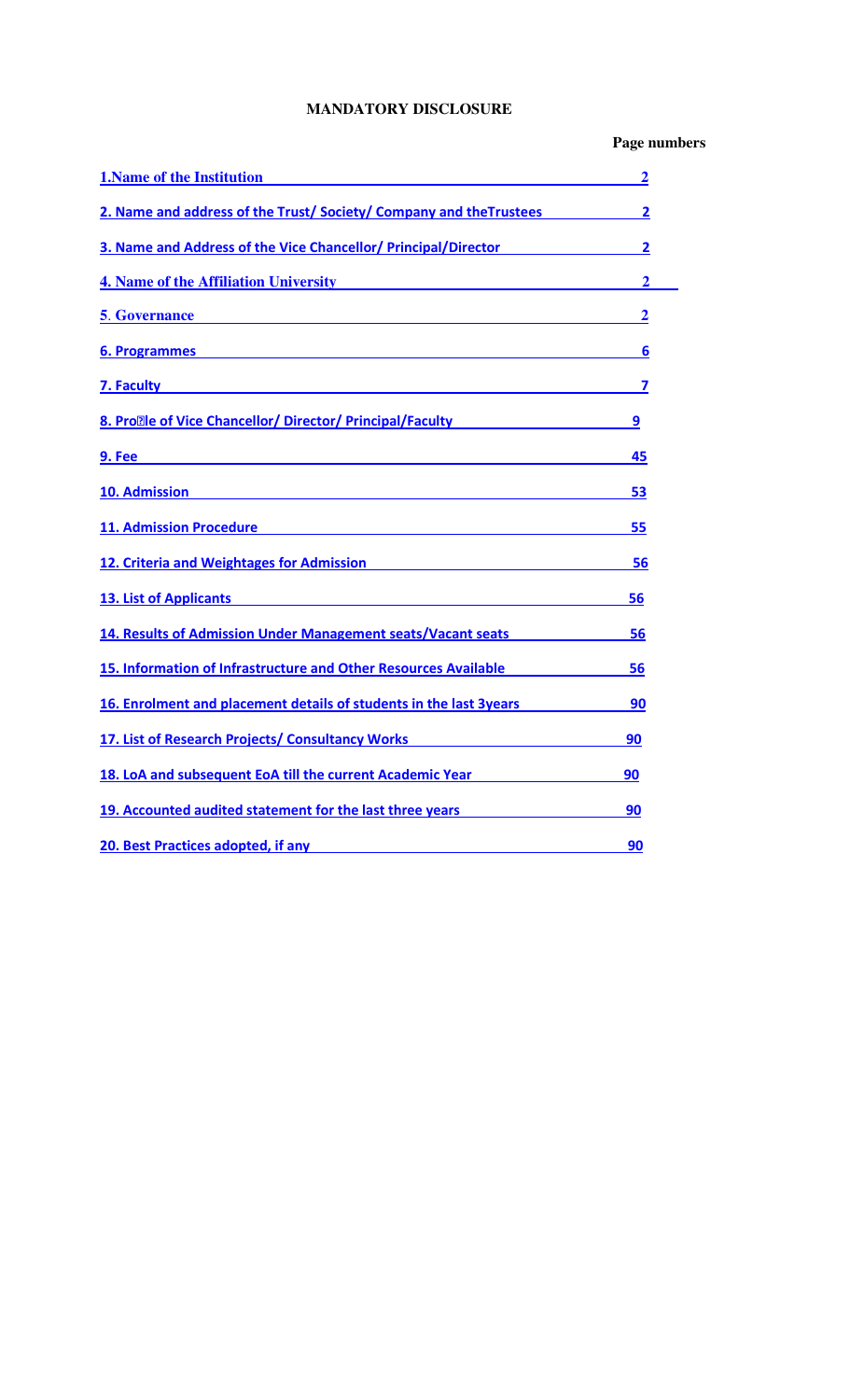## <span id="page-1-0"></span>**1.Name of the Institution:**

| Name of the Institution | K.C.T.ENGINEERING COLLEGE, KALABURAGI     |  |  |
|-------------------------|-------------------------------------------|--|--|
| Address                 | K.C.T Campus Qamarul Islam Colony Roza B, |  |  |
|                         | Kalaburagi, Karnataka                     |  |  |
| Telephone               | 08472-258020                              |  |  |
| Mobile                  | 8904706820                                |  |  |
| Email                   | principalkct@rediffmail.com               |  |  |

## <span id="page-1-1"></span>**2.Name and Address of Trust/Society:**

| Name      | HAZRATH SHAIK MINHAJ UDDIN ANSARI         |
|-----------|-------------------------------------------|
|           | KALLERAWAN CHARITABLE TRUST(HSMAKCT)      |
| Address   | K.C.T Campus Qamarul Islam Colony Roza B, |
|           | Kalaburagi, Karnataka                     |
| Telephone | 08472-258551                              |
| Mobile    | 9448149360                                |
| Email     | principalkct@rediffmail.com               |

## <span id="page-1-2"></span>**3.Name and Address of the Principal**

| Name      | Dr.S.A.M.N.Quadri                         |  |  |
|-----------|-------------------------------------------|--|--|
| Address   | K.C.T Campus Qamarul Islam Colony Roza B, |  |  |
|           | Kalaburagi, Karnataka                     |  |  |
| Telephone | 08472-258020                              |  |  |
| Mobile    | 8904706820                                |  |  |
| Email     | principalkct@rediffmail.com               |  |  |

<span id="page-1-3"></span>**4. Name of the Affiliation University:** Visvesvaraya Technological University, Belgavi.

### <span id="page-1-4"></span>**5**. **Governance:**

## **Members of Board**

| Sl.no          | <b>Name</b>           | <b>Status</b> | <b>Mobile No</b> | <b>Email</b>               |
|----------------|-----------------------|---------------|------------------|----------------------------|
|                | Mrs. Kaneez Fatima    | Chair         | 9886558909       |                            |
|                |                       | person        |                  |                            |
| $\overline{2}$ | Mohammed Yousuf       | Secretary     | 9448149360       |                            |
| 3              | <b>SWRO AICTE</b>     | Member        |                  |                            |
| $\overline{4}$ | Director of Technical | Member        |                  |                            |
|                | Education             |               |                  |                            |
| 5              | <b>VTU</b> Nominee    | Member        |                  |                            |
| 6              | Dr.Baswaraj Gadgay    | Member        | 9448754546       | B_gadagay@rediffmail.com   |
| 7              | Dr.S V Gorabal        | Member        | 9448693987       | sv.gorabal@gmail.com       |
| 8              | Dr.Shambhulingappa    | Member        | 9980251408       | shambhubale01@yahoo.com    |
| 9              | Dr.Babu Reddy         | Member        | 9844419905       | babureddy@vtu.ac.in        |
| 10             | Syed Riyaz Ahmed      | Member        | 9620435856       | syed.qadri@VERMEIREN.IN    |
|                | Quadri                |               |                  |                            |
| 11             | Syed Shabbir Hussain  | Member        | +971555410055    | Syedlgmv4@gmail.com        |
| 12             | Dr.Kashinath Kanaje   | Member        | 9632882660       | kashinathkanje@gmail.com   |
| 13             | Dr.S.A.M.N Quadri.    | Member        | 8904706820       | prof_quadri@rediffmail.com |
|                |                       | Secretary     |                  |                            |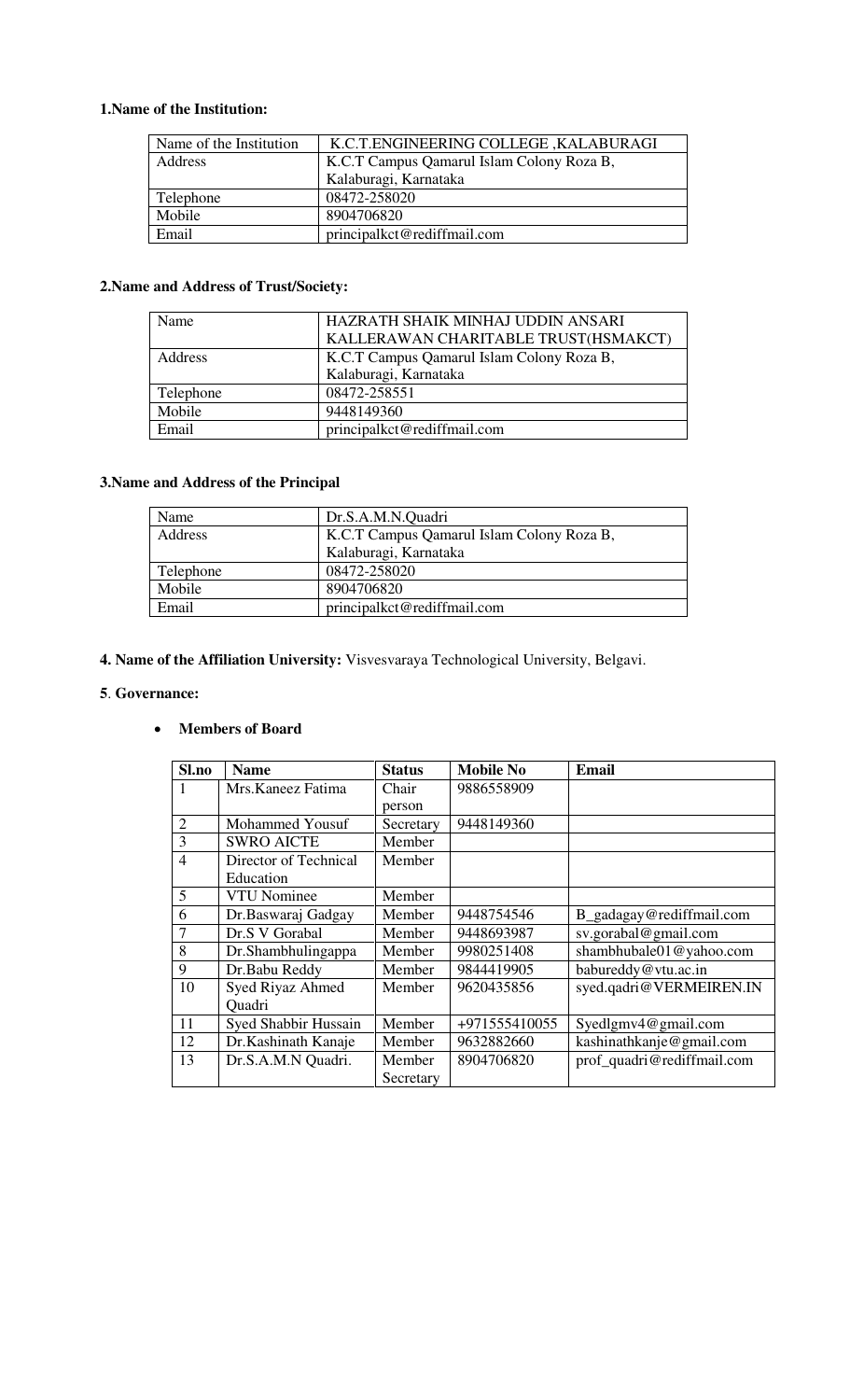| Sl.no          | <b>Name</b>        | <b>Status</b> | <b>Mobile No</b> | Email                      |
|----------------|--------------------|---------------|------------------|----------------------------|
|                | Dr.S.A.M.N Quadri. | Chairman      | 8904706820       | prof_quadri@rediffmail.com |
| 2              | Dr.Baswaraj        | Member        | 94487545446      | B_gadagay@rediffmail.com   |
|                | Gadgay             |               |                  |                            |
| 3              | Dr.S.B.Kivade      | Member        | 08867098676      | sbkivade@gmail.com         |
| $\overline{4}$ | Dr.M.Sasikala      | Member        | 9701062829       | sasi mun@rediff.com        |
| 5              | Dr.Sanjay Kumar    | Member        | 8951855685       | sanjaygowre@gmail.com      |
|                | Gowre              |               |                  |                            |
| 6              | Ladle patel        | Student       | 97421234444      | ladlepatelr@gmail.com      |
| 7              | Sayed Shahbaz      | Student       | +9689892638459   | Ssayed.shahbaz@toco.com.om |
| 8              | Mohammed Jawad     | Student       | +971564792917    | mjawad@estisalat.ae        |

**Frequency of Meetings:** 2 Meetings in a year.

### **Organizational chart and Processes:**



## **Nature and Extent of Involvement of the Faculty and Students in Academic affairs/improvements:**

Faculty and Students are involved in continuous improvement and up-gradation of academic content and teaching –learning methodologies .Some of the pedagogies are practice chalkn-talk, case studies , power point presentations ,seminar, assignment ,tutorials ,industry interaction etc. Students are encouraged to read business dailies, journals, magazines and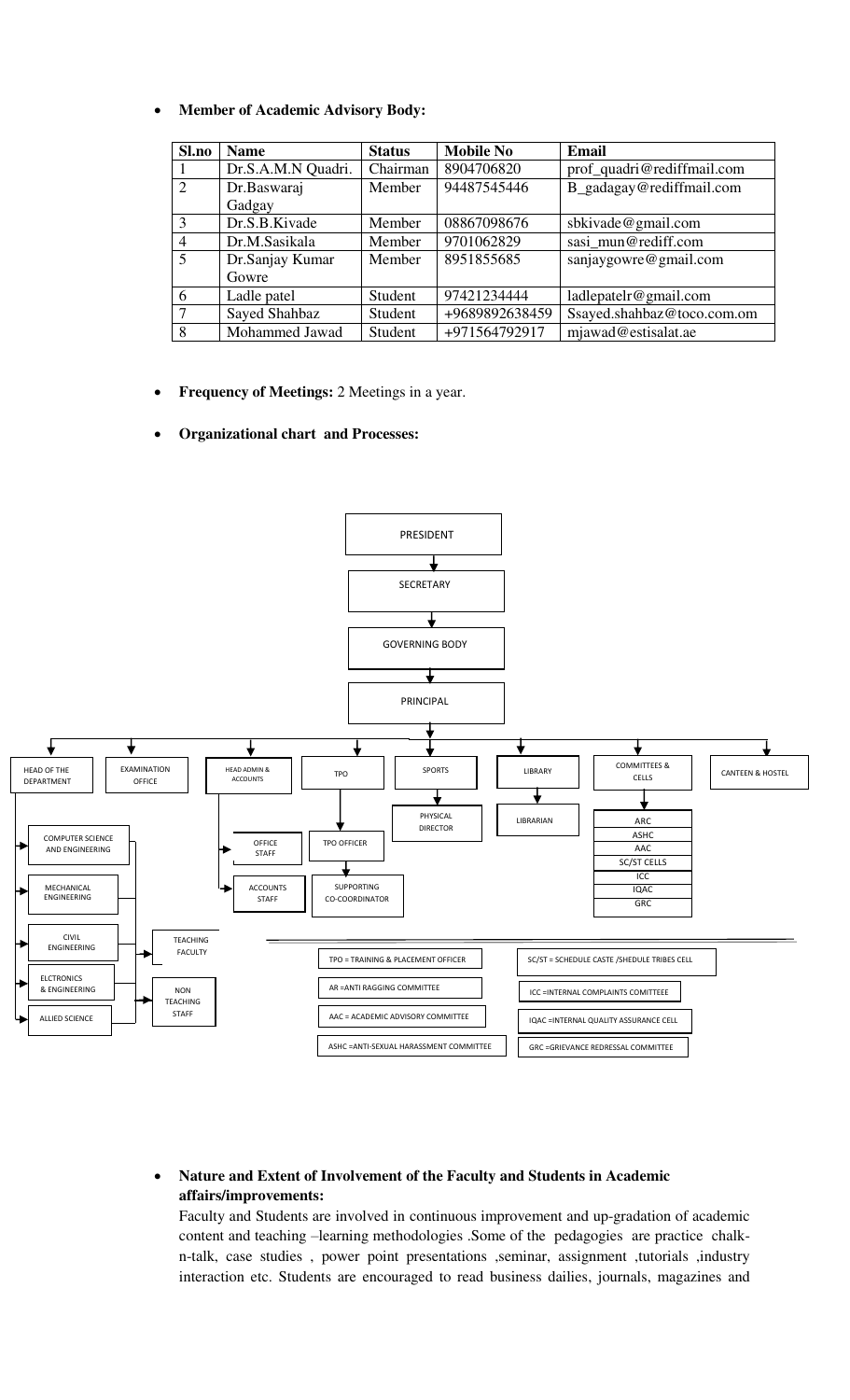discuss the recent happenings in class in the light of the theoretical inputs received in the class.

#### **Mechanism/Norms and Procedure for democratic/good Governance:**

The Institute believes in collective efforts, symbiotic relationships and participative management. The management, faculty members, administrative staff and the students are all integral parts of the Institution. They all participate effectively in the running of the Institute. A belief of mutual benefit is embedded in everyone at the Institute irrespective of his or her hierarchical position. Cordial relationships are maintained. Transparency in operations and conduct is accorded top priority which has helped in creating an environment of fraternity in the Institute. There are structured committees to redress grievances, if there be any and a dedicated email id (KCTCELLS@gmail.com) is there in the home page of the website of the institute which is accessible by anyone at the Institute to intimate the concerned committee about his / her grievances.

### **Student Feedback on Institutional governance/Faculty performance:**

Institute has a well structured feedback from which covers all the relevant aspects of faculty members such as depth of the course content delivered by the faculty members, communication skills, applicability / relevance to management issues of the content delivered etc. and relevant aspects regarding the institute such as the status of library, computer lab, language lab and other facilities, grievance redressal and any other matter which the students feel necessary for the improvement of the Institute. The feedback form is circulated amongst the students bi-annually and feedback is collected from them maintaining confidentiality. The collected feedbacks are then collated and analyzed to generate report and placed in academic committee meetings for inviting suggestions for improvements and subsequent measures are taken.

### **Grievance Redressal mechanism for faculty, staff & students**:

Democratic process of running the Institute and good governance system has ensured a cordial and amicable environment at the Institute. In the most unlikely event of grievance of any one at the institute, there are structured committees to redress such grievances. A dedicated email id (KCTCELLS@gmail.com) is there in the home page of the website of the institute which is accessible by anyone at the Institute to intimate the concerned committee about his / her grievances.

| $Sl$ .No     | <b>Name</b>        | <b>Status</b> | <b>Mobile No</b> | Email                      |
|--------------|--------------------|---------------|------------------|----------------------------|
|              | Dr.S.A.M.N Quadri. | Chairman      | 9916465894       | prof_quadri@rediffmail.com |
| $\mathbf{2}$ | Dr. Kashinath      | Member        | 9632882660       | kashinathkanje@gmail.com   |
|              | Kanaje             |               |                  |                            |
| 3            | Dr.Rafiq Ahmed     |               | 9880901302       | kctcivilhod18@gmail.com    |
| 4            | Dr.Sabera Begum    | Member        | 9036249328       | saberakaradi@yahoo.com     |
| 5            | Dr.Srinivas D      | Member        | 9845132553       | sdvnbg@yahoo.co.in         |
| 6            | Dr.Kauser Anjum    | Member        | 9986074132       | anjumkauser42@gmail.com    |
| 7            | Sheik Imran        | Student       | 96611383212      | sheikhimm4585@gmail.com    |
|              |                    | Co-ordinator  |                  |                            |
| 8            | Md Owais Ahmed     | Student       | 8050313286       | Mdowis8998@gmail.com       |
|              |                    | Co-ordinator  |                  |                            |

#### **Anti Ragging Committee :**

#### **Establishment of Online Grievance Redressal Mechanism:**

A dedicated email id(KCTCELLS@gmail.com) is there in the home page of the website of the institute which is accessible by anyone at the Institute for online intimation of grievance to the concerned committee about his / her grievances.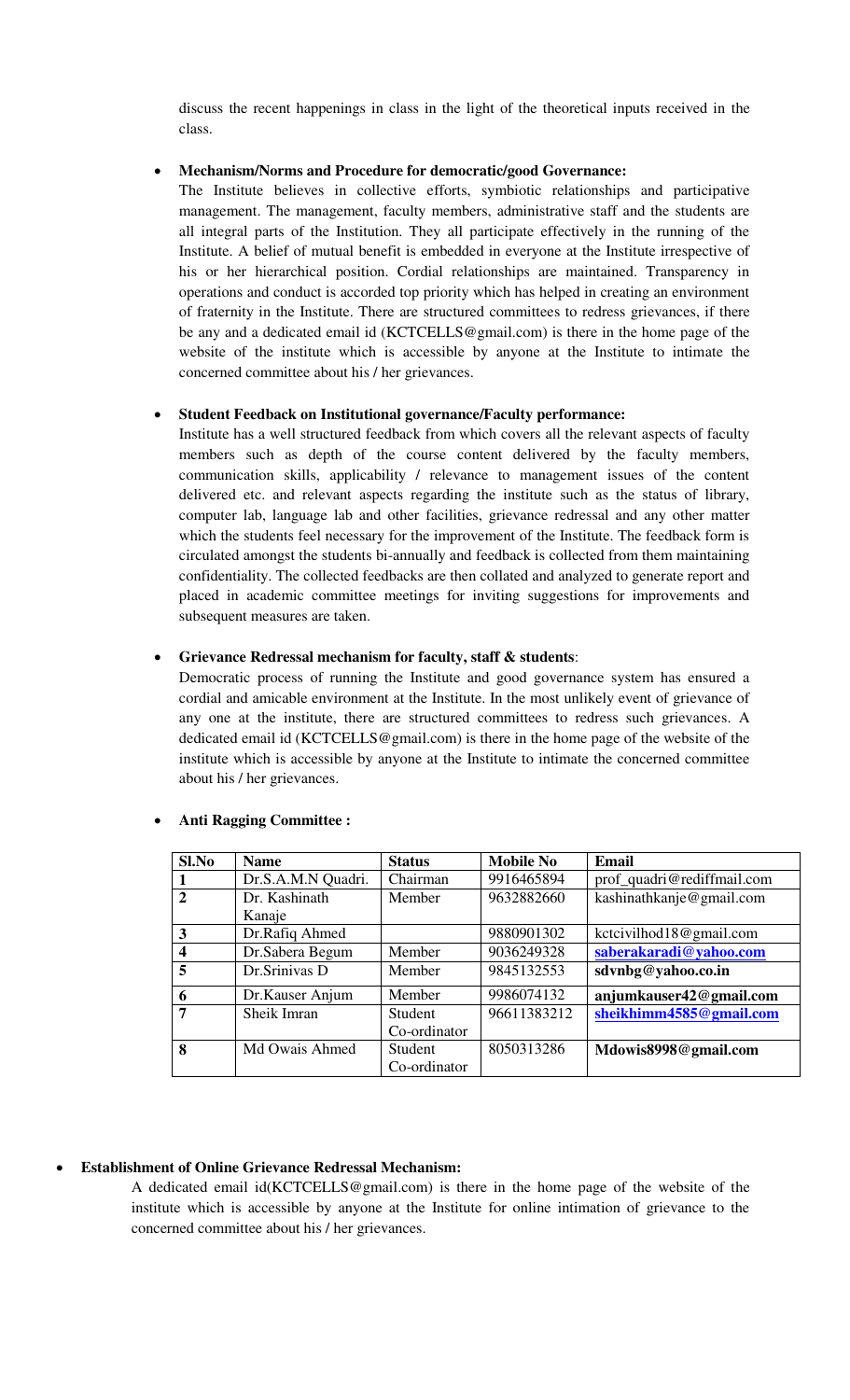**Establishment of Grievance Redressal Committee in the Institution and appointment of OMBUDSMAN by the University:** 

| Sl.No | <b>Name</b>             | <b>Status</b>    | <b>Mobile No</b> | <b>Email</b>              |
|-------|-------------------------|------------------|------------------|---------------------------|
|       | Dr.M A Waheed           | <b>OMBUDSMAN</b> | 9449977626       | mawaheed@vtu.ac.in        |
| 2     | Dr. Sabera Begum        | Member           | 9036249328       | saberakaradi@yahoo.com    |
| 3     | Dr. Kashinath<br>Kanaje | Member           | 9632882660       | kashinathkanje@gmail.com  |
|       | Dr.Rafia Begum          | Member           | 9035236295       | 786 rafiyanizam@gmail.com |
| 5     | Mr.Mallinath            | Member           |                  |                           |
|       | Hemati                  |                  |                  |                           |

## **Establishment of Internal Complaint Committee(ICC):`**

| Sl.No          | <b>Name</b>        | <b>Status</b> | <b>Mobile No</b> | <b>Email</b>              |
|----------------|--------------------|---------------|------------------|---------------------------|
|                | Dr.Sabera Begum    | Chairman      | 9036249328       | saberakaradi@yahoo.com    |
| $\overline{2}$ | Dr. Kashinath      | Member        | 9632882660       | kashinathkanje@gmail.com  |
|                | Kanaje             |               |                  |                           |
| 3              | Dr.Rafia Begum     | Member        | 9035236295       | 786rafiyanizam@gmail.com  |
| $\overline{4}$ | Mohammed Umar      | Member        | 9739499658       | Umar.asia@hotmail.com     |
|                |                    |               |                  |                           |
| 5              | Abdul Gafoor       | Member        | 9740170916       | g.abdul798@gmail.com      |
|                |                    |               |                  |                           |
| 6              | Syed Nazeerulla    | Student       | 9606875742       | Snzuh31@gmail.com         |
|                | Hussaini           |               |                  |                           |
| 7              | <b>Abdul Razak</b> | Member        | 9986838540       | knowsyourrights@gmail.com |
|                |                    |               |                  |                           |
| 8              | Ayesha Yasmeen     | Student       | 9113089337       | Ayeshay306@gmail.com      |
|                |                    |               |                  |                           |
| 9              | Syeda              | Student       | 9611800836       | Syedaglb6@gmail.com       |
|                | Saniya             |               |                  |                           |
|                | Begum              |               |                  |                           |

### **Establishment of Committee for SC/ST:**

| Sl.No | <b>Name</b>    | <b>Status</b> | <b>Mobile No</b> | Email                     |
|-------|----------------|---------------|------------------|---------------------------|
|       | Sidram Biradar | Chairman      | 9945224440       | sidrambiradar86@gmail.com |
|       | Shankargouda   | Member        | 9986610854       | simadabal@gmail.com       |
| 3     | Moinuddin      | Member        | 9986745479       | mdmoinuddin5c@gmai.com    |
|       | Shridhar       | Member        | 9964952244       | shridhar56@yahoo.co.in    |
| 5     | Md.Tauseef     | Member        | 9972089059       | tosif7776@gmail.com       |
|       | Ahmed          |               |                  |                           |
| 6     | Arshad Hushain | Member        | 9590024100       | mohd.sawaar@gmail.com     |

## **Internal Quality Assurance Cell:**

| SL.No          | <b>Name</b>             | <b>Status</b> | <b>Mobile No</b> | <b>Email</b>                   |
|----------------|-------------------------|---------------|------------------|--------------------------------|
|                | Dr.S.A.M.N.Quadri.      | Chairman      | 9916465894       | prof_quadri@rediffmail.com     |
| $\overline{2}$ | Syed Riyaz Ahmed        | Member        | 9620435856       | syed.qadri@VERMEIREN.IN        |
|                | Quadri                  |               |                  |                                |
| 3              | Syed Shabbir Hussain    | Member        | +971555410055    | Syedlgmv4@gmail.com            |
| 4              | Dr.S.G.Malashetty       | Member        | 9448140008       | sgmalashetty@gmail.com         |
| 5              | Dr.Shambhulingappa      | Member        | 9980251408       | shambhubale01@yahoo.com        |
| 6              | Dr. Mohd Abdul          | Member        | 8277058354       | 786maraheem213@gmail.com       |
|                | <b>Raheem</b>           |               |                  |                                |
| 7              | <b>Muniswamy</b>        | Member        | 9449598929       | Muniswami2421@gmail.com        |
| 8              | Dr.Shubhangi D C        | Member        | 9448716838       | shubhangidc@vtu.ac.in          |
|                |                         |               |                  | drshuhhangipatil1972@gmail.com |
| 9              | <b>Sheikh Feroz Ali</b> | Member        | 9449597964       | ferozrtps@gmail.com            |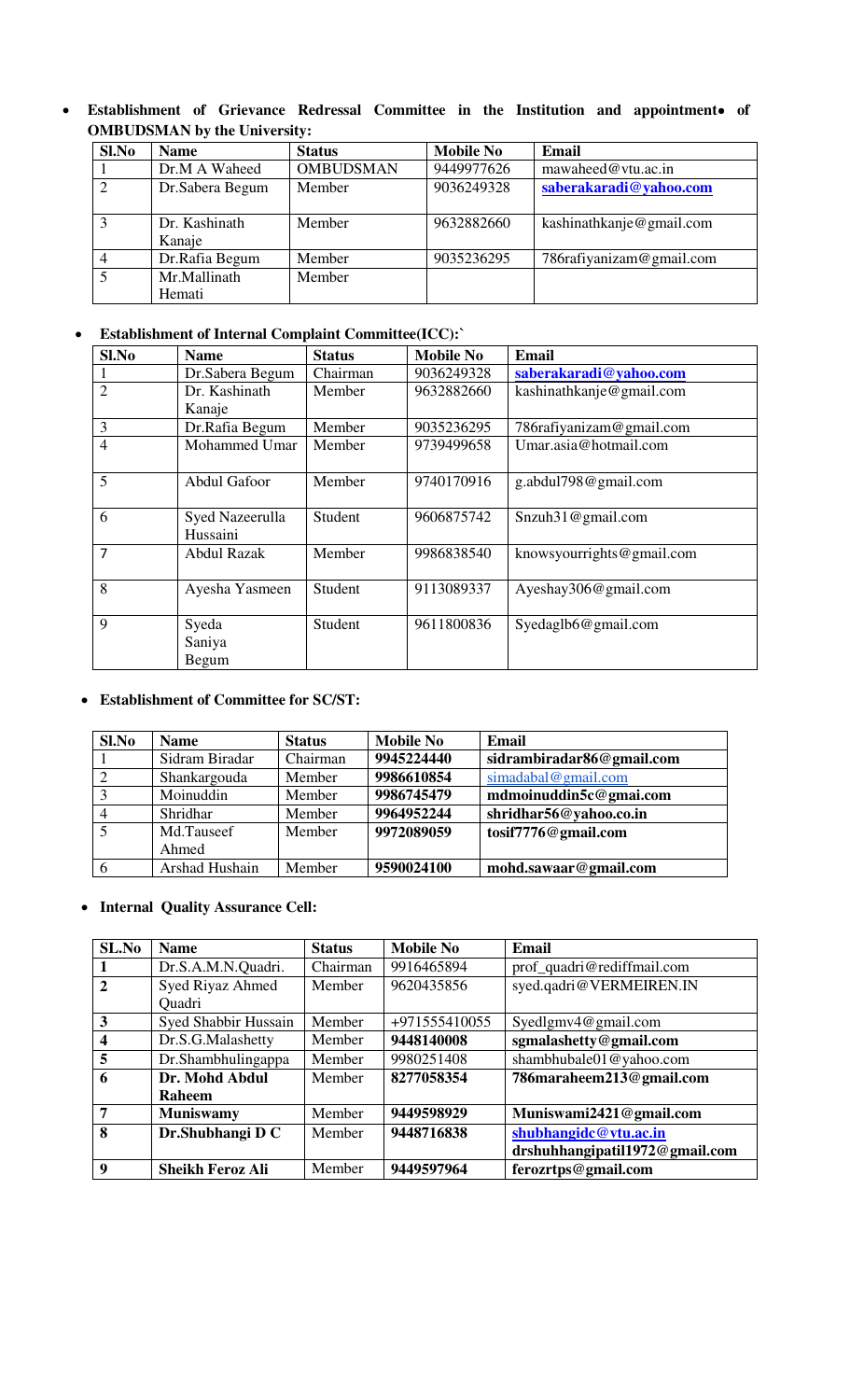### <span id="page-5-0"></span>**6. Programmes:**

- **Name of the Program approved by AICTE:** Bachelor of Engineering
- **Name of the Program accredited by NBA:** NIL
- **Status of Accreditation of the Courses:** NIL
- **Total number of courses:** 04
- **No of Courses for which applied for the Accreditation** : Applying for NAAC ,Provisional Accreditation for Colleges(PAC)
- **Status of Accreditation -Preliminary/Applied for SAR and results awaited/ Applied for SAR and visits completed/Results of visits awaited Rejected /Approved for course:** Applying for college Accreditation

## **Programme details:**

| of<br>Name<br>the<br>Programme     | No.<br>of<br>Seats | Duration | Cut<br>years | off<br>rank<br>of<br>admission<br>during the last three | Fee             | Placement<br>Facilities | <b>Campus Placement</b> |
|------------------------------------|--------------------|----------|--------------|---------------------------------------------------------|-----------------|-------------------------|-------------------------|
| Computer<br>science<br>Engineering | 60                 | 4 Years  | $19-$<br>20  | CET 85305<br><b>MQ</b><br>40                            | 65340<br>50,000 | Yes                     | $-NIL-$                 |
|                                    |                    |          | $20 -$<br>21 | CET 201955                                              | 65340           |                         | 10                      |
|                                    |                    |          |              | <b>MQ</b><br>24                                         | 50,000          |                         |                         |
|                                    |                    |          | $21 -$<br>22 | CET 181625955                                           | 90.060          |                         | $---$                   |
|                                    |                    |          |              | MQ 54                                                   | 60,000          |                         |                         |
| Civil                              | 60                 | 4 Years  | $19-$        | CET 137749                                              | 65340           | Yes                     | $-NIL-$                 |
| Engineering                        |                    |          | 20           | <b>MQ</b><br>17                                         | 50,000          |                         |                         |
|                                    |                    |          | $20 -$<br>21 | <b>CET</b><br>146997                                    | 65340           |                         | 15                      |
|                                    |                    |          |              | <b>MQ</b><br>$\overline{7}$                             | 50,000          |                         |                         |
|                                    |                    |          | $21 -$<br>22 | <b>CET</b><br>$\equiv$                                  | 90.060          |                         |                         |
|                                    |                    |          |              | <b>MQ</b><br>11                                         | 50,000          |                         |                         |
| Mechanical                         | 60                 | 4 Years  | $19-$<br>20  | <b>CET</b><br>109085                                    | 65340           | Yes                     | $-NIL-$                 |
| Engineering                        |                    |          |              | 22<br><b>MQ</b>                                         |                 |                         |                         |
|                                    |                    |          |              |                                                         | 50,000          |                         |                         |
|                                    |                    |          | $20 -$       | <b>CET</b><br>$\overline{\phantom{a}}$                  | 65.340          |                         | 06                      |
|                                    |                    |          | 21           | <b>MQ</b><br>$\overline{7}$                             | 50.000          |                         |                         |
|                                    |                    |          | $21 -$       | <b>CET</b><br>$\Box$                                    | 90.060          |                         | -----                   |
|                                    |                    |          | 22           | 16<br><b>MQ</b>                                         |                 |                         |                         |
| Electronics<br>and                 | 30                 | 4 Years  | $19-$        | <b>CET</b><br>137638                                    | 50.000          | Yes                     | $-NIL-$                 |
| communication                      |                    |          | 20           |                                                         | 65340           |                         |                         |
| Engineering                        |                    |          |              | 5<br><b>MQ</b>                                          | 40000           |                         |                         |
|                                    |                    |          | $20 -$       | <b>CET</b><br>88371                                     |                 |                         | 01                      |
|                                    |                    |          | 21           |                                                         | 65340           |                         |                         |
|                                    |                    |          |              | <b>MQ</b><br>$\mathbf{1}$                               | 40000           |                         | ----                    |
|                                    |                    |          | $21 -$       | <b>CET</b>                                              |                 |                         |                         |
|                                    |                    |          | 22           | <b>MQ</b><br>$\overline{9}$                             | 40,000          |                         |                         |

 **Name and duration of Programme having Twinning and Collaboration with Foreign University and being run in the same campus along with status of their AICTE Approval: Nil**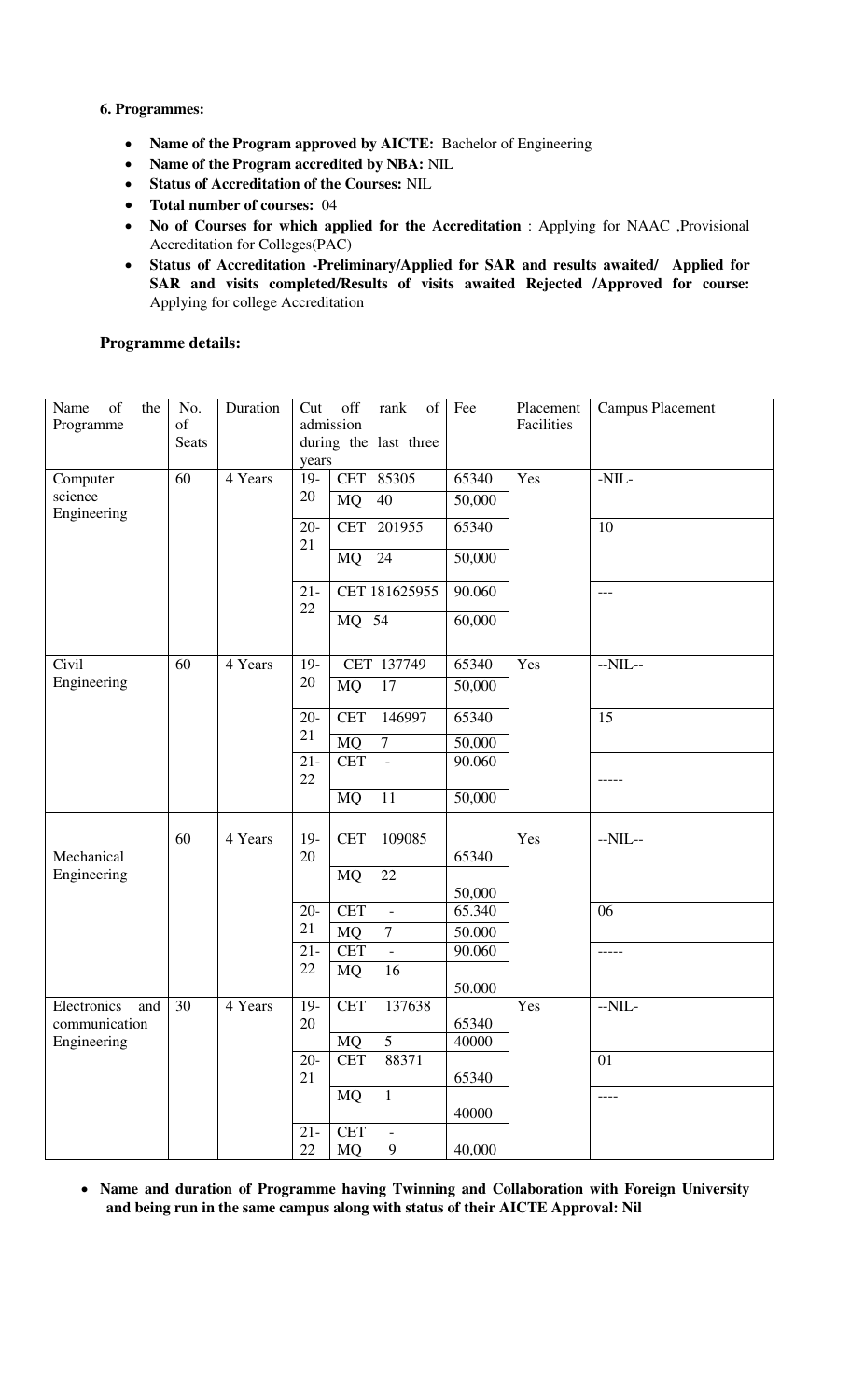## <span id="page-6-0"></span>**7: Faculty**

# **Course /Branch wise list Faculty members:**

| Serial No | Name of the staff       | Qualification      |
|-----------|-------------------------|--------------------|
| 01        | Dr.S A M N Quadri       | BE, M. Tech. Ph.D  |
| 02        | Dr.Mohd. Abdul Raheem   | BE, ME, Ph.D       |
| 03        | Dr. Shrinivas Deshpande | BE, ME, Ph.D       |
| 04        | Md.Mohsin               | BE, M.Tech         |
| 05        | Shafiuddin Kosagikar    | BE, M.Tech, (Ph.D) |
| 06        | Abdul Khader            | BE, M.Tech         |
| 07        | Azmatullha Khan         | BE, M.Tech, (Ph.D) |
| 08        | Md.Rizwan Adil          | BE, M.Tech, (Ph.D) |
| 09        | Vinod Potdar            | BE,M.Tech          |
| 10        | Manjunath B P           | BE,M.Tech          |
| 11        | Shridhar Hosamani       | BE,M.Tech          |

## **DEPARTMENT OF MECHANICAL ENGINEERING**

# **DEPARTMENT OF ELECTRONICS AND COMUMMINCATION ENGINEERING**

| Serial No     | Name of the staff  | Qualification      |
|---------------|--------------------|--------------------|
| 12            | Dr.Kousar Anjum    | BE, M. Tech. Ph.D  |
| 13            | Juhi Nishat Ansari | BE, M.Tech, (Ph.D) |
| 14            | Sridevi S Maradi   | BE, M.Tech         |
| $\vert$ 15    | Fatima Masuldar    | BE, M.Tech         |
| 16            | Seema Parveen      | BE, M.Tech         |
| 17            | Md.Moinuddin       | BE, M.Tech, (Ph.D) |
| <sup>18</sup> | Madiha Kausar      | BE, M.Tech         |

# **DEPARTMENT OF COMPUTER SCIENCE AND ENGINEERING**

| Serial No | Name of the staff    | Qualification      |
|-----------|----------------------|--------------------|
| 19        | Dr.Sabera Begum      | BE, M. Tech, Ph.D  |
| 20        | Dr.Najmuzzama Zerdi  | BE, ME, Ph.D       |
| 21        | Saba Naaz            | BE, M.Tech, (Ph.D) |
| 22        | Mohd.Arshad Hussain  | BE, M.Tech         |
| 23        | Md.Mustaq Karche     | BE, M.Tech, (Ph.D) |
| 24        | Mohd.Basit Mohiuddin | BE, M.Tech         |
| 25        | Fasiha Anjum         | BE, M.Tech, (Ph.D) |
| 26        | Sushama P            | BE, M.Tech, (Ph.D) |
| 27        | Sania Fatima         | BE, M.Tech, (Ph.D) |
| 28        | Sumaiya Samreen      | BE, M.Tech, (Ph.D) |
|           |                      |                    |

# **DEPARTMENT OF CIVIL ENGINEERING**

| 29 | Dr.Rafiq Ahmed             | BE, ME, (Ph.D)     |
|----|----------------------------|--------------------|
|    | Syed. Mohd.Zakir Ali       | BE, M.Tech, (Ph.D) |
| 30 |                            |                    |
| 31 | <b>Touseef Ahmed Attar</b> | BE, M.Tech         |
| 32 | Md.Asif Ahmed              | BE, M.Tech         |
| 33 | Mohd.Mohsin                | BE, M.Tech         |
| 34 | Syed.Nawaz                 | BE,M.Tech          |
| 35 | Mohd.Touseef Ahmed         | BE, M.Tech         |
| 36 | Patel Zubair Mastan        | BE,M.Tech          |
| 37 | Anusha Deshmukh            | BE, M.Tech         |

# **ALLIED SC & HUMANITIES DEPARTTMENT**

| 38 | Dr. K. Kashinath       | M.SC, M. Phil, Ph.D |
|----|------------------------|---------------------|
| 39 | Dr.Rafia Begum         | M.Sc., Ph.D         |
| 40 | Salma Begum            | M.Sc                |
|    | Dr.Haji Baba (Physics) | M.Sc, Ph.D          |
| 42 | Veeranna Annappa       | M.Sc                |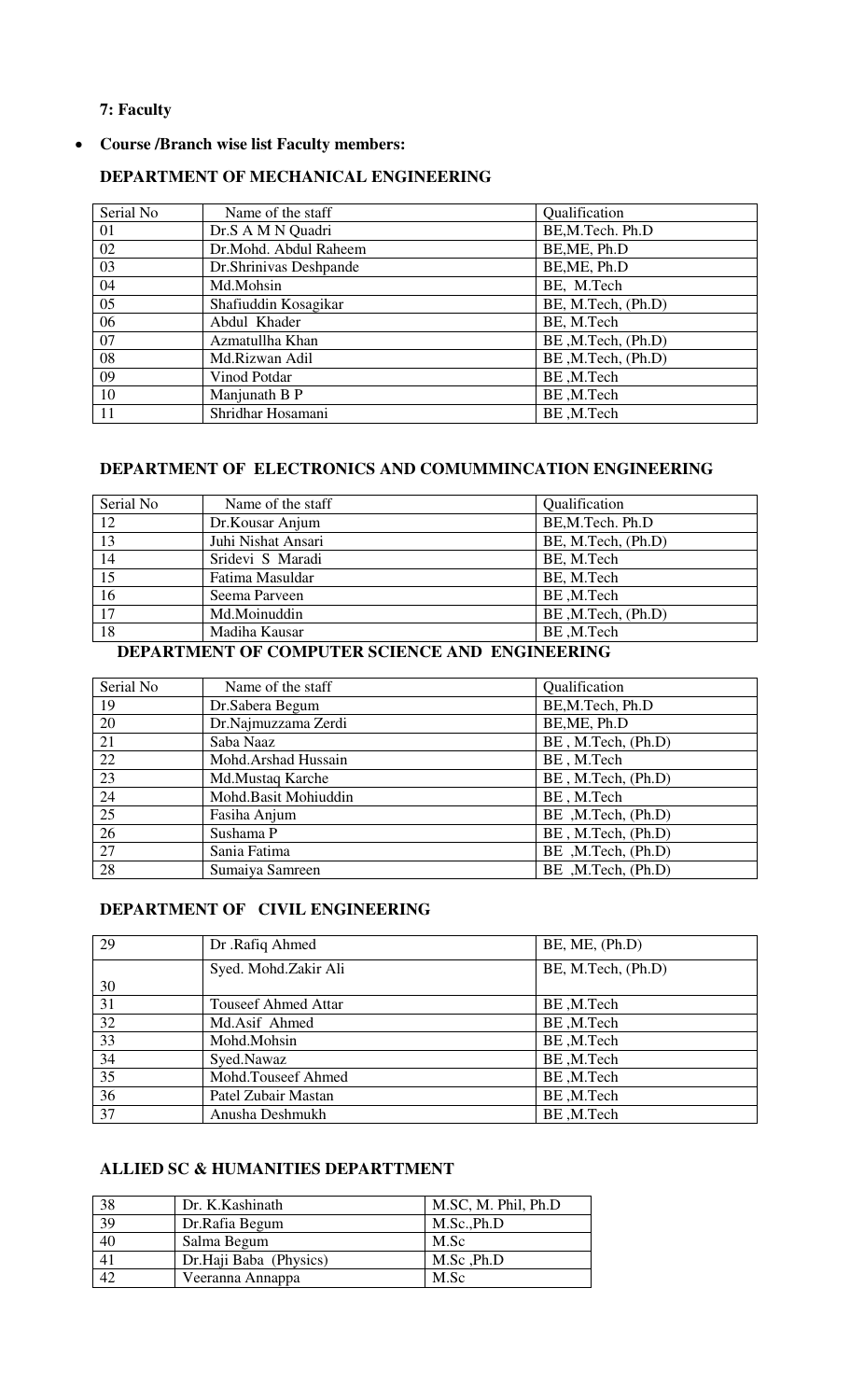| 43 | Mohammadi Begum |             |
|----|-----------------|-------------|
| 44 | Nagaraj Kumsi   | M.Sc , Ph.D |

- **Permanent Faculty:44**
- **Adjunct Faculty**: Nil
- **Permanent Faculty :Student Ratio:** 1:19
- **Number of Faculty employed:**04
- **Number of Faculty left :**04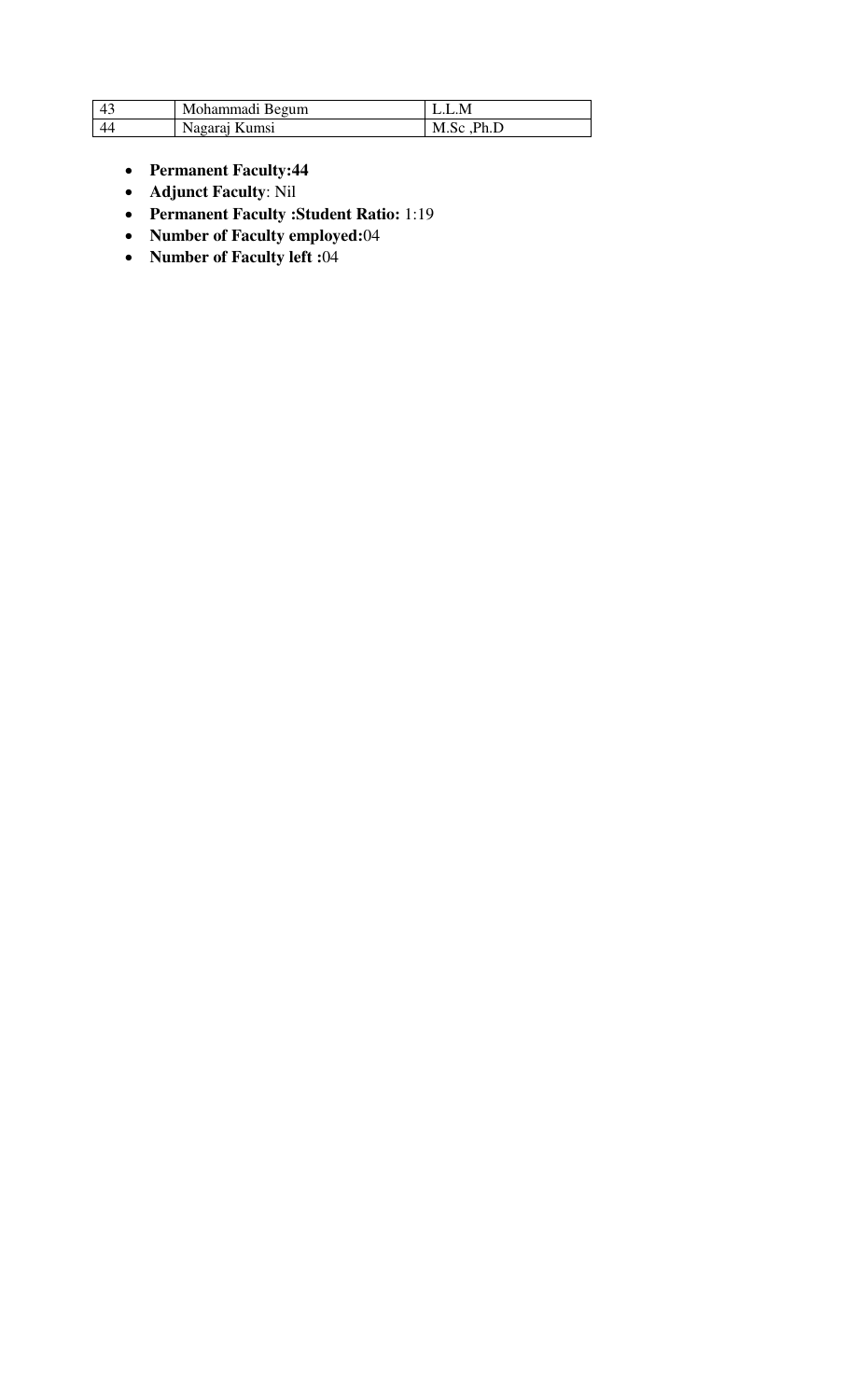# <span id="page-8-0"></span>**8. Profile of / Director/ Principal/Faculty**

# **DEPARTMENT OF MECHANICAL ENGINEERING**



Name: DR S.A.M.N QUADRI

Date of Birth: 01-06-1974

Unique ID:1-9596202020

Education Qualifications: Ph.D

Work Experience:

- Teaching 19
- Research 08
- Industry
- Others

Area of specialization: MATERIALS SCIENCE AND TECHNOLOGY/NANO **TECHNOLOGY** 

Courses Taught:UG /Ph.D Subjects

Research Guidance (Number of students): 03

- Number of papers published in National /International Journals, conferences: 16
- Master (Completed /ongoing): COMPLETED
- Ph.D(Completed /ongoing ): COMPLETED

Projects carried out:UG Projects

Patents (Filed &Granted):01 Filed

Technology Transfer: Development of Software modules for MEP Systems

Research Publications Number of papers published in National /International Journals, conferences: 16

No of books published with details:NIL

- Name of the book
- Publisher with ISBN
- Year of Publication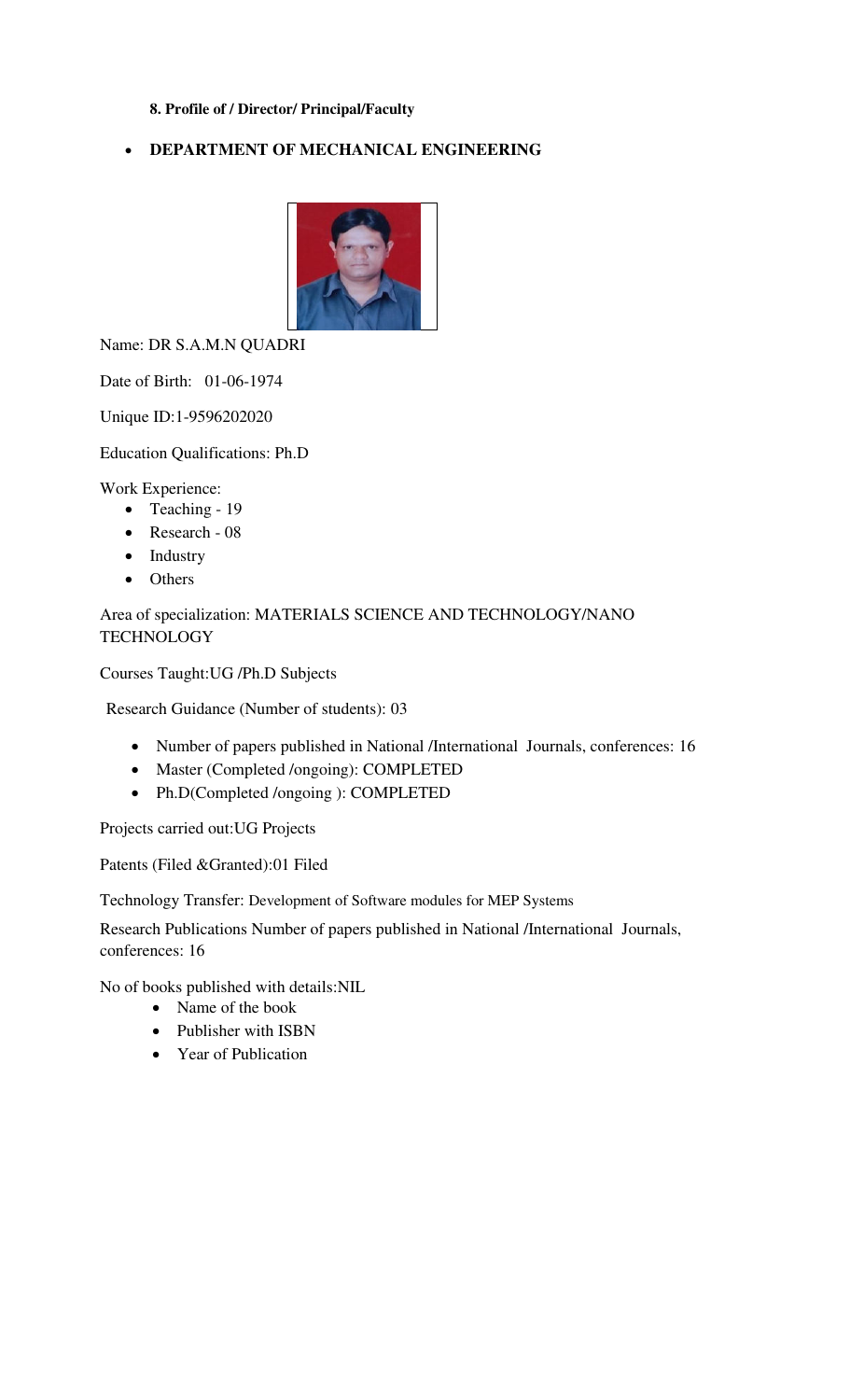

Name: DR MD ABDUL RAHEEM

Date of Birth: 21/03/1956

Unique ID:1-3582568106

# Education Qualifications: Ph.D

Work Experience:

- Teaching 30
- Research 05
- Industry
- Others

Area of specialization: Material Science

Courses Taught: UG Subjects

Research Guidance (Number of students):

- Number of papers published in National /International Journals, conferences: 05
- Master (Completed /ongoing): Completed
- Ph.D(Completed ongoing ): Completed

Projects carried out: Nil

Patents (Filed &Granted): Nil

Technology Transfer:Nil

Research Publications Number of papers published in National /International Journals, conferences: 05

No of books published with details:Nil

- Name of the book
- Publisher with ISBN
- Year of Publication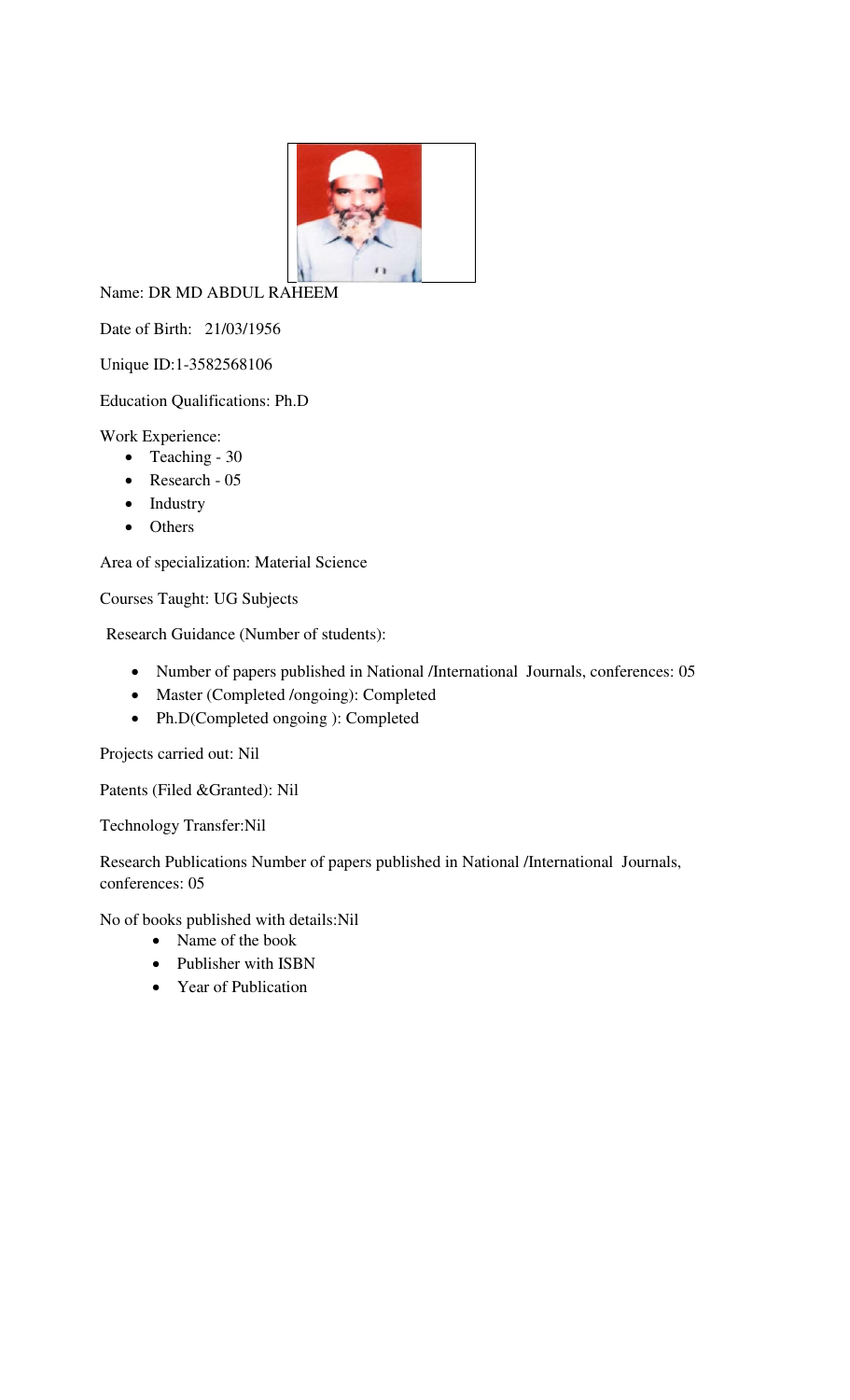

Name: Dr. Srinivas D

Date of Birth: 01/04/1965

Unique ID:

Education Qualifications: BE, ME,PhD

Work Experience:

- Teaching : 23yrs
- Research: 5yrs
- Industry : 5yrs
- Others

Area of specialization: Thermal Power Engineering

Courses Taught: EME, CAED, BTD, ATD, HMT, NCES, FM, M&M, CE, IC Engines, Thermal engineering-1, M&Mp, M&E, AE.

Research Guidance (Number of students): NIL

- Number of papers published in National /International Journals, conferences: NIL
- Master (completed /ongoing): Completed
- Ph.D(Completed ongoing) : Completed

Projects carried out: NIL

Patents (Filed & Granted): 2

Technology Transfer: NIL

Research Publications Number of papers published in National /International Journals, conferences: 25

No of books published with details :NIL

- Name of the book
- Publisher with ISBN
- Year of Publication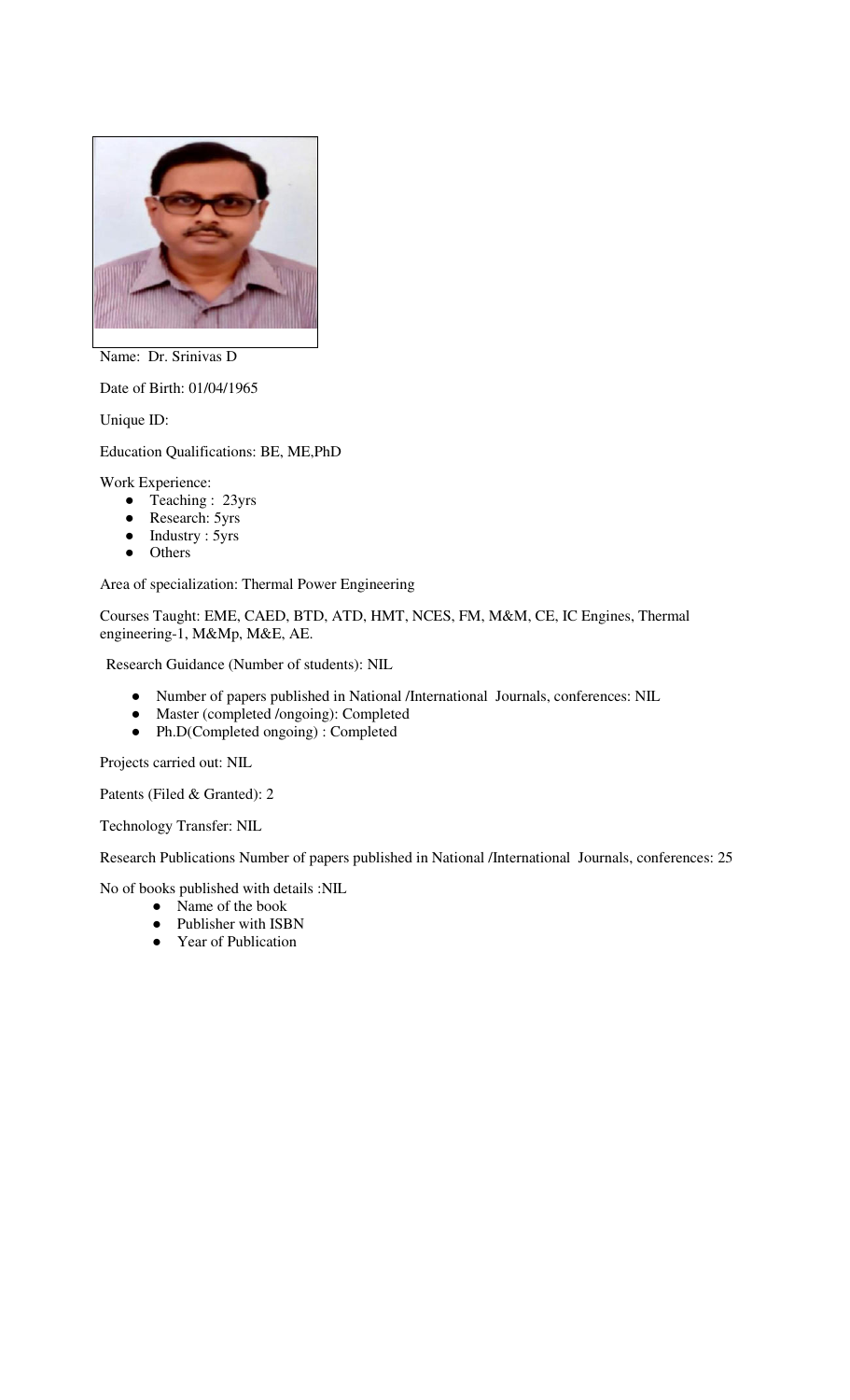

Name: Shridhar Hosmani Date of Birth: 08/01/1987 Unique ID: Education Qualifications: BE, MTech Work Experience:

- Teaching : 7 yrs
- Research: NIL
- Industry : NIL<br>• Others
- Others

Area of specialization: Machine Design Engineering Courses Taught: MOM, KOM, DOM, CIM, CNC, FEA,NTM,CNC Research Guidance (Number of students):0

- Number of papers published in National /International Journals, conferences: NIL
- Master (completed /ongoing): Completed
- Ph.D(Completed ongoing) : No

Projects carried out: NIL

Patents (Filed & Granted): NIL

Technology Transfer: NIL

Research Publications Number of papers published in National /International Journals, conferences: NIL No of books published with details : NIL

- Name of the book
- Publisher with ISBN
- Year of Publication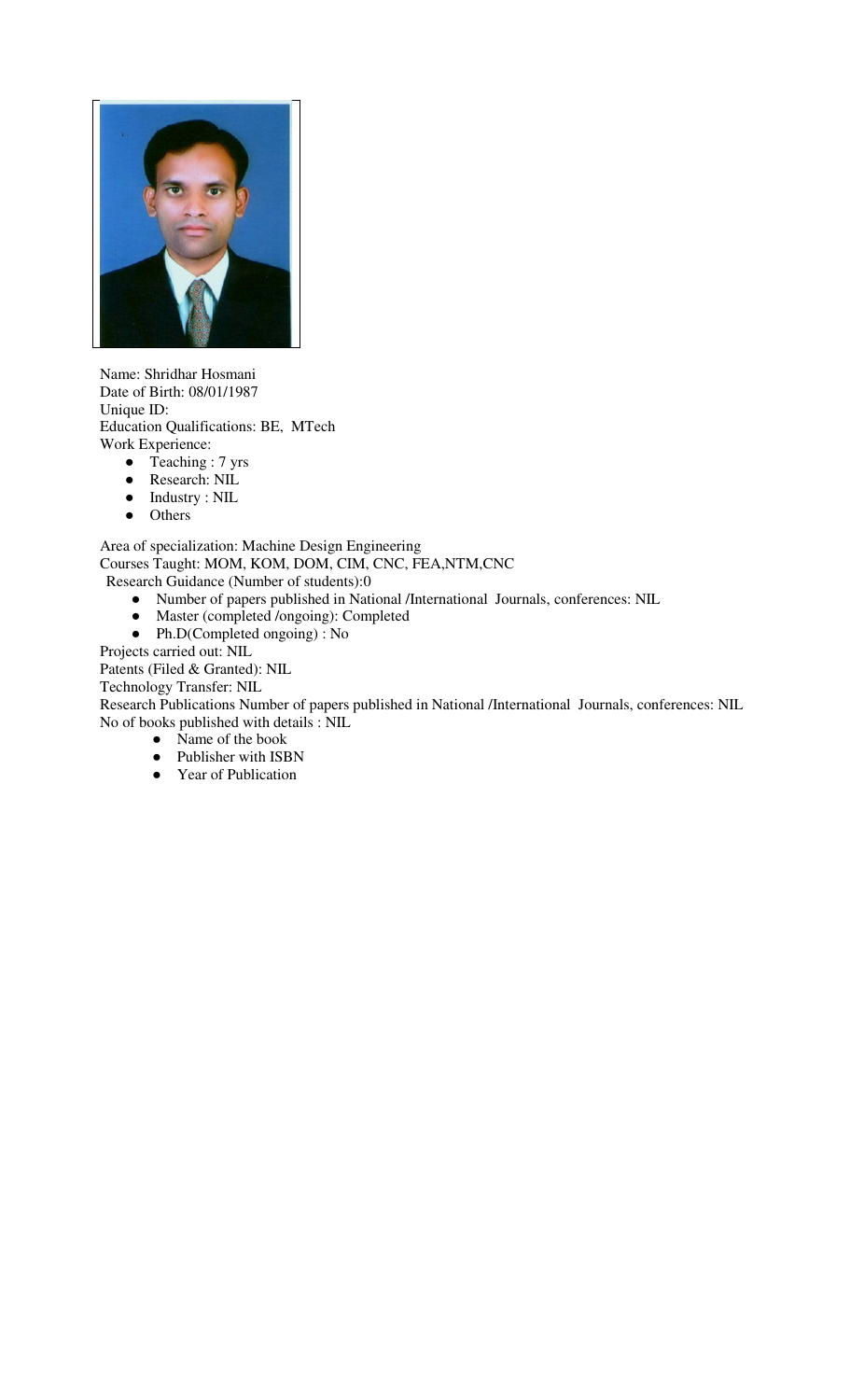

Name: VINOD POTDAR Date of Birth: 16/01/1986 Unique ID: Education Qualifications: BE (Mechanical), M.Tech (MACHINE DESIGN) Work Experience: ● Teaching : 9Years

- 
- Research : 0
- Industry : 2Years

Area of specialization: M.Tech (MACHINE DESIGN)

Courses Taught: DME-1, DME-2, KOM, DOM, FEM, PLCM, TRIBOLOGY, ENGINEERING ECONOMICS, MANAGEMENT & ENTREPRENEURSHIP Projects carried out: NIL Patents (Filed & Granted): Technology Transfer: Research Publications Number of papers published in National /International Journals, conferences: NIL No of books published with details : NIL • Name of the book

- Publisher with ISBN
- Year of Publication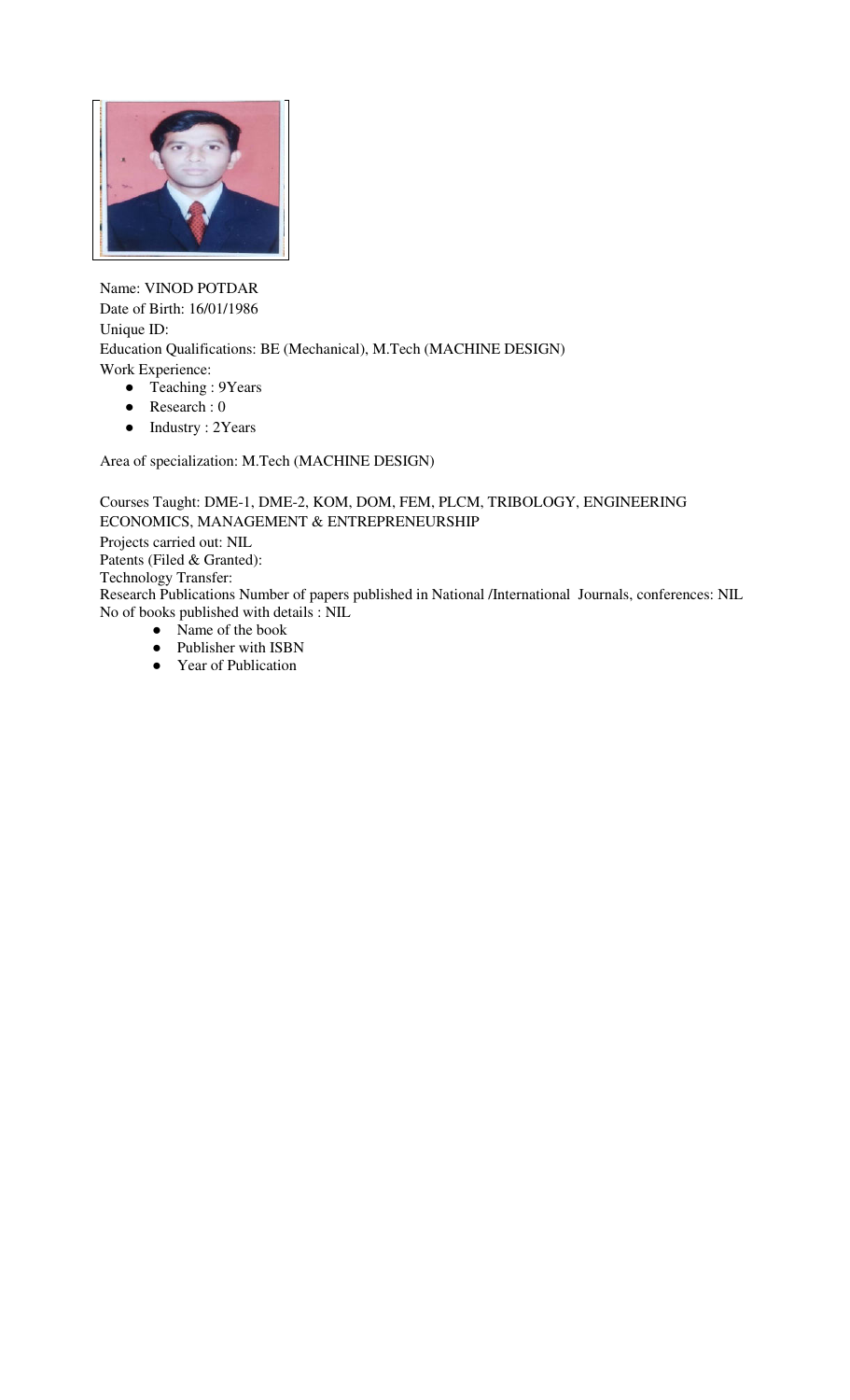

Name: Manjunath Date of Birth: 1/07/1985 Unique ID:3KCME0005185 Education Qualifications: BE, M.Tech, Work Experience: 07yrs

- Teaching :07yrs
- Research
- Industry :
- Others

Area of specialization: Thermal power engineering Courses Taught:

Research Guidance (Number of students):NIL

- Number of papers published in National /International Journals, conferences:NIL
- Master (completed /ongoing):completed
- Ph.D(completed /ongoing):NO

Projects carried out: 3 college projects

Patents (Filed &Granted):NIL

Technology Transfer: NIL

Research Publications Number of papers published in National /International Journals, conferences: NIL No of books published with details : NIL

- Name of the book
- Publisher with ISBN
- Year of Publication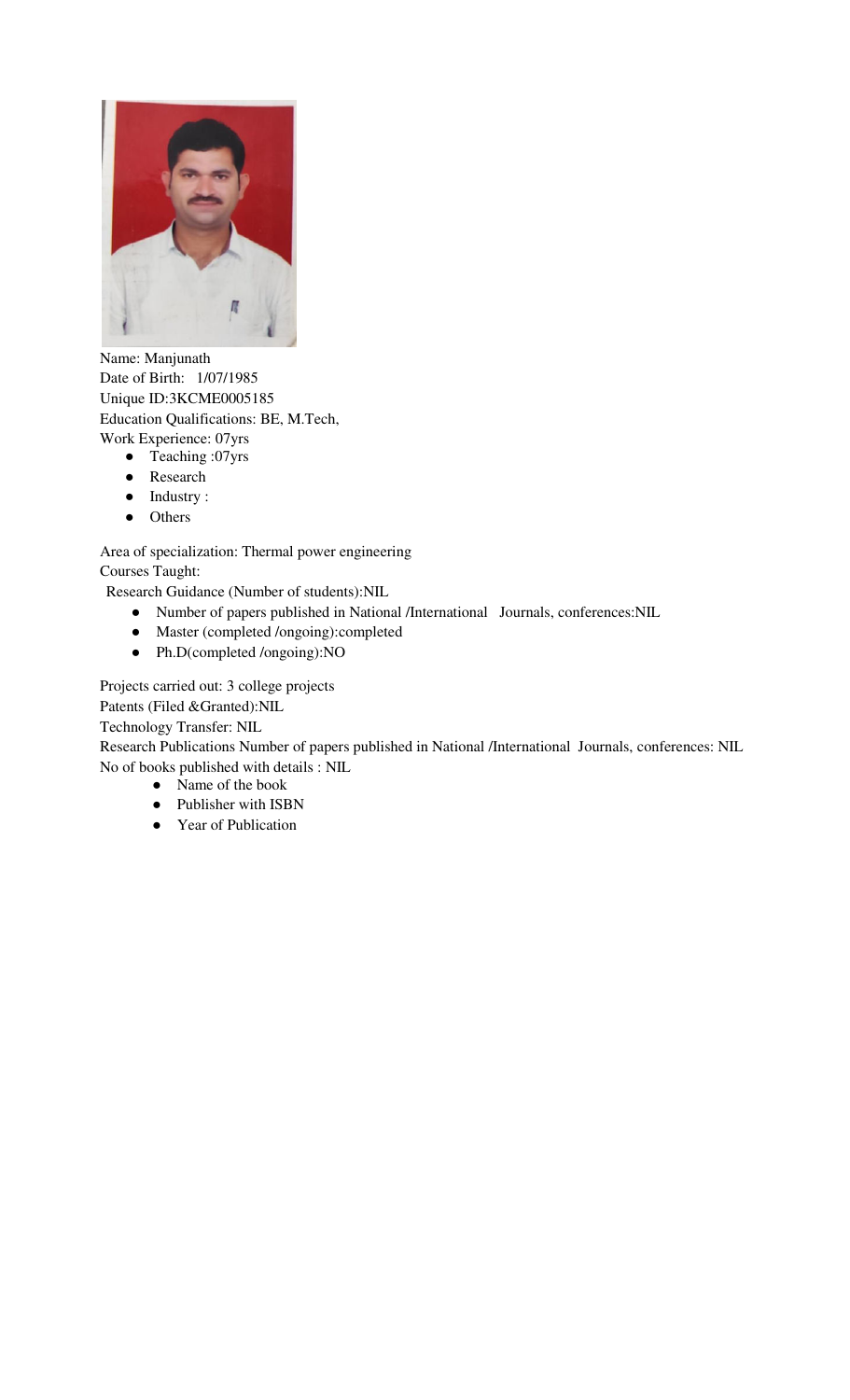

Name: Shafiuddin Kosgikar Date of Birth: 15/01/1983 Unique ID: Education Qualifications: BE, M Tech,(PhD)

Work Experience:

- Teaching : 13yrs
- Research: NIL
- Industry : 2yrs
- Others

Area of specialization: Thermal Power Engineering Courses Taught: HT, EE, OR, M & EE co, EME, ATD, HP, FM

Research Guidance (Number of students): NIL

- Number of papers published in National /International Journals, conferences: 2
- Master (completed /ongoing):Complete
- Ph.D(Completed ongoing) : ongoing

Projects carried out: 9

Patents (Filed & Granted): 1 (published)

Technology Transfer: No

Research Publications Number of papers published in National /International Journals, conferences: NIL No of books published with details: NIL

- Name of the book
- Publisher with ISBN
- Year of Publication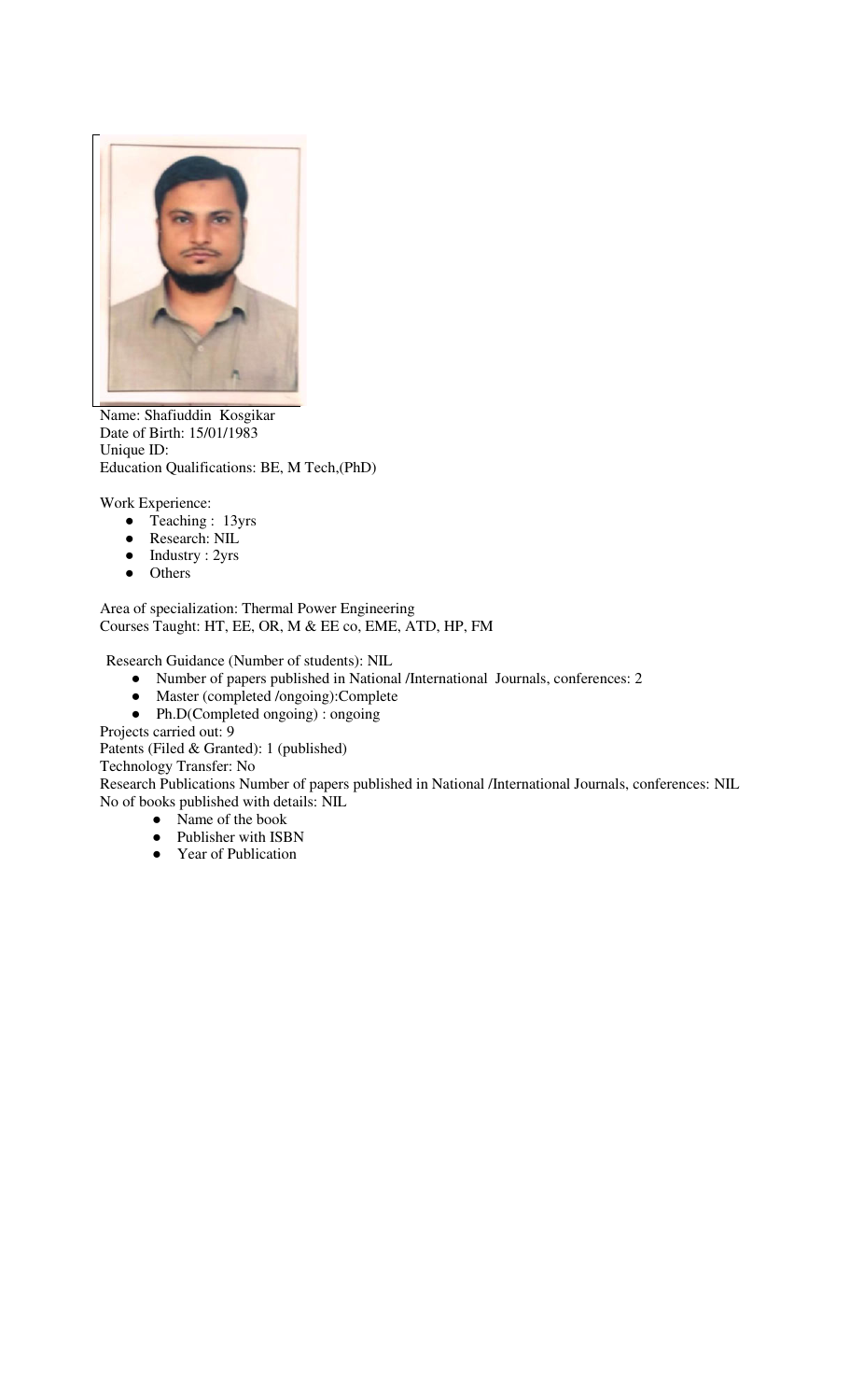

Name: MOHAMMED MOHSIN Date of Birth:10/02/1975 Unique ID: Education Qualifications: BE MTECH (TPE) Work Experience:

- Teaching 18years
- Research
- Industry 3years
- Others

Area of specialization: thermal power plants Courses Taught:BTD,ATD,DOM,FPS,EME,AM,FM

Research Guidance (Number of students):NIL

- Number of papers published in National /International Journals, conferences: 01
- Master (completed /ongoing):Completed
- Ph.D(Completed ongoing ):NIL

Projects carried out: NIL

Patents (Filed &Granted): NIL

Technology Transfer: NIL

Research Publications Number of papers published in National /International Journals, conferences: 01 No of books published with details:NIL

- Name of the book
- Publisher with ISBN
- Year of Publication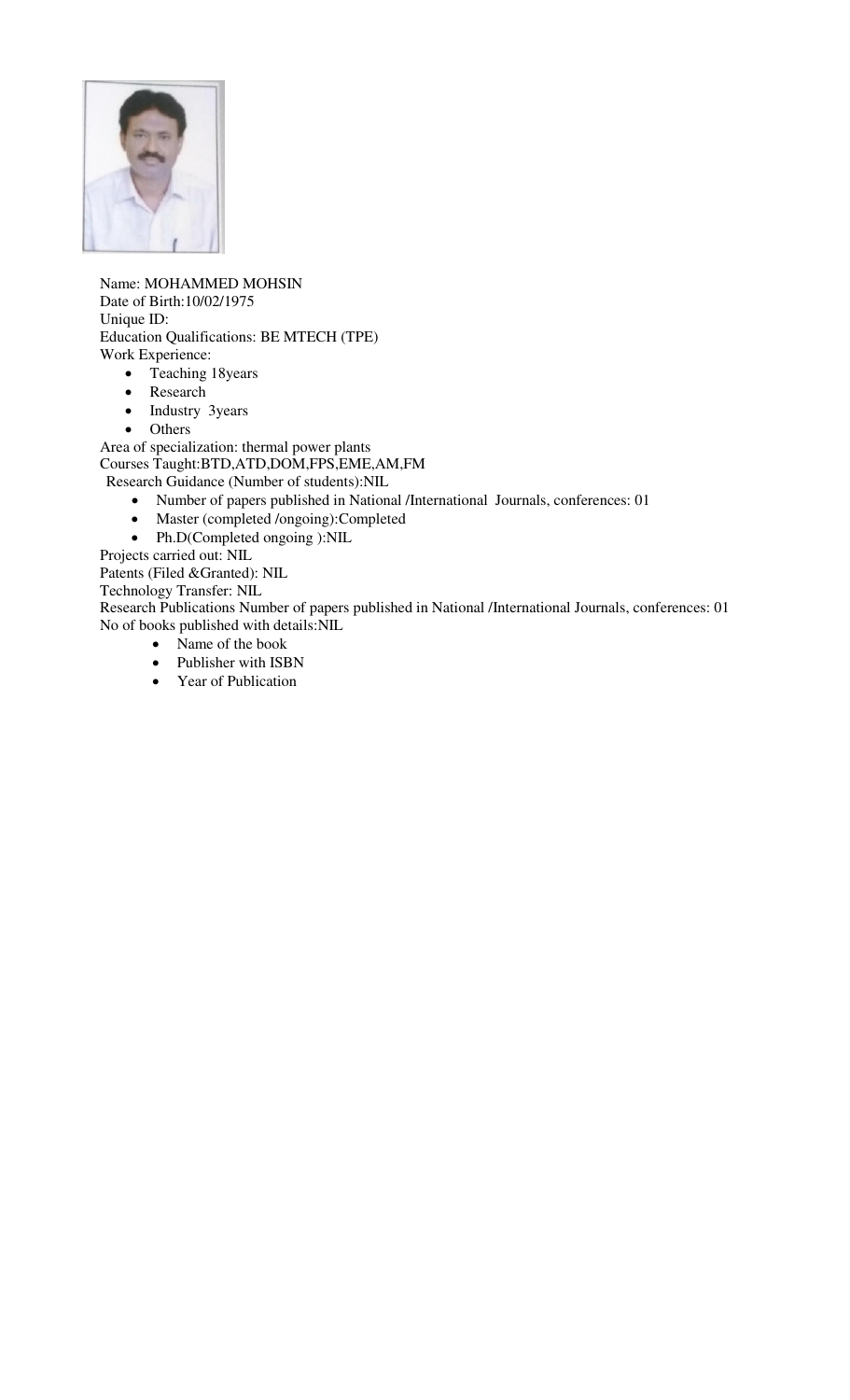

Name:Abdul Khader Date of Birth: 01/06/1989 Unique ID: Education Qualifications:M.Tech Work Experience: 11

- Teaching :11
- Research:
- Industry:
- Others :

Area of specialization: mechanical engineering: Courses Taught: CAD/CAM ,CAED, CAMD, MCF Ect Research Guidance (Number of students):NIL

- Number of papers published in National /International Journals, conferences:NIL
- Master (completed /ongoing):Completed
- Ph.D(Completed ongoing ):NIL

Projects carried out:NIL

Patents (Filed &Granted):NIL

Technology Transfer:NIL

Research Publications Number of papers published in National /International Journals, conferences:NIL No of books published with details:NIL

- Name of the book
- Publisher with ISBN
- Year of Publication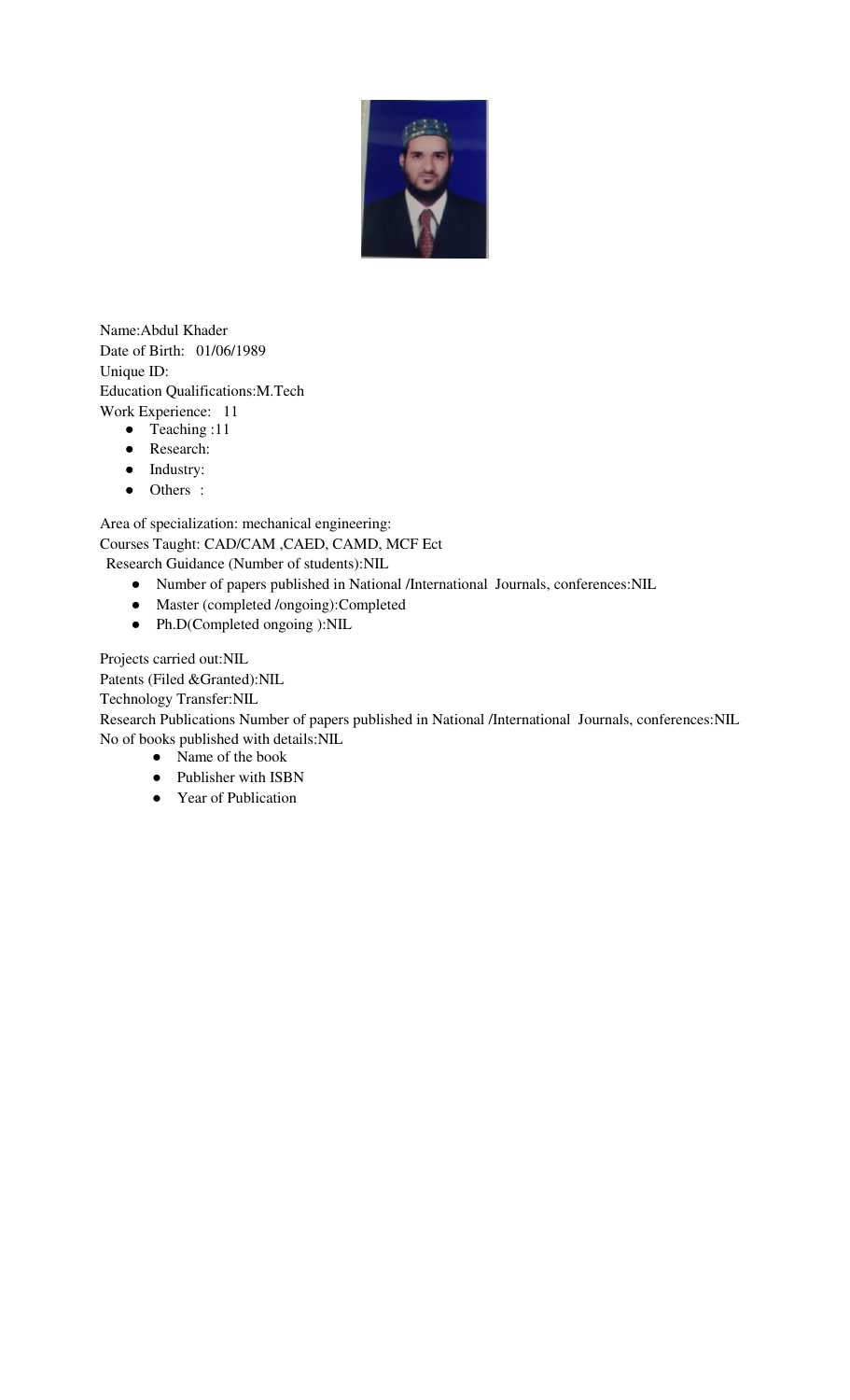

## Name: MD AZMATHULLA KHAN

Date of Birth:01/08/1983

Unique ID: 3KCME0005485

Education Qualifications: BE, M.Tech,( PhD)

Work Experience: 08yrs

- Teaching :08yrs
- Research
- Industry :
- Others

Area of specialization: Thermal power engineering

Courses Taught:

Research Guidance (Number of students):NIL

- Number of papers published in National /International Journals, conferences:NIL
- Master (completed /ongoing):Complete
- Ph.D(Completed ongoing ): Ongoing

Projects carried out:Nil

Patents (Filed &Granted): Nil

Technology Transfer: Nil

Research Publications Number of papers published in National /International Journals, conferences: Nil

No of books published with details :NIL

- Name of the book
- Publisher with ISBN
- Year of Publication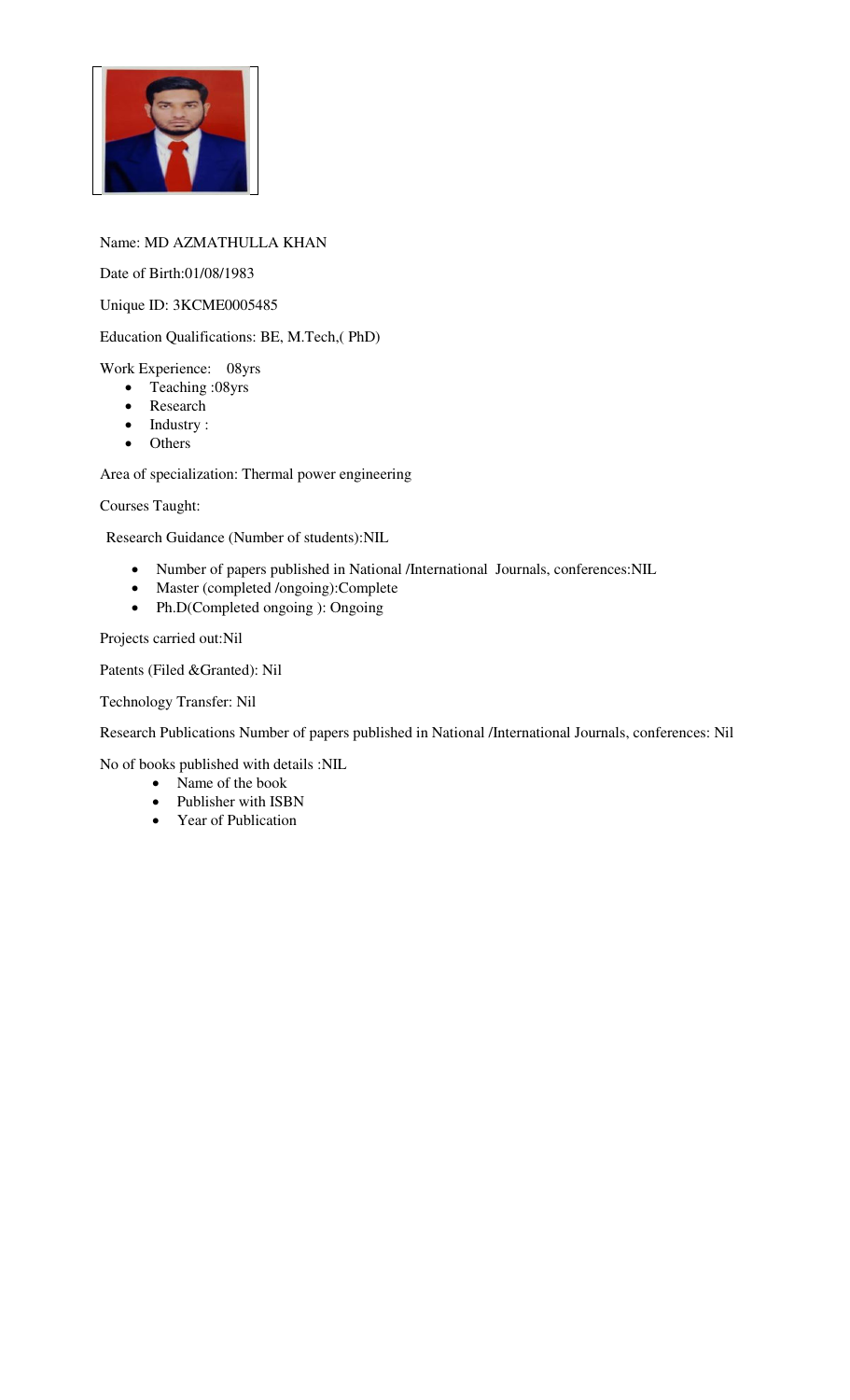# **DEPARTMENT OF CIVIL ENGINEERING**



## **Name**: SYED MOHAMMAD ZAKIR ALI

**Date of Birth**: 29-11-1990

## **Unique ID:**

Education Qualifications: M. Tech (Structural Engineering)

Work Experience:

- Teaching 9
- Research
- Industry
- Others

Area of specialization: Structural Design

Courses Taught: Almost all the Subjects

Research Guidance (Number of students):

- Number of papers published in National /International Journals, conferences: 01
- Master (completed /ongoing): Completed
- Ph.D(Completed ongoing ): Pursuing

Projects carried out: Nil

Patents (Filed &Granted):Nil

Technology Transfer:NIL

Research Publications Number of papers published in National /International Journals, conferences:NIL

No of books published with details:NIL

- Name of the book
- Publisher with ISBN
- Year of Publication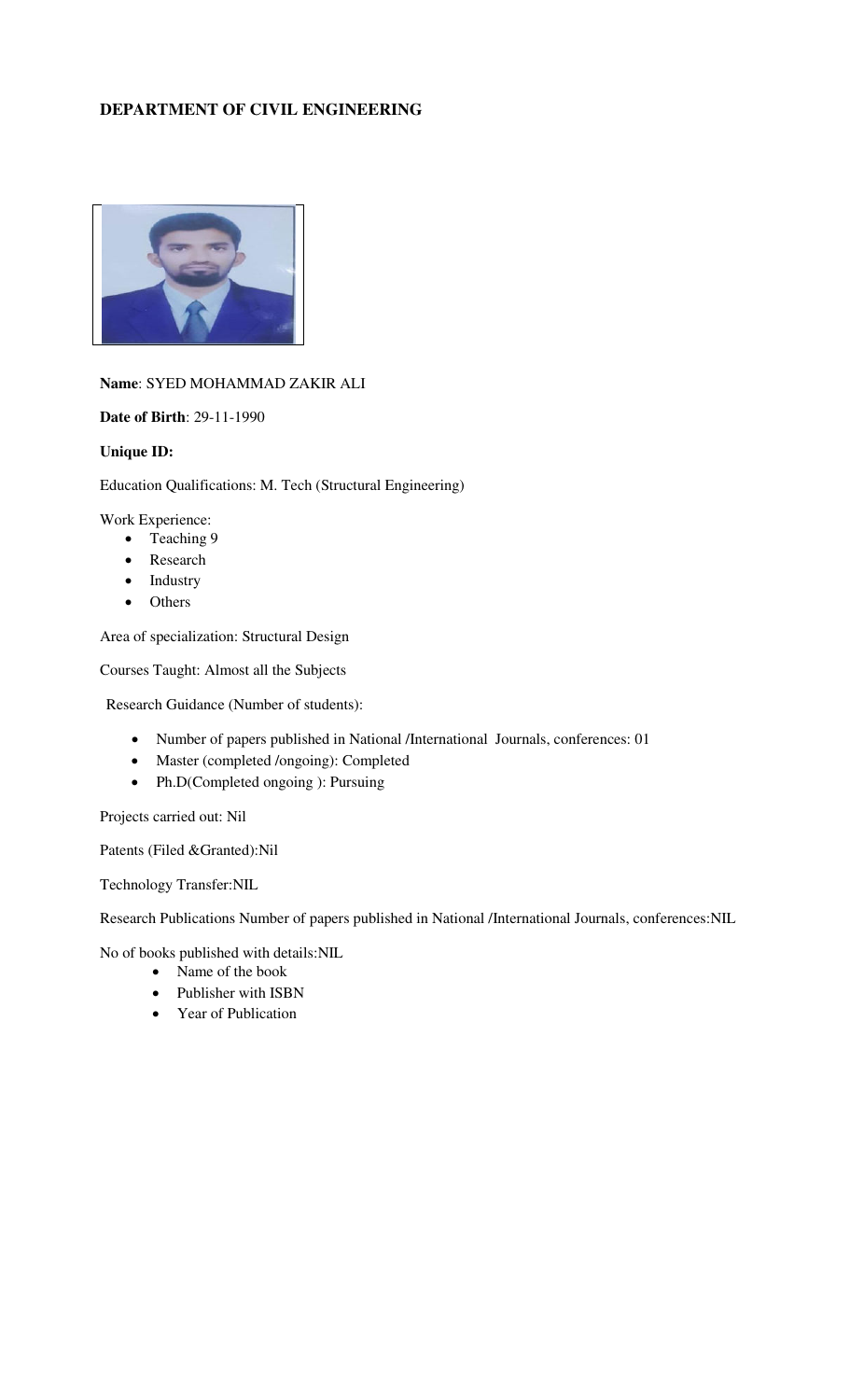

Name: SYED NAWAZ

Date of Birth: 31/10/1988

Unique ID:

Education Qualifications: M.Tech (Structural Engineering)

Work Experience:

- $\bullet$  Teaching 5 YEARS
- Research
- Industry
- Others

Area of specialization: Structure

Courses Taught: CIVIL ENGINEERING

Research Guidance (Number of students):NIL

- Number of papers published in National /International Journals, conferences:01
- Master (completed /ongoing): COMPLETED
- Ph.D(Completed ongoing ): NIL

Projects carried out: NIL

Patents (Filed &Granted): NIL

Technology Transfer: NIL

Research Publications Number of papers published in National /International Journals, conferences: NIL

No of books published with details

- Name of the book NIL
- Publisher with ISBN NIL
- Year of Publication NIL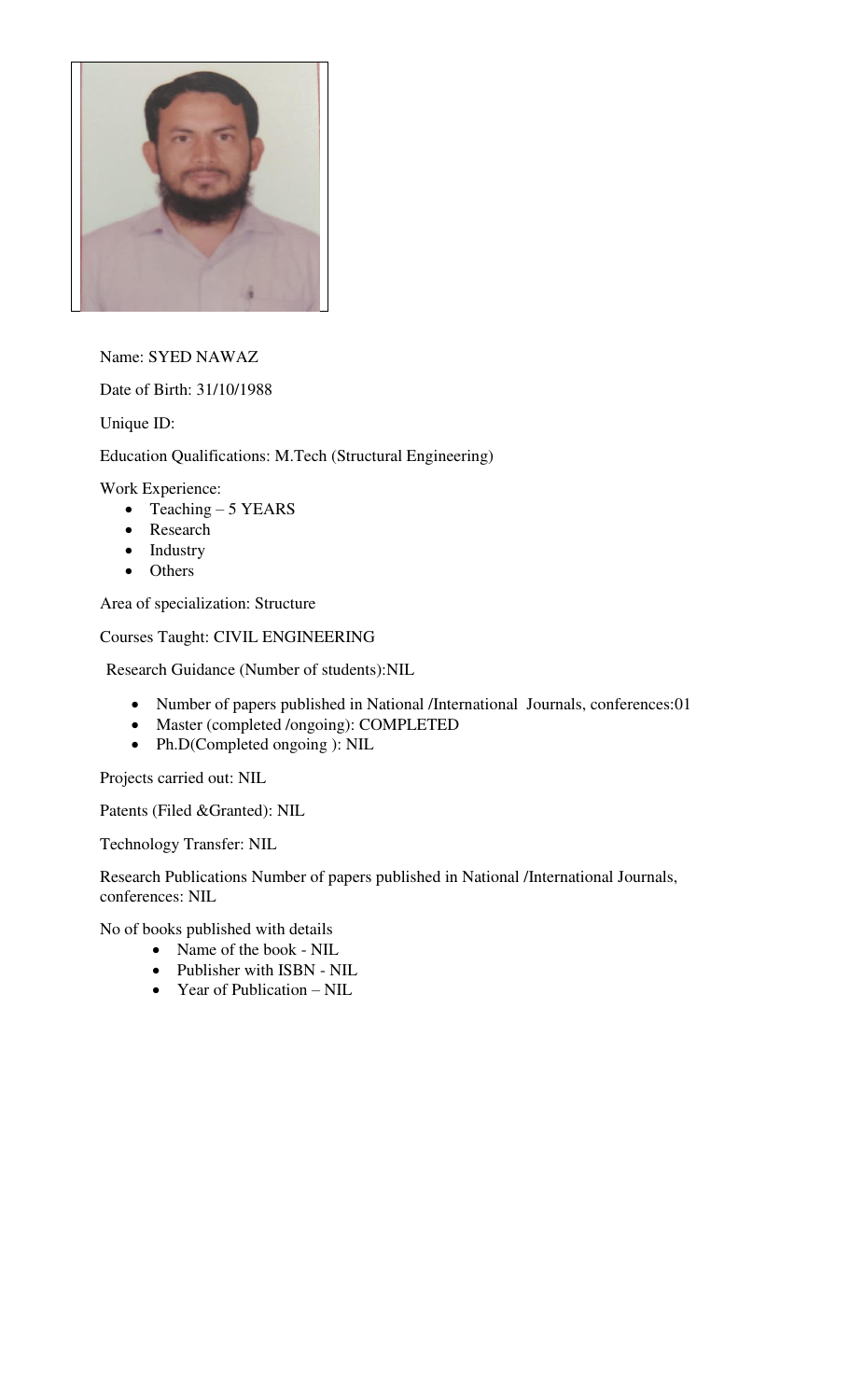

Name: MD ASIF AHMED Date of Birth: 03/12/1990 Unique ID: Education Qualifications: M.Tech (Structural Engineering) Work Experience:

- Teaching 7 YEARS
- Research
- Industry
- Others

Area of specialization: Structure Courses Taught: CIVIL ENGINEERING Research Guidance (Number of students):

- Number of papers published in National /International Journals, conferences: 01
- Master (completed /ongoing): COMPLETED
- Ph.D(Completed ongoing ): NIL

Projects carried out: NIL

Patents (Filed &Granted): NIL

Technology Transfer: NIL

Research Publications Number of papers published in National /International Journals, conferences: NIL

No of books published with details

- Name of the book NIL
- Publisher with ISBN NIL
- Year of Publication NIL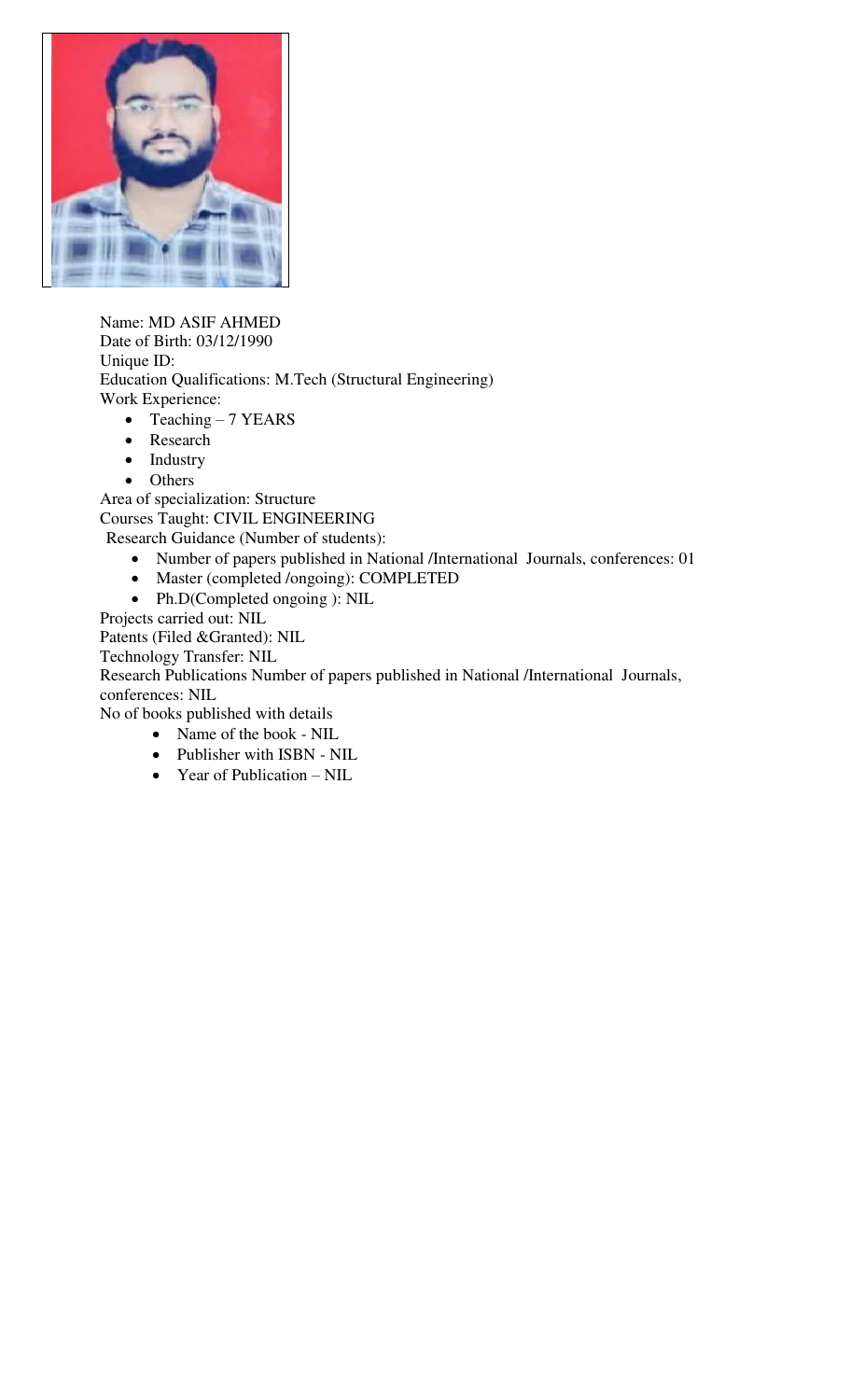

Name: MOHAMMED MOHSIN Date of Birth: 11/09/1991 Unique ID: Education Qualifications: M.Tech (Structural Engineering) Work Experience:

- $\bullet$  Teaching 5 YEARS
- Research
- Industry
- Others

Area of specialization: Structure Courses Taught: CIVIL ENGINEERING Research Guidance (Number of students):

- Number of papers published in National /International Journals, conferences: 4
- Master (completed /ongoing): COMPLETED
- Ph.D(Completed ongoing ): NIL

Projects carried out:

Patents (Filed &Granted): NIL

Technology Transfer: NIL

Research Publications Number of papers published in National /International Journals, conferences: NIL No of books published with details

- Name of the book NIL
- Publisher with ISBN NIL
- Year of Publication NIL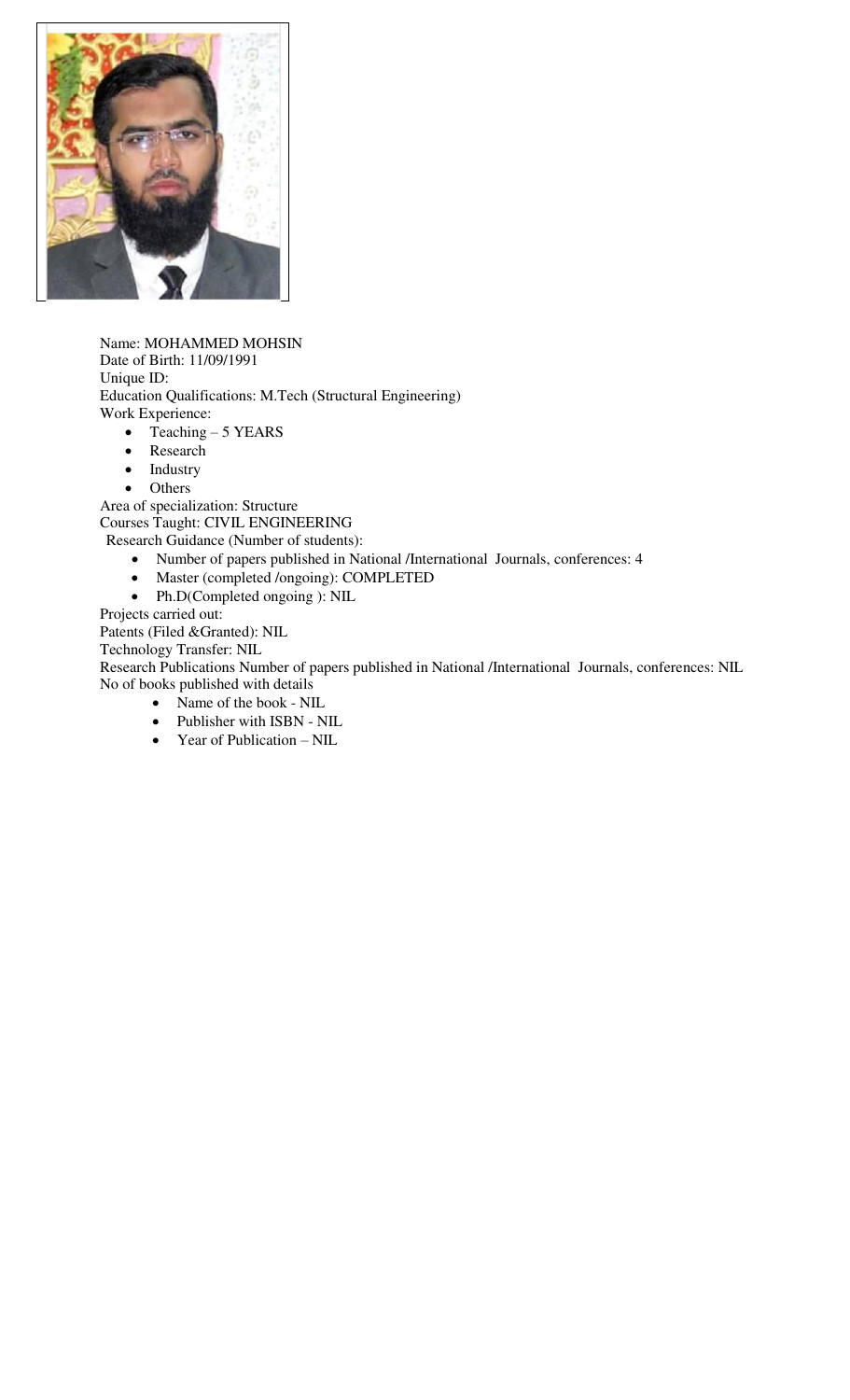

Name: MOHAMMED TOSIF AHMED Date of Birth: 03/05/1990 Unique ID: Education Qualifications: M.Tech (Structural Engineering) Work Experience:

- Teaching 7 YEARS
- Research
- Industry
- Others

Area of specialization: Structure Courses Taught: CIVIL ENGINEERING Research Guidance (Number of students):

- Number of papers published in National /International Journals, conferences:07
- Master (completed /ongoing): COMPLETED
- Ph.D(Completed ongoing ): NIL

Projects carried out:

Patents (Filed &Granted): NIL

Technology Transfer: NIL

Research Publications Number of papers published in National /International Journals, conferences: NIL No of books published with details

- Name of the book NIL
- Publisher with ISBN NIL
- Year of Publication NIL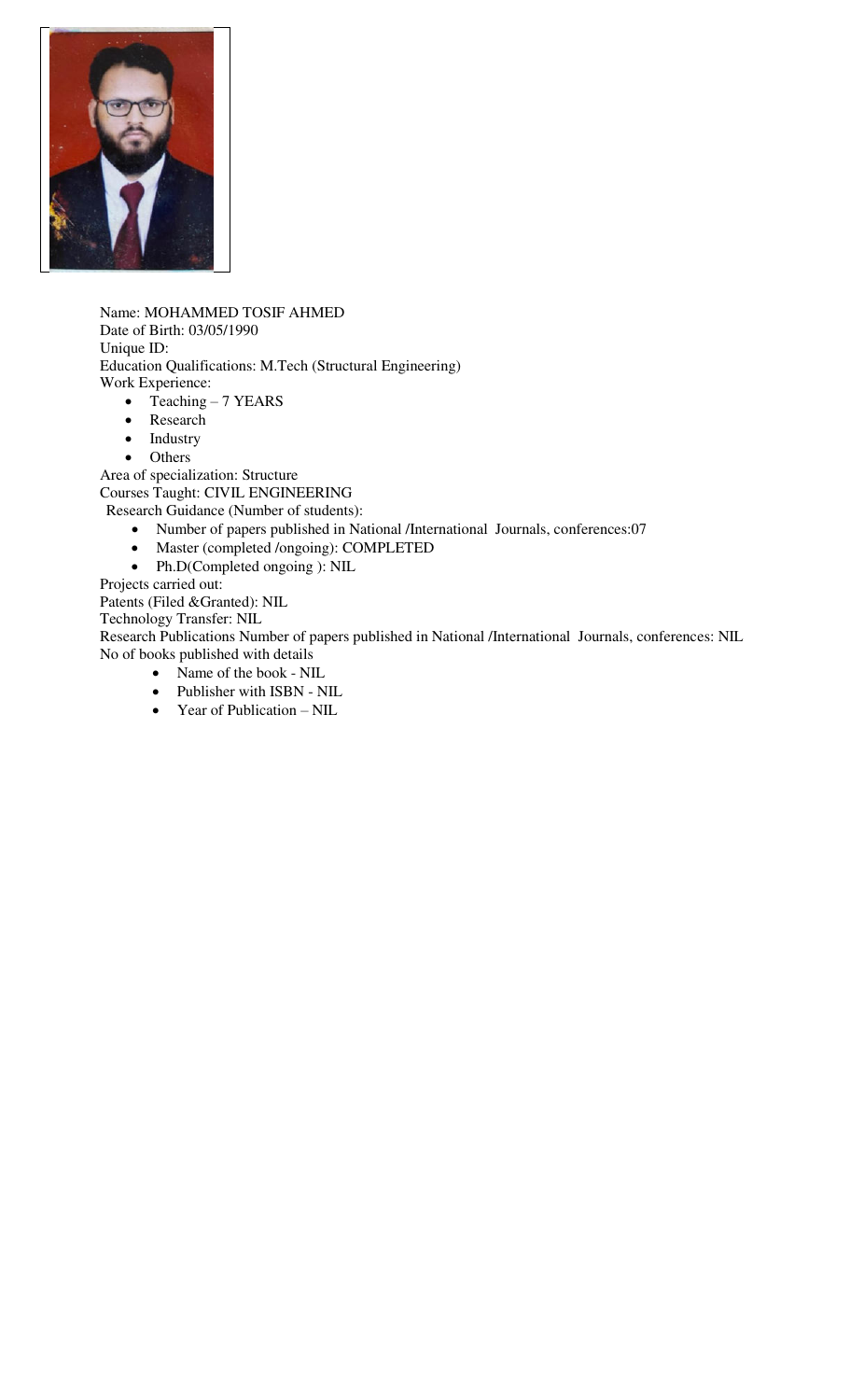

Name: TOUSEEF AHEMED ATTAR Date of Birth: 01/12/1987 Unique ID: Education Qualifications: M.Tech (Structural Engineering) Work Experience:

- Teaching 7 YEARS
- Research
- Industry
- Others

Area of specialization: Structure

Courses Taught: Elements of civil egg, FM,

Research Guidance (Number of students):

- Number of papers published in National /International Journals, conferences: NIL
- Master (completed /ongoing): COMPLETED
- Ph.D(Completed ongoing ): NIL

Projects carried out:

Patents (Filed &Granted): NIL

Technology Transfer: NIL

Research Publications Number of papers published in National /International Journals, conferences: NIL No of books published with details

- Name of the book NIL
- Publisher with ISBN NIL
- Year of Publication NIL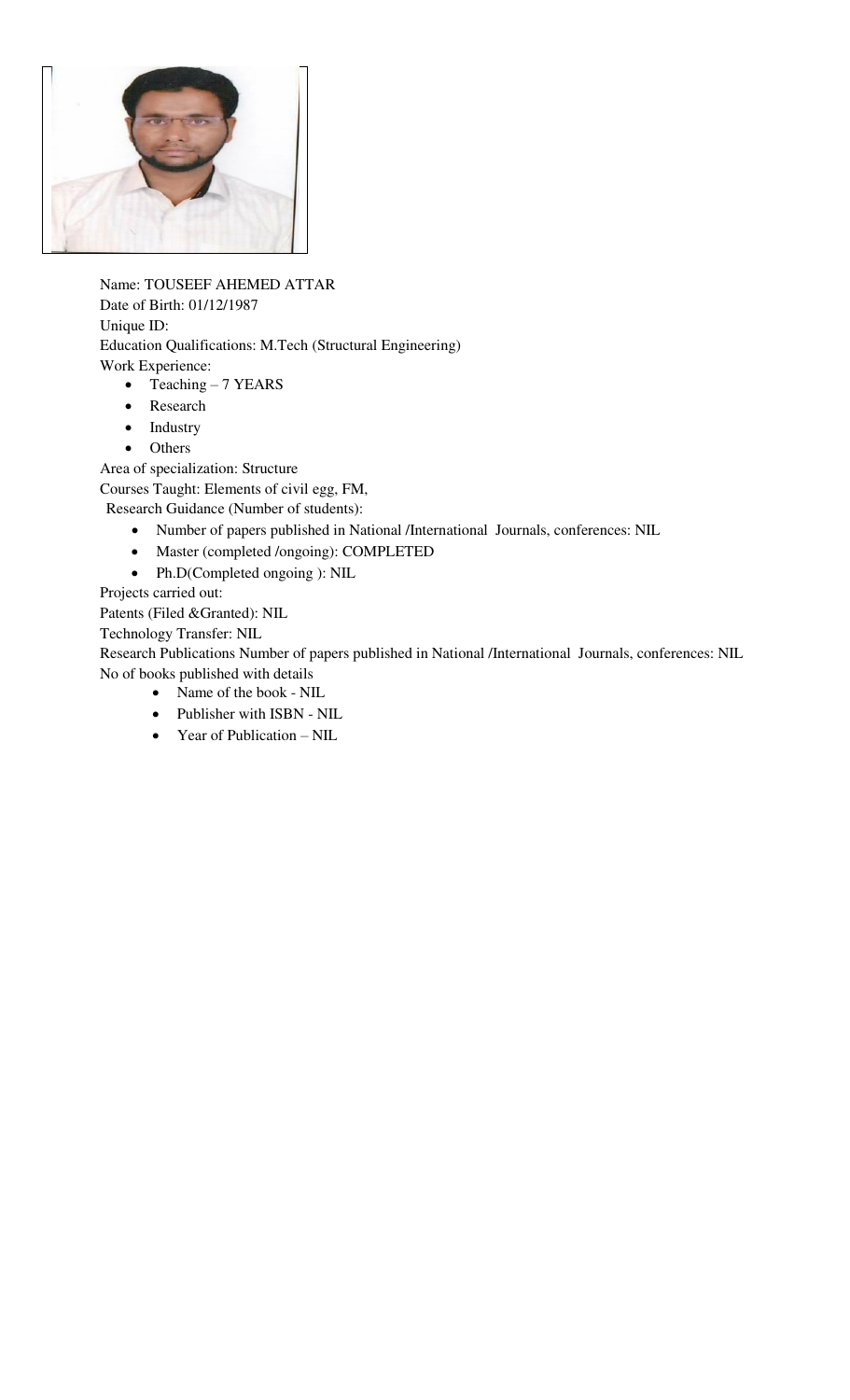## **DEPARTMENT OF COMPUTER SCIENCE AND ENGGINEERING**



Name: Dr.SABERA BEGUM Date of Birth: 01:05:1971 Unique ID: 1-439977064 Education Qualifications: M.Tech, Ph.D Work Experience: 21 Years

- Teaching 21 years
- Research 08 years
- Industry
- Others

Area of specialization: Computer Science and Engineering Courses Taught:PSP,ME,SAN,MP,CN,OS,DBMS,EC,DC,CO,OOPS,SE,USP,PYTHON. Research Guidance (Number of students):4

- Number of papers published in National /International Journals, conferences: 08
- Master (completed /ongoing): Completed
- Ph.D(Completed ongoing ): Completed

Projects carried out:Nil

Patents (Filed &Granted): Nil

Technology Transfer: Nil

Research Publications Number of papers published in National /International Journals, conferences: 08 No of books published with details:Nil

- Name of the book
- Publisher with ISBN
- Year of Publication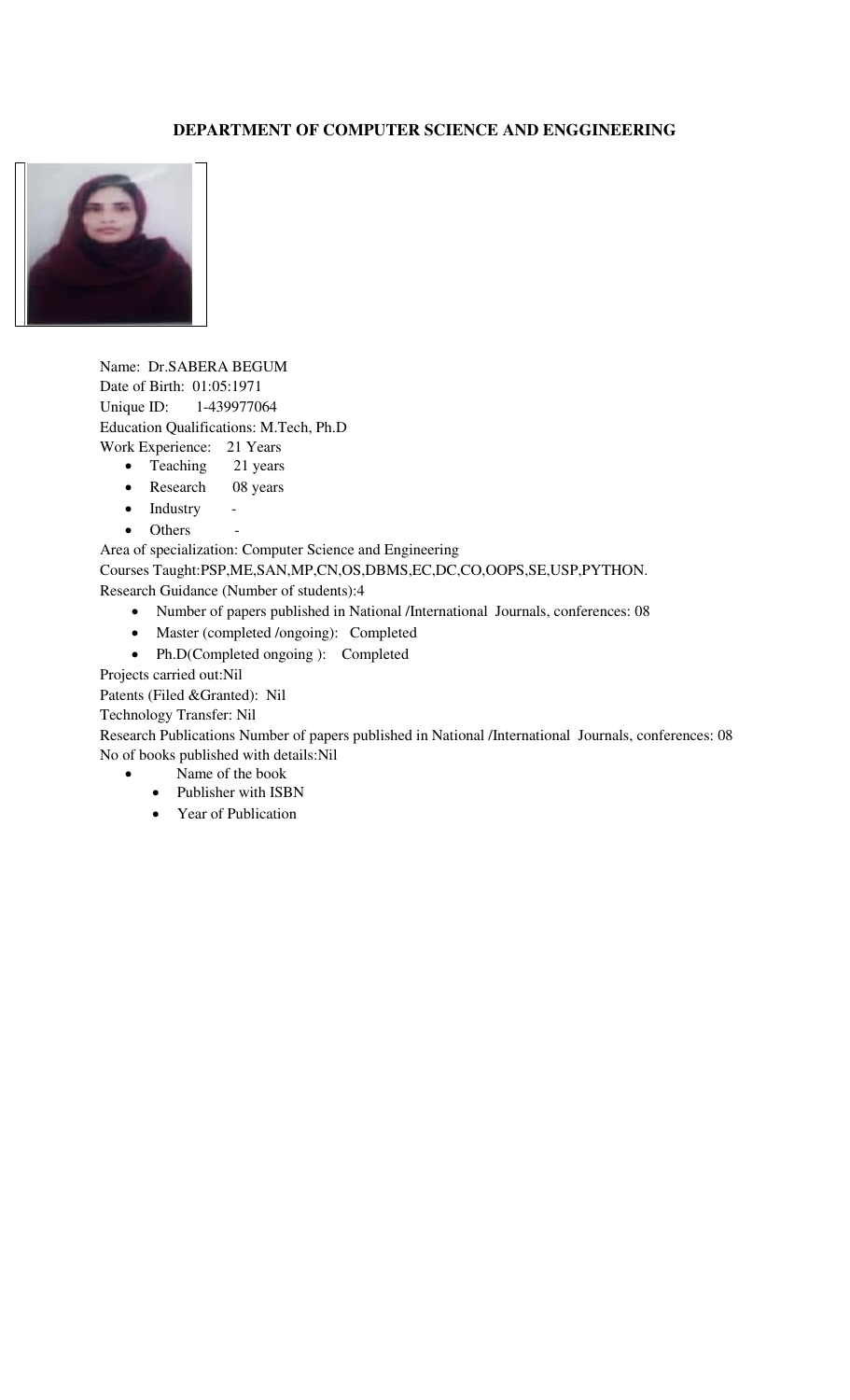

Name:Dr.Najmuzzama Zerdi

Date of Birth: 17-08-1973

Unique ID:

# Education Qualifications:BE,ME,Ph.D(VTU)

Work Experience:

- Teaching :19
- Research:06
- Industry:07
- Others :Nil

Area of specialization: Image Processing and Computer Vision

Courses Taught: All UG subjects

Research Guidance (Number of students):01

- Number of papers published in National /International Journals, conferences:01
- Master (completed /ongoing): Completed
- Ph.D(Completed ongoing ): Completed

Projects carried out: Nil

Patents (Filed &Granted):Nil

Technology Transfer :Nil

Research Publications Number of papers published in National /International Journals, conferences:05

No of books published with details:Nil

- Name of the book
- Publisher with ISBN
- Year of Publication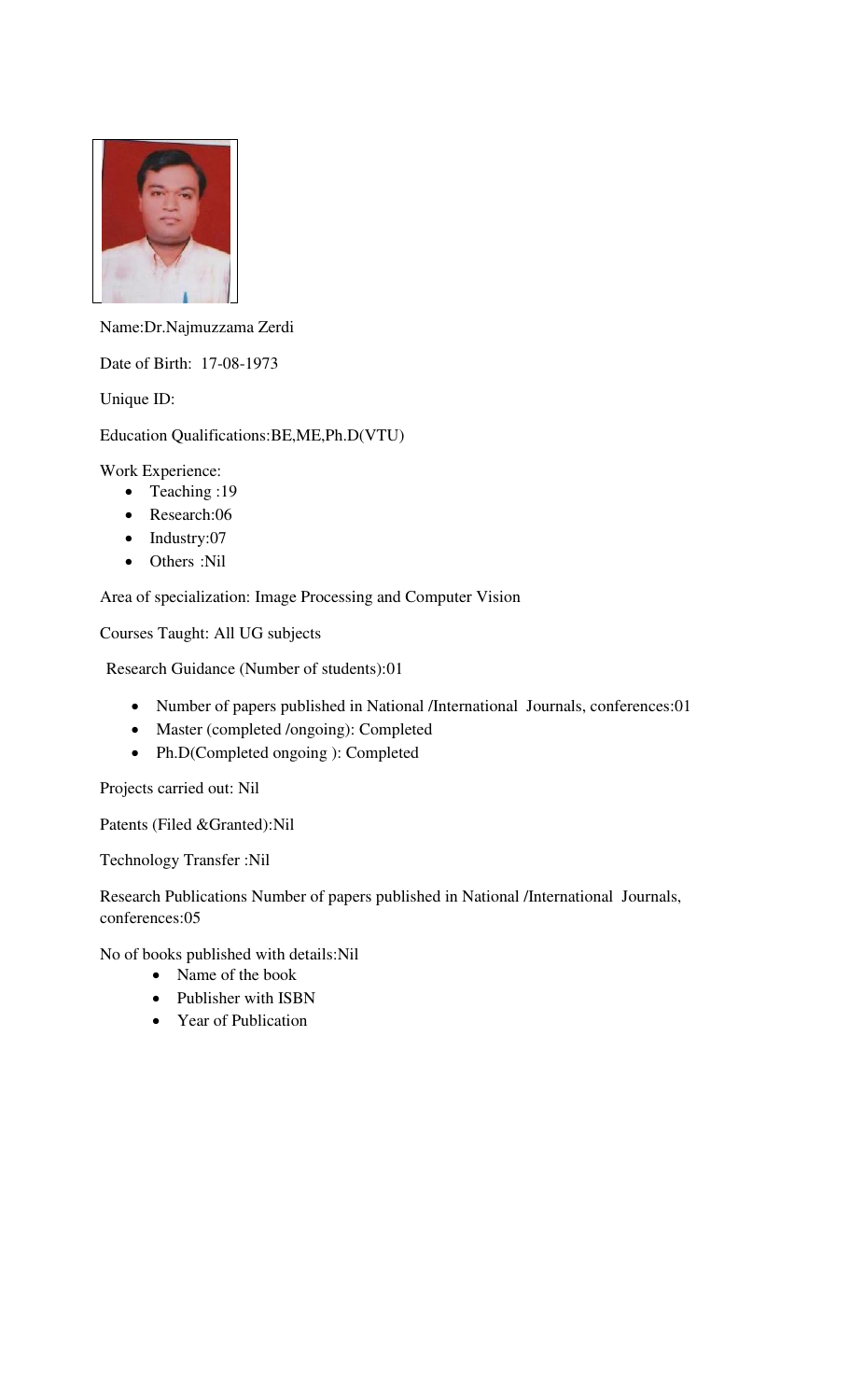

Name: Saba Naaz

Date of Birth:01-09-1977

Unique ID:

Education Qualifications: BE,M-TECH,(Ph.D)

Work Experience:

- Teaching :17
- Research :Nil
- Industry: Nil
- Others :Nil

Area of specialization: Image Processing and Augmented Reality

Courses Taught: All UG Subjects

Research Guidance (Number of students):Nil

- Number of papers published in National /International Journals, conferences:Nil
- Master (completed /ongoing):Completed
- Ph.D(Completed ongoing ):Pursuing

Projects carried out: Nil

Patents (Filed &Granted):Nil

Technology Transfer: Nil

Research Publications Number of papers published in National /International Journals, conferences: 02

No of books published with details: Nil

- Name of the book
- Publisher with ISBN
- Year of Publication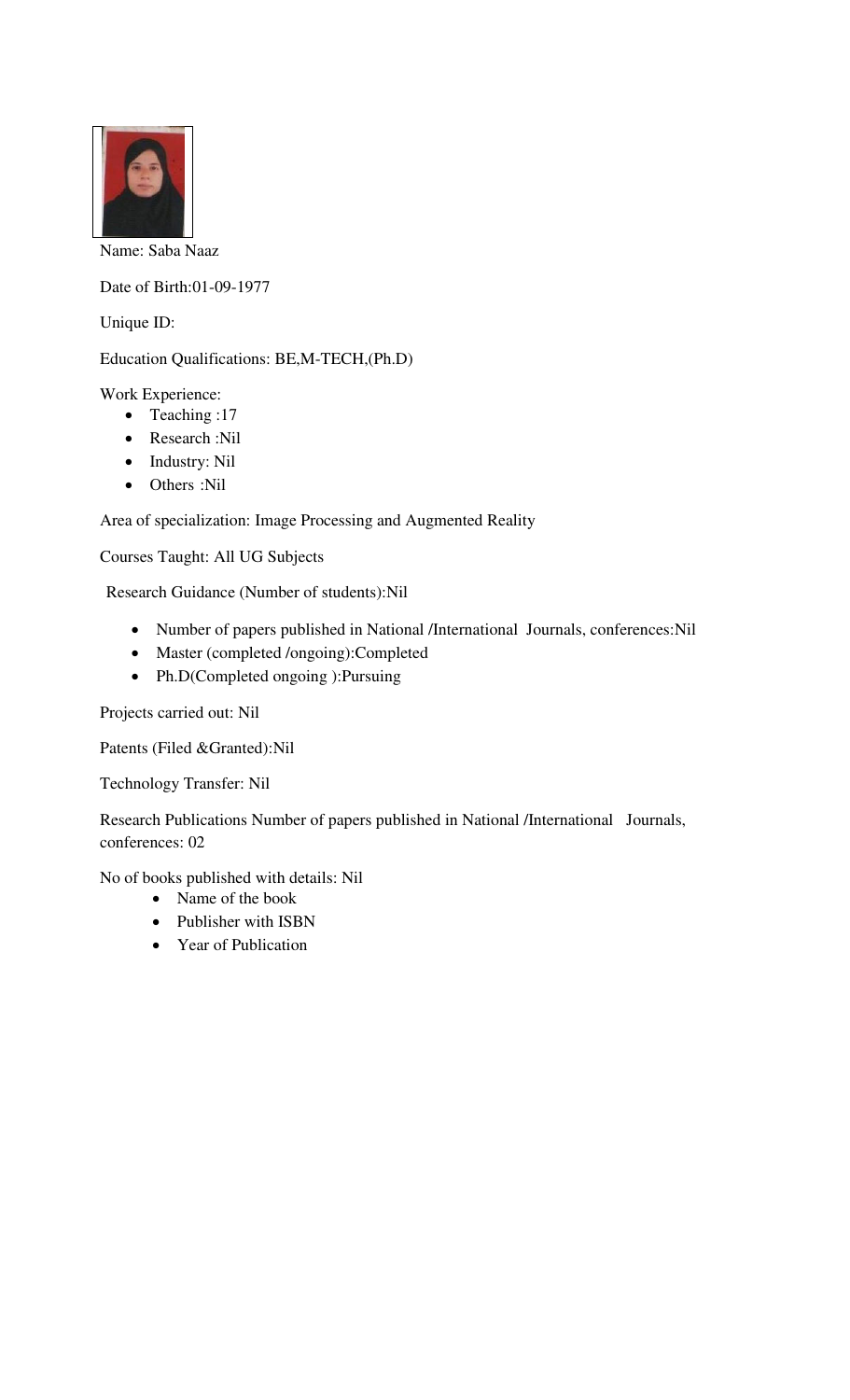

Name: Mohammed Arshad Hussain Date of Birth:10/03/1984 Unique ID: 741365507228 Education Qualifications: M.TECH Work Experience: 11

- Teaching -11
- Research-0
- $\bullet$  Industry-0
- $\bullet$  Others 0

Area of specialization: CSE Courses Taught: Operating Systems-Programming ,C++, Programming, Computer networks Programming Computer networks,Multimedia Systems, Introduction to Web Technology

Software Engineering Software Project Management

Research Guidance (Number of students): NIL

- Number of papers published in National /International Journals, conferences: NIL
- Master (completed /ongoing): COMPLETED
- Ph.D.(Completed ongoing ):

Projects carried out: NIL

Patents (Filed &Granted): NIL

Technology Transfer: NIL

Research Publications Number of papers published in National /International Journals, conferences: NIL No of books published with details - NIL

- Name of the book
- Publisher with ISBN
- Year of Publication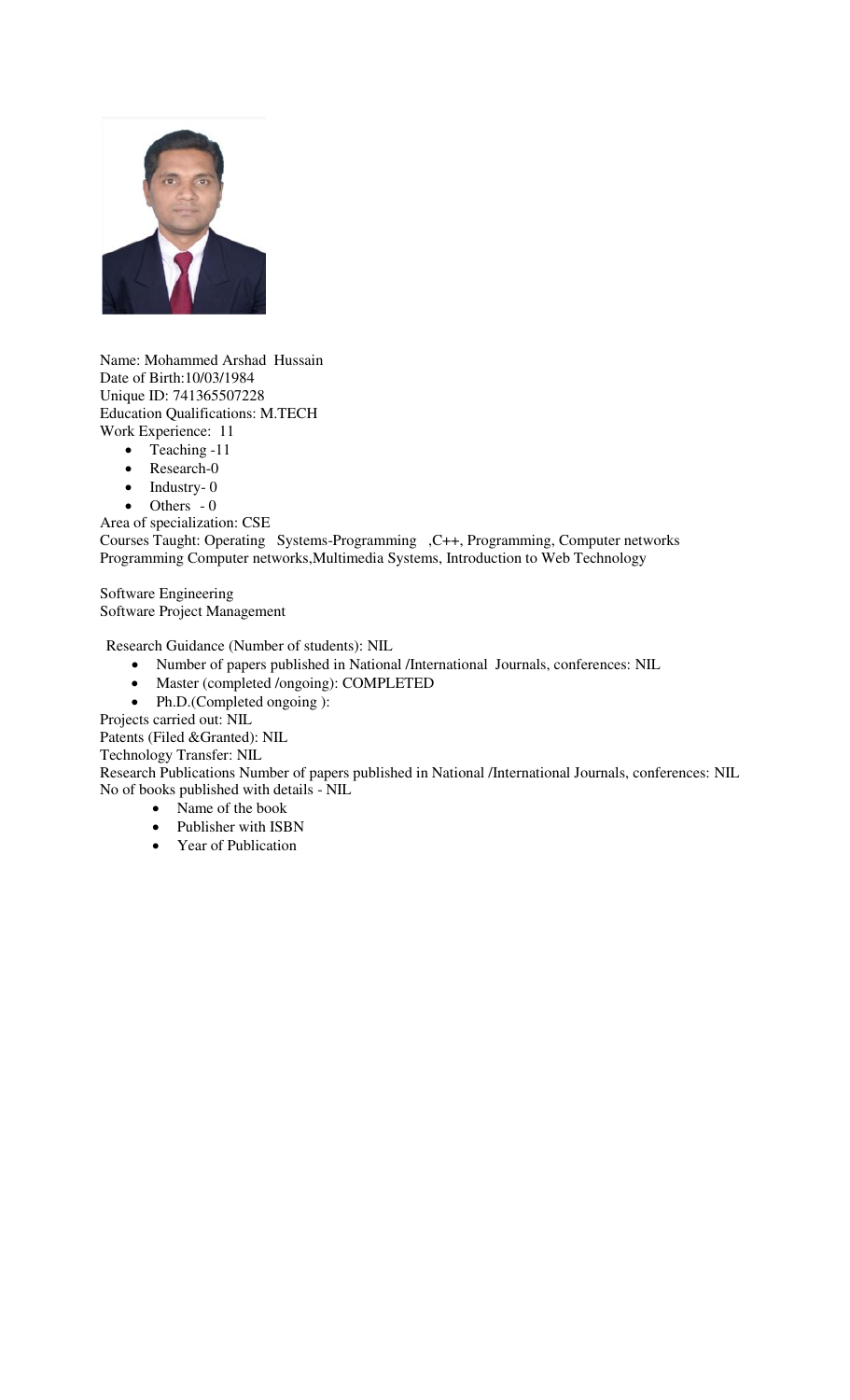

Name:Mohd Mushtaq Karche Date of Birth:17/09/1984 Unique ID: Education Qualifications: M .Tech .CSE (Phd ) Work Experience:

- Teaching 08
- Research
- Industry
- Others

Area of specialization: CSE

Courses Taught: Web Technology, IOT,INS, Software Engineering, C++.

Research Guidance (Number of students):

- Number of papers published in National /International Journals, conferences: 3
- Master (completed /ongoing): Completed
- Ph.D(Completed ongoing ): Ongoing

Projects carried out: NIL

Patents (Filed &Granted):NIL

Technology Transfer: NIL

Research Publications Number of papers published in National /International Journals, conferences:NIL No of books published with details:NIL

- Name of the book
- Publisher with ISBN
- Year of Publication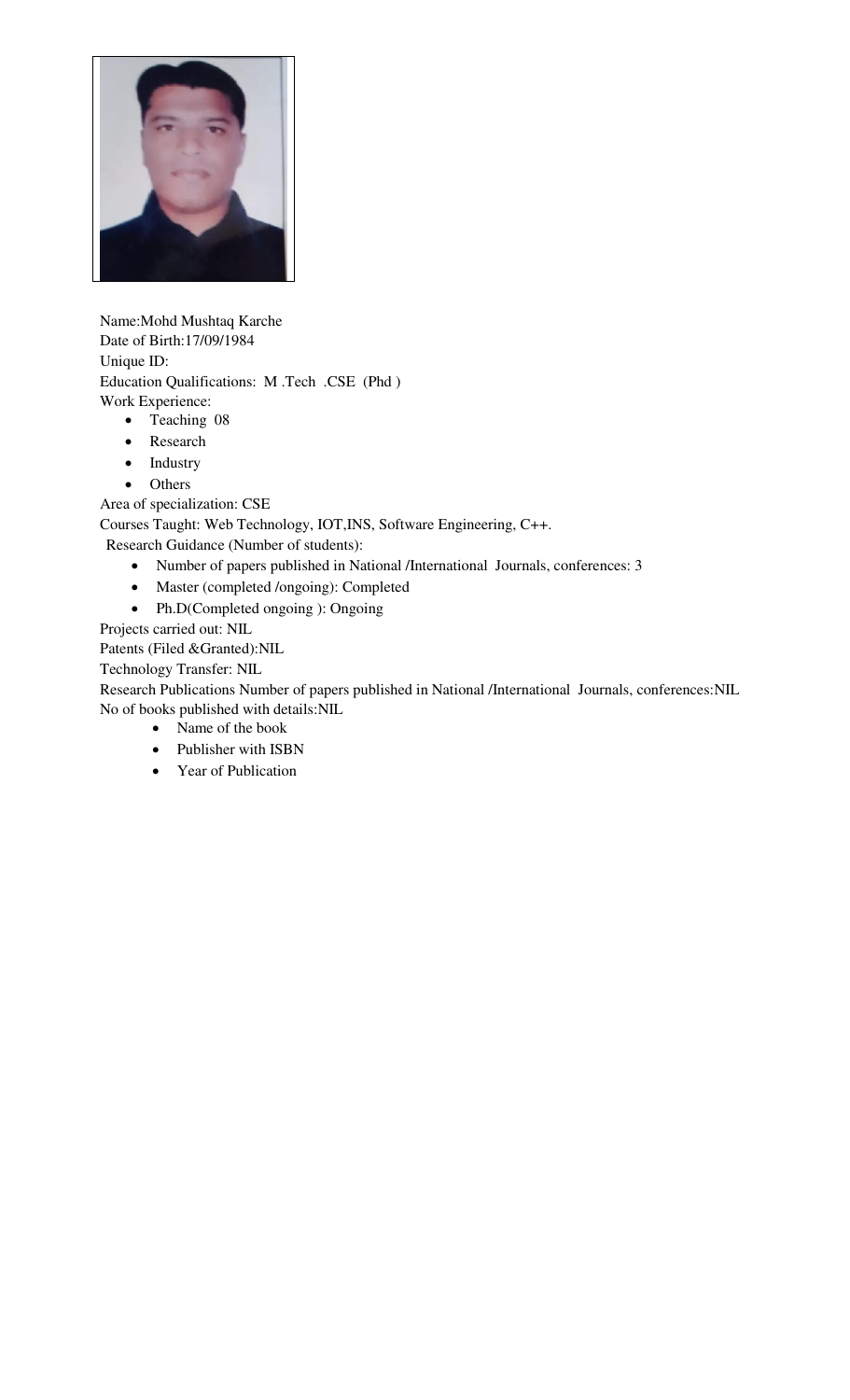

Name: Mohd. Basit Mohiuddin Date of Birth:17/06/1980 Unique ID: Education Qualifications: M. Tech (CSE) Work Experience:

- Teaching 13+ yrs
- Research :
- Industry :
- Others : Trainer and Coordinator in IT -2yrs
- Area of specialization: CSE

Courses Taught: Object oriented concepts,python, data structure,java J2EE, computer networks introduction tobweb technology, DBMS

Research Guidance (Number of students): Nil

- Number of papers published in National /International Journals, conferences:
- Master (completed /ongoing):NIL
- Ph.D(Completed ongoing ):

Projects carried out: Nil

Patents (Filed &Granted): Nil

Technology Transfer:NIL

Research Publications Number of papers published in National /International Journals, conferences:NIL No of books published with details: Nil

- Name of the book
- Publisher with ISBN
- Year of Publication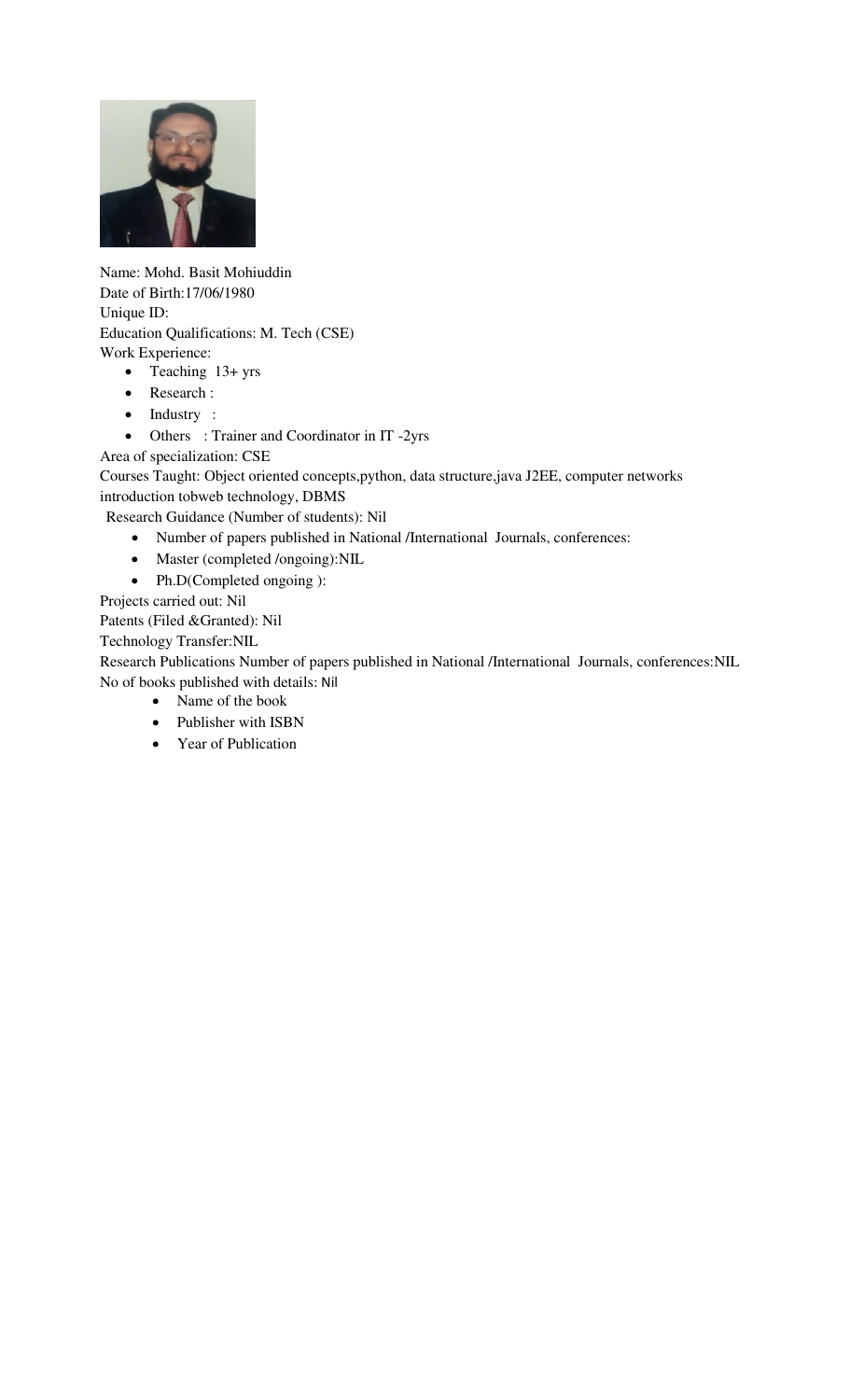

Name: SushmaPriyadarshini Date of Birth:12/08/1977 Unique ID: Education Qualifications: M.Tech(Ph.D) Work Experience:

- Teaching: 18
- Research
- Industry
- Others

Area of specialization: computer science and engineering

Courses Taught: Data structure, Design and Analysis of algorithms, software engineering, storage area network ,Advances computer architecture,

Research Guidance (Number of students):

- Number of papers published in National /International Journals, conferences: 2National papers published
- Master (completed /ongoing):completed
- Ph.D(Completed ongoing ):ongoing

Projects carried out: NIL

Patents (Filed &Granted):NIL

Technology Transfer: NIL

Research Publications Number of papers published in National /International Journals, conferences:NIL No of books published with details: NIL

- Name of the book
- Publisher with ISBN
- Year of Publication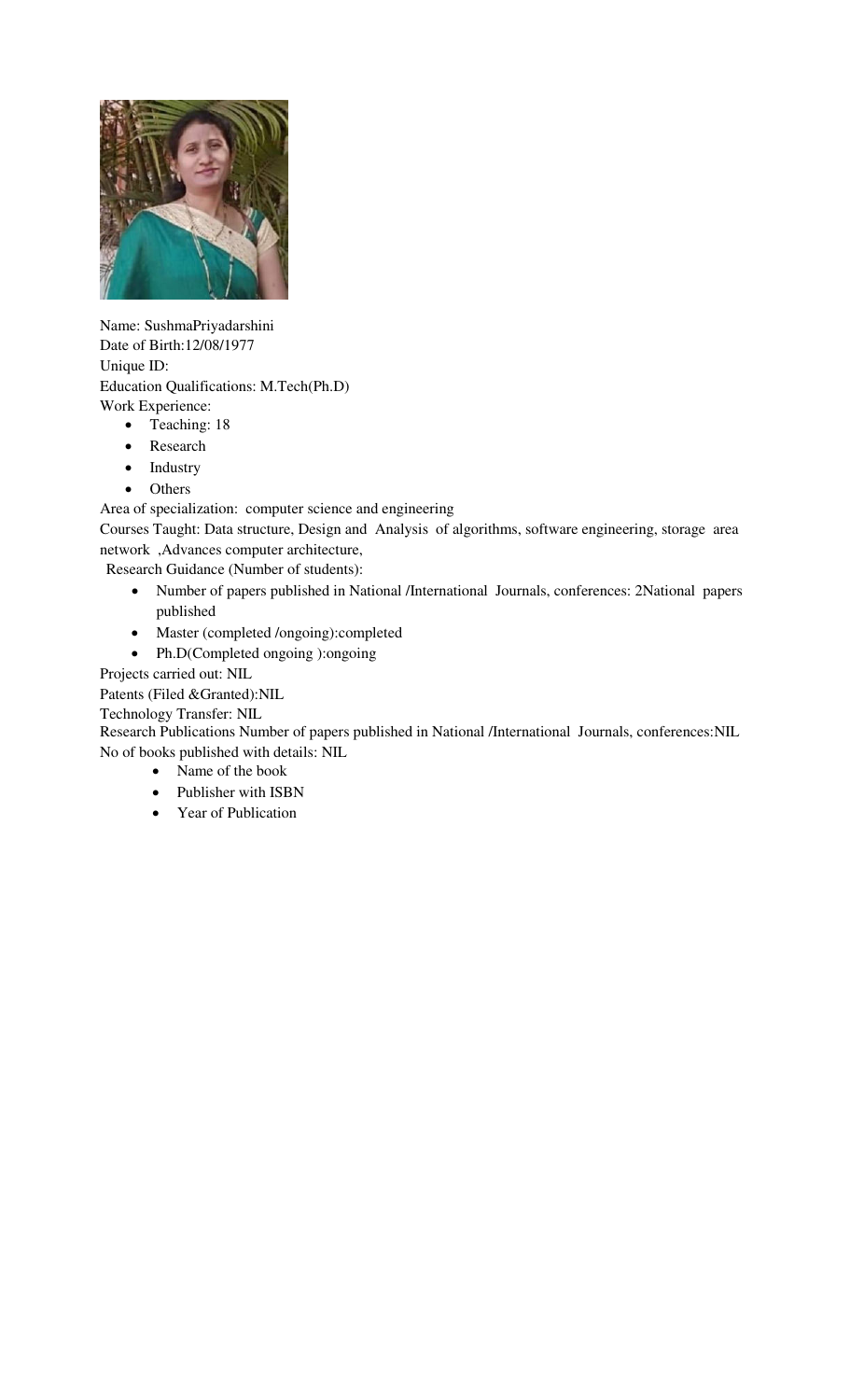

Name: FASIHA ANJUM ANSARI Date of Birth:18/09/1987 Unique ID: Education Qualifications:BE(CSE), MBA(HR), M.Tech(CS), (Ph.D) Work Experience:

- Teaching : 9.5 YEARS
- Research : 3.5 YEARS
- Industry : NIL
- Others : NIL

Area of specialization: IMAGE PROCESSING WITH MACHINE LEARNING

Courses Taught: DS WITH C, LD, OOPS WITH C++, DAA, OS, CG, DBMS, SA, DC, OOPS WITH JAVA, C++, SE, ACA, .NET, UID, CLOUD COMPUTING, CN, DS LAB, DAA LAB, DBMS LAB, CG LAB, CN LAB…

Research Guidance (Number of students): NIL

- Number of papers published in National /International Journals, conferences:NIL
- Master (completed /ongoing):NIL
- Ph.D(Completed ongoing ):Ongoing

Projects carried out:NIL

Patents (Filed &Granted): NIL

Technology Transfer: NIL

Research Publications Number of papers published in National /International Journals, conferences: 03 No of books published with details:NIL

- Name of the book
- Publisher with ISBN
- Year of Publication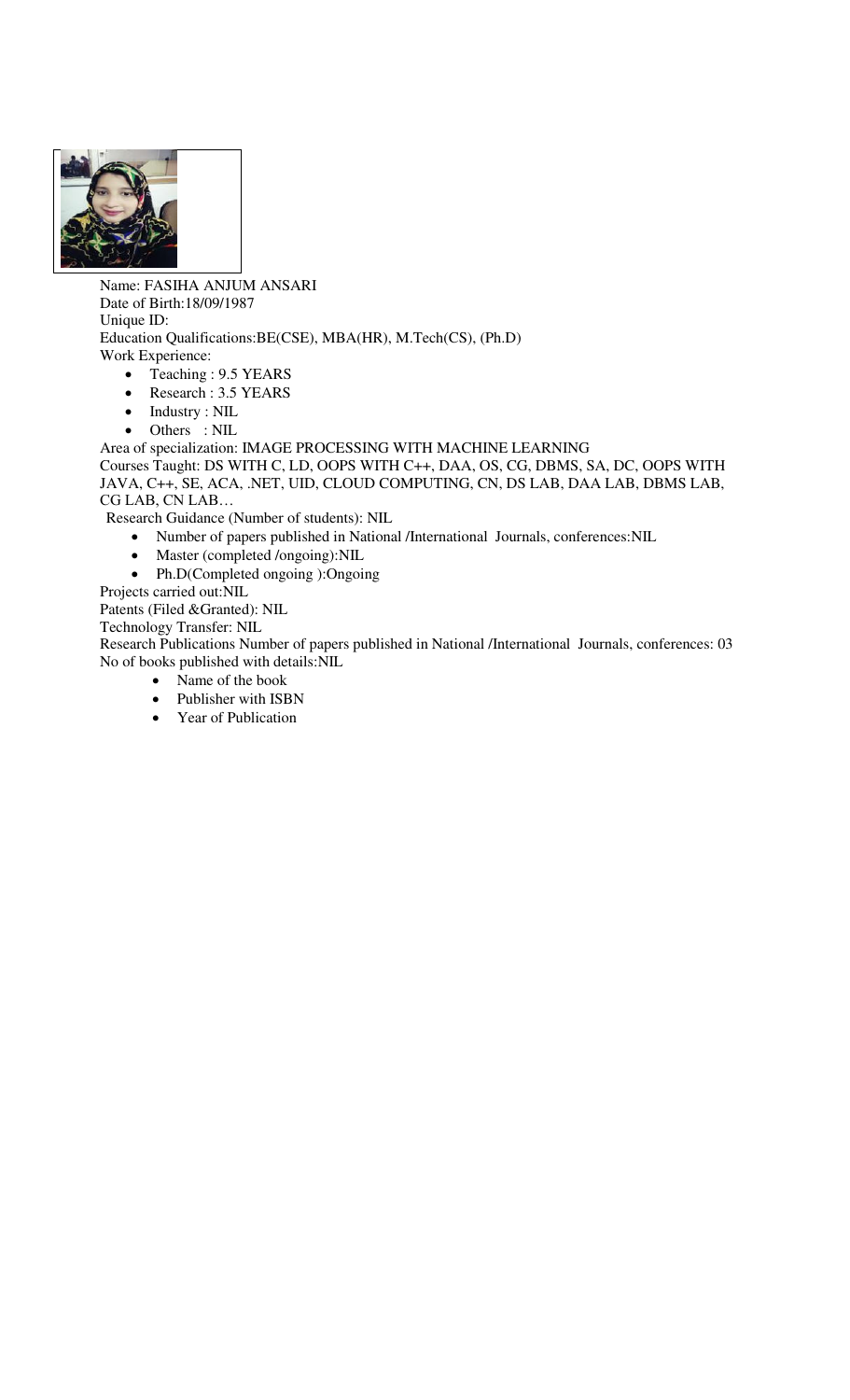

Name:SUMAIYA SAMREEN Date of Birth:31/01/1990 Unique ID: Education Qualifications:BE(CSE), M.Tech(CS), (Ph.D) Work Experience: • Teaching : 5.5 YEARS

- Research : 3.5 YEARS
- Industry : NIL
- Others : NIL

Area of specialization: IMAGE PROCESSING WITH MACHINE LEARNING

Courses Taught:ADE, FAFL,ATC, OOPS WITH JAVA, OOC, BD, ML, MP, ML LAB, PAP, OR… Research Guidance (Number of students): NIL

- Number of papers published in National /International Journals, conferences:NIL
- Master (completed /ongoing):Completed
- Ph.D(Completed ongoing ):Ongoing

Projects carried out:NIL

Patents (Filed &Granted): NIL

Technology Transfer: NIL

Research Publications Number of papers published in National /International Journals, conferences: 03 No of books published with details:NIL

- Name of the book
- Publisher with ISBN
- Year of Publication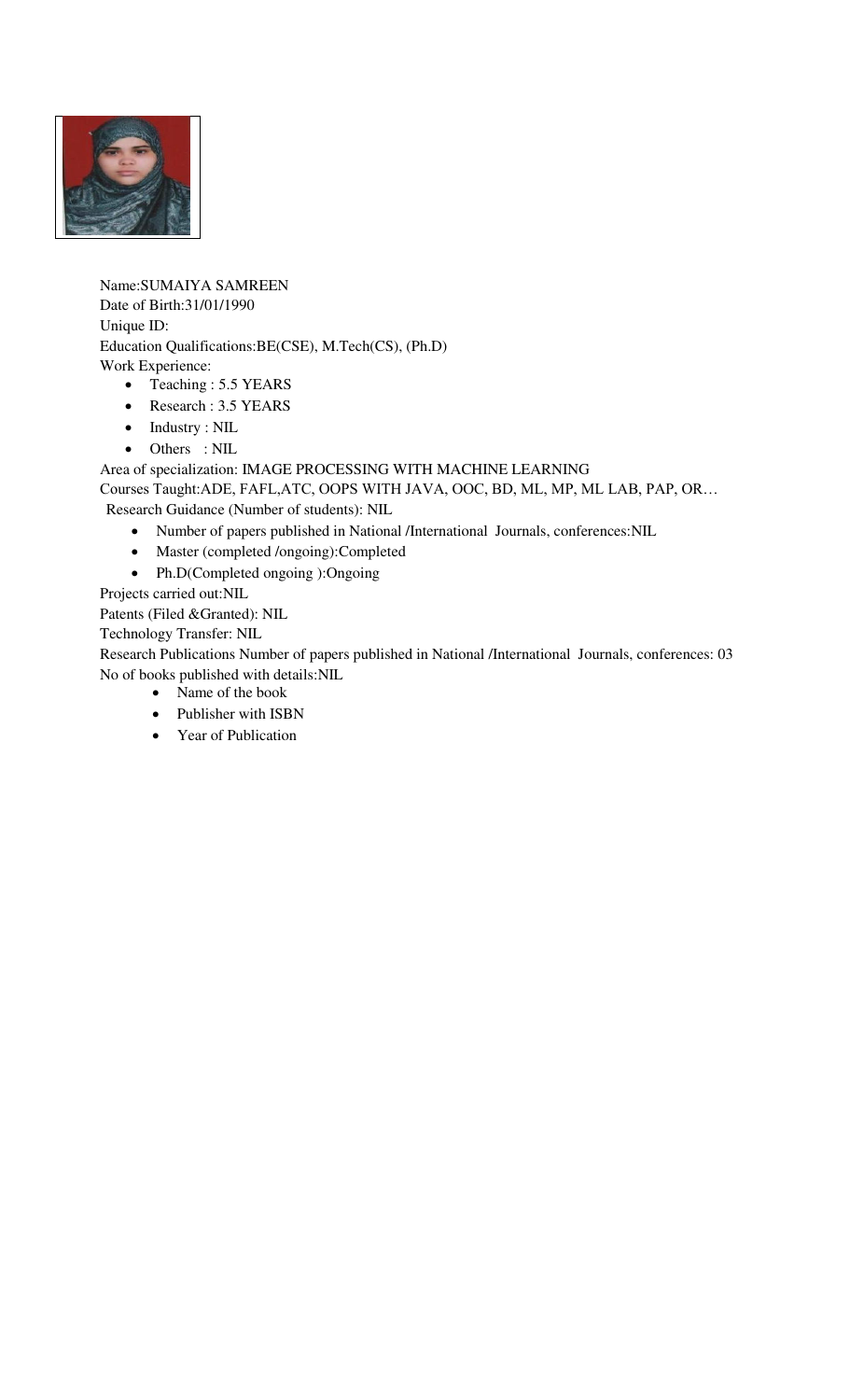Name:Sania Fatima Date of Birth:05/11/1990 Unique ID: Education Qualifications:BE(CSE), M.Tech(CS), (Ph.D) Work Experience:

- Teaching : 7 YEARS
- Research : NIL
- Industry : NIL
- Others : NIL
- Area of specialization:

Courses Taught:CO,CD ,AI, INS, , ML, ML LAB,

- Research Guidance (Number of students): NIL
	- Number of papers published in National /International Journals, conferences:1 paper in Nation Jornal
	- Master (completed /ongoing):Completed
	- Ph.D(Completed ongoing ):Ongoing

Projects carried out:NIL

Patents (Filed &Granted): NIL

Technology Transfer: NIL

Research Publications Number of papers published in National /International Journals, conferences: NIL No of books published with details:NIL

- Name of the book
	- Publisher with ISBN
	- Year of Publication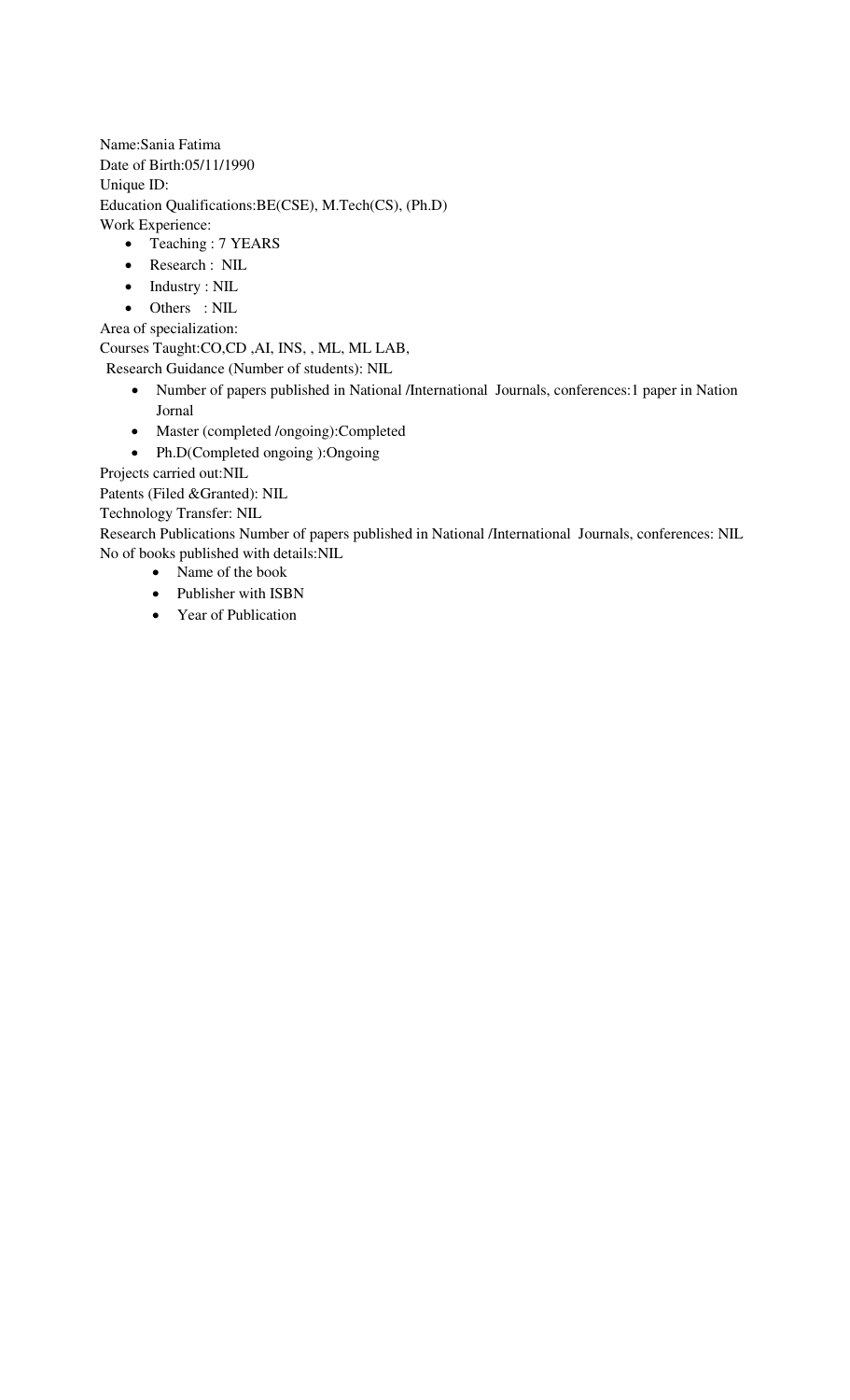# **DEPARTMENT OF ELECTRONIC AND COMMUNICATION ENGINEERING**



Name: Dr. Kouser Anjum Date of Birth: 1/6/1967 Unique ID: Not Assigned Education Qualifications: Ph.D Work Experience:

- Teaching : 9 year
- Research : 5 years
- Industry : 13 years
- Others : -

Area of specialization: Image processing

Courses Taught: Image processing, Multimedia, microwave and antenna, Radar, Basic Electronic, Research Guidance (Number of students): 01

- Number of papers published in National /International Journals, conferences:6/6
- Master (completed /ongoing): Completed
- Ph.D(Completed ongoing ): Completed

Projects carried out: UG projects

Patents (Filed &Granted): NIL

Technology Transfer: NIL

Research Publications Number of papers published in National /International Journals, conferences:06 No of books published with details: NIL

- Name of the book
- Publisher with ISBN
- Year of Publication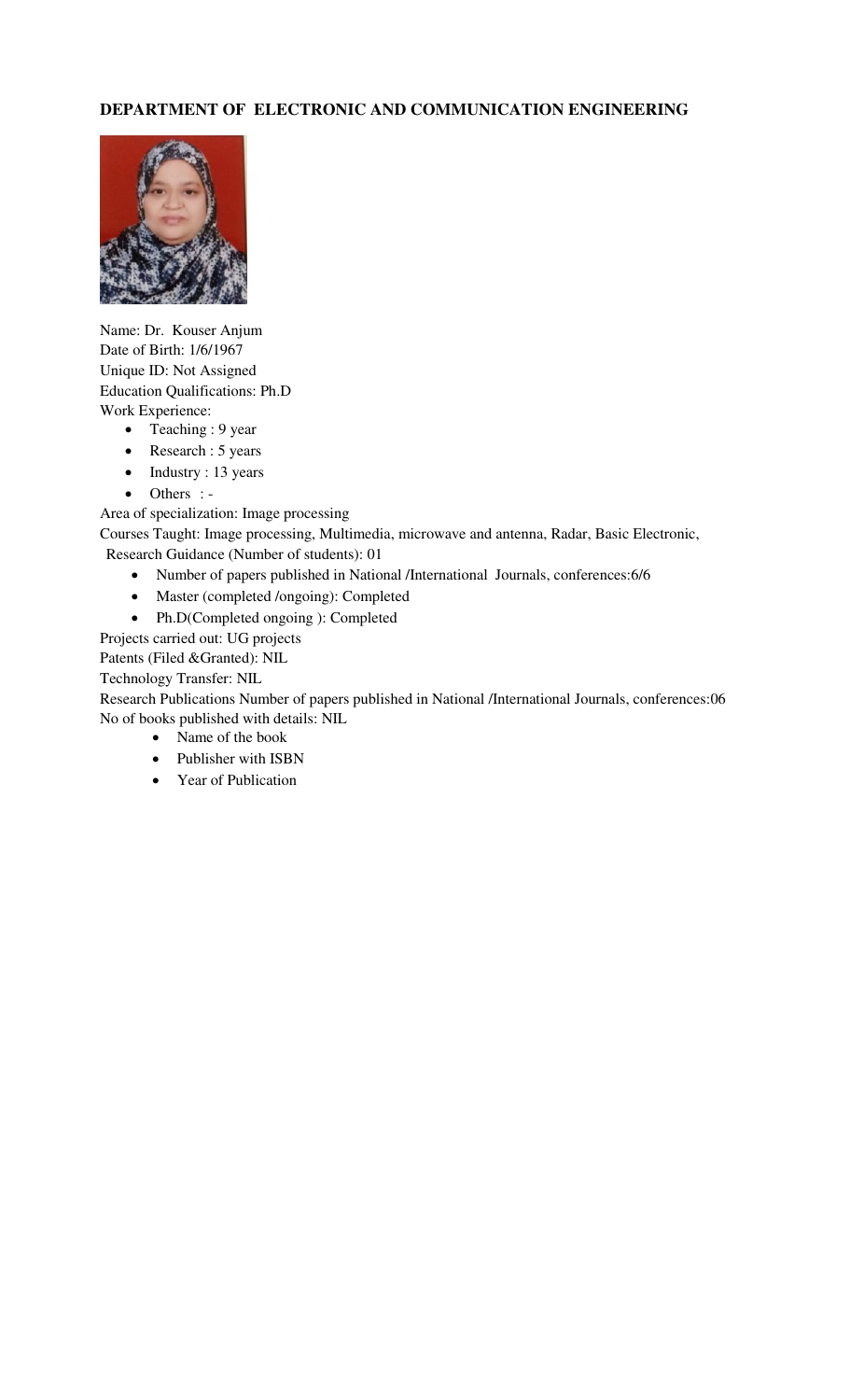

**Name**: Juhi Nishat Ansari

### **Date of Birth**:30-09-1986

**Unique ID**: Not assigned

# **Education Qualifications**: MTech., (Ph.D.)

#### **Work Experience**:

- Teaching 13.5 years
- Research 06 years
- Industry
- Others

#### **Area of specialization**: Communication, Power Electronics

**Courses Taught**: Basic Electrical, Basic Electronics, Power Electronics, NanoElectronics, Optical Fiber Communication, Analog Circuits, Linear Integrated Circuit & Applications,

#### **Research Guidance (Number of students):**

- Number of papers published in National /International Journals, conferences:
- Master (completed /ongoing): Completed
- Ph.D(Completed ongoing ): Completed

#### **Projects carried out**:Nil

#### **Patents (Filed &Granted)**:NIL

### **Technology Transfer**: NIL

### **Research Publications Number of papers published in National /International Journals, conferences**: **10 papers in International Journals**

No of books published with details:NIL

- Name of the book
- Publisher with ISBN
- Year of Publication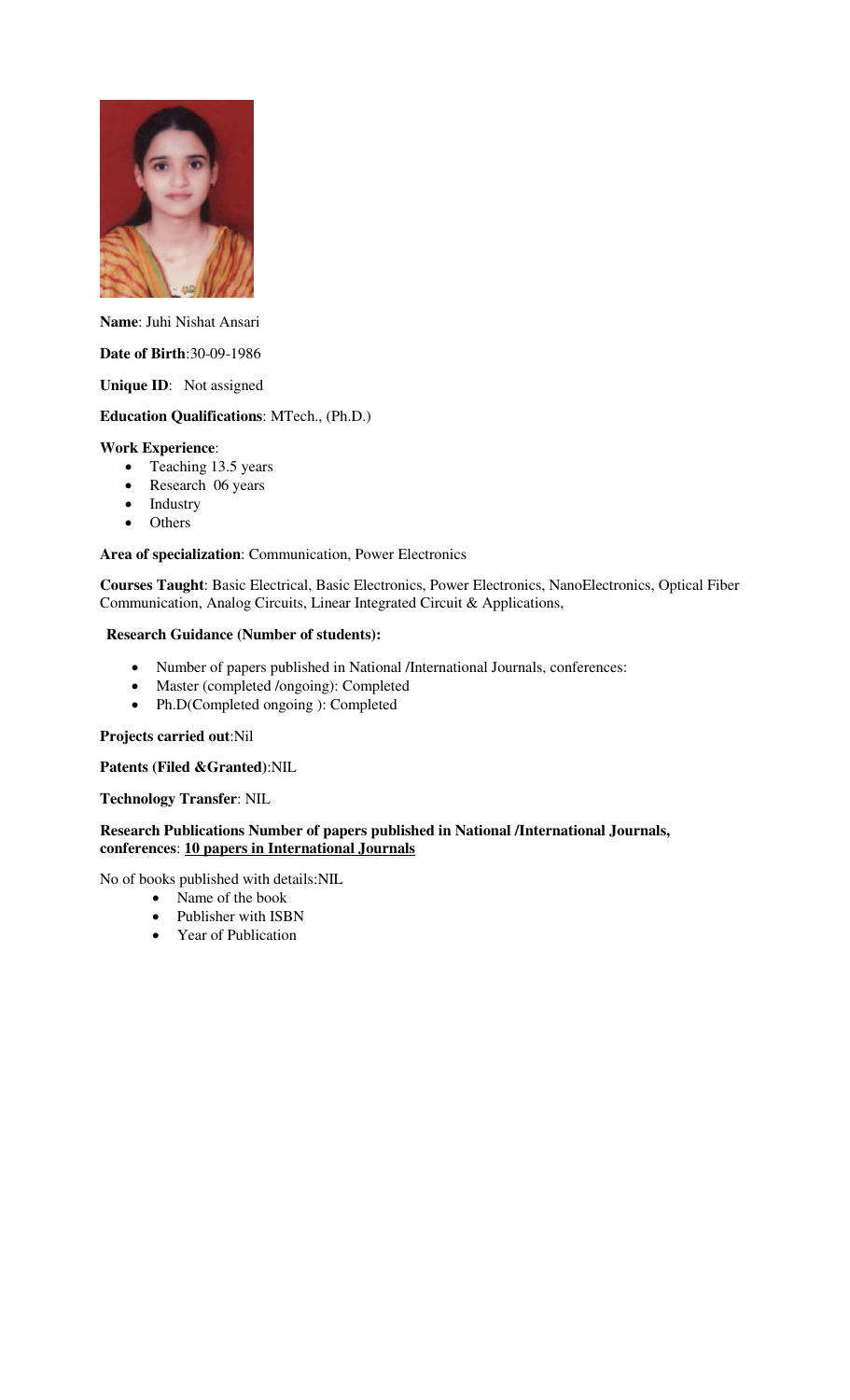

Name: Sridevi S Maradi Date of Birth: 05/11/1978 Unique ID: Education Qualifications: M-Tech Work Experience:

- Teaching : 9 years
- Research :Nil
- Industry : Nil
- Others :Nil

Area of specialization: Embedded System

Courses Taught: DSD ,Verilog HDL, Microprocessor, Microcontroller, DSS, ESD, EI, PCS,DSPAL Research Guidance (Number of students):NIL

- Number of papers published in National /International Journals, conferences :Nil
- Master (completed /ongoing): Completed
- Ph.D(Completed ongoing ):NIL
- Projects carried out: NIL

Patents (Filed &Granted):NIL

Technology Transfer: NIL

Research Publications Number of papers published in National /International Journals, conferences: 03

No of books published with details: NIL

- Name of the book
- Publisher with ISBN
- Year of Publication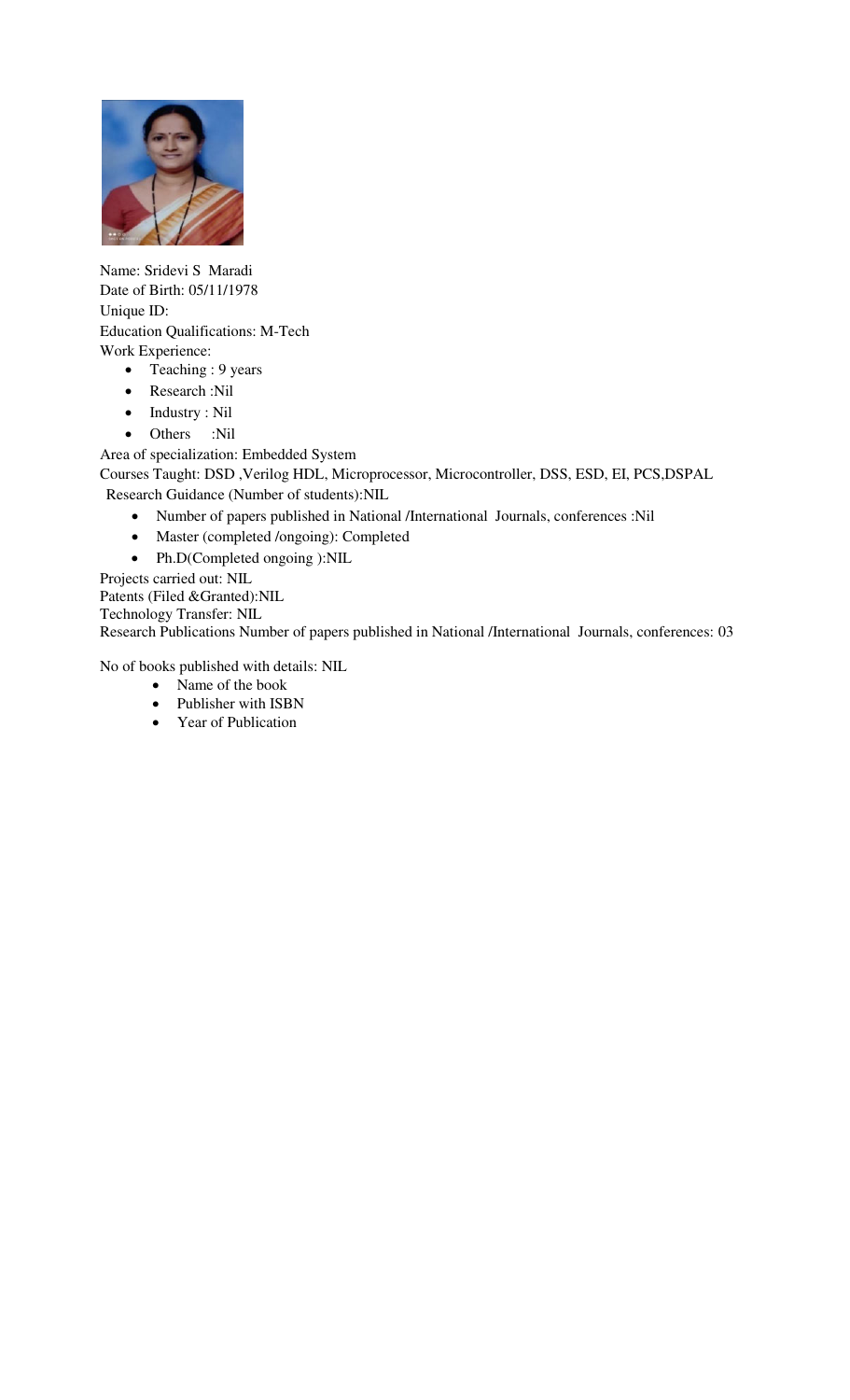

Name: Seema Parveen Date of Birth: 06/081975 Unique ID: Not Assigned Education Qualifications: M-Tech (VLSI & ESD) Work Experience:

- Teaching : 10 years
- Research :
- Industry :
- Others : 5years

Area of specialization: VLSI Design, embedded system , Communication

Courses Taught: VLSI Design , Wireless communication , DSDV, Analog circuit , Engineering Electromagnetic wave, Control system , Verilog HDL, DSP Algorithm and architecture, Etc. Research Guidance (Number of students):

- Number of papers published in National /International Journals, conferences:
- Master (completed /ongoing): Completed
- Ph.D(Completed ongoing ):

Projects carried out:Nil

Patents (Filed &Granted):Nil

Technology Transfer:Nil

Research Publications Number of papers published in National /International Journals, conferences:Nil No of books published with details:Nil

- Name of the book
- Publisher with ISBN
- Year of Publication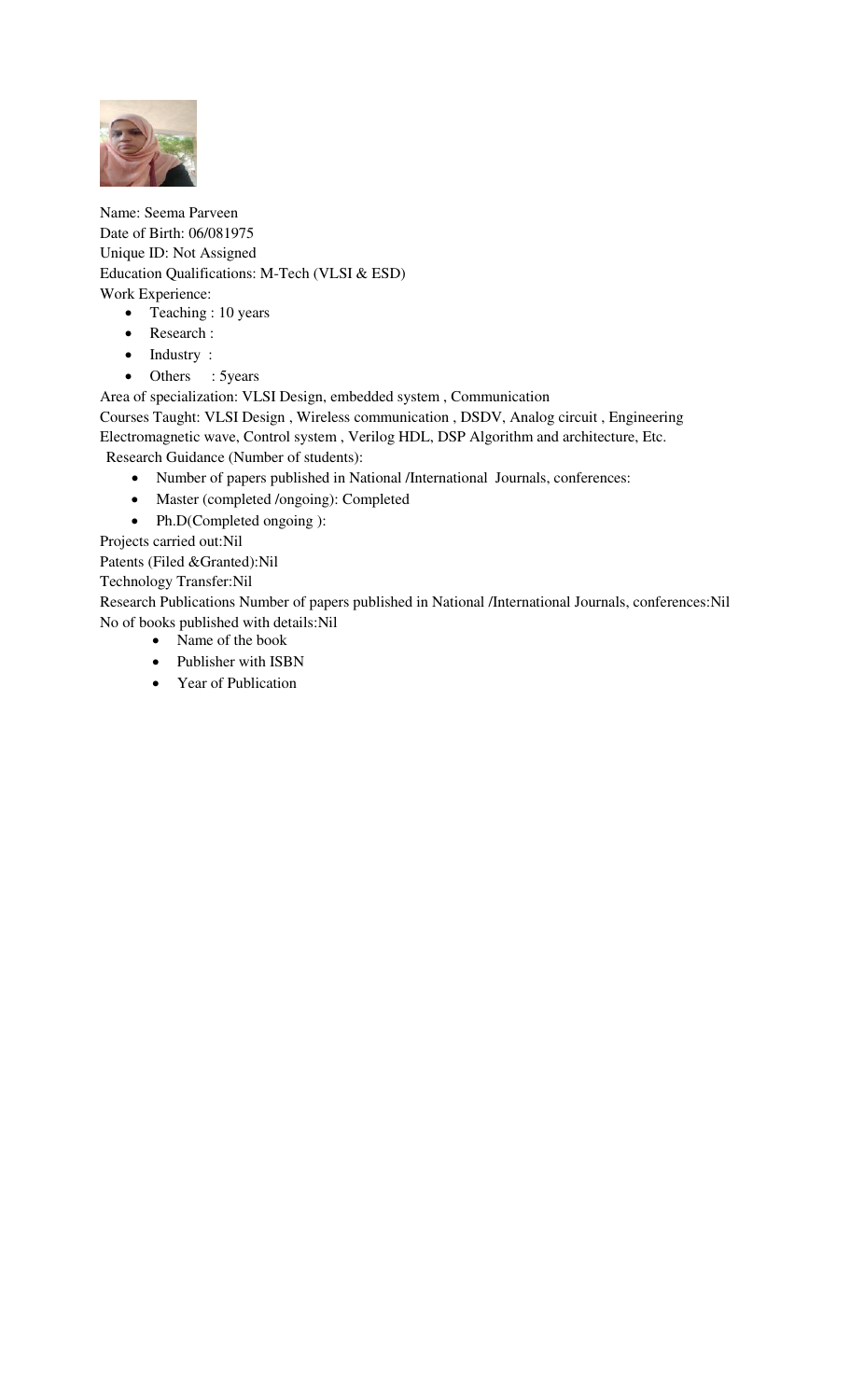

Name: Fatima Date of Birth:21/05/1989 Unique ID: Education Qualifications: BE M.Tech Work Experience:

- Teaching 7
- Research
- Industry
- Others

Area of specialization: Biomedical Electronics and Industrial Instrumentation

Courses Taught: Electronic device,, power electronics ,Field theory, HDL ,VLSl,Analog Electronics ,Micro Electronics ,semiconductor device

Research Guidance (Number of students):NIL

- Number of papers published in National /International Journals, conferences:
- Master (completed /ongoing):completed
- Ph.D(Completed ongoing ):NIL

Projects carried out:NIL

Patents (Filed &Granted):NIL

Technology Transfer: NIL

Research Publications Number of papers published in National /International Journals, conferences:NIL No of books published with details:NIL

- Name of the book
- Publisher with ISBN
- Year of Publication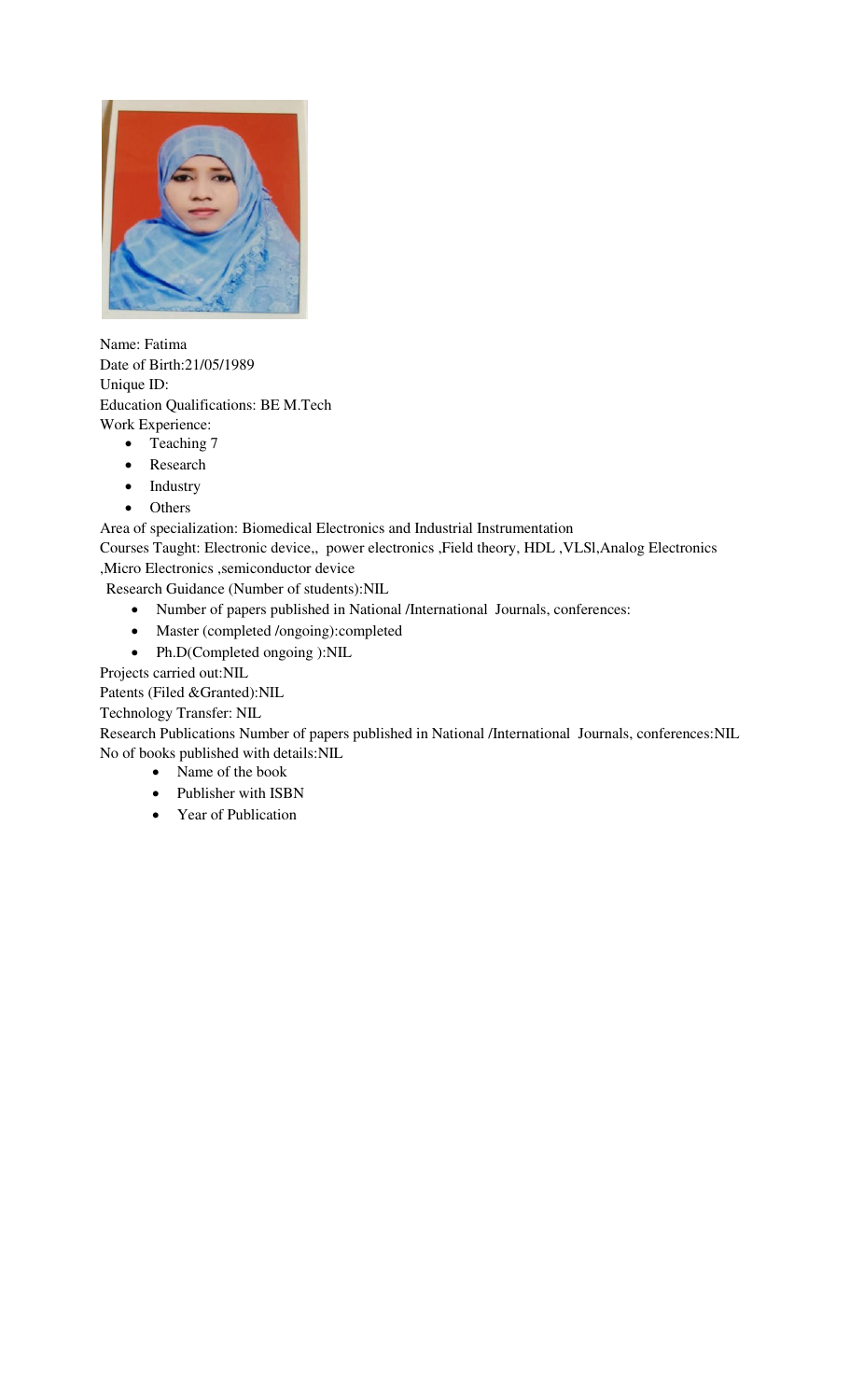

**Name**: Md. Moinuddin

**Date of Birth**: 30-03-1992

## **Unique ID**: Not Assigned

## **Education Qualifications**: B. E. (E&CE), M. Tech. (Communication Systems), (Ph.D.), UGC-NET Qualified

#### **Work Experience**:

- Teaching: 6.5 years
- Research: 4 years
- Industry
- Others

## **Area of specialization**: Communication, Signal Processing

**Courses Taught**: Digital Communication, Communication Theory, Signals and Systems, Digital Signal Processing, Information Theory and Coding, Linear Integrated Circuits and Applications, Engineering Electromagnetics, and Network Theory

#### **Research Guidance (Number of students):**

- Number of papers published in National /International Journals, conferences:
- Master (completed /ongoing): Completed
- Ph.D(Completed ongoing ):ongoing

## **Projects carried out**: Nil

#### **Patents (Filed &Granted)**:Nil

#### **Technology Transfer**:Nil

**Research Publications Number of papers published in National /International Journals, conferences**: 01 papers in International Journals

## **No of books published with details:Nil**

- Name of the book
- Publisher with ISBN
- Year of Publication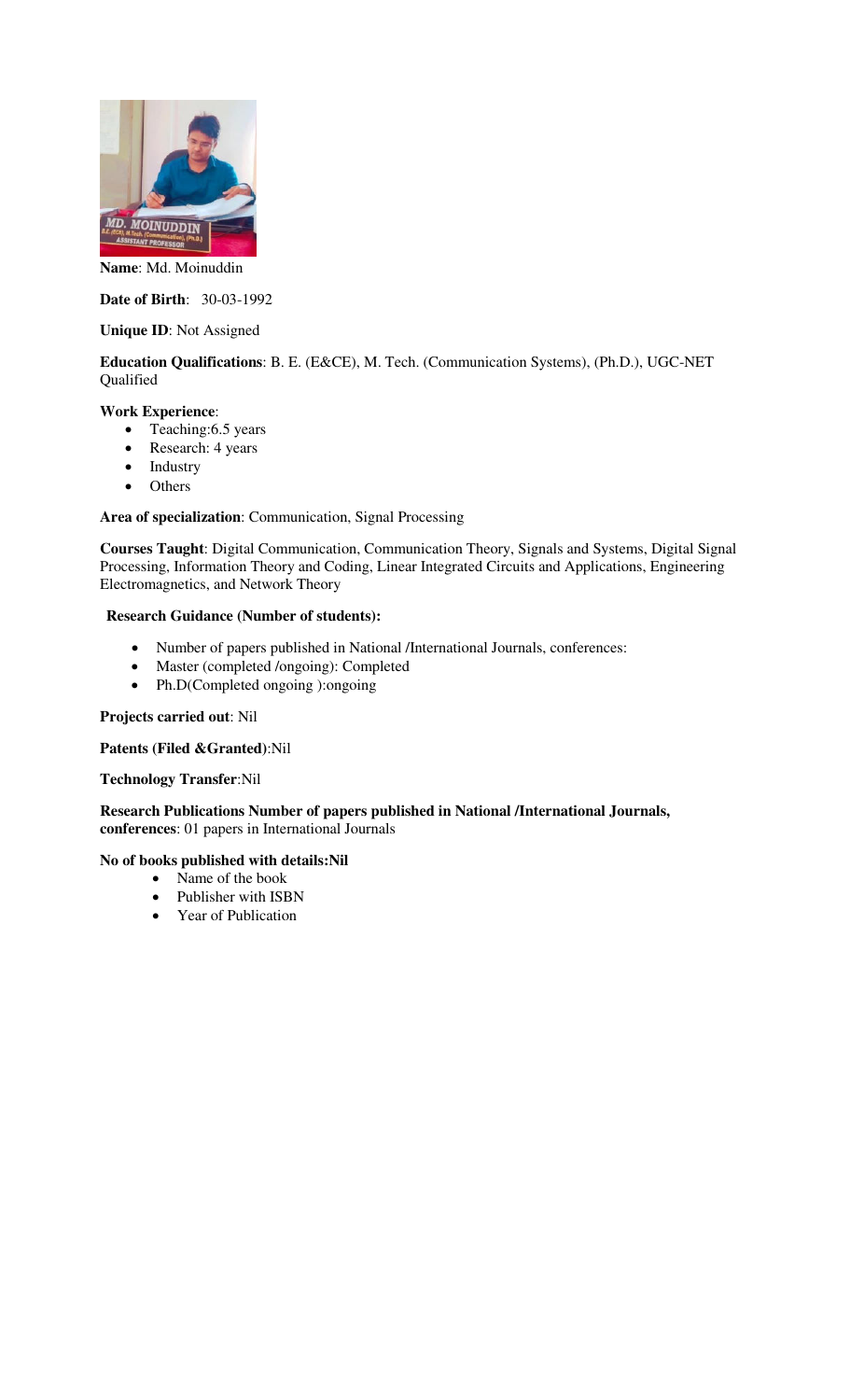## **ALLIED SC & HUMANITIES DEPARTTMENT**



Name: DR. KASHINATH G KANAJE Date of Birth: 1/06/1975 Unique ID: Education Qualifications: BSc, MSc, MPhil, PhD Work Experience:

- Teaching: 22 YEARS<br>● Research: 10
- Research: 10

Area of specialization: ANALYTICAL CHEMISTRY Courses Taught: ENGINEERING CHEMISTRY Research Guidance (Number of students): 02

- Number of papers published in National / International Journals, conferences: 05 INTERNATIONAL & 2 NATIONAL JOURNALS =TOTAL 7 PAPERS
- Ph.D(ongoing STUDENTS ): 02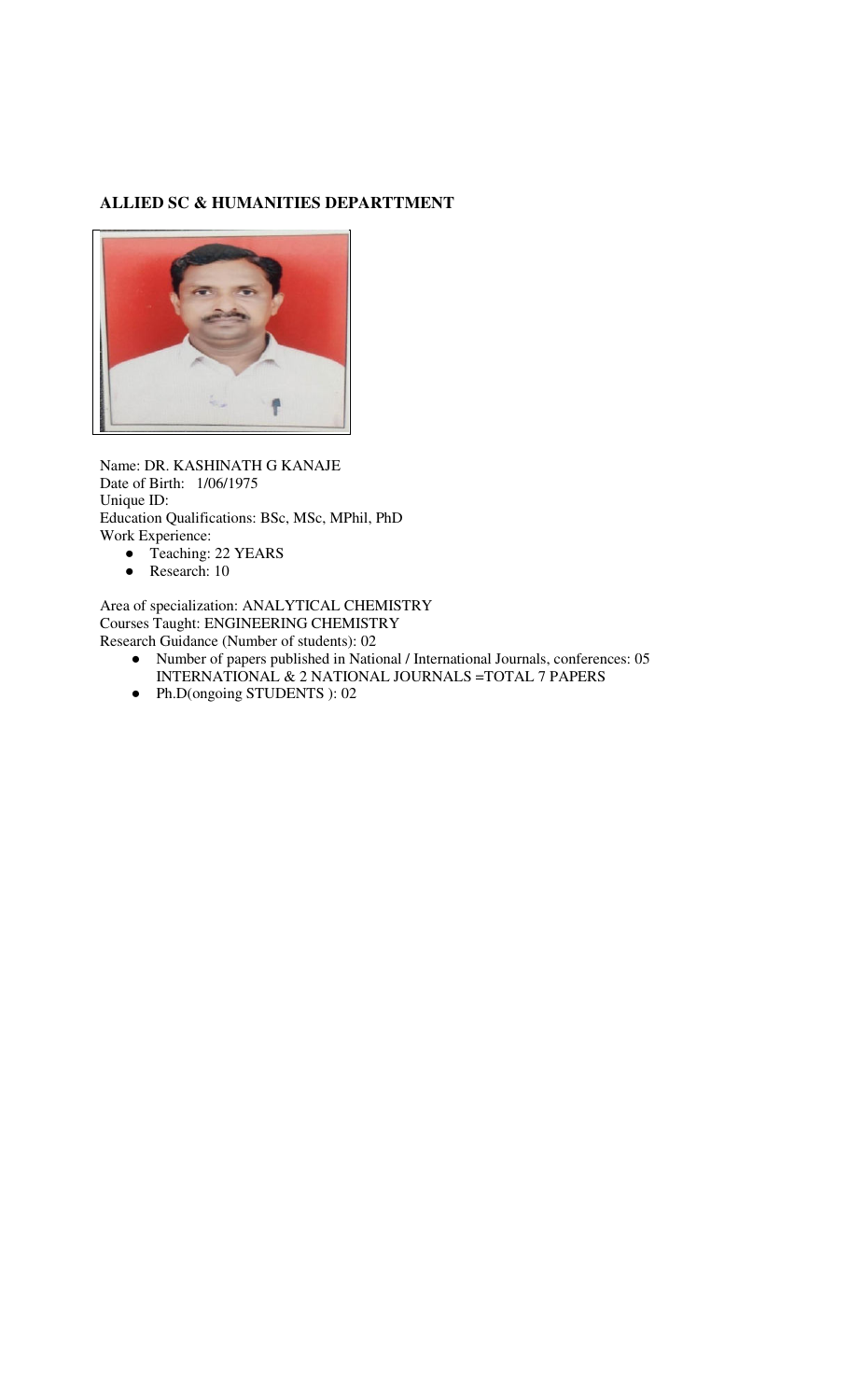

**Name**:Rafia Begum

**Date of Birth**:05-04-1979

**Unique ID**:

## **Education Qualifications**: M.Sc., Ph.D.

#### **Work Experience**:

- Teaching 18 years
- Research05 years
- Industry
- Others

#### **Area of specialization**: Mathematics

**Courses Taught**:Calculus & Differential Equations, Advanced Calculus & Numerical Methods, Transform Calculus, Fourier Series & Numerical Techniques, Complex Analysis Probability & Statistical Methods, Additional Mathematics-1, Additional Mathematics-2

#### **Research Guidance (Number of students):** NIL

- Number of papers published in National /International Journals, conferences:NIL
- Master (completed /ongoing):Completed
- Ph.D(Completed ongoing ):

#### **Projects carried out**:NIL

### **Patents (Filed &Granted)**:NIL

**Technology Transfer**:NIL

## **Research Publications Number of papers published in National /International Journals, conferences papers in International Journals:02**

#### **No of books published with details:NIL**

- Name of the book
- Publisher with ISBN
- Year of Publication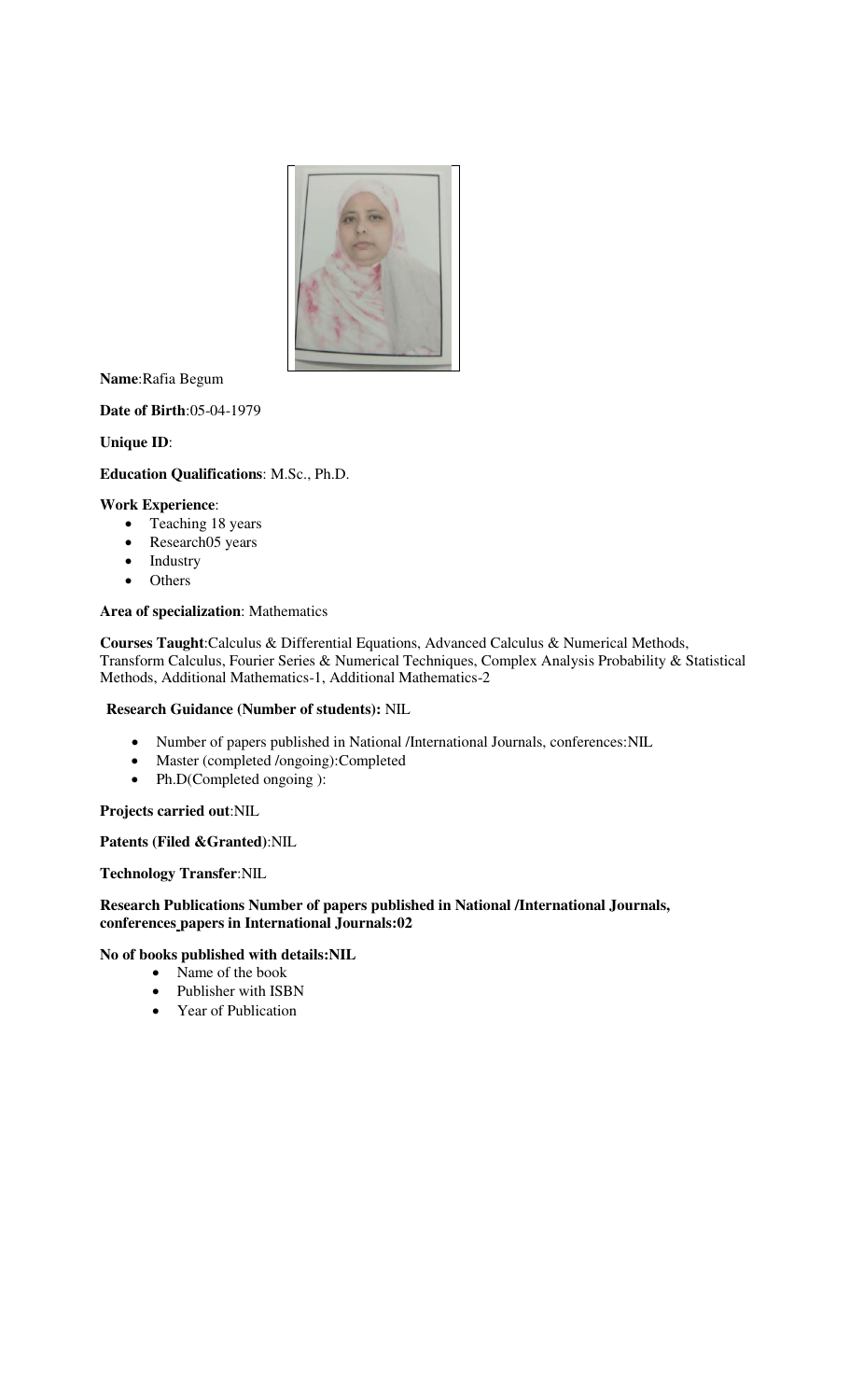

Name:Salma Begum Date of Birth: 02/12/1980 Unique ID: Education Qualifications: M.Sc Work Experience:

- Teaching 5 years
- Research : Nil
- Industry : Nil
- Others :Nil

Area of specialization: General chemistry Courses Taught: Engineering Chemistry theory and lab Research Guidance (Number of students):NIL

- Number of papers published in National /International Journals, conferences:NIL
- Master (completed /ongoing):Completed
- Ph.D(Completed ongoing ):NIL

Projects carried out: Nil

Patents (Filed &Granted):NIL

Technology Transfer:NIL

Research Publications Number of papers published in National /International Journals, conferences:NIL No of books published with details:NIL

- Name of the book
- Publisher with ISBN
- Year of Publication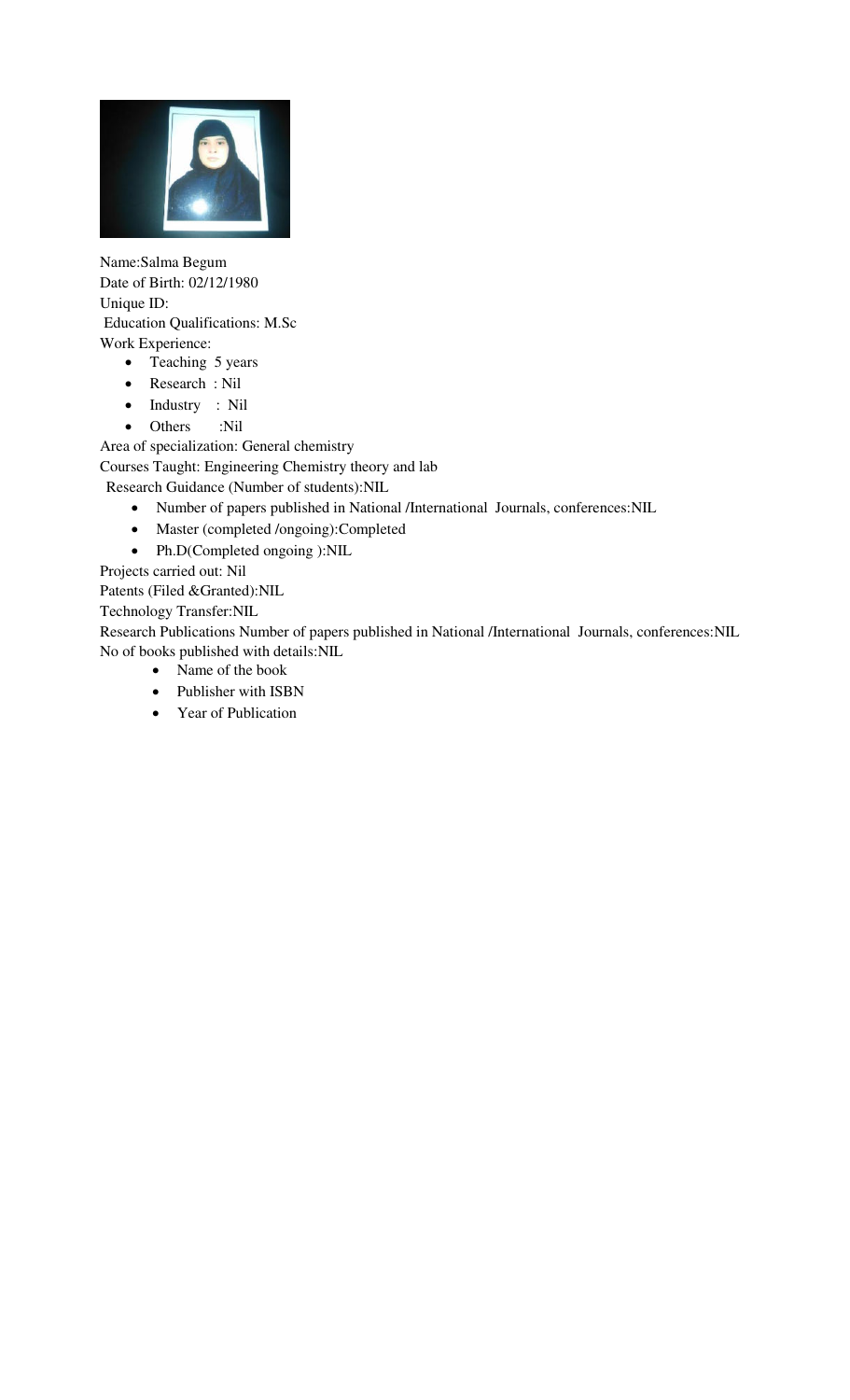

Name: HAJEEBABA K INAMDAR Date of Birth: 11/06/1987 Unique ID: Education Qualifications: M.Sc , JRF, SRF and Ph.D. Work Experience:

- Teaching : 4Years
- Research : 06 Years
- Industry : 00

Area of specialization: M.Sc. in Nuclear Physics and Ph.D in Physics. Research Guidance :(Nil) having Engineering Physics coordinator in Engineering Research Center at KCT, Kalaburagi.

Project carried out : Nil<br>Patents (filed and granted) : Nil Patents (filed and granted) Technology transfer : Nil **Research Publications:**  International journals : 28<br>National journals : 04 National journals No. of books published with details: Nil Courses Taught: Engineering Physics and Engineering Physics Labs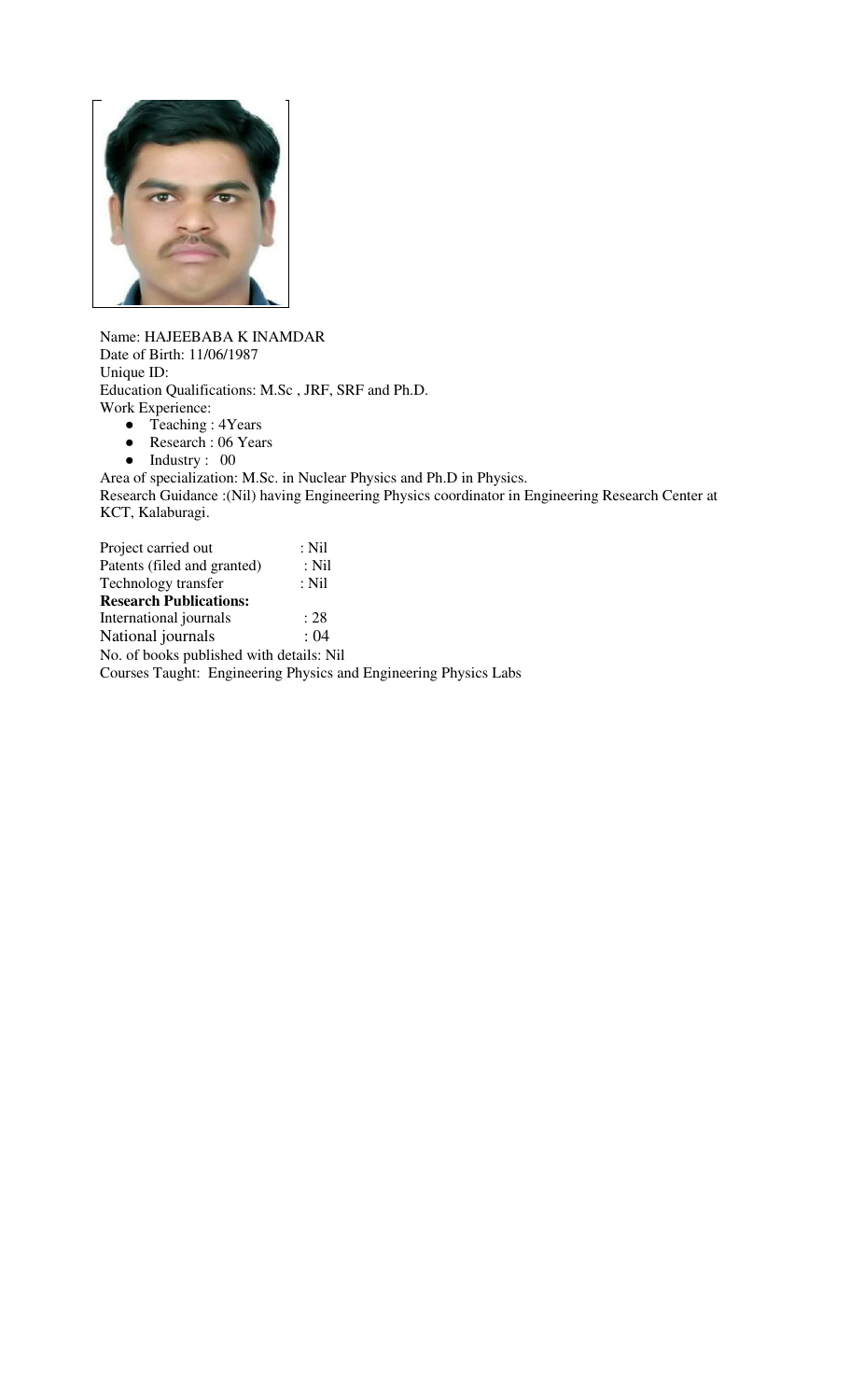**9. Details of Fee**:

- **Details of fee as approved by state fee committee ,for the institution: 90060/-**
- **Time Schedule for payment of fee for the entire Programme: Yearly**

**Number of fee waivers granted with amount and name of the students during the academic year 2019-20** 

| S.No.          | U.S.NO.    | <b>NAME OF THE</b><br><b>STUDENTS</b>   | Govt. Fee | Fee<br>Collected | Fee Waive |
|----------------|------------|-----------------------------------------|-----------|------------------|-----------|
| $\mathbf{1}$   | 3KC18CS025 | <b>SYED MUSHRAF</b><br>HUSSAIN(Re-Adm)  | 65,340.00 | 25,000.00        | 40,340.00 |
| $\overline{2}$ | 3KC19CS001 | <b>AFTAB HUSSAIN</b>                    | 65,340.00 | 40,000.00        | 25,340.00 |
| 3              | 3KC19CS002 | <b>AISHA TEHREEM</b>                    | 65,340.00 | 50,000.00        | 15,340.00 |
| $\overline{4}$ | 3KC19CS003 | <b>AYESHA YASMEEN</b>                   | 65,340.00 | 46,800.00        | 18,540.00 |
| 5              | 3KC19CS004 | <b>AYESHA ZAINAB</b>                    | 65,340.00 | 36,800.00        | 28,540.00 |
| 6              | 3KC19CS005 | <b>BI BI ZAINAB BUTOOL</b>              | 65,340.00 | 41,800.00        | 23,540.00 |
| $\tau$         | 3KC19CS007 | <b>GULAM KHAJA</b><br><b>MOINUDDINK</b> | 65,340.00 | 50,000.00        | 15,340.00 |
| $\,8\,$        | 3KC19CS008 | <b>IQRA MAHEEN</b>                      | 65,340.00 | 41,800.00        | 23,540.00 |
| 9              | 3KC19CS009 | <b>IQRA TAHSEEN SADAF</b>               | 65,340.00 | 44,800.00        | 20,540.00 |
| 10             | 3KC19CS010 | <b>JAVERIYA KAUKAB</b>                  | 65,340.00 | 50,000.00        | 15,340.00 |
| 11             | 3KC19CS011 | <b>MADIHA MAHEK</b>                     | 65,340.00 | 50,000.00        | 15,340.00 |
| 12             | 3KC19CS012 | <b>MADIHA ZAREEN</b>                    | 65,340.00 | 60,000.00        | 5,340.00  |
| 13             | 3KC19CS013 | MOHAMMAD JAKIR<br><b>MULLA</b>          | 65,340.00 | 50,000.00        | 15,340.00 |
| 14             | 3KC19CS014 | MD ASFAN UL HAQ                         | 65,340.00 | 50,000.00        | 15,340.00 |
| 15             | 3KC19CS016 | MD OWAIZ JAMADAR                        | 65,340.00 | 45,800.00        | 19,540.00 |
| 16             | 3KC19CS017 | MD ZAKIUDDIN KHALIFA                    | 65,340.00 | 41,800.00        | 23,540.00 |
| 17             | 3KC19CS018 | <b>MEHRUNNISA</b>                       | 65,340.00 | 44,800.00        | 20,540.00 |
| 18             | 3KC19CS019 | <b>MOHAMMED ATIF</b><br><b>HUSSAIN</b>  | 65,340.00 | 44,800.00        | 20,540.00 |
| 19             | 3KC19CS020 | MOHAMMED AYAN<br><b>AHMED</b>           | 65,340.00 | 50,000.00        | 15,340.00 |
| 20             | 3KC19CS022 | MOHAMMED SAADH                          | 65,340.00 | 50,000.00        | 15,340.00 |
| 21             | 3KC19CS023 | MOHAMMED USRAN<br><b>LOHARI</b>         | 65,340.00 | 55,000.00        | 10,340.00 |
| 22             | 3KC19CS025 | <b>NEHA ANJUM</b>                       | 65,340.00 | 50,000.00        | 15,340.00 |
| 23             | 3KC19CS026 | <b>NEHA NAZMEEN</b>                     | 65,340.00 | 41,800.00        | 23,540.00 |
| 24             | 3KC19CS027 | <b>RUKSANABEGUM</b>                     | 65,340.00 | 50,000.00        | 15,340.00 |
| 25             | 3KC19CS028 | RUKSHAN TARANNUM                        | 65,340.00 | 55,000.00        | 10,340.00 |
| 26             | 3KC19CS029 | <b>SAMIYA SEHRISH</b>                   | 65,340.00 | 44,800.00        | 20,540.00 |
| 27             | 3KC19CS031 | <b>SANIYA SAMREEN</b>                   | 65,340.00 | 46,800.00        | 18,540.00 |
| 28             | 3KC19CS032 | SHAIKH MOHAMMAD                         |           |                  |           |

## **BRANCH: COMPUTER SCIENCE & ENGG.**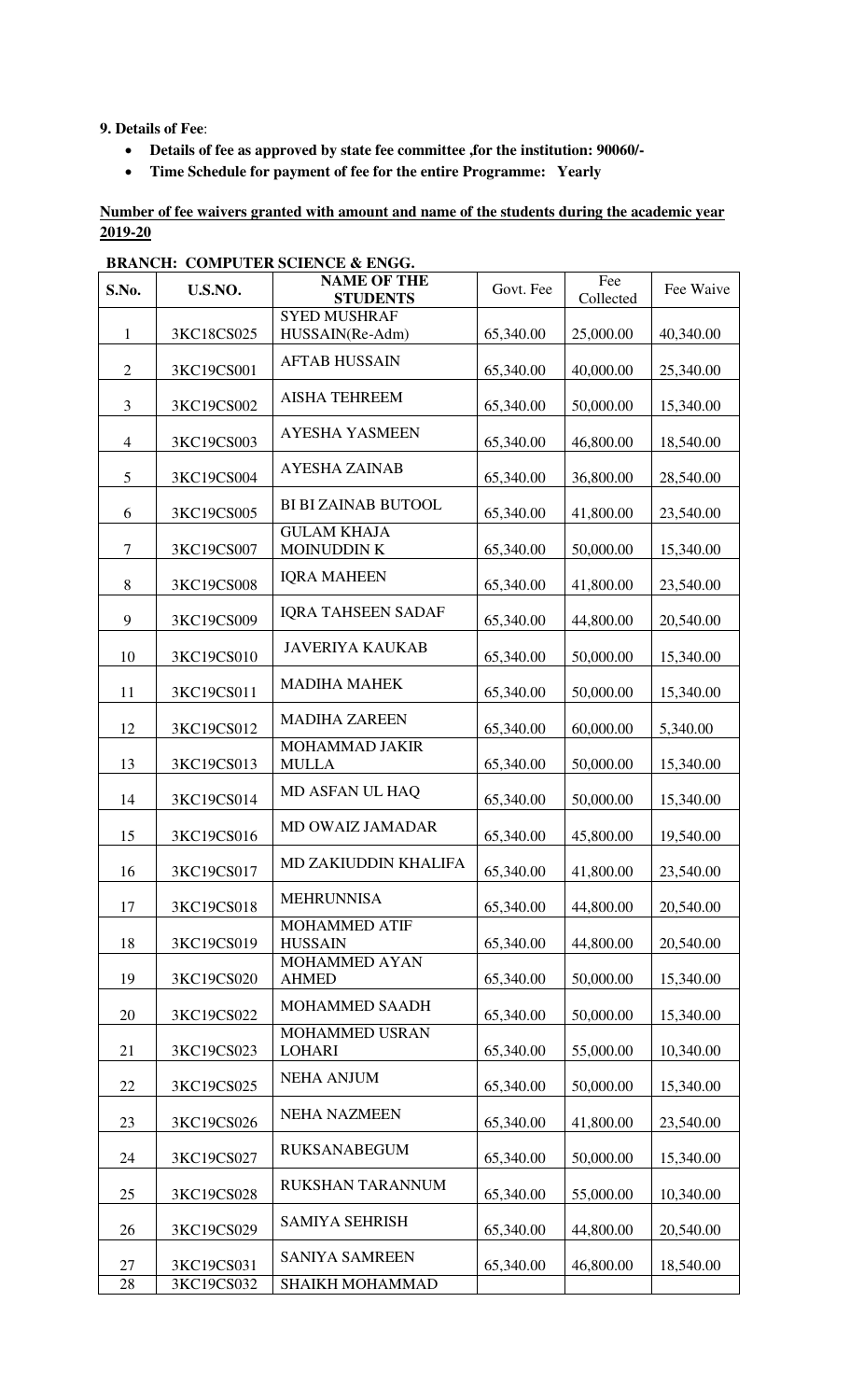|    |            | <b>OSMAN</b>               | 65,340.00 | 50,000.00 | 15,340.00 |
|----|------------|----------------------------|-----------|-----------|-----------|
| 29 | 3KC19CS033 | <b>SHAIKH MOHD ADNAN</b>   | 65,340.00 | 65,000.00 | 340.00    |
| 30 | 3KC19CS034 | <b>SHAISTA AFREEN</b>      | 65,340.00 | 49,800.00 | 15,540.00 |
| 31 | 3KC19CS035 | <b>SHAISTA BEGUM</b>       | 65,340.00 | 54,000.00 | 11,340.00 |
| 32 | 3KC19CS036 | <b>SHOAIB AKHTAR</b>       | 65,340.00 | 64,800.00 | 540.00    |
| 33 | 3KC19CS037 | <b>SUMAIYA KAUSER</b>      | 65,340.00 | 42,000.00 | 23,340.00 |
| 34 | 3KC19CS038 | SUMAIYYA SULTANA           | 65,340.00 | 47,000.00 | 18,340.00 |
| 35 | 3KC19CS040 | <b>SYED NISHAD ANJUM</b>   | 65,340.00 | 45,000.00 | 20,340.00 |
| 36 | 3KC19CS042 | <b>SYED ZAINAB TASKEEN</b> | 65,340.00 | 46,800.00 | 18,540.00 |
| 37 | 3KC19CS043 | <b>UZMA AMREEN</b>         | 65,340.00 | 51,800.00 | 13,540.00 |
| 38 | 3KC19CS044 | <b>ZEBA NAAZ</b>           | 65,340.00 | 50,000.00 | 15,340.00 |
| 39 | 3KC19CS045 | <b>ZOHEB KHAN</b>          | 65,340.00 | 50,000.00 | 15,340.00 |
| 40 | 3KC19CS046 | <b>ZOHRA FATIMA</b>        | 65,340.00 | 41,800.00 | 23,540.00 |

# **BRANCH: ELECTRONICS & COMMUNICATION**

| S.No.          | U.S.NO.    | <b>NAME OF THE</b><br><b>STUDENTS</b> | Govt. Fee | Fee<br>Collected | Fee Waive |
|----------------|------------|---------------------------------------|-----------|------------------|-----------|
|                | 3KC19EC001 | <b>AZHAR AHMED</b>                    | 65,340.00 | 40,000.00        | 25,340.00 |
| $\overline{c}$ | 3KC19EC003 | <b>MD AFFAN MUSHRAF</b>               | 65,340.00 | 40,000.00        | 25,340.00 |
| 3              | 3KC19EC005 | <b>MUSKAN ONNISA</b>                  | 65,340.00 | 40,000.00        | 25,340.00 |
| $\overline{4}$ | 3KC19EC006 | <b>RUSHIKET</b>                       | 65,340.00 | 39,800.00        | 25,540.00 |
|                | 3KC19EC007 | <b>SHAFIYA TAHEREEN</b>               | 65,340.00 | 40,000.00        | 25,340.00 |

# **BRANCH: MECHANICAL ENGINEERING.**

| S.No.          | U.S.NO.    | <b>NAME OF THE</b><br><b>STUDENTS</b> | Govt. Fee | Fee<br>Collected | Fee Waive |
|----------------|------------|---------------------------------------|-----------|------------------|-----------|
|                |            | <b>ABDUL</b>                          |           |                  |           |
|                | 3KC19ME001 | <b>KHALIQUE</b>                       | 65,340.00 | 50,000.00        | 15,340.00 |
| 2              | 3KC19ME002 | <b>ABDUL SOHAIL</b>                   | 65,340.00 | 45,000.00        | 20,340.00 |
| 3              | 3KC19ME003 | <b>FAISAL AHMED</b>                   | 65,340.00 | 35,000.00        | 30,340.00 |
|                |            | <b>KHAJA</b>                          |           |                  |           |
| $\overline{4}$ | 3KC19ME004 | <b>MOINUDDIN</b>                      | 65,340.00 | 45,000.00        | 20,340.00 |
|                |            | <b>KHAN</b>                           |           |                  |           |
|                |            | <b>MOHAMMAD</b>                       |           |                  |           |
| 5              | 3KC19ME005 | <b>HASHIM</b>                         | 65,340.00 | 50,000.00        | 15,340.00 |
|                |            | <b>MAHMAD</b>                         |           |                  |           |
| 6              | 3KC19ME006 | <b>AJARODDIN</b>                      | 65,340.00 | 50,000.00        | 15,340.00 |
| 7              | 3KC19ME007 | <b>MD AAMER</b>                       |           |                  |           |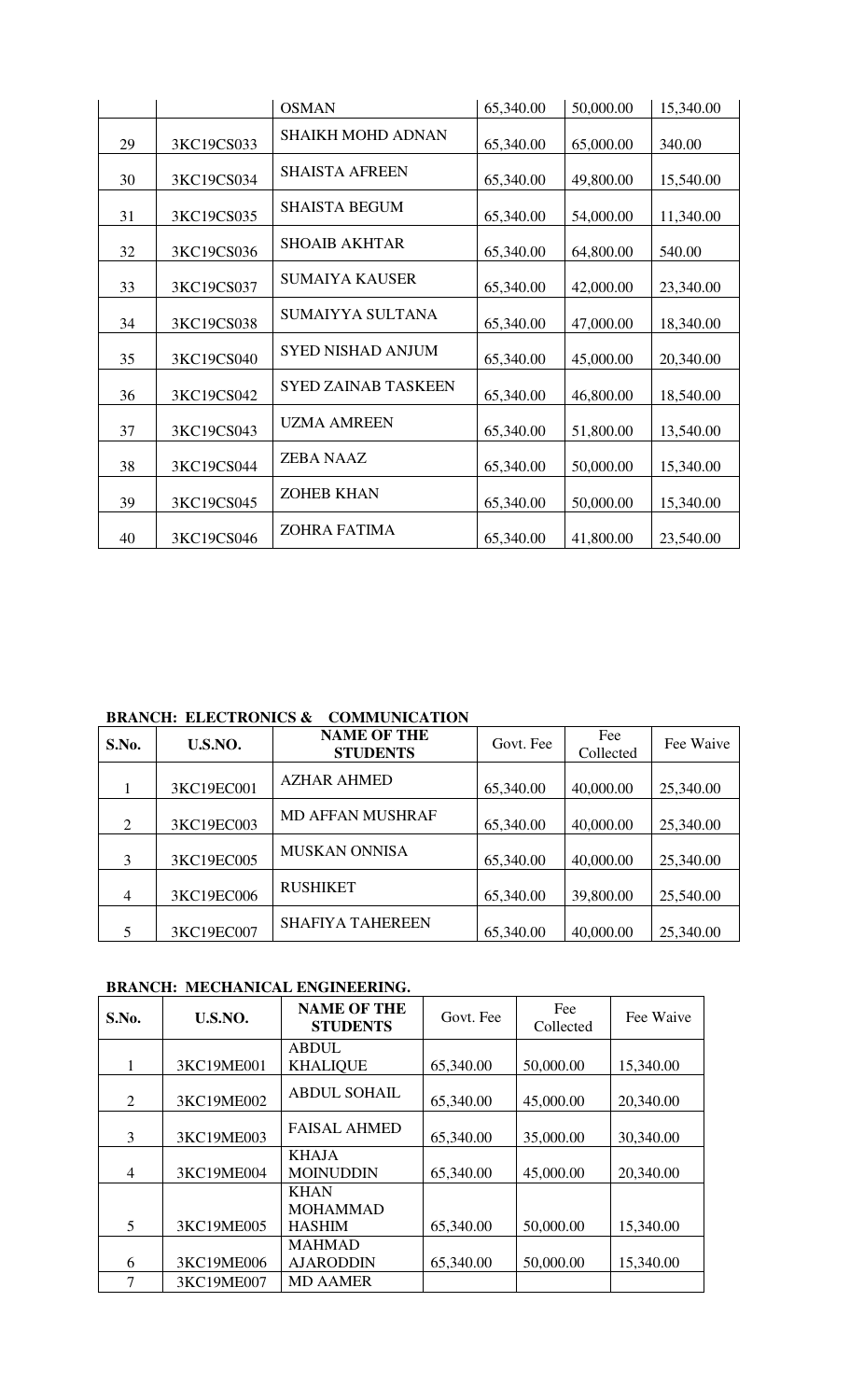|    |            | <b>AHMED</b>                                     | 65,340.00 | 50,000.00 | 15,340.00 |
|----|------------|--------------------------------------------------|-----------|-----------|-----------|
| 8  | 3KC19ME008 | <b>MOHD ANAS ALI</b>                             | 65,340.00 | 50,000.00 | 15,340.00 |
| 9  | 3KC19ME009 | <b>MD FAREED</b><br><b>AHMED</b>                 | 65,340.00 | 50,000.00 | 15,340.00 |
| 10 | 3KC19ME011 | <b>MD TALHA</b><br><b>ISRAR</b>                  | 65,340.00 | 60,000.00 | 5,340.00  |
| 11 | 3KC19ME012 | <b>MOHAMMED</b><br><b>ALTAMASH</b>               | 65,340.00 | 50,000.00 | 15,340.00 |
| 12 | 3KC19ME013 | <b>MOHAMMED</b><br><b>AMEEN</b>                  | 65,340.00 | 50,000.00 | 15,340.00 |
| 13 | 3KC19ME014 | <b>MOHAMMED</b><br><b>MUSHARATH</b>              | 65,340.00 | 50,000.00 | 15,340.00 |
| 14 | 3KC19ME015 | <b>MOHAMMED</b><br><b>TABREZ</b>                 | 65,340.00 | 45,000.00 | 20,340.00 |
| 15 | 3KC19ME016 | <b>MOHD SHAHID</b><br><b>MULLA</b>               | 65,340.00 | 50,000.00 | 15,340.00 |
| 16 | 3KC19ME017 | <b>SAINATH S/O</b><br><b>BHEEMARAYA</b>          | 65,340.00 | 31,800.00 | 33,540.00 |
| 17 | 3KC19ME018 | <b>SANDEEP</b>                                   | 65,340.00 | 50,000.00 | 15,340.00 |
| 18 | 3KC19ME019 | <b>SHAIKH</b><br><b>MOHAMMED</b><br><b>RAHIL</b> | 65,340.00 | 45,000.00 | 20,340.00 |
| 19 | 3KC19ME021 | <b>SHARJIL AHMED</b>                             | 65,340.00 | 40,000.00 | 25,340.00 |
| 20 | 3KC19ME022 | <b>SYED ASIF</b><br><b>HUSSAIN</b>               | 65,340.00 | 31,800.00 | 33,540.00 |
| 21 | 3KC19ME023 | <b>SYED SOHAIL</b><br><b>AHMED</b>               | 65,340.00 | 50,000.00 | 15,340.00 |
| 22 | 3KC19ME025 | <b>WASEEM</b>                                    | 65,340.00 | 50,000.00 | 15,340.00 |

# **BRANCH: CIVIL ENGINEERING.**

| S.No.          | U.S.NO.    | <b>NAME OF THE STUDENTS</b>             | Govt.<br>Fee | Fee<br>Collected | Fee<br>Waive |
|----------------|------------|-----------------------------------------|--------------|------------------|--------------|
| $\mathbf{1}$   | 3KC19CV001 | <b>AZIZA FATIMA SARIYA</b>              | 65,340.00    | 45,800.00        | 19,540.00    |
| $\overline{2}$ | 3KC19CV002 | <b>CHANDPASHA</b>                       | 65,340.00    | 50,000.00        | 15,340.00    |
| 3              | 3KC19CV003 | <b>FATIMA BI</b>                        | 65,340.00    | 40,000.00        | 25,340.00    |
| $\overline{4}$ | 3KC19CV004 | <b>GULAM RASOOL AHMED</b>               | 65,340.00    | 50,000.00        | 15,340.00    |
| 5              | 3KC19CV007 | <b>MARUFBAG</b>                         | 65,340.00    | 55,000.00        | 10,340.00    |
| 6              | 3KC19CV008 | <b>MD AWAIZ</b>                         | 65,340.00    | 50,000.00        | 15,340.00    |
| $\overline{7}$ | 3KC19CV009 | MOHAMMAD TOUHEED<br><b>MULL</b>         | 65,340.00    | 40,000.00        | 25,340.00    |
| 8              | 3KC19CV010 | <b>MOHAMMED AMMAN</b><br><b>AHMED</b>   | 65,340.00    | 40,000.00        | 25,340.00    |
| 9              | 3KC19CV011 | <b>MOHAMMED ABRAR</b><br><b>HUSSAIN</b> | 65,340.00    | 40,000.00        | 25,340.00    |
| 10             | 3KC19CV012 | <b>MOHAMMED KASHIF</b><br><b>ABRAR</b>  | 65,340.00    | 45,000.00        | 20,340.00    |
| 11             | 3KC19CV013 | <b>MOHAMMED MOHSIN</b>                  | 65,340.00    | 50,000.00        | 15,340.00    |
| 12             | 3KC19CV014 | <b>MOHAMMED OMER</b><br><b>FAROOQ</b>   | 65,340.00    | 50,000.00        | 15,340.00    |
| 13             | 3KC19CV015 | MOHD. ARBAAZ MALIK D                    | 65,340.00    | 50,000.00        | 15,340.00    |
| 14             | 3KC19CV018 | <b>RAHEEMBEE</b>                        | 65,340.00    | 41,800.00        | 23,540.00    |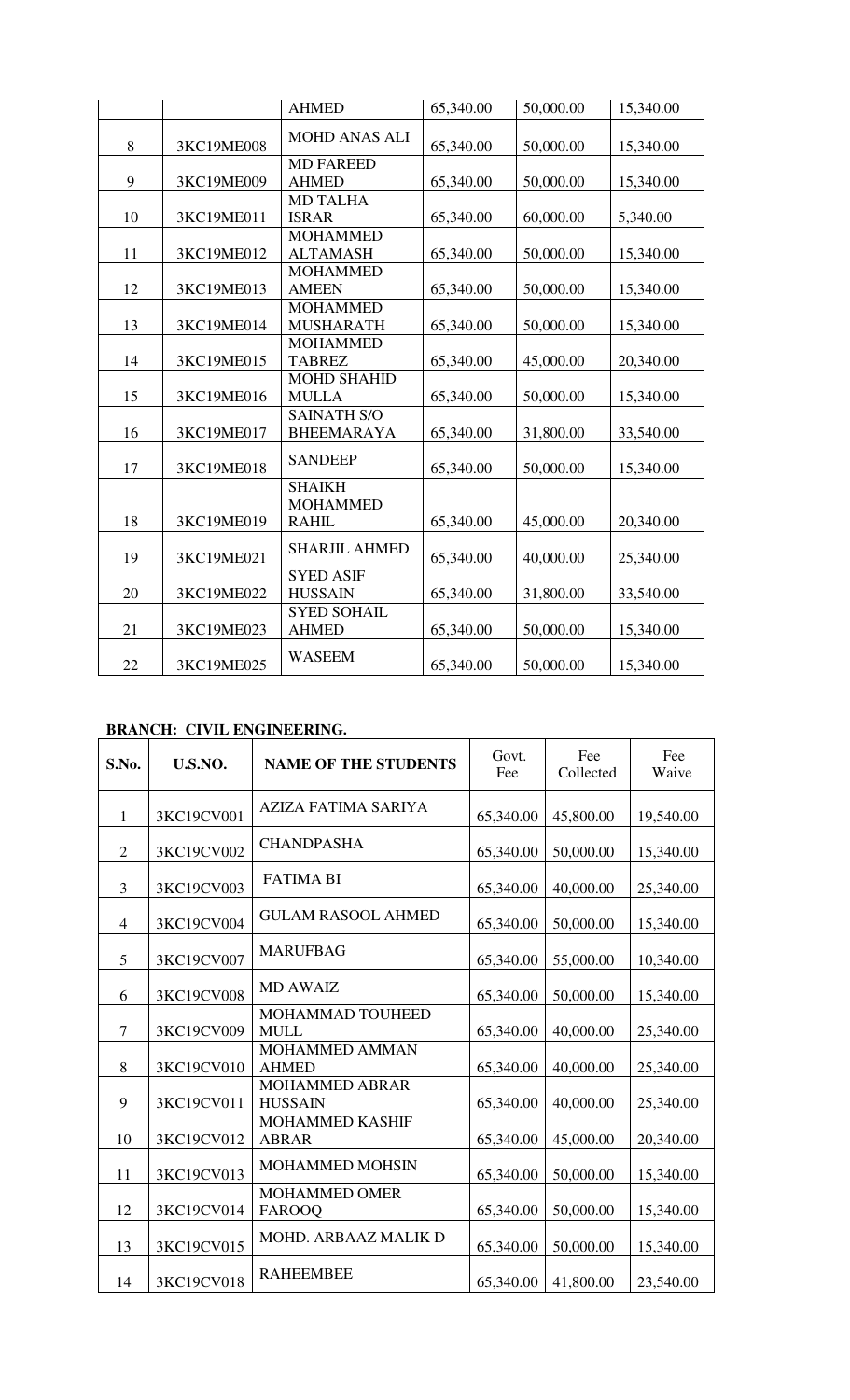| 15 | 3KC19CV019 | <b>SAYED FARDEENSHAH</b> | 65,340.00 | $\frac{1}{58,200.00}$ | 7,140.00  |
|----|------------|--------------------------|-----------|-----------------------|-----------|
| 16 | 3KC19CV020 | <b>SOHAIL KHAN</b>       | 65,340.00 | 1,50,000.00           | 15,340.00 |
|    | 3KC19CV021 | <b>SUHAIB TAUQEER</b>    | 65,340.00 | 50,000.00             | 15,340.00 |

## **Number of fee waivers granted with amount and name of the students during the academic year 2020-21**

| S.No.          | U.S.NO.    | <b>NAME OF THE STUDENTS</b>                                               | Govt. Fee | Fee Collected | Fee Waive                |
|----------------|------------|---------------------------------------------------------------------------|-----------|---------------|--------------------------|
| 1              | 3KC20CS002 | <b>ABDUL HADI S/O SAJID</b><br><b>HUSSAIN</b>                             | 65,340.00 | 60,000.00     | 5,340.00                 |
| $\overline{2}$ | 3KC20CS003 | <b>ABDUL RAHEMAN S/O</b><br>MOHAMMED ALTAF                                | 65,340.00 | 65,000.00     | 340.00                   |
| 3              | 3KC20CS004 | <b>KAULA SHAFOON</b><br><b>SUHARWARDI D/O</b><br>MOHAMMED ABDUL ALEEM     | 65,340.00 | 60,000.00     | 5,340.00                 |
| $\overline{4}$ | 3KC20CS005 | LAZEENA BEGUM D/O ANWAR<br><b>PATEL</b>                                   | 65,340.00 | 60,000.00     | 5,340.00                 |
| 5              | 3KC20CS006 | MOHAMMAD KAMRAN AYUB<br><b>ALMELKAR S/O AYUB</b><br><b>ALMELKAR</b>       | 65,340.00 | 65,000.00     | 340.00                   |
| 6              | 3KC20CS007 | MD MUQEET KHAN S/O MD<br><b>MAJID KHAN</b>                                | 65,340.00 | 60,000.00     | 5,340.00                 |
| $\overline{7}$ | 3KC20CS008 | MD MUSTAFA HUSSAIN S/O<br>MD AKRAM HUSSAIN                                | 65,340.00 | 60,000.00     | $\overline{\phantom{a}}$ |
| 8              | 3KC20CS009 | MD PARVEZ KHAN S/O LATE<br>MD NAYEEM KHAN                                 | 65,340.00 | 60,000.00     | 5,340.00                 |
| 9              | 3KC20CS010 | MERAJ AHMED S/O MD PASHA                                                  | 65,340.00 | 60,000.00     | 5,340.00                 |
| 10             | 3KC20CS012 | MOHAMMED ANAS S/O<br>MOHAMMED SHUKUR                                      | 65,340.00 | 25,000.00     | 40,340.00                |
| 11             | 3KC20CS015 | MOHAMMED OWAIS RAZA S/O<br><b>HAFIZ AEJAZ</b>                             | 65,340.00 | 60,000.00     | 5,340.00                 |
| 12             | 3KC20CS019 | MOHIT RAHMAN S/O ABDUL<br><b>RAHEEM INAMDAR</b>                           | 65,340.00 | 55,000.00     | 10,340.00                |
| 13             | 3KC20CS022 | MUSKAN ANJUM D/O<br>MOHAMAD MAHEBOOB                                      | 65,340.00 | 65,000.00     | 340.00                   |
| 14             | 3KC20CS024 | NABEEL HUSSAIN AKHTAR S/O<br>MD. ISMAIL QASMI                             | 65,340.00 | 60,000.00     | 5,340.00                 |
| 15             | 3KC20CS025 | <b>NABEELA TAHAREEN</b><br>KHATEEB D/O MIR HASHIM                         | 65,340.00 | 60,000.00     | 5,340.00                 |
| 16             | 3KC20CS029 | P. SOHAIL BASHA S/O P.<br><b>ANWAR BASHA</b>                              | 65,340.00 | 60,000.00     | 5,340.00                 |
| 17             | 3KC20CS030 | SHAIKH MUBEEN S/O SHAIKH<br><b>MAHEBOOB</b>                               | 65,340.00 | 60,000.00     | 5,340.00                 |
| 18             | 3KC20CS034 | SYED IQBAL HUSSAIN S/O<br><b>SYED ZAKIR HUSSAIN</b>                       | 65,340.00 | 56,000.00     | 9,340.00                 |
| 19             | 3KC20CS035 | SYED NAZEERULLAH HUSSAIN<br><b>S/O SYED NAIMATULLAH</b><br><b>HUSSAIN</b> | 65,340.00 | 65,000.00     | 340.00                   |
| 20             | 3KC20CS037 | UZMA TAHREEN D/O IRSHAD<br>ALI                                            | 65,340.00 | 65,000.00     | 340.00                   |

## **BRANCH: COMPUTER SCIENCE & ENGG.**

## **BRANCH: ELECTRONICS & COMMUNICATION**

| S.No. | U.S.NO.    | <b>NAME OF THE STUDENTS</b> | Govt. Fee | Fee Collected | Fee Waive |
|-------|------------|-----------------------------|-----------|---------------|-----------|
|       | 3KC20EC002 | ABDUL AYYAN S/O ABDUL       |           |               |           |
|       |            | <b>RAHEEM</b>               | 65,340.00 | 46,000.00     | 19,340.00 |

## **BRANCH: MECHANICAL ENGINEERING.**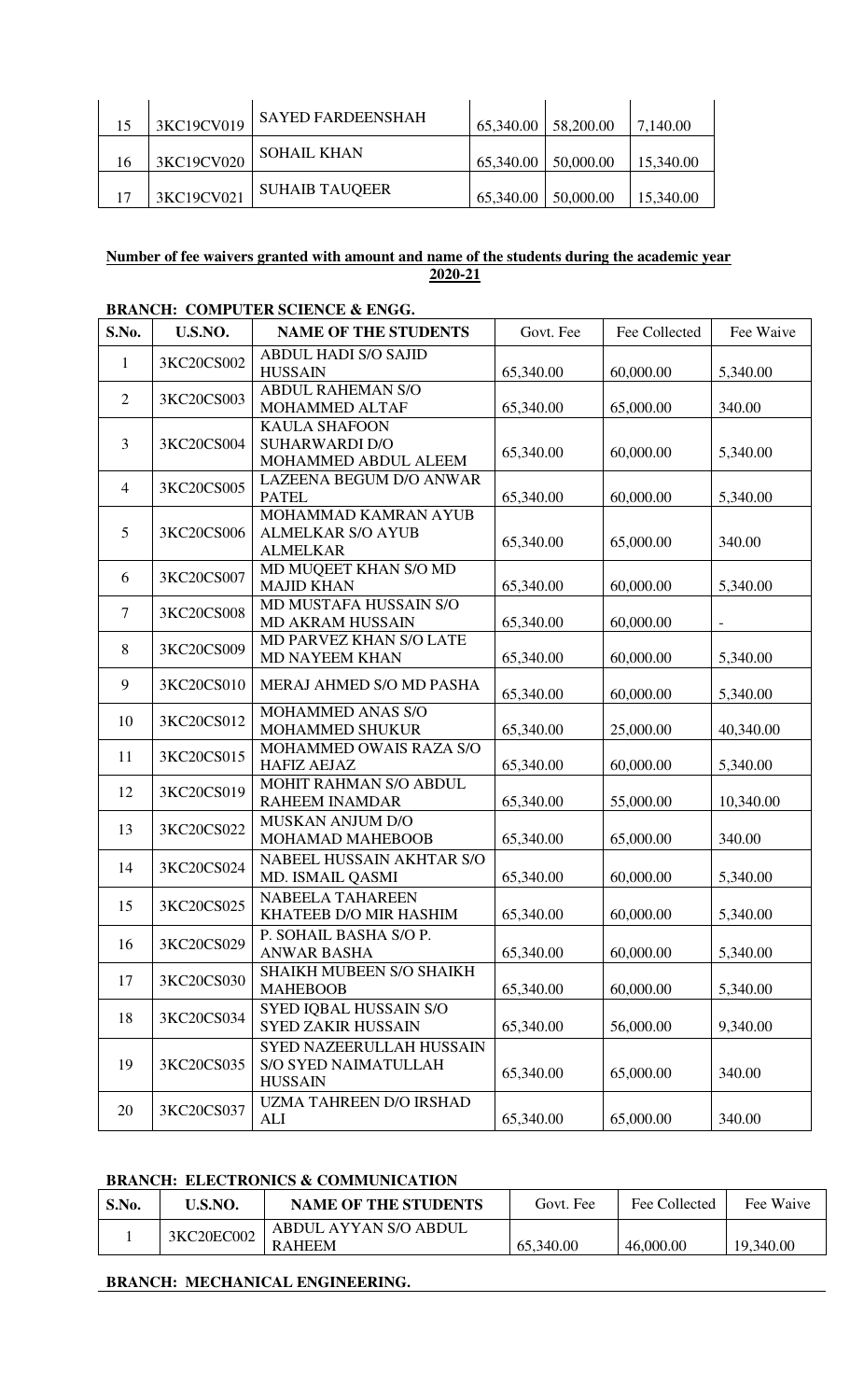| S.No. | U.S.NO.    | <b>NAME OF THE STUDENTS</b>            | Govt. Fee | Fee Collected | Fee Waive |
|-------|------------|----------------------------------------|-----------|---------------|-----------|
|       | 3KC20ME001 | ABDUL AMMAN S/O ABDUL<br><b>RAHEEM</b> | 65,340.00 | 51,000.00     | 14,340.00 |
|       |            | <b>ADIL AHMED S/O MANZOOR</b>          |           |               |           |
| 2     | 3KC20ME002 | <b>AHMED</b>                           | 65,340.00 | 60,000.00     | 5,340.00  |
| 3     | 3KC20ME003 | MD KASHEEF S/O MOHD                    |           |               |           |
|       |            | <b>MAHBOOB</b>                         | 65,340.00 | 60,000.00     | 5,340.00  |
| 4     | 3KC20ME004 | MD OWAIS AHMED S/O MD                  |           |               |           |
|       |            | YOUNUS AHMED                           | 65,340.00 | 55,000.00     | 10,340.00 |
|       | 3KC20ME005 | MOHAMMED FEROZ S/O                     |           |               |           |
|       |            | <b>MOHAMMED FASIUDDIN</b>              | 65,340.00 | 60,000.00     | 5,340.00  |
| 6     | 3KC20ME006 | <b>SHOAIB ALI S/O SHER ALI</b>         | 65,340.00 | 65,000.00     | 340.00    |
|       | 3KC20ME007 | <b>SYED SOHAIL S/O SYED YUSUF</b>      |           |               |           |
|       |            | ALI                                    | 65,340.00 | 50,000.00     | 15,340.00 |

# **BRANCH: CIVIL ENGINEERING.**

| S.No. | U.S.NO.    | <b>NAME OF THE STUDENTS</b>                                | Govt. Fee | Fee Collected | Fee Waive |
|-------|------------|------------------------------------------------------------|-----------|---------------|-----------|
| 1     | 3KC20CV001 | ADNAN SHAIKH S/O ABDUL<br><b>WAHID</b>                     | 65,340.00 | 60,000.00     | 5,340.00  |
| 2     | 3KC20CV002 | <b>ASIM FARAZ S/O ABDUL</b><br><b>MAJEED CHAND</b>         | 65,340.00 | 60,000.00     | 5,340.00  |
| 3     | 3KC20CV005 | MD FURKHAN AHMED S/O MD<br><b>ALTAF AHMED</b>              | 65,340.00 | 15,000.00     | 50,340.00 |
| 4     | 3KC20CV008 | <b>SYED FARDEEN SHAH S/O SYED</b><br><b>ABDUL KAREEM</b>   | 65,340.00 | 30,000.00     | 35,340.00 |
| 5     | 3KC20CV009 | SAYYED SADIQ MOUZAN S/O<br><b>SYED MOUZAN</b>              | 65,340.00 | 35,000.00     | 30,340.00 |
| 6     | 3KC20CV010 | <b>SHAIK MUNAWAR KAIF S/O</b><br>SHAIK MOHAMMED YAKUB ALI  | 65,340.00 | 35,000.00     | 30,340.00 |
|       | 3KC20CV011 | <b>SYED MUNEEB ALI S/O SYED</b><br><b>MUJEEB UR RAHMAN</b> | 65,340.00 | 60,000.00     | 5,340.00  |

## **Number of fee waivers granted with amount and name of the students during the academic year 2021-22**

# **BRANCH: COMPUTER SCIENCE & ENGG.**

| S.No.          | <b>NAME OF THE STUDENTS</b>                                  | <b>ADM FEE</b> | <b>FEE PAID</b> | <b>BALANCE</b> |
|----------------|--------------------------------------------------------------|----------------|-----------------|----------------|
| 1              | <b>MD AAMER S/O ABDUL BARI</b>                               | 90,060.00      | 53,000.00       | 37,060.00      |
| $\overline{2}$ | MOHAMMED SAIFUDDIN MANIYAR S/O<br><b>ABDUL SALAM MANIYAR</b> | 90,060.00      | 63,000.00       | 27,060.00      |
| 3              | SHAIK ABDUL NADEEM S/O SHAIK ABDUL<br><b>NAYEEM</b>          | 90,060.00      | 57,000.00       | 33,060.00      |
| $\overline{4}$ | MD AFZAL S/O MD IRFAN MURUMKAR                               | 90,060.00      | 55,000.00       | 35,060.00      |
| 5              | NEHA TABASSUM D/O MOHAMMED<br><b>AKHEEL</b>                  | 90,060.00      | 65,000.00       | 25,060.00      |
| 6              | MOHD REHAN S/O ABDUL QAYYUM                                  | 90,060.00      | 57,000.00       | 33,060.00      |
| $\overline{7}$ | MOHAMMED NIZAMUDDIN S/O<br>MOHAMMED NAYEEMUDDIN              | 90,060.00      | 60,000.00       | 30,060.00      |
| 8              | PRAVEENKUMAR S/O BABURAO RATHOD                              | 90,060.00      | 65,000.00       | 25,060.00      |
| 9              | MOHAMMED UZAIR S/O MOHAMMED<br><b>SHAFI</b>                  | 90,060.00      | 70,000.00       | 20,060.00      |
| 10             | <b>BAHISTH ROMANA D/O MOHAMMED</b><br><b>AFSAR</b>           | 90,060.00      | 60,000.00       | 30,060.00      |
| 11             | PRITHVIRAJ A S/O ARUNKUMAR                                   | 90,060.00      | 60,000.00       | 30,060.00      |
| 12             | ROSHANA FIRDOUS D/O ABDUL ARIF                               | 90,060.00      | 55,000.00       | 35,060.00      |
| 13             | HASEEB UR RAHMAN S/O MD SABIR<br><b>HUSSAIN</b>              | 90,060.00      | 62,000.00       | 28,060.00      |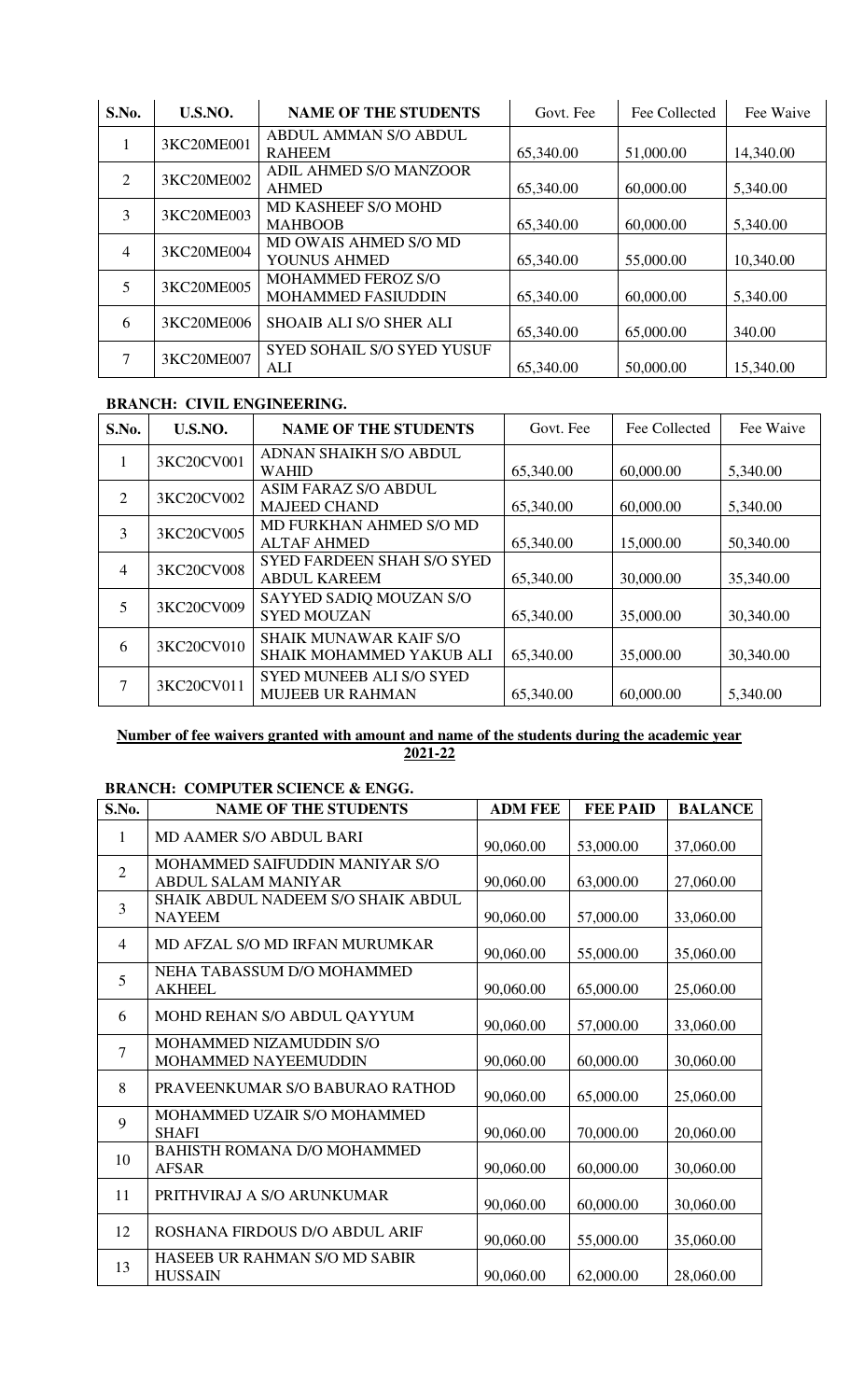| 14 | IQRA ARABIA D/O MD AQTHER RAHMAN                           | 90,060.00 | 60,000.00 | 30,060.00 |
|----|------------------------------------------------------------|-----------|-----------|-----------|
| 15 | RAHAAT BEGUM D/O AKBAR ALI                                 | 90,060.00 | 60,000.00 | 30,060.00 |
| 16 | MOHAMMED FAHAD SURKARWALE S/O<br><b>MOHAMMED WAJID</b>     | 90,060.00 | 60,000.00 | 30,060.00 |
| 17 | TAYYABA ZAINAB D/O MD IRSHAD<br><b>AHMED</b>               | 90,060.00 | 57,000.00 | 33,060.00 |
| 18 | RUPESH S/O SHAMBU DAYAL                                    | 90,060.00 | 62,000.00 | 28,060.00 |
| 19 | MOHAMMED ADIL S/O IDREES AHMED                             | 90,060.00 | 60,000.00 | 30,060.00 |
| 20 | SHAISTA PARVEEN D/O MOHAMMED<br><b>ABDUL HAKEEM</b>        | 90,060.00 | 60,000.00 | 30,060.00 |
| 21 | ANUSHA MUBASHIR D/O MD SADIQ ALI                           | 90,060.00 | 60,000.00 | 30,060.00 |
| 22 | MOHD. KAIF GOTORI S/O AZEEMUDDIN                           | 90,060.00 | 60,000.00 | 30,060.00 |
| 23 | SYEDA NIDA ZAINAB D/O SYED AEJAZ<br><b>SAIDAN</b>          | 90,060.00 | 60,000.00 | 30,060.00 |
| 24 | RAVIDAS S/O HARIKRISHNADAS                                 | 90,060.00 | 60,000.00 | 30,060.00 |
| 25 | MOHAMMED ZAID S/O AQEEL AHMED                              | 90,060.00 | 52,000.00 | 38,060.00 |
| 26 | UZEFA ANJUM D/O MUSA KHASIM PATEL                          | 90,060.00 | 60,000.00 | 30,060.00 |
| 27 | TOUFEEQ S/O ABDUL KHADER                                   | 90,060.00 | 60,000.00 | 30,060.00 |
| 28 | SYED AYESHA FATIMA D/O SYED HAMID<br><b>HUSSAIN</b>        | 90,060.00 | 55,000.00 | 35,060.00 |
| 29 | MOHAMMAD ALI HAMZA S/O MOHAMMED<br><b>ADL SATTAR</b>       | 90,060.00 | 57,000.00 | 33,060.00 |
| 30 | PRATEEK S/O VASANTH BABALAD                                | 90,060.00 | 60,000.00 | 30,060.00 |
| 31 | SYED NOOR UL MUBEEN S/O SYED FAIZUL                        | 90,060.00 | 57,000.00 | 33,060.00 |
| 32 | <b>SYED FAIZ S/O SYED SALEEM</b>                           | 90,060.00 | 60,000.00 | 30,060.00 |
| 33 | MD SUMAIR ALI S/O MD JAFAR ALI                             | 90,060.00 | 60,000.00 | 30,060.00 |
| 34 | QURRAT UL AYEEN D/O MD ISMAIL<br><b>CHAND</b>              | 90,060.00 | 57,000.00 | 33,060.00 |
| 35 | IELSA WASAMA D/O MD KHALEEL<br><b>CHOOHEY</b>              | 90,060.00 | 60,000.00 | 30,060.00 |
| 36 | MAHEK BEGUM D/O AFSAR PASHA                                | 90,060.00 | 57,000.00 | 33,060.00 |
| 37 | MOHAMMED MUQEEM S/O MOHAMMED<br><b>KHALEEL</b>             | 90,060.00 | 60,000.00 | 30,060.00 |
| 38 | SUFFIYAN PASHA S/O MANZOOR PASHA                           | 90,060.00 | 55,000.00 | 35,060.00 |
| 39 | MIRZA SHAKEEB FGARHAN BAIG S/O<br><b>MIRZA YOUNUS BAIG</b> | 90,060.00 | 60,000.00 | 30,060.00 |
| 40 | MD ABUBAKAR S/O MD AFZAL                                   | 90,060.00 | 60,000.00 | 30,060.00 |
| 41 | MD AQLAQ S/O ABDUL RASHEED                                 | 90,060.00 | 65,000.00 | 25,060.00 |
| 42 | ABHAY K S/O LAXMIPUTRA                                     | 90,060.00 | 65,000.00 | 25,060.00 |
| 43 | SIDDU S/O DHANESH BIRADAR                                  | 90,060.00 | 62,000.00 | 28,060.00 |
| 44 | NIDA SANOFIN D/O MOHAMMED ABDUL<br><b>AZEEM</b>            | 90,060.00 | 60,000.00 | 30,060.00 |
| 45 | <b>BASAVARAJ S/O CHANNAPPA</b>                             | 90,060.00 | 62,000.00 | 28,060.00 |
| 46 | MOHD SHOEB UR RAHMAN S/O MOHD<br><b>QATEEB UR RAHMAN</b>   | 90,060.00 | 60,000.00 | 30,060.00 |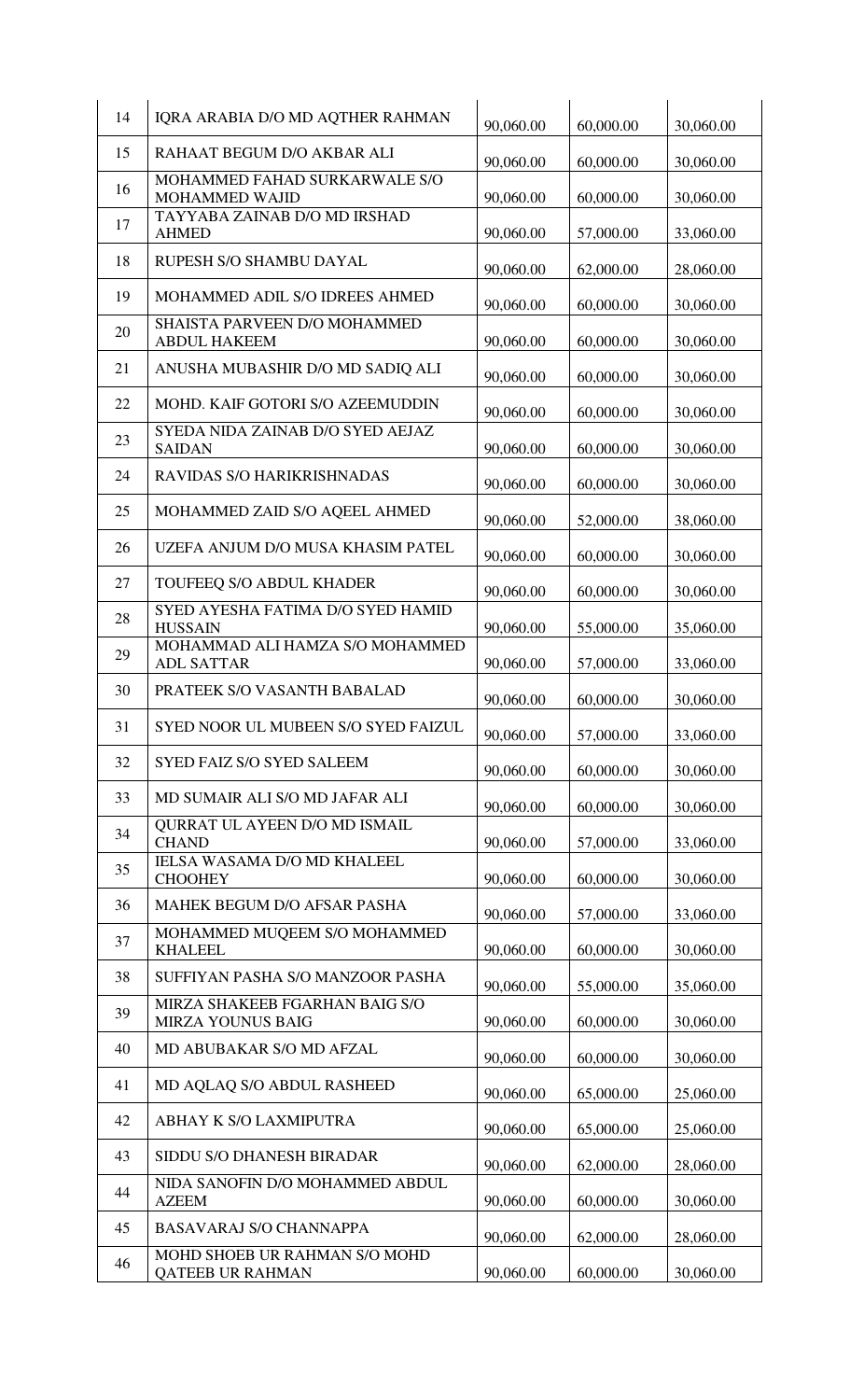| 47 | IMRAN UL HAQ S/O MOHAMMED IDREES      | 90,060.00 | 57,000.00 | 33,060.00 |
|----|---------------------------------------|-----------|-----------|-----------|
| 48 | MOHAMMED SAMIUDDIN S/O MOHAMMED       |           |           |           |
|    | <b>SALEEMUDDIN</b>                    | 90,060.00 | 60,000.00 | 30,060.00 |
| 49 | ABU REHAN SHAREEF S/O SHAIKH          |           |           |           |
|    | <b>HUSSAIN SHAREEF</b>                | 90,060.00 | 60,000.00 | 30,060.00 |
| 50 | MOHAMMED ZAHEER S/O MOHAMMED          |           |           |           |
|    | <b>SHAFIO</b>                         | 90,060.00 | 60,000.00 | 30,060.00 |
| 51 | MUSHRAF ANSARI S/O MAJEED ANSARI      |           |           |           |
|    |                                       | 90,060.00 | 65,000.00 | 25,060.00 |
| 52 | ABDUL RAAFI YUSUF S/O YUSUFUDDIN      |           |           |           |
|    | <b>SHAMASTI</b>                       | 90,060.00 | 70,000.00 | 20,060.00 |
| 53 | <b>MALEEHA MOHSIN S/O SYED MOHSIN</b> |           |           |           |
|    | <b>IQBAL</b>                          | 90,060.00 | 55,000.00 | 35,060.00 |
| 54 |                                       |           |           |           |

# **BRANCH: ELECTRONICS & COMMUNICATION**

| S.No.          | <b>NAME OF THE STUDENTS</b>        | <b>ADM FEE</b> | <b>FEE PAID</b> | <b>BALANCE</b> |
|----------------|------------------------------------|----------------|-----------------|----------------|
| 1              | AYESH NAVEED D/O ABDUL SATTAR      | 90,060.00      | 40,000.00       | 50,060.00      |
| 2              | ALFIYA FATIMA D/O SYED MAHBOOB     | 90,060.00      | 42,000.00       | 48,060.00      |
| $\overline{3}$ | ANNAM SHAFAIN SIDDIQI D/O MD       |                |                 |                |
|                | MUSHTAQ AHMED                      | 90,060.00      | 45,000.00       | 45,060.00      |
| 4              | <b>SYED MOINUDDIN S/O SYED</b>     |                |                 |                |
|                | <b>SALEEMUDDIN</b>                 | 90,060.00      | 37,000.00       | 53,060.00      |
| 5              | MOHAMMED ZAHEED PATEL S/O          |                |                 |                |
|                | MOHAMMED LADLE PATEL               | 90,060.00      | 37,000.00       | 53,060.00      |
| 6              | PRAJWAL S/O DEVINDRAPPA            | 90,060.00      | 40,000.00       | 50,060.00      |
| 7              | SYED IMRAN S/O SYED AHAMAD PATEL   | 90,060.00      | 42,000.00       | 48,060.00      |
| 8              | ZOYA QAREEN D/O MD SADIQ ALI SAGRI | 90,060.00      | 42,000.00       | 48,060.00      |
| 9              | SYEDA SANA SOUFEEN D/O SYED        |                |                 |                |
|                | <b>SIRAJUDDIN</b>                  | 90,060.00      | 35,000.00       | 55,060.00      |

## **BRANCH: MECHANICAL ENGINEERING.**

| S.No.          | <b>NAME OF THE STUDENTS</b>                                     | <b>ADM FEE</b> | <b>FEE PAID</b> | <b>BALANCE</b> |
|----------------|-----------------------------------------------------------------|----------------|-----------------|----------------|
| 1              | MOHAMMAD FAIZAN S/O KHAJA PASHA                                 | 90,060.00      | 50,000.00       | 40,060.00      |
| 2              | MOHAMMED FARHAN S/O ABDUL RAFEEQ                                | 90,060.00      | 46,500.00       | 43,560.00      |
| 3              | <b>MD AWES S/O AFZAL HUSSAIN</b>                                | 90,060.00      | 50,000.00       | 40,060.00      |
| $\overline{4}$ | MOHAMMED SIDDIQUE MANIYAR S/O<br><b>ABDUL SALAM MANIYAR</b>     | 90,060.00      | 50,000.00       | 40,060.00      |
| 5              | MD SAQEEB ANSARI S/O MD ALIMUDDIN<br><b>ANSARI</b>              | 90,060.00      | 50,000.00       | 40,060.00      |
| 6              | MOHAMMED ABDALLAH TIMMAPURI S/O<br><b>FEROZ SHEHRIYAR SAHEB</b> | 90,060.00      | 50,000.00       | 40,060.00      |
| $\overline{7}$ | <b>SYED MOHAMMED AHTESHAM HUSSAIN</b><br><b>S/O ZAKIR AHMED</b> | 90,060.00      | 50,000.00       | 40,060.00      |
| 8              | DANISH IFTEQUAR HUSSAIN S/O ARSHAD<br><b>HUSSAIN</b>            | 90,060.00      | 50,000.00       | 40,060.00      |
| 9              | MOHAMMED ABDUBAKAR SIDDIQUI S/O<br><b>MOHAMMED HABEEB</b>       | 90,060.00      | 55,000.00       | 35,060.00      |
| 10             | MOHAMMED JAWAD HUSSAIN S/O<br>MOHAMMED JAVEED HUSSAIN           | 90,060.00      | 50,000.00       | 40,060.00      |
| 11             | MD IBRAHIM SALEH S/O MD.<br><b>NAZEERUDDIN</b>                  | 90,060.00      | 50,000.00       | 40,060.00      |
| 12             | MD KASHIF S/O MD KHAJA                                          |                |                 |                |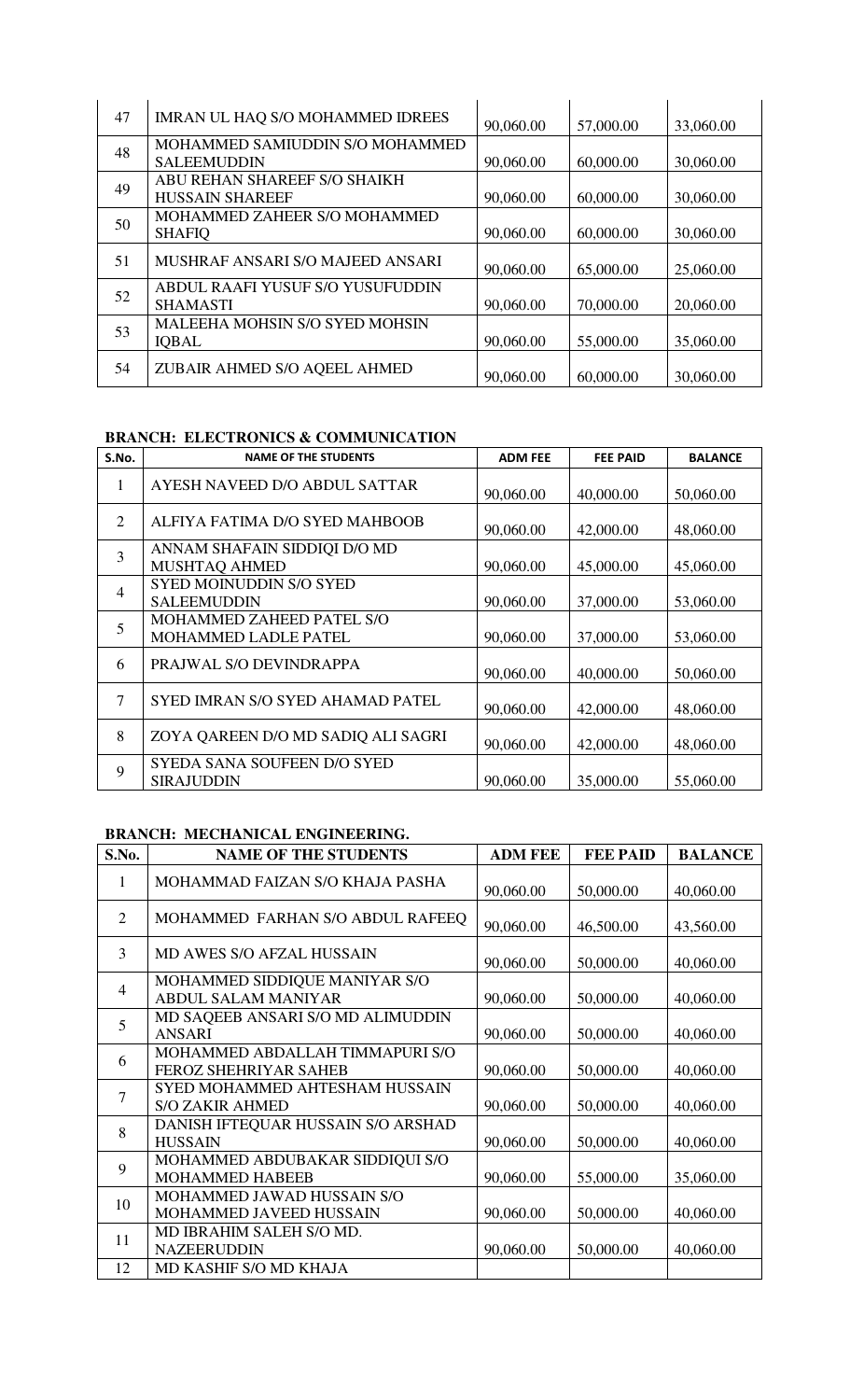|    |                                                         | 90,060.00 | 50,000.00 | 40,060.00 |
|----|---------------------------------------------------------|-----------|-----------|-----------|
| 13 | MOHAMMED HISAMUDDIN S/O LATEL<br><b>KHAJA MOINUDDIN</b> | 90,060.00 | 50,000.00 | 40,060.00 |
| 14 | UMER MUSAIB S/O MUZAFFAR MOHSIN                         | 90,060.00 | 50,000.00 | 40,060.00 |
| 15 | MOHAMMED MASIUDDIN S/O MOHAMMED<br><b>WAJIHUDDIN</b>    | 90,060.00 | 50,000.00 | 40,060.00 |
| 16 | <b>AVEZ S/O SHOUKAT ALI</b>                             | 90,060.00 | 47,000.00 | 43,060.00 |

# **BRANCH: CIVIL ENGINEERING.**

| S.No.          | <b>NAME OF THE STUDENTS</b>               | <b>ADM FEE</b> | <b>FEE PAID</b> | <b>BALANCE</b> |
|----------------|-------------------------------------------|----------------|-----------------|----------------|
| 1              | <b>SYED CHANDA HUSSAINI S/O SYED</b>      |                |                 |                |
|                | RAHAMATULLA HUSSAINI                      | 90,060.00      | 52,000.00       | 38,060.00      |
| $\overline{2}$ | <b>SYED IMRAN AHMED S/O SYED ANWAR</b>    |                |                 |                |
|                | <b>AHMED</b>                              | 90,060.00      | 50,000.00       | 40,060.00      |
| 3              | <b>SYED ADNAN HUSSAIN S/O SYED ASIF</b>   |                |                 |                |
|                | <b>HUSSAIN</b>                            | 90,060.00      | 55,000.00       | 35,060.00      |
| $\overline{4}$ | MOHAMMED AFFAN S/O MOHAMMED               |                |                 |                |
|                | <b>AKRAM</b>                              | 90,060.00      | 50,000.00       | 40,060.00      |
| 5              | MD. IDRIS AHMED S/O MD ANWAR AHMED        |                |                 |                |
|                |                                           | 90,060.00      | 50,000.00       | 40,060.00      |
| 6              | <b>GULAM E ALI S/O MD GOUSE MOHIUDDIN</b> |                |                 |                |
|                |                                           | 90,060.00      | 50,000.00       | 40,060.00      |
| $\overline{7}$ | MOHAMMED AKRAM S/O MOHAMMED               |                |                 |                |
|                | <b>JAFAR</b>                              | 90,060.00      | 55,000.00       | 35,060.00      |
| 8              | TAMSEEN MEHTAB BOMMANALLI D/O             |                |                 |                |
|                | <b>MEHTAB</b>                             | 90,060.00      | 50,000.00       | 40,060.00      |
| 9              | MOHAMMED OMEZ S/O MOHD ABDUL              |                |                 |                |
|                | <b>SATTAR</b>                             | 90,060.00      | 52,000.00       | 38,060.00      |
| 10             | SYED ZIYA QUADRI S/O SYED MUSA            |                |                 |                |
|                | <b>QUADRI</b>                             | 90,060.00      | 57,000.00       | 33,060.00      |
| 11             | MOHAMMED UZAIR ALI S/O ZAFER ALI          |                |                 |                |
|                |                                           | 90,060.00      | 47,000.00       | 43,060.00      |

- **Number of scholarships offered by the Institute, duration and amount:** The Institute arranges for SC/ST/OBC Students to get the scholarship from Social Welfare Office/ Minority Departments of the Government of Karnataka.
- **Criteria for fee waiver / scholarship**: Economically Backward
- **Estimated cost of Boarding and Lodging in Hostels:** 36000+24000 per year
- **Any other fee please specify:** NIL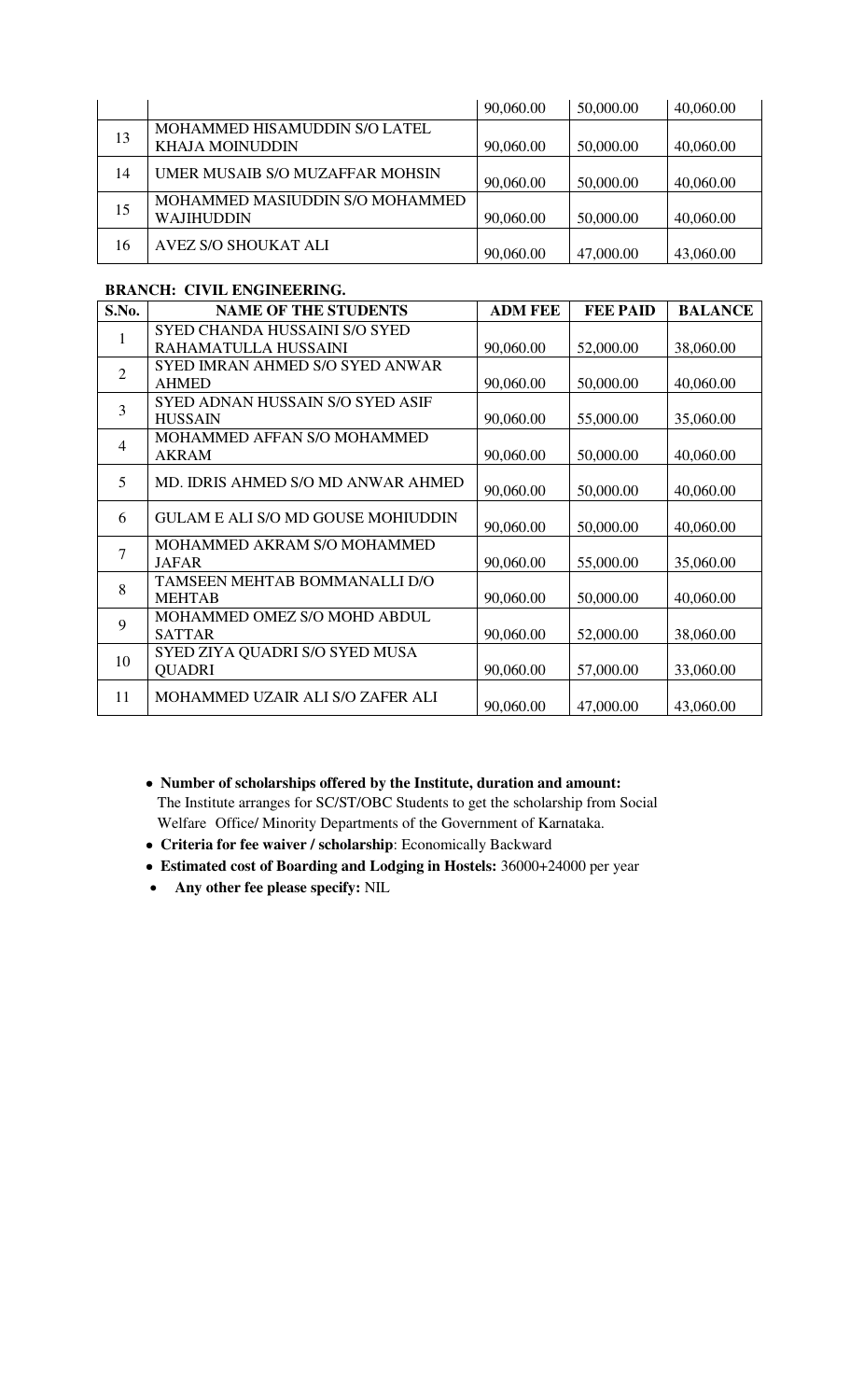## **10. ADMISSION**

Latest Number of seats sanctioned with the year of approval from AICTE

Computer science Engineering

| Sl. No | Period of approval | <b>Seat Sanctioned</b> |
|--------|--------------------|------------------------|
|        |                    |                        |
|        | 2019-2020          | 60                     |
|        |                    |                        |
|        | 2020-2021          | 60                     |
|        | 2021-2022          | 60                     |
|        |                    |                        |

## Civil Engineering

| Sl. No            | Period of approval | Seat Sanctioned |
|-------------------|--------------------|-----------------|
|                   | 2019-2020          | 60              |
| $\mathcal{D}$     | 2020-2021          | 60              |
| $\mathbf{\Omega}$ | 2021-2022          | 60              |

## Mechanical Engineering

| Sl.<br>No     | Period of approval | <b>Seat Sanctioned</b> |
|---------------|--------------------|------------------------|
|               | 2019-2020          | 60                     |
| $\mathcal{D}$ | 2020-2021          | 60                     |
| $\mathbf 3$   | 2021-2022          | 60                     |

## Electronics and Communication Engineering

| Sl.<br>N <sub>o</sub> | Period of approval | <b>Seat Sanctioned</b> |
|-----------------------|--------------------|------------------------|
|                       | 2019-2020          | 45                     |
| 2                     | 2020-2021          | 30                     |
| 3                     | 2021-2022          | 30                     |

#### **Number of Students admitted under various categories each year in the last Three years**:

| Year | Course | Number of students Admitted |    |              |
|------|--------|-----------------------------|----|--------------|
|      |        | CET                         | MC | <b>Total</b> |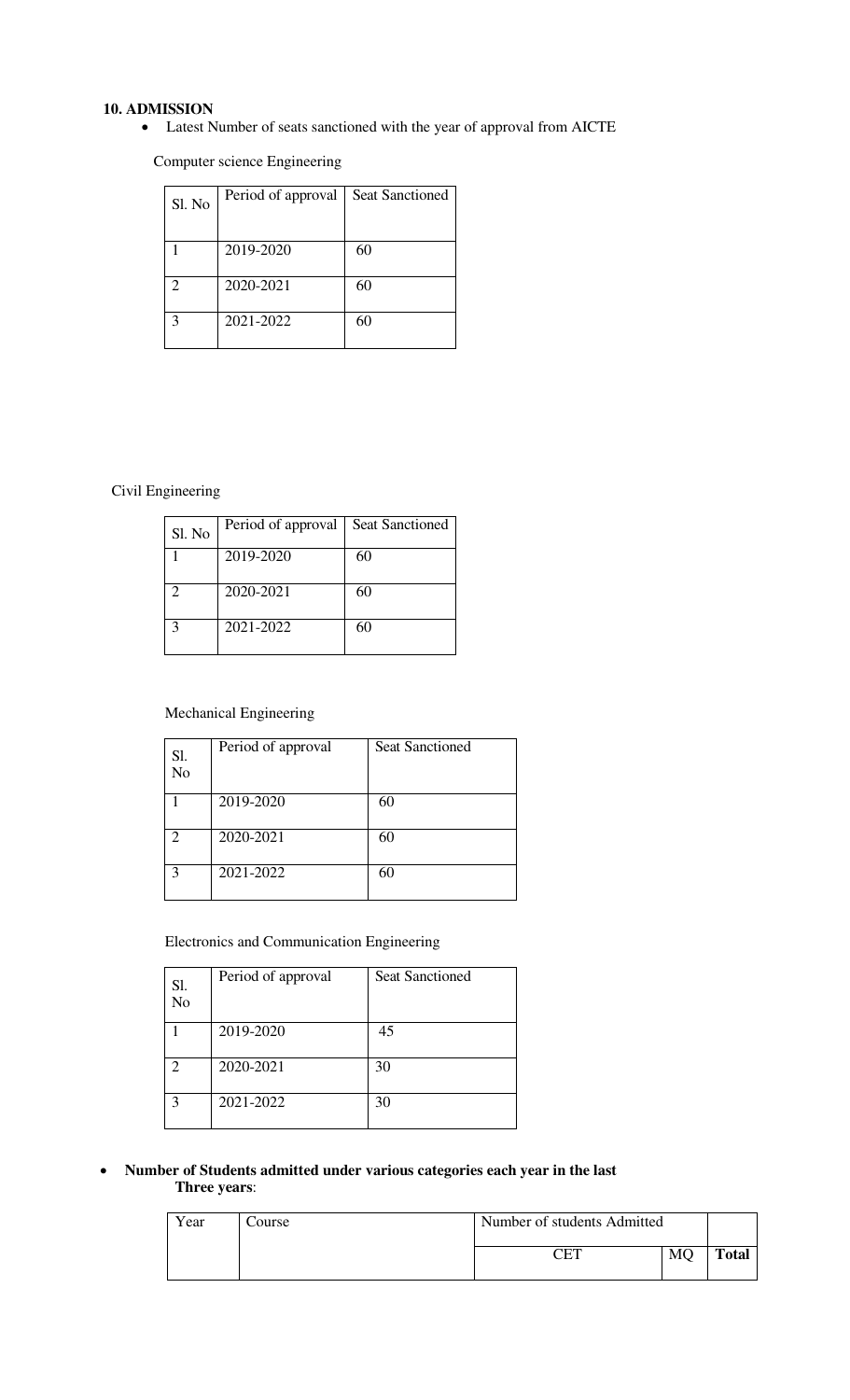|                  |                                                     | <b>GM</b>                | <b>OBC</b>               | SC/ST                    | <b>SNQ</b>               |                |                 |
|------------------|-----------------------------------------------------|--------------------------|--------------------------|--------------------------|--------------------------|----------------|-----------------|
| 2019-<br>2020    | Computer science Engineering                        | $\overline{a}$           | 3                        |                          | 3                        | 40             | 46              |
|                  | Civil Engineering                                   | $\mathbf{1}$             | $\equiv$                 | $\overline{a}$           | $\overline{3}$           | 17             | 21              |
|                  | <b>Mechanical Engineering</b>                       | $\overline{a}$           |                          |                          | $\overline{3}$           | 22             | 25              |
|                  | Electronics and Communication<br>Engineering        | $\overline{\phantom{a}}$ | $\overline{\phantom{0}}$ |                          | $\overline{2}$           | $\overline{5}$ | $\overline{7}$  |
| 2020-<br>2021    | Computer science Engineering                        | $\overline{a}$           | 10                       |                          | 3                        | 24             | 37              |
|                  | Civil Engineering                                   | $\mathbf{1}$             | $\overline{\phantom{0}}$ | $\overline{\phantom{0}}$ | $\overline{3}$           | $\overline{7}$ | $\overline{11}$ |
|                  | Mechanical Engineering                              | $\overline{\phantom{a}}$ | $\overline{\phantom{0}}$ | $\overline{\phantom{0}}$ | $\overline{a}$           | $\overline{7}$ | $\overline{7}$  |
|                  | <b>Electronics and Communication</b><br>Engineering | $\overline{a}$           | $\overline{a}$           |                          | $\overline{2}$           | $\overline{1}$ | 3               |
| $2021 -$<br>2022 | Computer science Engineering                        | $\overline{a}$           | $\overline{4}$           | $\overline{2}$           | $\overline{2}$           | 54             | 62              |
|                  | Civil Engineering                                   | $\overline{\phantom{0}}$ |                          |                          |                          | 11             | 11              |
|                  | <b>Mechanical Engineering</b>                       | $\overline{a}$           | $\overline{\phantom{0}}$ |                          | $\overline{\phantom{0}}$ | 16             | 16              |
|                  | <b>Electronics and Communication</b><br>Engineering | $\overline{a}$           | 1                        | $\overline{2}$           | $\overline{2}$           | $\overline{9}$ | 14              |

#### **Number of applications received during the last two years for admission under Management Quota and number admitted**:

| Under Management Quota              | 2020-2021 | 2021-2022 |
|-------------------------------------|-----------|-----------|
| Number of applications received for | 53        | 123       |
| admission                           |           |           |
| Number of Students Admitted         |           |           |
|                                     |           |           |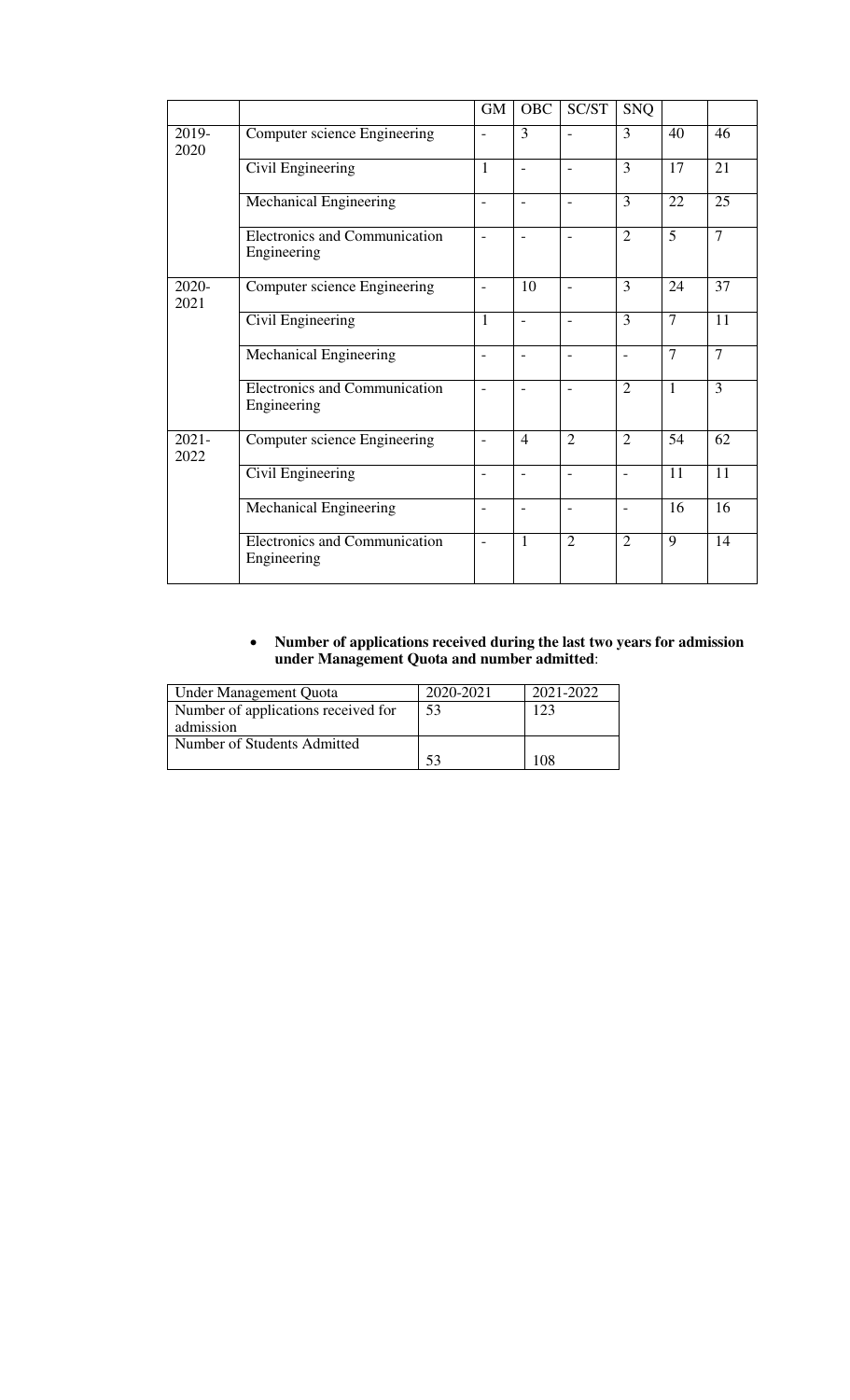#### **11. Admission Procedure:**

- Mention the admission tests & names and addresses of the Test Agency and its URL (website):
	- 1. KCET, Karnataka Examination Authority, Sampige Road 18<sup>th</sup> cross ,Mallesheshwaram Bangalore-560012
		- 2. KAKRLMPCA. Karnataka Religious and Linguistic Minority Professional colleges Association, Flat No-143,4<sup>th</sup> floor ,"Suryamukhi"#21,Garden Apartment Vittal Mallige Road Bangalore 560001
			- Number of seats allotted to different test qualified candidates separately:

| <b>YEAR</b> | $\lceil \cdot \rceil$ | <b>KRLMPCA</b> | MC     | Total |
|-------------|-----------------------|----------------|--------|-------|
| 2019-2020   | 04                    | 47             | $\sim$ | 88    |
| 2020-2021   |                       |                | 18     | 50    |
| 2021-2022   | 09                    | 4 <sub>1</sub> | 49     | 99    |

**Calendar for admission against management/vacant seats:** 

|                                       | 2019-                        |                                  |                           |
|---------------------------------------|------------------------------|----------------------------------|---------------------------|
| Last date of request for applications | <u> 20</u><br>30.06.20<br>19 | <u>2020-21</u><br>31.10.20<br>20 | 2021-22<br>15.11.20<br>21 |
| Last date of submission applications  | 31.07.20<br>19               | 30.11.20<br>20                   | 30.11.20<br>21            |
| Dates for announcing final results    | 01.08.20<br>19               | 01.12.20<br>20                   | 15.12.20<br>21            |
| Release of admission<br>list          | 10.08.20<br>19               | 15.12.20<br>20                   | 16.12.20<br>21            |
| Date for acceptance by the candidate  | 10.08.20<br>19               | 15.12.20<br>20                   | 20.12.20<br>21            |
| Last date for closing of admissions   | 14.08.20<br>19               | 31.12.20<br>20                   | 31.12.20<br>21            |

- Starting of the Academic session: August
	- The waiting list should be activated only on the expiry of date of main list: NIL
	- The policy of refund of the Fee, in case of withdrawal, shall be clearly notified: NIL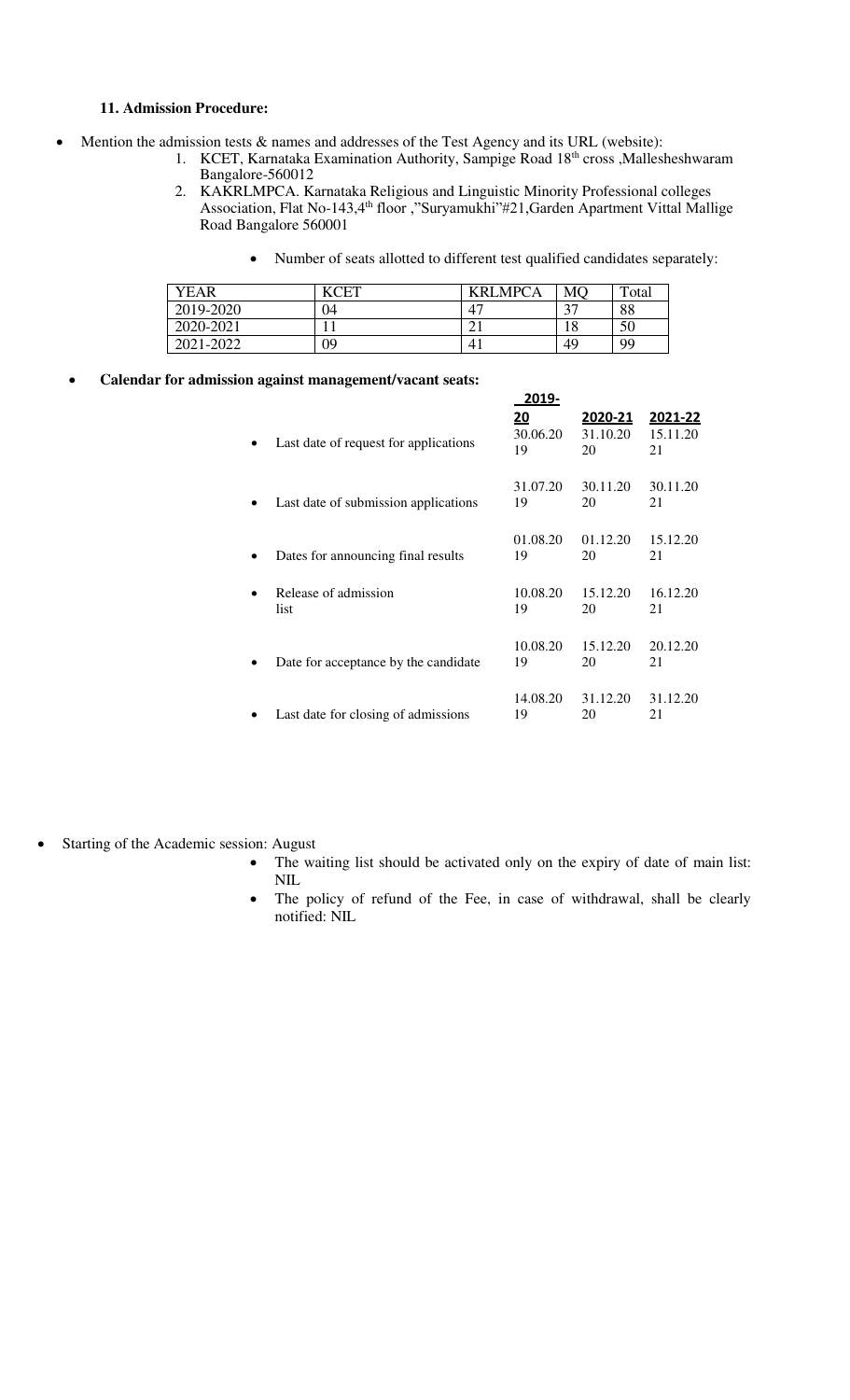## **12. Criteria and Weightages for Admission:**

Admission to BE course shall be open for the candidates who have passed the PUC Examination with not less than forty five percent (45%) of the marks in the aggregate of all the years of examination the However, in the case of candidate from Karnataka belonging to SC/St and Category-I the aggregate percentage of marks of all the years of the qualifying examinations shall not be less than forty percent.

## **13. List of Applicants:**

| Years     | No of Applicants |  |
|-----------|------------------|--|
| 2019-2020 | 33               |  |
| 2020-2021 | 18               |  |
| 2021-2022 |                  |  |

#### **14. Results of admission under Management seat/vacant seats:**

| Years     | Quota | Admitted | Vacancies |
|-----------|-------|----------|-----------|
| 2019-2020 |       | 33       |           |
| 2020-2021 | 63    | 18       |           |
| 2021-2022 | 63    |          |           |

#### **15. Information of infrastructure and other resources available**

- Number of Class Rooms and Size of each: 18 rooms,1224 Sqm
- Number of Tutorial rooms and Size of each: 02 rooms, 1224 Sqm
- Number of Laboratories and Size of each: 23 rooms, 4038 Sqm
- Number of Drawing Halls with Capacity of each: 2 (CAD LAB), 140 Sqm
- Number of Computer Centers with capacity of each: 150
- Central Examination Facility, Number of rooms and Capacity of each: 16\*25
- Online Examination facility (Number of Nodes, Internet bandwidth, etc.):100Mbps
- Barrier Free Built Environment for disabled and elderly persons: Yes
- Occupancy Certificate: Yes
- Fire and Safety Certificate: Yes
- Hostel Facilities: Yes

## **Library**

| Programme/course | Number<br><b>Books</b> | Number of Tittles | Number<br>Journal |
|------------------|------------------------|-------------------|-------------------|
| All Stream       | 15,138                 | 1929              | 20<br>JΖ          |



- List of online National/International Journals Subscribed: 4646607252\_Taylor &
- E-Library facilities: Yes
- Nation Digital Library (NDL)subscription details:

#### **Laboratory and workshop**

- List of Major Equipment/Facilities in each laboratory/Workshop: As per VTU Syllabus
- List of Experimental Setup in each Laboratory/Workshop: As per VTU Syllabus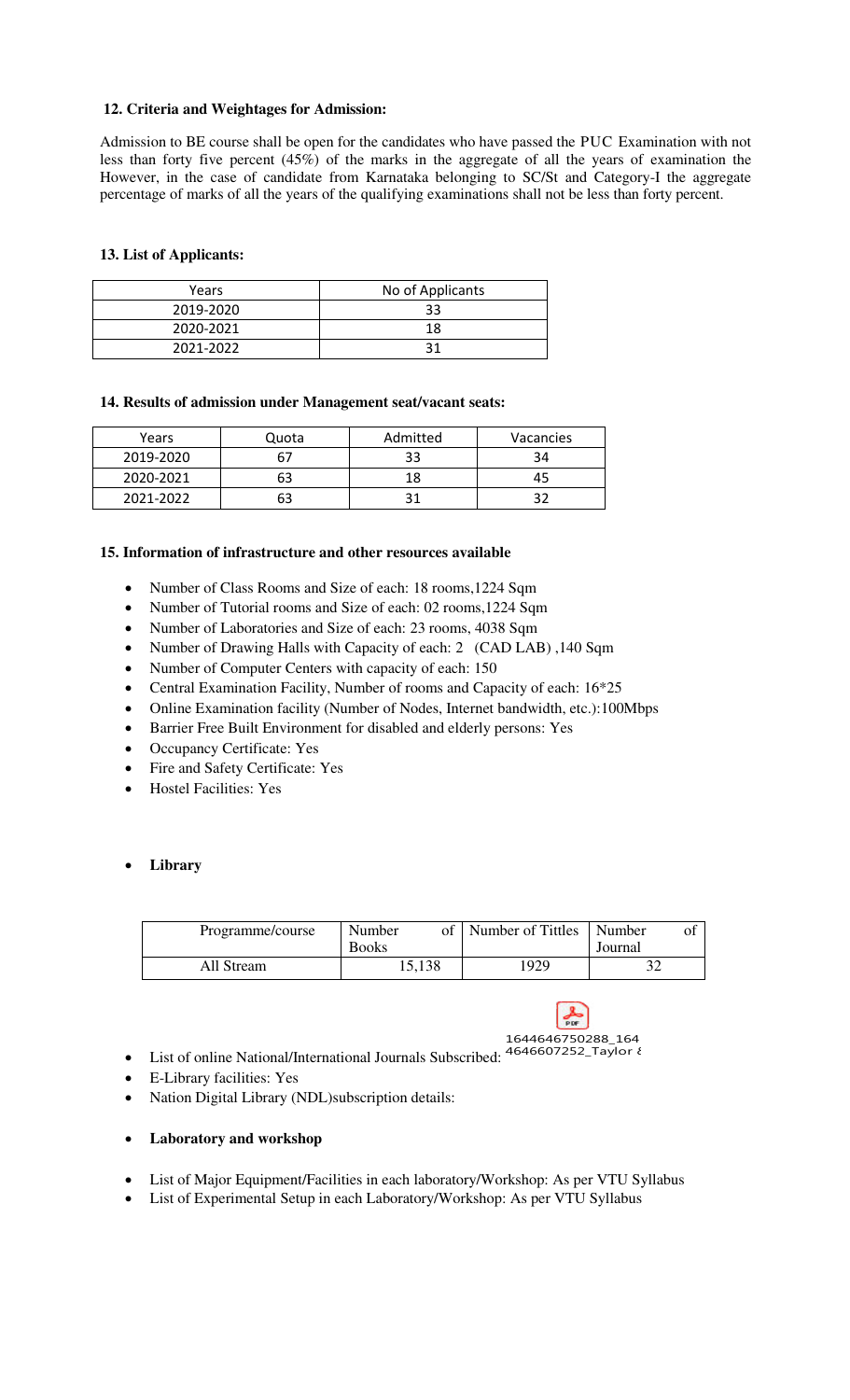## **Computing Facilities**

- Internet Bandwidth:100 Mbps
- Number and configuration of System: 195, Core 2duo /i3 / i5
- Total number of System connected by LAN:180
- Total number of System connected by WAN: Nil
- Major Software packages available:31
- Special purpose facilities available (Conduct of online Meetings/Webinar/Workshops, etc.):Yes
- Innovation Cell: Yes
- Social Media Cell: Yes
- Compliance of the National Academic Depository (NAD), applicable to PGCM/PGDM Institutions and University Departments: NA

#### **List of facilities available**

- Games and Sports Facilities: Yes
- Extra-Curricular Activities: Yes
- Soft Skill Development Facilities: Yes

## **Teaching and Learning Process**

- Curricula and syllabus for each of the programmes as approved by the University: As per VTU, Belgavi syllabus.
- Academic Calendar of the University: As per VTU,Belgavi
- Academic Time Table with the name of the Faculty members handling the course

## **DEPARTMENT OF MECHANICAL ENGINEERING**

#### H.S.M.A.K.C.TRUST KCT ENGINEERING COLLEGE, KALABURAGI DEPARTMENT OF MECHANICAL ENGINEERING B.E DEGREE FOURTH SEM TIME TABLE FOR THE ACADEMIC YEAR 2021 W.E.F APRIL 2021 (2018 SCHEME)

| DAY/TIME         | $9:00-9:45$ | $9:45-10:30$ | 10:30-11:15 | $11:15-12:00$ | $12:00 - 12:45$         | 12:45-1.30     |
|------------------|-------------|--------------|-------------|---------------|-------------------------|----------------|
|                  |             |              |             |               |                         |                |
|                  |             |              |             |               |                         |                |
|                  |             |              |             |               |                         |                |
| <b>MONDAY</b>    | <b>MMM</b>  | $M-4$        | <b>ATD</b>  | <b>KOM</b>    | <b>B1-M&amp;M LAB</b>   |                |
|                  |             |              |             |               |                         |                |
|                  |             |              |             |               | <b>B2-M/C SHOP</b>      |                |
| <b>TUESDAY</b>   | <b>ATD</b>  | $M-4$        | <b>MCF</b>  | M&M           | B <sub>2</sub> -M&M LAB |                |
|                  |             |              |             |               |                         |                |
|                  |             |              |             |               | B1-M/C SHOP             |                |
|                  |             |              |             |               |                         |                |
| <b>WEDNESDAY</b> | <b>MMM</b>  | $M-4$        | <b>ATD</b>  | <b>FM</b>     | <b>MATDIP</b>           | MMM            |
|                  |             |              |             |               |                         |                |
|                  |             |              |             |               |                         |                |
|                  |             |              |             |               |                         |                |
| <b>THURSDAY</b>  | <b>FM</b>   | $M-4$        | <b>KOM</b>  | <b>MMM</b>    | <b>MATDIP</b>           | <b>ATD</b>     |
|                  |             |              |             |               |                         |                |
|                  |             |              |             |               |                         |                |
|                  |             |              |             |               |                         |                |
| <b>FRIDAY</b>    | <b>MCF</b>  | <b>KOM</b>   | <b>FM</b>   | <b>MCF</b>    |                         |                |
|                  |             |              |             |               |                         |                |
|                  |             |              |             |               |                         |                |
|                  |             |              |             |               |                         |                |
| <b>SATURDAY</b>  | <b>ATD</b>  | <b>KOM</b>   | <b>FM</b>   | <b>MCF</b>    | <b>KANNADA</b>          | <b>KANNADA</b> |
|                  |             |              |             |               |                         |                |
|                  |             |              |             |               |                         |                |
|                  |             |              |             |               |                         |                |

|                          | <b>THEORY</b>         | PRACTICAL                |                  |  |
|--------------------------|-----------------------|--------------------------|------------------|--|
| <b>NAME OF THE STAFF</b> | SUBJECT HANDLING      | <b>NAME OF THE STAFF</b> | SUBJECT HANDLING |  |
| Dr.RAFIYA BEGUM          | MATHS-4/18/18ME41     | Prof. MD RIZWAN ADIL     | MMMLAB/18/       |  |
| Prof. MD MOHSIN B        | ATD/18/18ME42         |                          | 18MEL47B         |  |
| Prof. SHAFIUDDIN K       | FM/18/18MF43          |                          | M/CSHOP/18/      |  |
|                          |                       |                          | 18MEL48A         |  |
| Prof. VINOD POTDAR       | KOM/18/18ME44         |                          |                  |  |
| Prof. ABDUL KHADER       | MCF/18/18MF45A        |                          |                  |  |
| Prof. MD RIZWAN ADIL     | <b>MMM/18/18ME6B</b>  |                          |                  |  |
| Prof. RAJA PATEL         | KANNADA/18KAK49/KVK49 |                          |                  |  |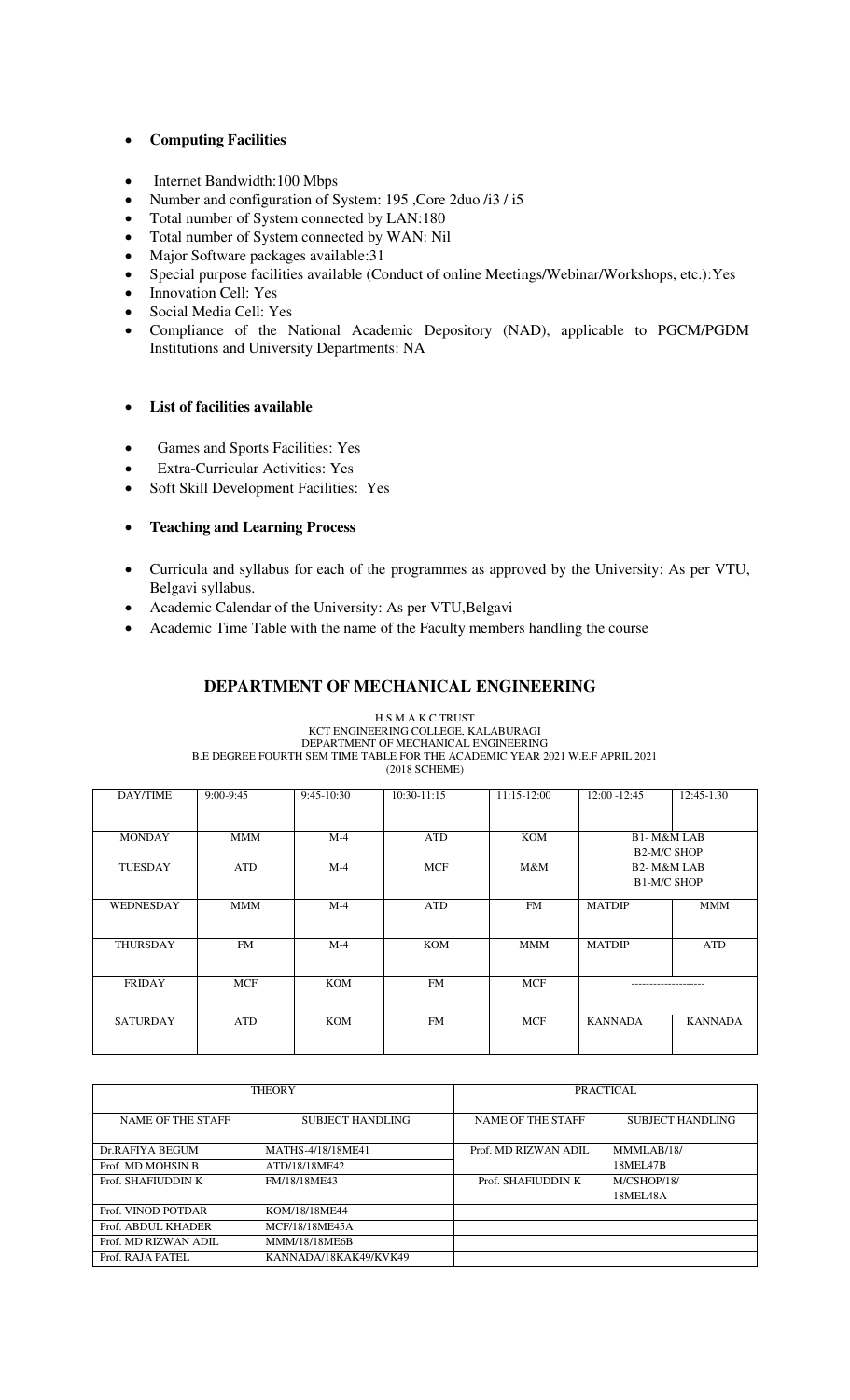#### H.S.M.A.K.C.TRUST KCT ENGINEERING COLLEGE, KALABURAGI DEPARTMENT OF MECHANICAL ENGINEERING B.E DEGREE SIXTH SEM TIME TABLE FOR THE ACADEMIC YEAR 2021 W.E.F APRIL 2021 (2015/17/18 SCHEME)

| DAY/TIME         | $9:00-9:45$ | $9:45-10:30$ | $10:30-11:15$ | $11:15-12:00$ | $12:00 - 12:45$                                 | 12:45-1.30 |
|------------------|-------------|--------------|---------------|---------------|-------------------------------------------------|------------|
| <b>MONDAY</b>    | DME-II      | HT           | <b>FEM</b>    | AE            | CIM                                             | TE         |
| <b>TUESDAY</b>   | FEM         | HT           | <b>CIM</b>    | $DME-II$      | TE                                              | HT         |
| <b>WEDNESDAY</b> | <b>FEM</b>  | <b>TE</b>    | TOM/NTM       | $DME-II$      | <b>B<sub>2</sub>-CAMALAB</b><br><b>B1-HTLAB</b> |            |
| <b>THURSDAY</b>  | CIM         | AE           | TOM/NTM       | HT            | <b>B1-CAMALAB</b><br><b>B1-HTLAB</b>            |            |
| <b>FRIDAY</b>    | AE          | TE           | $DME-II$      | TOM/NTM       |                                                 |            |
| <b>SATURDAY</b>  | TOM/NTM     | <b>FEM</b>   | AE            | <b>CIM</b>    | <b>MINI PROJECT</b>                             |            |

| <b>THEORY</b>            |                   | PRACTICAL                |                        |  |
|--------------------------|-------------------|--------------------------|------------------------|--|
| <b>NAME OF THE STAFF</b> | SUBJECT HANDLING  |                          | SUBJECT HANDLING       |  |
| Prof. SHRIDHAR H         | FEM/15/17/18/ME61 | Prof. SHRIDHAR H         | CAMALAB/18/<br>18MEL66 |  |
| Prof. SHRIDHAR H         | CIM/15/17ME62     |                          |                        |  |
| Prof. VINOD A POTDAR     | DME-II/18/18ME62  | Prof. MD AZAMTHULLA KHAN | HT LAB/18/<br>18MEI 67 |  |
| Prof. MD AZAMTHULLA      | HT/18/18ME63      | Prof. MD AZAMTHULLA KHAN | HT LAB/15/             |  |
| <b>KHAN</b>              | HMT/15/17ME63     |                          | 17MEL67                |  |
| Prof. MD RIZWAN ADIL     | NTM/18/18ME641    | Prof. SHRIDHAR H         | FEALAB/15/17MEL68      |  |
| Prof. VINOD A POTDAR     | DME-II/15/17ME64  | Dr. SRINIVAS DESHPANDE   | MINIPROJECT/18/        |  |
|                          |                   |                          | 18MEMP68               |  |
| Prof. ZAKHIR             | TE/18/18CV652     |                          |                        |  |
| Prof. MD MOHSIN B        | AE/15/17/ME655    |                          |                        |  |
| Prof. SHAFIUDDIN K       | TOM/15/17ME664    |                          |                        |  |

#### H.S.M.A.K.C.TRUST KCT ENGINEERING COLLEGE, KALABURAGI DEPARTMENT OF MECHANICAL ENGINEERING B.E DEGREE EIGHT SEM TIME TABLE FOR THE ACADEMIC YEAR 2021 W.E.F APRIL 2021 (2015/17 SCHEME)

| DAY/TIME         | $9:00-9:45$ | $9:45-10:30$   | $10:30-11:15$ | $11:15-12:00$     | $12:00 - 12:45$          | 12:45-1.30 |
|------------------|-------------|----------------|---------------|-------------------|--------------------------|------------|
|                  |             |                |               |                   |                          |            |
| <b>MONDAY</b>    | <b>PLCM</b> | AM             | <b>OR</b>     | <b>INTERNSHIP</b> | PROJECT PHASE-II         |            |
|                  |             |                |               |                   |                          |            |
|                  |             |                |               |                   |                          |            |
| <b>TUESDAY</b>   | AM          | <b>OR</b>      | <b>PLCM</b>   | <b>INTERNSHIP</b> | PROJECT PHASE-II         |            |
|                  |             |                |               |                   |                          |            |
| <b>WEDNESDAY</b> | OR.         | <b>PLCM</b>    | AM            | <b>INTERNSHIP</b> | PROJECT PHASE-II         |            |
|                  |             |                |               |                   |                          |            |
| <b>THURSDAY</b>  | AM          | <b>OR</b>      | <b>PLCM</b>   | <b>INTERNSHIP</b> | <b>SEMINAR</b>           |            |
| <b>FRIDAY</b>    | OR.         | <b>SEMINAR</b> |               |                   |                          |            |
|                  |             |                |               |                   |                          |            |
| <b>SATURDAY</b>  | OR.         | AM             | <b>PLCM</b>   | <b>INTERNSHIP</b> | <b>TECHNICAL SEMNIAR</b> |            |

| <b>THEORY</b>                      |                  | PRACTICAL         |                                |  |
|------------------------------------|------------------|-------------------|--------------------------------|--|
| NAME OF THE STAFF                  | SUBJECT HANDLING | NAME OF THE STAFF | SUBJECT HANDLING               |  |
| Prof. MD AZAMTHULLA<br><b>KHAN</b> | OR/15/17ME81     | Dr. SRINIVAS D    | PROJECT PHASE-II<br>15/17MEP85 |  |
| Prof. ABDUL KHADER                 | AM/15/17ME82     | Prof. MD MOHSIN B | <b>SEMINAR</b><br>15/17MES86   |  |
| Dr. SRINIVAS D                     | PLCM/15/17ME835  |                   |                                |  |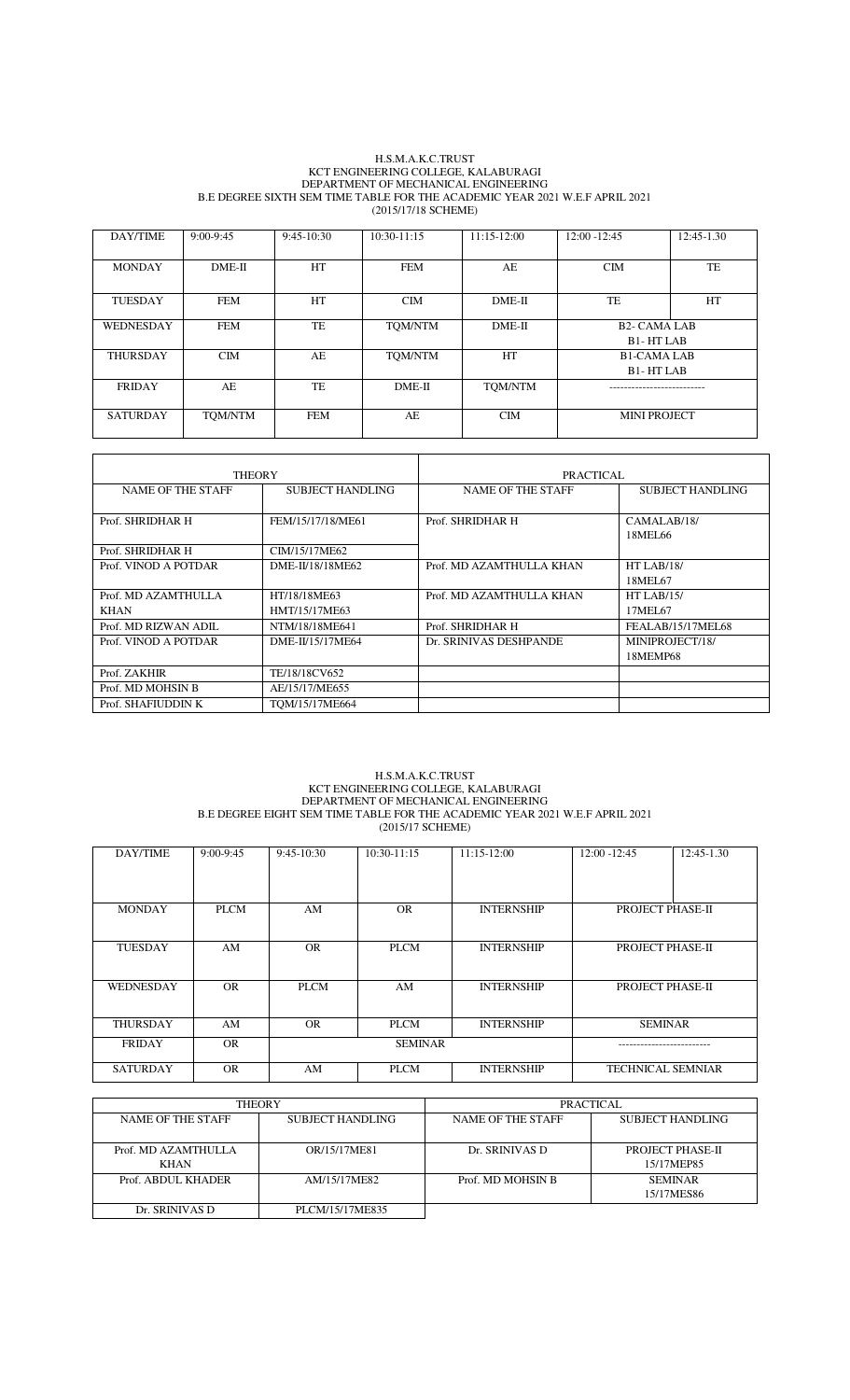#### H.S.M.A.K.C.TRUST KCT ENGINEERING COLLEGE, KALABURAGI DEPARTMENT OF MECHANICAL ENGINEERING B.E DEGREE THIRD SEM TIME TABLE FOR THE ACADEMIC YEAR 2021 W.E.F OCTOBER 2021 (2018 SCHEME)

| DAY/TIME        | 9:30-10:30 | 10:30-1130 | 11:30-12:30 | 12:30-1:30   | $1:30-2:30$              | 2:30-3:30          | 3:30-4:30                        |
|-----------------|------------|------------|-------------|--------------|--------------------------|--------------------|----------------------------------|
| <b>MONDAY</b>   | <b>MOM</b> | <b>MSM</b> | <b>MCW</b>  | <b>BTD</b>   |                          | <b>B1</b> --- CAMD |                                  |
|                 |            |            |             |              | L                        |                    | B <sub>2</sub> --- MT LAB        |
|                 |            |            |             |              | U                        |                    | <b>B3</b> --- <b>F&amp;F</b> LAB |
| TUESDAY         | <b>BTD</b> | <b>MSM</b> | <b>MOM</b>  | $M-3$        | ${\bf N}$<br>$\mathbf C$ |                    | B1--- F&F LAB                    |
|                 |            |            |             |              | H                        |                    | $B2 -- CAMD$                     |
|                 |            |            |             |              |                          |                    | B3 --- MT LAB                    |
| WEDNESDAY       | <b>BTD</b> | <b>MOM</b> | $M-3$       | <b>MCW</b>   |                          |                    | <b>B3</b> --- CAMD               |
|                 |            |            |             |              |                          |                    | <b>B1 --- MT LAB</b>             |
|                 |            |            |             |              |                          |                    | <b>B2</b> --- F&F LAB            |
| THURSDAY        | <b>MSM</b> | $M-3$      | <b>MCW</b>  | <b>BTD</b>   |                          | <b>MSM</b>         | <b>MATDIP</b>                    |
| <b>FRIDAY</b>   | MOM        | <b>MCW</b> | CAMD        | <b>MORAL</b> |                          | .                  |                                  |
|                 |            |            |             | <b>CLASS</b> |                          |                    |                                  |
|                 |            |            |             |              |                          |                    |                                  |
| <b>SATURDAY</b> | <b>MCW</b> | $M-3$      | <b>BTD</b>  | <b>MOM</b>   |                          | <b>CPC</b>         | <b>MATDIP</b>                    |
|                 |            |            |             |              |                          |                    |                                  |

| <b>THEORY</b>            |                         | PRACTICAL             |                         |
|--------------------------|-------------------------|-----------------------|-------------------------|
| <b>NAME OF THE STAFF</b> | <b>SUBJECT HANDLING</b> |                       | <b>SUBJECT HANDLING</b> |
| Dr. RAFIYA BEGUM         | MATHS-3/18/18MAT31      | Prof. ABDUL KHADER    | CAMD/18/18ME36A         |
| Prof. SHRIDHAR H         | MOM/18/18ME32           | Prof. MD.RIZWAN ADIL  | MT LAB/18/18MEL37A      |
| Prof. MD MOHSIN B        | BTD/18/18ME33           | Prof. AZMATHULLA KHAN | F&F LAB/18/18MEL38B     |
| Prof., RIZWAN ADIL.      | MS/18/18ME34            |                       |                         |
| Prof. AZMATHULLA KHAN    | MCW/18/18ME35B          |                       |                         |
| Dr. RAFIYA BEGUM         | MATDIP/18/18MAT301      |                       |                         |
| Prof. SALMA              | CPC/18/18CPC39          |                       |                         |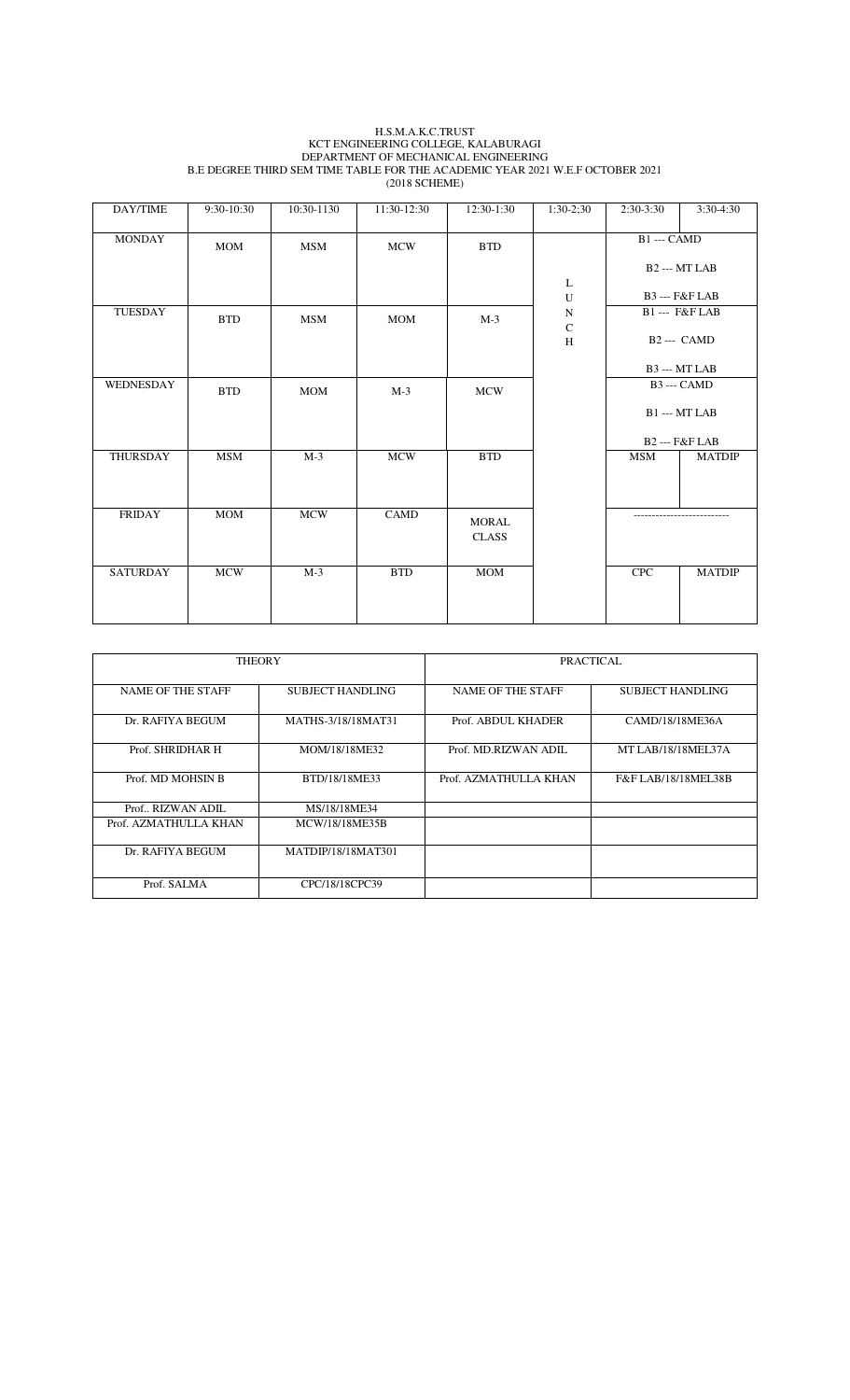#### H.S.M.A.K.C.TRUST KCT ENGINEERING COLLEGE, KALABURAGI DEPARTMENT OF MECHANICAL ENGINEERING B.E DEGREE FIFTH SEM TIME TABLE FOR THE ACADEMIC YEAR 2021 W.E.F OCTOBER 2021

(18 SCHEME)

| DAY/TIME        | 9:30-10:30 | 10:30-1130 | 11:30-12:30 | 12:30-1:30 | $1:30-2:30$         | $2:30-3:30$            | 3:30-4:30               |
|-----------------|------------|------------|-------------|------------|---------------------|------------------------|-------------------------|
| <b>MONDAY</b>   | M&E        | $DME-I$    | OM          | <b>FPE</b> |                     | <b>DOM</b>             | <b>ENV. STUDIES</b>     |
|                 |            |            |             |            | L                   |                        |                         |
|                 |            |            |             |            | ${\bf U}$           |                        |                         |
| TUESDAY         | TM         | <b>DOM</b> | OM          | <b>FPE</b> | ${\bf N}$           | OM                     | $DME-1$                 |
|                 |            |            |             |            | ${\bf C}$<br>$\,$ H |                        |                         |
|                 |            |            |             |            |                     |                        |                         |
| WEDNESDAY       | <b>FPE</b> | TM         | $DME-1$     | OM         |                     | M&E                    | <b>DOM</b>              |
|                 |            |            |             |            |                     |                        |                         |
|                 |            |            |             |            |                     |                        |                         |
| THURSDAY        | TM         | $DME-1$    | M&E         | <b>DOM</b> |                     |                        | $B1 - FM$ LAB [MP]      |
|                 |            |            |             |            |                     |                        | $B2 - EC$ LAB $[SK]$    |
|                 |            |            |             |            |                     |                        |                         |
| <b>FRIDAY</b>   | OM         | <b>DOM</b> | TM          | --------   |                     | ---------------------- |                         |
|                 |            |            |             |            |                     |                        |                         |
|                 |            |            |             |            |                     |                        |                         |
| <b>SATURDAY</b> | $DME-1$    | <b>FPE</b> | TM          | M&E        |                     | $B1 - EC$ LAB          | B <sub>2</sub> - FM LAB |
|                 |            |            |             |            |                     |                        |                         |
|                 |            |            |             |            |                     |                        |                         |

|                          | <b>THEORY</b>           |                          | <b>PRACTICAL</b>        |
|--------------------------|-------------------------|--------------------------|-------------------------|
| <b>NAME OF THE STAFF</b> | <b>SUBJECT HANDLING</b> | <b>NAME OF THE STAFF</b> | <b>SUBJECT HANDLING</b> |
|                          |                         |                          |                         |
| Prof.SHAFIUDDIN K        | M&E/18/18ME51           | Prof. Manjunath P        | FM LAB/18/18MEL57       |
| Prof. VINOD A POTDAR     | DME-I/18/18ME52         | Prof. SHAFIUDDIN K       | EC LAB/18/18MEL58       |
| Prof. SHRIDHAR H         | DOM/18/18ME53           |                          |                         |
| Prof.MD AZMATHULLA       | TM/18/18ME54            |                          |                         |
| KHAN                     |                         |                          |                         |
| Prof. RIZWAN ADIL        | FPE/18/18ME55           |                          |                         |
| Prof. Manjunath P        | OM/18/18ME56            |                          |                         |
| Prof. Keerti             | ENVStudies/18/18CIV59   |                          |                         |
|                          |                         |                          |                         |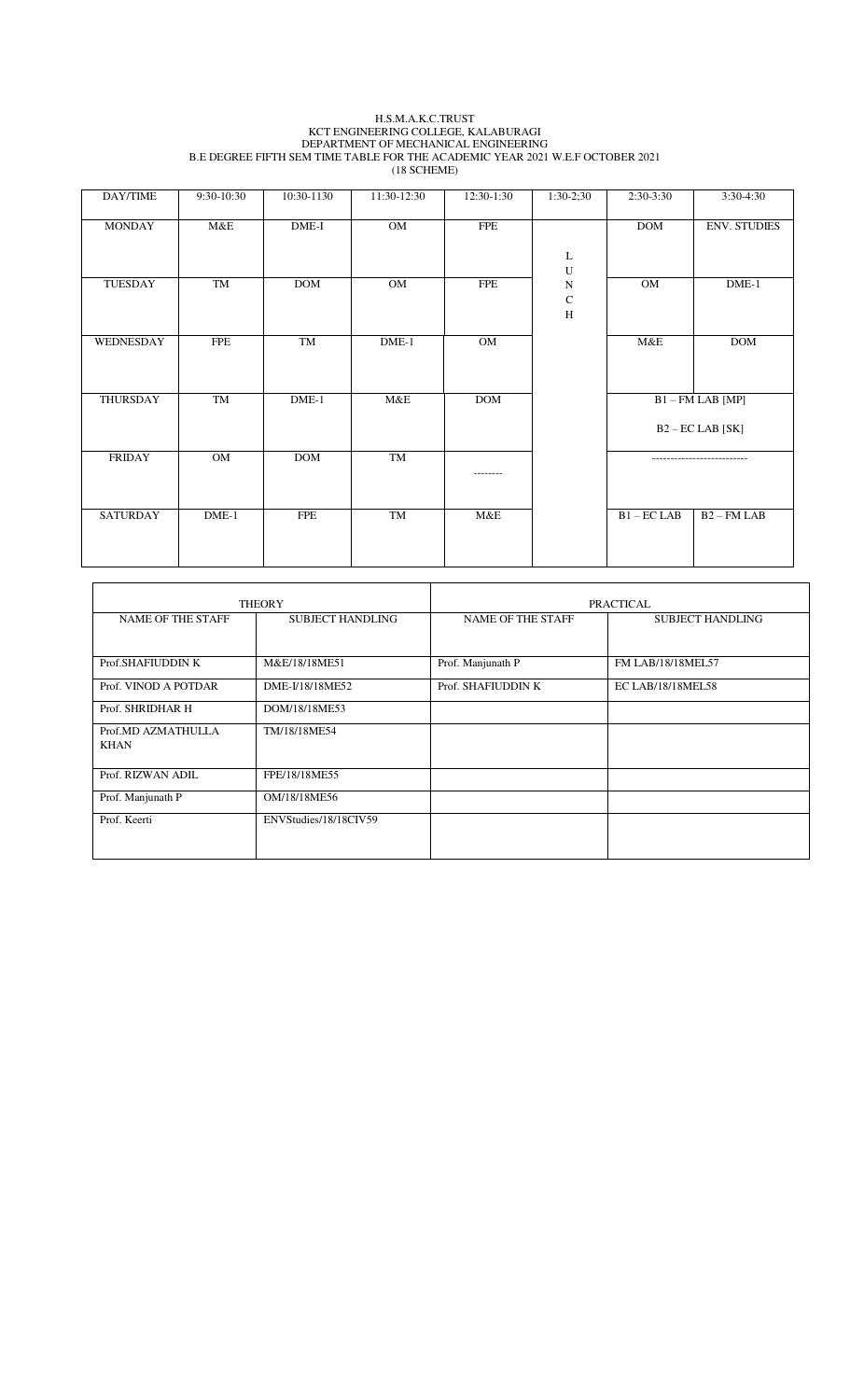#### H.S.M.A.K.C.TRUST KCT ENGINEERING COLLEGE, KALABURAGI DEPARTMENT OF MECHANICAL ENGINEERING B.E DEGREE SEVENTH SEM TIME TABLE FOR THE ACADEMIC YEAR 2021 W.E.F OCTOBER 2021

[15/17SCHEME]

| DAY/TIME        | 9:30-10:30       | 10:30-1130       | 11:30-12:30  | 12:30-1:30       | $1:30-2;30$              | $2:30-3:30$              | 3:30-4:30 |
|-----------------|------------------|------------------|--------------|------------------|--------------------------|--------------------------|-----------|
| <b>MONDAY</b>   | <b>FPS</b>       | CE               | EE           | <b>MECHT</b>     |                          | <b>TRIBOLOGY</b>         | CE        |
|                 |                  |                  |              |                  | L<br>U                   |                          |           |
| TUESDAY         | <b>TRIBOLOGY</b> | CE               | EE           | <b>FPS</b>       | $\mathbf N$<br>${\bf C}$ | EE                       | $PP-I$    |
|                 |                  |                  |              |                  | H                        |                          |           |
| WEDNESDAY       | CE               | <b>FPS</b>       | <b>MECHT</b> | <b>TRIBOLOGY</b> |                          | <b>TRIBOLOGY</b>         | $PP-I$    |
|                 |                  |                  |              |                  |                          |                          |           |
| THURSDAY        | <b>FPS</b>       | EE               | CE           | <b>MECHT</b>     |                          | <b>B1 - DESIGN LAB</b>   |           |
|                 |                  |                  |              |                  |                          | B <sub>2</sub> - CIM LAB |           |
| <b>FRIDAY</b>   | <b>MECHT</b>     | <b>FPS</b>       | CE           | -------          |                          |                          |           |
|                 |                  |                  |              |                  |                          |                          |           |
| <b>SATURDAY</b> | EE               | <b>TRIBOLOGY</b> | <b>TPO</b>   | <b>TPO</b>       |                          | B1 - CIM LAB             |           |
|                 |                  |                  |              |                  |                          | <b>B2 - DESIGN LAB</b>   |           |

|                                       | <b>THEORY</b>    |                          | <b>PRACTICAL</b>                        |  |  |  |  |
|---------------------------------------|------------------|--------------------------|-----------------------------------------|--|--|--|--|
| NAME OF THE STAFF<br>SUBJECT HANDLING |                  | <b>NAME OF THE STAFF</b> | SUBJECT HANDLING                        |  |  |  |  |
|                                       |                  |                          |                                         |  |  |  |  |
| Prof.SHAFIUDDIN K                     | EE/15/17ME71     | PROF. MD MOHSIN B        | DESIGNLAB/15/17/MEL76                   |  |  |  |  |
| Prof. Md Mohsin B                     | FPS/15/17ME72    | PROF. SHRIDHAR H         | CIM LAB/15/17/MEL77                     |  |  |  |  |
| Prof. Manjunath P                     | CE/15/17ME73     | DR. SRINIVAS D           | PROJECT PHASE-1/15/17MEP78              |  |  |  |  |
| Prof. VINOD POTDAR                    | <b>TRIBOLOGY</b> | Prof. VINOD POTDAR       | <b>TRAINING &amp; PLACEMENT OFFICER</b> |  |  |  |  |
|                                       | /15/17ME742      |                          |                                         |  |  |  |  |
|                                       |                  |                          |                                         |  |  |  |  |
| Prof. ABDUL KHADER                    | MECHT/15/17ME754 |                          |                                         |  |  |  |  |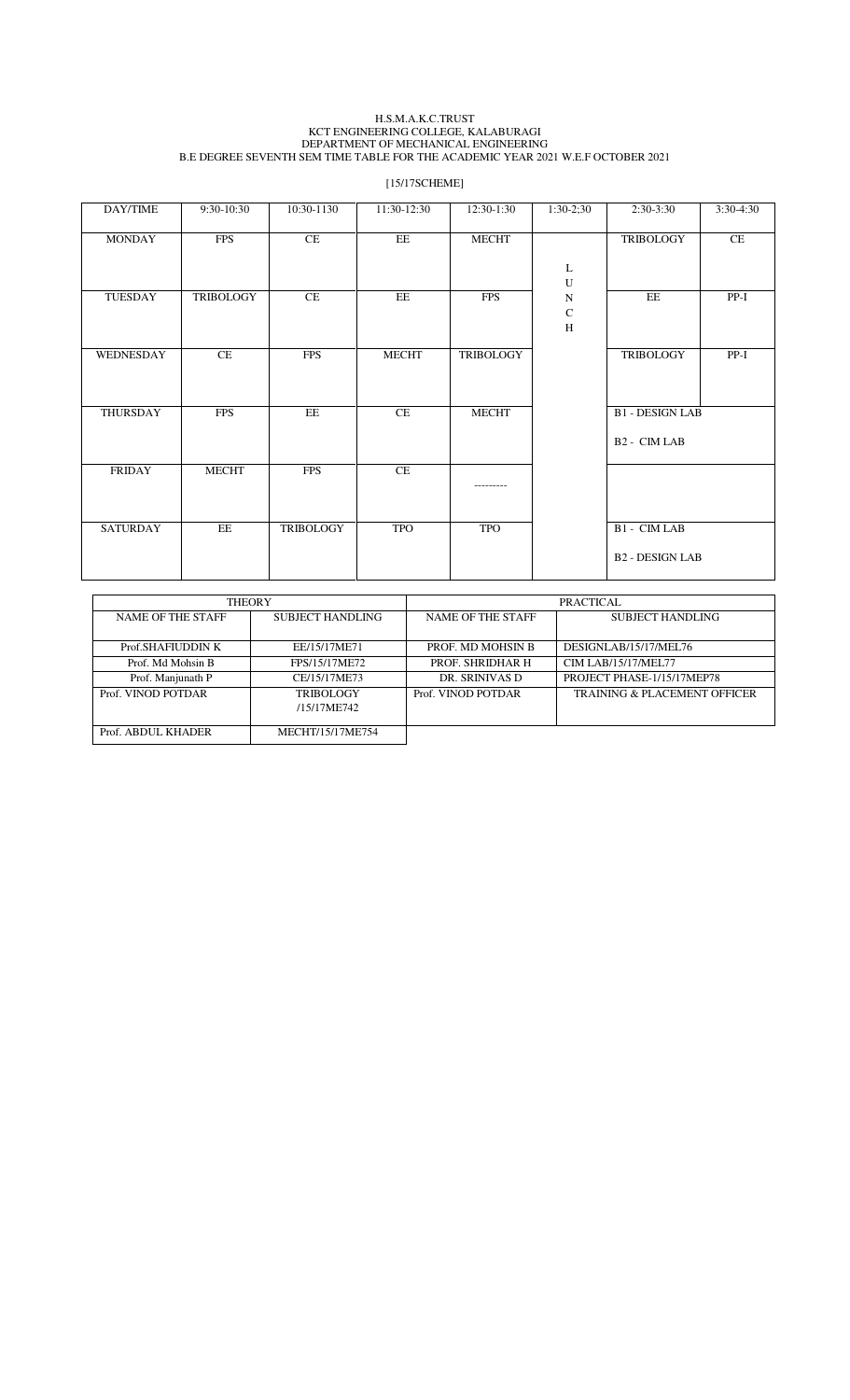#### H.S.M.A.K.C.TRUST KCT ENGINEERING COLLEGE, KALABURAGI DEPARTMENT OF MECHANICAL ENGINEERING B.E DEGREE SEVENTH SEM TIME TABLE FOR THE ACADEMIC YEAR 2021 W.E.F OCTOBER 2021 [18SCHEME]

| DAY/TIME        | 9:30-10:30   | 10:30-1130   | 11:30-12:30 | 12:30-1:30                   | $1:30-2;30$                           | $2:30-3:30$                                        | 3:30-4:30                              |
|-----------------|--------------|--------------|-------------|------------------------------|---------------------------------------|----------------------------------------------------|----------------------------------------|
| <b>MONDAY</b>   | <b>TQM</b>   | CE           | CADM        | <b>MECHT</b>                 |                                       | <b>EPM</b>                                         | CE                                     |
|                 |              |              |             |                              | L                                     |                                                    |                                        |
| TUESDAY         | CADM         | <b>MECHT</b> | EPM         | CE                           | U<br>${\bf N}$<br>${\bf C}$<br>$\,$ H | <b>TQM</b>                                         | $PP-I$                                 |
| WEDNESDAY       | CE           | <b>MECHT</b> | CADM        | <b>EPM</b>                   |                                       | CADM                                               | $PP-I$                                 |
| THURSDAY        | <b>TQM</b>   | EPM          | CE          | <b>MECHT</b>                 |                                       | <b>B1 - DESIGN LAB</b><br>B <sub>2</sub> - CIM LAB |                                        |
| <b>FRIDAY</b>   | <b>MECHT</b> | CE           | CADM        | <b>MORAL</b><br><b>CLASS</b> |                                       |                                                    |                                        |
| <b>SATURDAY</b> | <b>EPM</b>   | CADM         | <b>TPO</b>  | <b>TPO</b>                   |                                       |                                                    | B1 - CIM LAB<br><b>B2 - DESIGN LAB</b> |

| <b>THEORY</b>        |                  | PRACTICAL          |                                 |  |  |  |
|----------------------|------------------|--------------------|---------------------------------|--|--|--|
|                      |                  |                    |                                 |  |  |  |
|                      |                  |                    |                                 |  |  |  |
| NAME OF THE STAFF    | SUBJECT HANDLING | NAME OF THE STAFF  | <b>SUBJECT HANDLING</b>         |  |  |  |
|                      |                  |                    |                                 |  |  |  |
|                      |                  |                    |                                 |  |  |  |
| Prof. MANJUNATH P    | CE/18/18ME71     | Prof. SHRIDHAR H   | CIM LAB/18/18MEL76              |  |  |  |
|                      |                  |                    |                                 |  |  |  |
| Prof. SHRIDHAR H     | CADM/18/18ME72   | Prof. MD MOHSIN B  | DESIGN LAB/18/18MEL77           |  |  |  |
| Prof. VINOD A POTDAR | TOM/18/18ME734   | Dr. SRINIVAS D     | PROJECT PHASE-1/18MEP78         |  |  |  |
|                      |                  |                    |                                 |  |  |  |
| Prof. ABDUL KHADER   | MECHT/18/18ME744 | Prof. VINOD POTDAR | <b>TRAINING &amp; PLACEMENT</b> |  |  |  |
|                      |                  |                    | <b>OFFICER</b>                  |  |  |  |
|                      |                  |                    |                                 |  |  |  |
| Prof.MD ASIF AHMED   | EPM/18/18CV753   |                    |                                 |  |  |  |
|                      |                  |                    |                                 |  |  |  |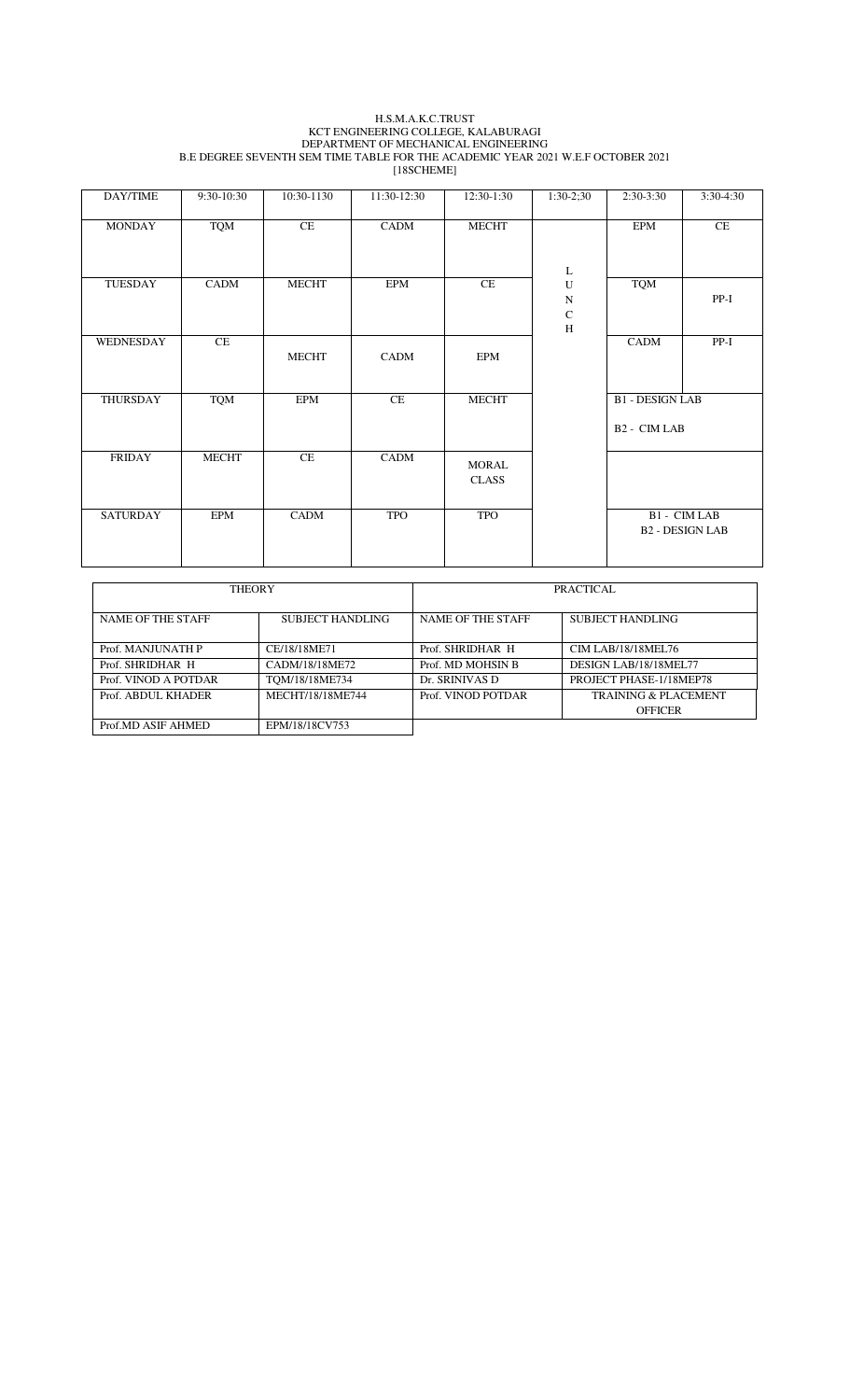#### **DEPARTMENT OF CIVIL ENGINEERING**

#### **KCT ENGINEERING COLLEGE GULBARGA DEPARTMENT OF CIVIL ENGINEERING TIME TABLE FOR 4TH SEMESTER FOR THE ACADEMIC YEAR 2020-2021**

| <b>DAYS</b>      | 1 <sup>ST</sup> CLASS<br>9:30AM<br><b>TO</b><br>10:30AM | $2^{ND}$ CLASS<br>10:30AM<br>TO.<br>11:30AM                         | 3 <sup>RD</sup> CLASS<br>11:30AM<br>TO.<br>12:30PM | 4 <sup>TH</sup> CLASS<br>12:30PM<br><b>TO</b><br>01:30PM |                              | $5$ TH<br><b>CLASS</b><br>1:30PM<br>TO-<br>2:30PM | $6$ <sup>TH</sup><br><b>CLASS</b><br>2:30PM<br><b>TO</b><br>4:30PM |
|------------------|---------------------------------------------------------|---------------------------------------------------------------------|----------------------------------------------------|----------------------------------------------------------|------------------------------|---------------------------------------------------|--------------------------------------------------------------------|
| <b>MONDAY</b>    | AH                                                      | $M-4$                                                               | <b>ADS</b>                                         | <b>AS</b>                                                |                              | <b>AH LAB</b>                                     |                                                                    |
| <b>TUESDAY</b>   | <b>ADS</b>                                              | $M-4$                                                               | <b>WST</b>                                         | CT                                                       | <b>LUNCH</b><br><b>BREAK</b> | <b>AH LAB</b>                                     |                                                                    |
| <b>WEDNESDAY</b> | <b>AS</b>                                               | $M-4$                                                               | <b>CT</b>                                          | AH                                                       | 1:30PM<br><b>TO</b>          | <b>GEO LAB</b>                                    |                                                                    |
| <b>THURSDAY</b>  | <b>WST</b>                                              | $M-4$                                                               | <b>ADS</b>                                         | AH                                                       | 2:30PM<br><b>GEO LAB</b>     |                                                   |                                                                    |
| <b>FRIDAY</b>    | CT<br>$(9:30)$ TO<br>10:20AM)                           | <b>AS</b><br>$(10:20)$ TO<br>11:10AM                                | <b>WST</b><br>$(11:10)$ TO<br>12:00PM)             | <b>ADS</b><br>(12:00 TO)<br>12:50PM)                     |                              |                                                   |                                                                    |
| <b>SATURDAY</b>  | AH                                                      | <b>WST</b>                                                          | CT                                                 | AS                                                       |                              | $\overline{\phantom{a}}$                          |                                                                    |
| <b>SUBJECT</b>   |                                                         |                                                                     |                                                    | <b>STAFF</b>                                             |                              |                                                   |                                                                    |
|                  | $\mathbf{1}$ .                                          | M4 - ENGINEERING MATHEMATICS                                        |                                                    |                                                          | 1. NAWAZUDDIN $- (M4)$       |                                                   |                                                                    |
|                  | 2.                                                      | ADS - ANALYSIS OF DETERMINATE STRUCTUR                              |                                                    |                                                          | 2. ZAKIR ALI – (ADS)         |                                                   |                                                                    |
|                  | 3.                                                      | AH - APPLIED HYDRAULIC                                              |                                                    |                                                          | 3. MOHAMMED TOSIF - (AH)     |                                                   |                                                                    |
|                  | $\overline{4}$ .                                        | CT-CONCRETE TECHNOLOGY                                              |                                                    |                                                          | 4. SYED NAWAZ $-$ (CT)       |                                                   |                                                                    |
|                  | 5 <sub>1</sub>                                          | <b>AS- ADVANCE SURVEYING</b>                                        |                                                    | 5. MD $ASIF - (AS)$                                      |                              |                                                   |                                                                    |
|                  | 6.                                                      | WST - WATER SUPPLY AND TREATMENT ENGINEERING 6. KEERTHI B.G - (WST) |                                                    |                                                          |                              |                                                   |                                                                    |
|                  | 7.                                                      | <b>FM-FLUID MECHANICS LAB</b>                                       |                                                    |                                                          | 7. SYED NAWAZ - (FM LAB)     |                                                   |                                                                    |
|                  | 8.                                                      | <b>GEO- GEOLOGY LAB</b>                                             |                                                    |                                                          | 8. TOUSEEF ATTAR - (GEO LAB) |                                                   |                                                                    |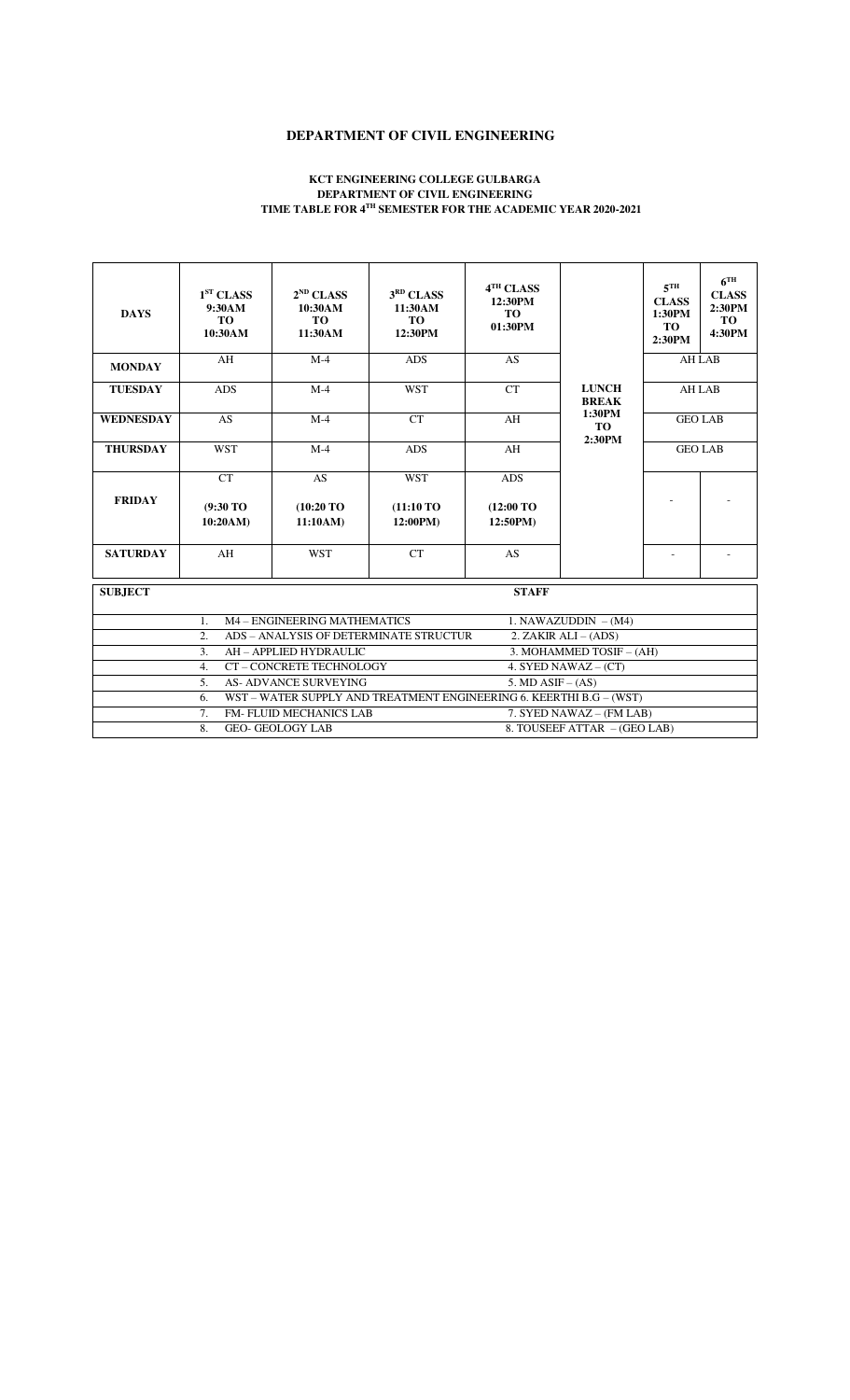#### **KCT ENGINEERING COLLEGE GULBARGA DEPARTMENT OF CIVIL ENGINEERING TIME TABLE FOR 6TH SEMESTER (15/17 SCHEME) FOR THE ACADEMIC YEAR 2020-2021**

| <u>W.e</u><br><b>DAYS</b> | 1 <sup>ST</sup> CLASS<br>9:30AM<br><b>TO</b><br>10:30AM | $2^{ND}$ CLASS<br>10:30AM<br>TO.<br>11:30AM | 3 <sup>RD</sup> CLASS<br>11:30AM<br><b>TO</b><br>12:30PM | 4 <sup>TH</sup> CLASS<br>12:30PM<br><b>TO</b><br>01:30PM |                              | 5 <sup>TH</sup> CLASS<br>1:30PM<br><b>TO</b><br>2:30PM | 6 <sup>TH</sup> CLASS<br>2:30PM<br><b>TO</b><br>4:30PM |
|---------------------------|---------------------------------------------------------|---------------------------------------------|----------------------------------------------------------|----------------------------------------------------------|------------------------------|--------------------------------------------------------|--------------------------------------------------------|
| <b>MONDAY</b>             | <b>DSS</b>                                              | <b>WRM</b>                                  | HE                                                       | ABM                                                      |                              |                                                        | <b>SOFT LAB</b>                                        |
| <b>TUESDAY</b>            | CME                                                     | <b>WRM</b>                                  | <b>DSS</b>                                               | <b>DSS</b>                                               | <b>LUNCH</b><br><b>BREAK</b> |                                                        | <b>SOFT LAB</b>                                        |
| <b>WEDNESDAY</b>          | ABM                                                     | <b>WST</b>                                  | HE                                                       | <b>WRM</b>                                               | 1:30PM<br><b>TO</b>          |                                                        | <b>EXT SUR</b>                                         |
| <b>THURSDAY</b>           | <b>CME</b>                                              | <b>WST</b>                                  | ABM                                                      | <b>DSS</b>                                               | 2:30PM                       |                                                        | <b>EXT SUR</b>                                         |
| <b>FRIDAY</b>             | <b>WST</b><br>$(9:30)$ TO<br>10:20AM)                   | CME<br>$(10:20)$ TO<br>11:10AM)             | HE<br>(11:10 T <sub>O</sub> )<br>12:00PM)                | ABM<br>$(12:00 \text{ TO})$<br>12:50PM)                  |                              |                                                        |                                                        |
| <b>SATURDAY</b>           | <b>WRM</b>                                              | <b>CME</b>                                  | <b>WST</b>                                               | HE                                                       |                              |                                                        |                                                        |

| <b>SUBJECT</b> |                                                   | <b>STAFF</b>                   |
|----------------|---------------------------------------------------|--------------------------------|
|                |                                                   |                                |
|                | <b>CME-CONSTRUCTION MANAGEMENT AND ENTREPRENE</b> | 1. BAGWAN MUSTAFA- (CME)       |
| 2.             | DSS - DESIGN OF STEEL STRUCTURAL ELEMENTS         | 2. MD ASIF AHMED - (DSS)       |
| 3.             | HE - HIGHWAY ENGINEERING                          | 3. BAGWAN MUSTAFA - (HE)       |
| 4.             | WST - WATER SUPPLY AND TREATMENT ENGINEERING      | 4. KEERTHI B.G $-$ (WST)       |
| 5.             | ABM - ALTERNATIVE BUILDING MATERIAL (ELECTIVE 1)  | 5. MOHAMMED TOSIF - (ABM)      |
| 6.             | WRM - WATER RESOURCE MANAGEMENT (ELECTIVE 2)      | 6. SYED NAWAZ – (WRM)          |
|                | SOFTWARE LAB                                      | 7. BAGWAN MUSTAFA - (SOFTWARE  |
|                | LAB)                                              |                                |
| 8.             | <b>EXTENSIVE SURVEY PROJECT/CAMP</b>              | 8. MOHAMMED MOHSIN - (SUR LAB) |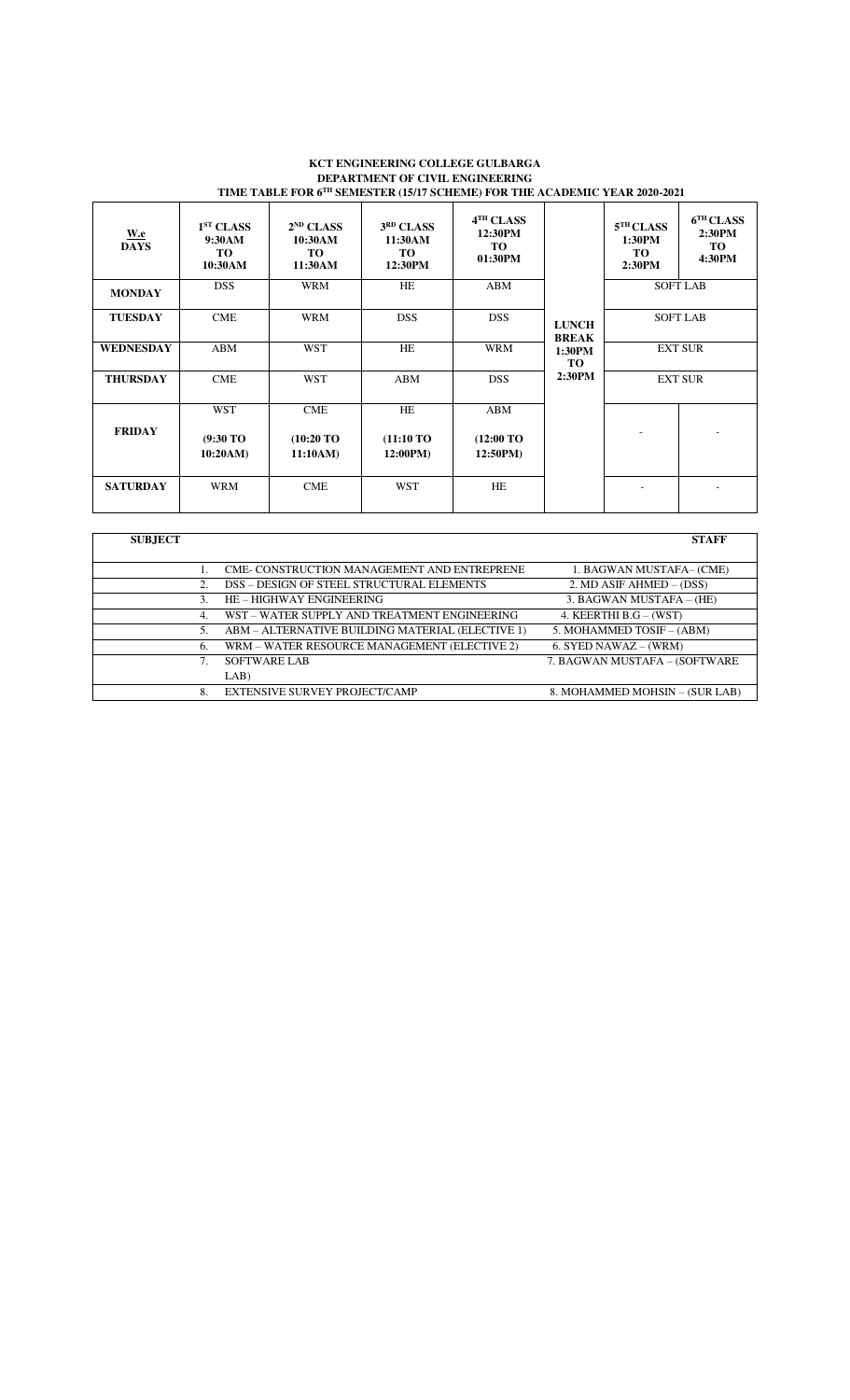#### **KCT ENGINEERING COLLEGE GULBARGA DEPARTMENT OF CIVIL ENGINEERING TIME TABLE FOR 6TH SEMESTER (18 SCHEME) FOR THE ACADEMIC YEAR 2020-2021**

| <b>DAYS</b>      | 1 <sup>ST</sup> CLASS<br>9:30AM<br>TO<br>10:30AM | $2^{ND}$ CLASS<br>10:30AM<br><b>TO</b><br>11:30AM | 3 <sup>RD</sup> CLASS<br>11:30AM<br><b>TO</b><br>12:30PM | 4 <sup>TH</sup> CLASS<br>12:30PM<br>TO<br>01:30PM |                              | $5^{\text{TH}}$ CLASS<br>1:30PM<br>TO.<br>2:30PM | 6 <sup>TH</sup> CLASS<br>2:30PM<br>TO<br>4:30PM |  |
|------------------|--------------------------------------------------|---------------------------------------------------|----------------------------------------------------------|---------------------------------------------------|------------------------------|--------------------------------------------------|-------------------------------------------------|--|
| <b>MONDAY</b>    | <b>DSS</b>                                       | <b>NCES</b>                                       | H&I                                                      | ABM                                               |                              |                                                  | EE LAB                                          |  |
| <b>TUESDAY</b>   | AGE                                              | <b>NCES</b>                                       | <b>DSS</b>                                               | <b>DSS</b>                                        | <b>LUNCH</b><br><b>BREAK</b> |                                                  | EE LAB                                          |  |
| <b>WEDNESDAY</b> | ABM                                              | <b>NCES</b>                                       | H&I                                                      | AGE                                               | 1:30PM<br><b>TO</b>          |                                                  | <b>SOFT LAB</b>                                 |  |
| <b>THURSDAY</b>  | H&I                                              | AGE                                               | ABM                                                      | <b>DSS</b>                                        | 2:30PM                       |                                                  | <b>SOFT LAB</b>                                 |  |
| <b>FRIDAY</b>    | <b>NCES</b><br>$(9:30)$ TO<br>10:20AM            | AGE<br>$(10:20)$ TO<br>11:10AM)                   | H&I<br>$(11:10 \,\mathrm{TO})$<br>12:00PM)               | ABM<br>$(12:00 \text{ TO})$<br>12:50PM)           |                              |                                                  |                                                 |  |
| <b>SATURDAY</b>  | AGE                                              |                                                   | <b>EXT SUR LAB</b>                                       |                                                   |                              |                                                  | <b>EXT SUR LAB</b>                              |  |

| <b>SUBJECT</b> |                                                  | <b>STAFF</b>     |
|----------------|--------------------------------------------------|------------------|
|                |                                                  |                  |
|                | DSS - DESIGN OF STEEL STRUCTURAL ELEMENTS        | 1. MD ASIF AHMED |
|                | $-(DSS)$                                         |                  |
| 2.             | AGE - APPLIED GEOTECHNICAL ENGINEERING           | 2. MOHAMMED      |
|                | $MOHSIN - (AGE)$                                 |                  |
| $\mathcal{F}$  | H&I-HYDROLOGY AND IRRIGATION ENGINEERING         | 3. TOUSEEF       |
|                | AHEMED ATTAR - (H&I)                             |                  |
| 4.             | ABM – ALTERNATIVE BUILDING MATERIAL (ELECTIVE 1) | 4. MOHAMMED      |
|                | TOSIF-(ABM)                                      |                  |
| 5 <sub>1</sub> | NCES – NON-CONVENTIONAL ENERGY SOURCES           | 5. MANJUNATH P-  |
|                | (NCESE)                                          |                  |
| 6.             | SOFTWARE LAB                                     | 6. BAGWAN        |
|                | MUSTAFA – (SOFTWARE LAB)                         |                  |
|                | EE LAB - ENVIRONMENTAL ENGINEERING LABORATORY    | 7. KEERTHI BG-   |
|                | (EE LAB)                                         |                  |
| 8.             | <b>EXTENSIVE SURVEY PROJECT/CAMP</b>             | 8. MOHAMMED      |
|                | $MOHSIM - (SUR LAB)$                             |                  |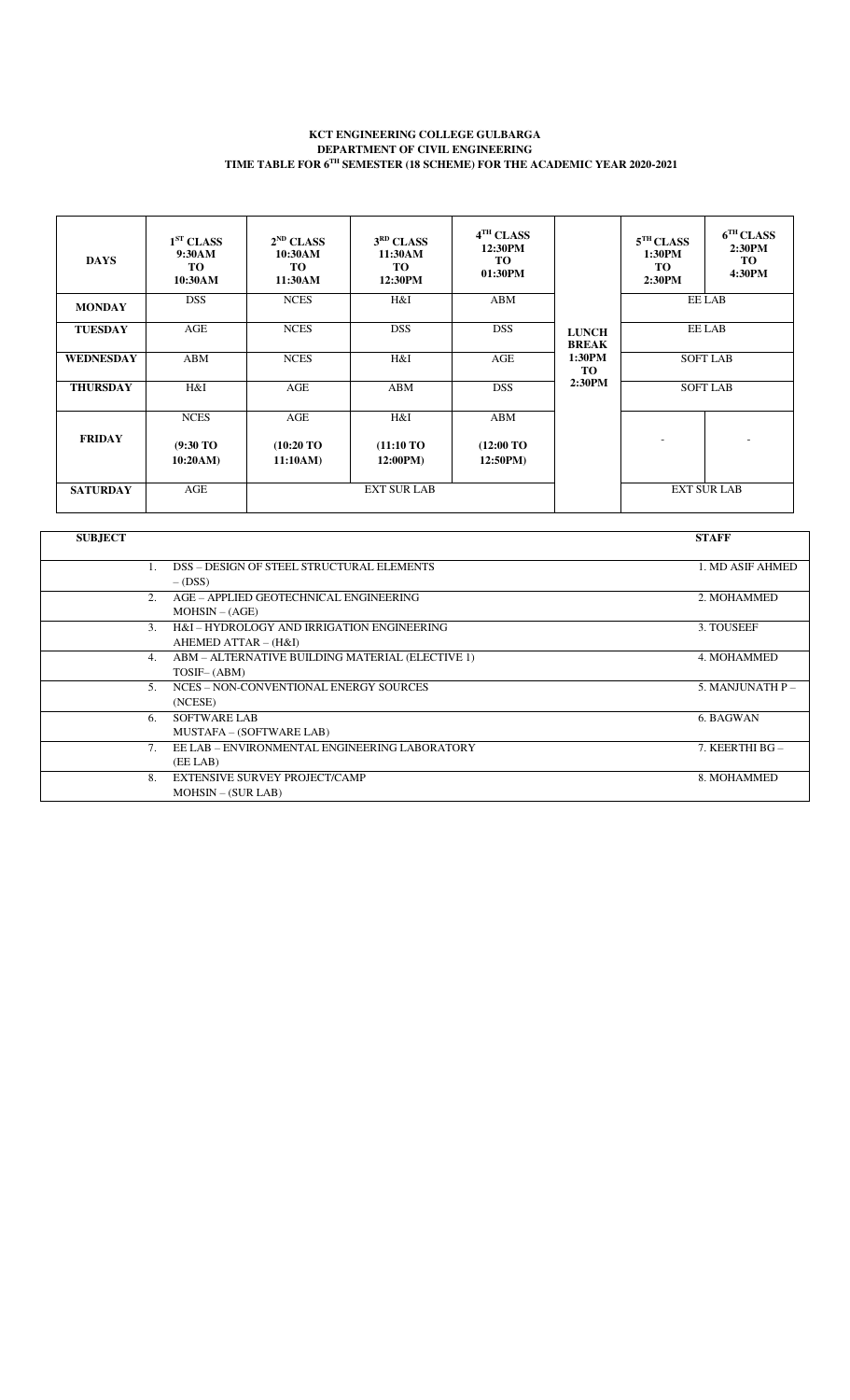#### **KCT ENGINEERING COLLEGE GULBARGA DEPARTMENT OF CIVIL ENGINEERING TIME TABLE FOR 8TH SEMESTER FOR THE ACADEMIC YEAR 2020-202119-04-2021**

| <b>DAYS</b>      | 1 <sup>ST</sup> CLASS<br>10:00AM<br>TO<br>10:45AM | $2^{ND}$ CLASS<br>10:45AM<br>TO.<br>11:30AM | 3 <sup>RD</sup> CLASS<br>11:30AM<br>TO<br>12:15PM | 4 <sup>TH</sup> CLASS<br>12:15PM<br><b>TO</b><br>01:00PM | $5TH$ CLASS<br>12:00PM<br>TO.<br>12:45PM | 6 <sup>TH</sup> CLASS<br>12:45PM<br>TO<br>2:00PM |  |
|------------------|---------------------------------------------------|---------------------------------------------|---------------------------------------------------|----------------------------------------------------------|------------------------------------------|--------------------------------------------------|--|
| <b>MONDAY</b>    | QS&CM                                             | QS&CM                                       | <b>DPSC</b>                                       | <b>PROJECT</b>                                           |                                          |                                                  |  |
| <b>TUESDAY</b>   | <b>PD</b>                                         | <b>DPSC</b>                                 | <b>DPSC</b>                                       | <b>PROJECT</b>                                           |                                          |                                                  |  |
| <b>WEDNESDAY</b> | QS&CM                                             | QS&CM                                       | <b>PD</b>                                         | PROJECT                                                  |                                          |                                                  |  |
| <b>THURSDAY</b>  | PD                                                | <b>PD</b>                                   | QS&CM                                             | <b>PROJECT</b>                                           |                                          |                                                  |  |
| <b>FRIDAY</b>    | <b>DPSC</b>                                       | <b>DPSC</b>                                 | <b>PD</b>                                         | <b>PROJECT</b>                                           |                                          |                                                  |  |
| <b>SATURDAY</b>  | <b>SEMINAR</b>                                    |                                             |                                                   | <b>PROJECT</b>                                           |                                          |                                                  |  |

| <b>SUBJECT</b> |    | <b>STAFF</b>                                      |                    |  |  |  |  |  |  |
|----------------|----|---------------------------------------------------|--------------------|--|--|--|--|--|--|
|                |    | QS&CM-QUANTITY SURVEYING AND CONTRACTS MANAGEMENT | 1. MOHAMMED MOHSIN |  |  |  |  |  |  |
|                |    | DPSC-DESIGN OF PRE STRESSED CONCRETE ELEMENTS     | 2. MOHAMMED TOSIF  |  |  |  |  |  |  |
|                | 3. | PD-PAVEMENT DESIGN                                | 3. MD ASIF AHMED   |  |  |  |  |  |  |
|                | 4. | <b>INTERNSHIP</b>                                 | 4. BAGWAN MUSTAFA  |  |  |  |  |  |  |
|                | 5. | PROJECT WORK                                      | 5. ZAKIR ALI       |  |  |  |  |  |  |
|                | b. | <b>SEMINAR</b>                                    | 6. KEERTHI BG      |  |  |  |  |  |  |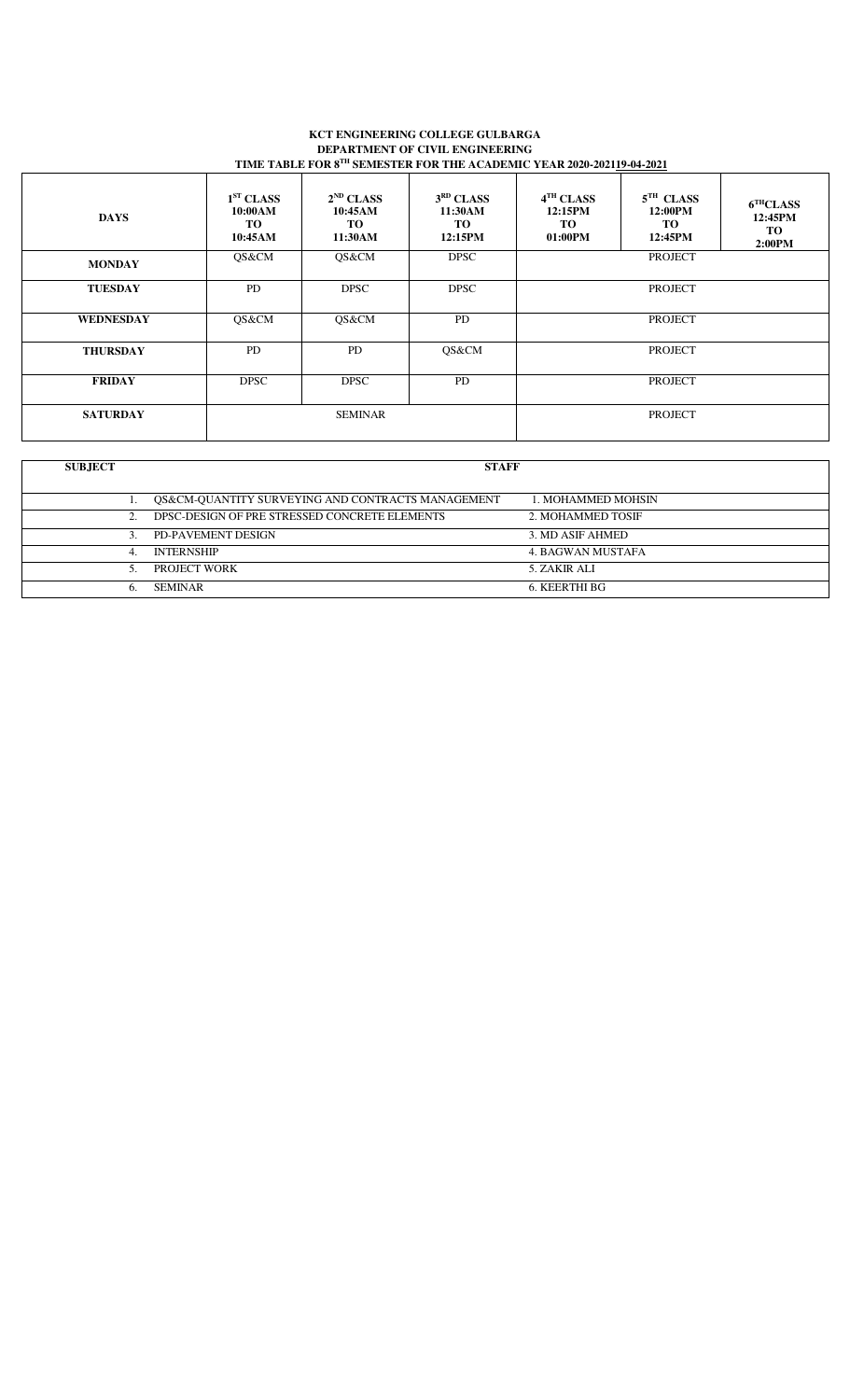#### **KCT ENGINEERING COLLEGE GULBARGA DEPARTMENT OF CIVIL ENGINEERING TIME TABLE FOR 3RD SEMESTER FOR THE ACADEMIC YEAR 2021-2022**

 **W.e.f: 18-10-2021** 

| <b>DAYS</b>      | $1^{ST}$<br><b>CLASS</b><br>09:30<br>AM<br><b>TO</b><br>10:30AM | $2^{ND}$ CLASS<br>10:30AM<br><b>TO</b><br>11:30AM | 3 <sup>RD</sup> CLASS<br>11:30AM<br><b>TO</b><br>12:30PM | 4 <sup>TH</sup> CLASS<br>12:30PM<br><b>TO</b><br>01:30PM | 1:30PM<br><b>TO</b><br>2:30PM | $5$ <sup>TH</sup><br><b>CLASS</b><br>2:30PM<br><b>TO</b><br>3:30PM | 6 <sup>TH</sup> CLASS<br>3:30PM<br><b>TO</b><br>4:30PM |
|------------------|-----------------------------------------------------------------|---------------------------------------------------|----------------------------------------------------------|----------------------------------------------------------|-------------------------------|--------------------------------------------------------------------|--------------------------------------------------------|
| <b>MONDAY</b>    | <b>FM</b>                                                       | <b>SOM</b>                                        | <b>SUR</b>                                               | <b>GEO</b>                                               |                               |                                                                    | <b>BMT LAB</b>                                         |
| <b>TUESDAY</b>   | <b>BMC</b>                                                      | <b>GEO</b>                                        | FM                                                       | $M-3$                                                    | L                             |                                                                    | <b>BMT LAB</b>                                         |
| <b>WEDNESDAY</b> | <b>SOM</b>                                                      | <b>SUR</b>                                        | $M-3$                                                    | <b>SUR</b>                                               | $\mathbf{U}$                  |                                                                    | <b>CAD LAB</b>                                         |
| <b>THURSDAY</b>  | <b>BMC</b>                                                      | $M-3$                                             | <b>FM</b>                                                | <b>SOM</b>                                               | $\mathbf N$<br>$\mathbf C$    | <b>BMC</b>                                                         | <b>MATDIP</b>                                          |
| <b>FRIDAY</b>    | <b>GEO</b>                                                      | <b>SUR</b>                                        | <b>SOM</b>                                               |                                                          | H                             |                                                                    | ---                                                    |
| <b>SATURDAY</b>  | <b>BMC</b>                                                      | $M-3$                                             | <b>FM</b>                                                | <b>GEO</b>                                               |                               | <b>CPC</b>                                                         | <b>MATDIP</b>                                          |

|               | <b>SUBJECT</b>                                        | <b>STAFF</b>           |
|---------------|-------------------------------------------------------|------------------------|
|               | <b>M3-ENGINEERING MATHEMATICS</b>                     | 1. Dr. RAFIYA BEGUM    |
| 2.            | SOM-Strength of Materials                             | 2. MD ASIF AHMED       |
| $\mathcal{F}$ | <b>FM-Fluid Mechanics</b>                             | 3. DR.M.A. RAHEEM      |
| 4.            | <b>BMCT-</b> Building Materials & Construction        | 4. SYED NAWAZ          |
| 5.            | $SUR - Basic Surveying$                               | 5. SYED NAWAZ          |
| 6.            | GEO-Engineering geology                               | <b>6.MD ASIF AHMED</b> |
| 7.            | CPC – Constitution of India, professional ethics      | 7. MOHAMMADI BEGUM     |
| 8.            | CAD LAB - Computer Aided Design lab                   | 8. SYED NAWAZ          |
| 9.            | <b>BMT LAB- Building Materials Testing Laboratory</b> | 9. MD TOSIF            |
| 10.           | <b>MATDIP</b> – Advance Mathematics                   | 10. Dr. RAFIYA BEGUM   |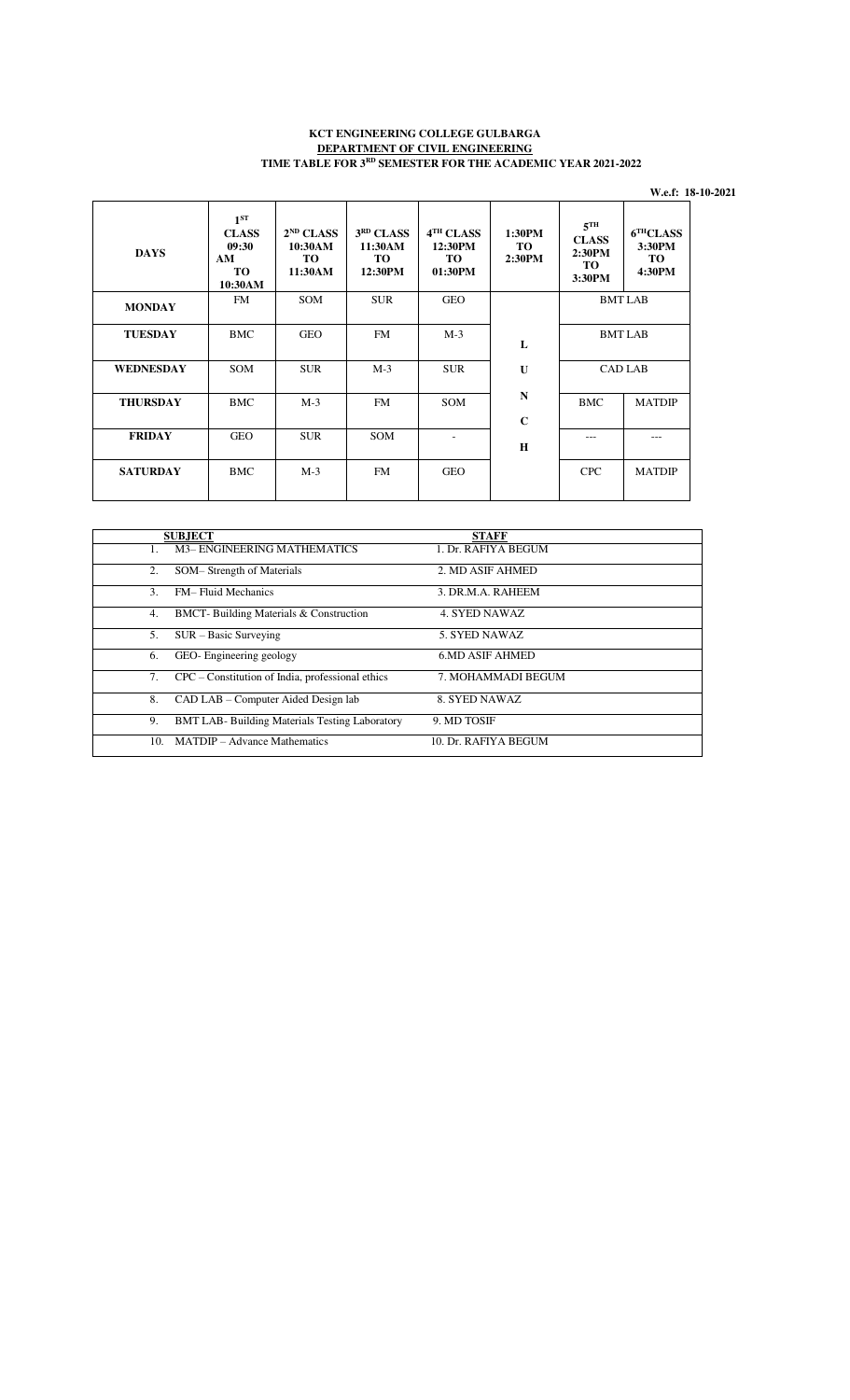#### **KCT ENGINEERING COLLEGE GULBARGA DEPARTMENT OF CIVIL ENGINEERING TIME TABLE FOR 5TH SEMESTER FOR THE ACADEMIC YEAR 2021-2022**

|                  |                                                           |                                                   |                                                          |                                                          |                               |                                                        | W.e.f: 01-10-2021                               |
|------------------|-----------------------------------------------------------|---------------------------------------------------|----------------------------------------------------------|----------------------------------------------------------|-------------------------------|--------------------------------------------------------|-------------------------------------------------|
| <b>DAYS</b>      | 1 <sup>ST</sup> CLASS<br>09:30 AM<br><b>TO</b><br>10:30AM | $2^{ND}$ CLASS<br>10:30AM<br><b>TO</b><br>11:30AM | 3 <sup>RD</sup> CLASS<br>11:30AM<br><b>TO</b><br>12:30PM | 4 <sup>TH</sup> CLASS<br>12:30PM<br><b>TO</b><br>01:30PM | 1:30PM<br><b>TO</b><br>2:30PM | 5 <sup>TH</sup> CLASS<br>2:30PM<br><b>TO</b><br>3:30PM | $6^{\text{TH}}$ CLASS<br>3:30PM<br>TO<br>4:30PM |
| <b>MONDAY</b>    | <b>BGE</b>                                                | <b>AIS</b>                                        | <b>AIS</b>                                               | <b>MWWE</b>                                              |                               | <b>RCC</b>                                             | <b>EVS</b>                                      |
| <b>TUESDAY</b>   | <b>MWWE</b>                                               | <b>CME</b>                                        | <b>RCC</b>                                               | HE                                                       | L                             | <b>CHM LAB</b>                                         |                                                 |
| <b>WEDNESDAY</b> | <b>CME</b>                                                | <b>BGE</b>                                        | HE                                                       | <b>MWWE</b>                                              | U                             | <b>SUR LAB</b>                                         |                                                 |
| <b>THURSDAY</b>  | HE                                                        | <b>MWWE</b>                                       | <b>RCC</b>                                               | <b>CME</b>                                               | $\mathbf N$<br>$\mathbf C$    | CHM LAB / SUR LAB                                      |                                                 |
| <b>FRIDAY</b>    | <b>BGE</b>                                                | HE                                                | <b>CME</b>                                               |                                                          | H                             |                                                        |                                                 |
| <b>SATURDAY</b>  | <b>AIS</b>                                                | <b>AIS</b>                                        | BGE                                                      | <b>RCC</b>                                               |                               | <b>CHM LAB / SUR LAB</b>                               |                                                 |
|                  |                                                           | <b>CHD IECT</b>                                   |                                                          |                                                          | <b>CTALE</b>                  |                                                        |                                                 |

|    | <b>SUBJECT</b>                                         | <b>STAFF</b>            |  |
|----|--------------------------------------------------------|-------------------------|--|
|    |                                                        |                         |  |
| 1. | <b>CME-Construction Management</b>                     | 1. MD TOSIF             |  |
| 2. | AIS - Analysis of Indeterminate Structures             | 2. MD TOSIF             |  |
| 3. | RCC- Design of RC Structural Elements                  | 3. SYED NAWAZ           |  |
| 4. | BGE – Basic Geotechnical Engineering                   | <b>4. TOUSEEF ATTAR</b> |  |
| 5. | MWWE - Municipal Waste Water Engg                      | 5. KEERTHI              |  |
| 6. | $HE - Highway Engineering$                             | 6. MD MOHSIN            |  |
| 7. | <b>EVS-</b> Environmental studies                      | 7. KEERTHI              |  |
| 8. | <b>SUR LAB-Survey Practice Laboratory</b>              | 8. MD ASIF AHMED        |  |
| 9. | CHM LAB-Concrete & Highway Material Testing Laboratory | 9. MD ASIF AHMED        |  |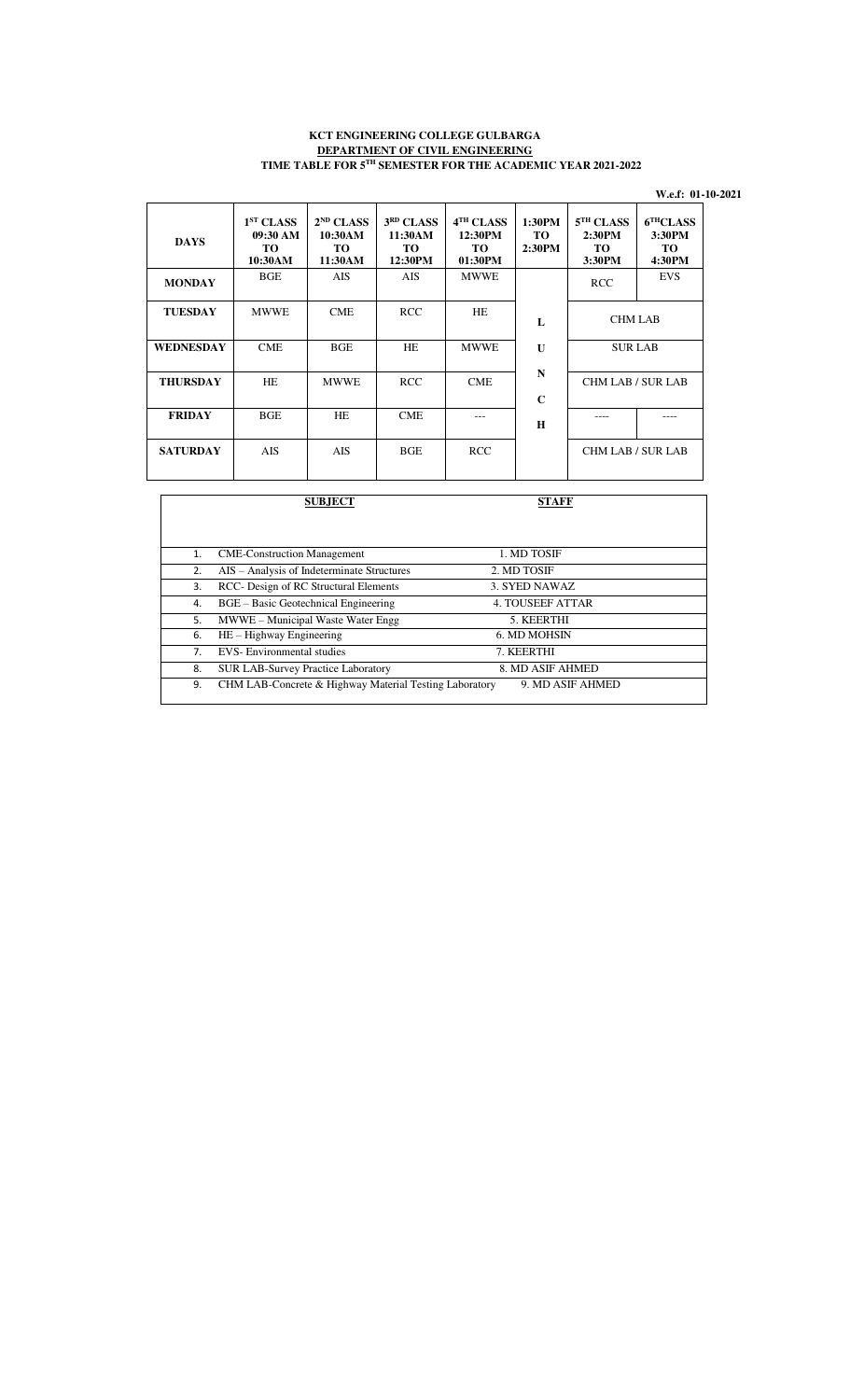#### **KCT ENGINEERING COLLEGE GULBARGA DEPARTMENT OF CIVIL ENGINEERING TIME TABLE FOR 7TH SEMESTER (2018 SCHEME) FOR THE ACADEMIC YEAR 2021-2022**

**W.e.f: 01-10-2021** 

| <b>DAYS</b>                                                           | 1 <sup>ST</sup> CLASS<br>$09:30$ AM<br><b>TO</b><br>10:30AM | $2^{ND}$ CLASS<br>10:30AM<br><b>TO</b><br>11:30AM | 3RD CLASS<br>11:30AM<br><b>TO</b><br>12:30PM | 4TH CLASS<br>12:30PM<br><b>TO</b><br>01:30PM | 1:30PM<br><b>TO</b><br>2:30PM | 5 <sup>TH</sup> CLASS<br>2:30PM<br><b>TO</b><br>3:30PM | 6 <sup>TH</sup> CLASS<br>3:30PM<br><b>TO</b><br>4:30PM |  |
|-----------------------------------------------------------------------|-------------------------------------------------------------|---------------------------------------------------|----------------------------------------------|----------------------------------------------|-------------------------------|--------------------------------------------------------|--------------------------------------------------------|--|
| <b>MONDAY</b>                                                         | <b>RCC&amp;SS</b>                                           | <b>RCC&amp;SS</b>                                 | <b>E&amp;ENV</b>                             | <b>UTP</b>                                   |                               | <b>CAD LAB</b>                                         |                                                        |  |
| <b>TUESDAY</b>                                                        | <b>E&amp;ENV</b>                                            | QS                                                | <b>UTP</b>                                   | <b>GWH</b>                                   | $\mathbf{L}$                  | <b>CAD LAB</b>                                         |                                                        |  |
| <b>WEDNESDAY</b>                                                      | <b>RCC&amp;SS</b>                                           | <b>E&amp;ENV</b>                                  | <b>UTP</b>                                   | <b>GWH</b>                                   | $\mathbf{U}$                  | <b>GTE LAB</b>                                         |                                                        |  |
| <b>THURSDAY</b>                                                       | <b>GWH</b>                                                  | <b>UTP</b>                                        | <b>QS</b>                                    | QS                                           | ${\bf N}$<br>$\mathbf C$      | <b>GTE LAB</b>                                         |                                                        |  |
| <b>FRIDAY</b>                                                         | <b>GWH</b>                                                  | <b>E&amp;ENV</b>                                  | <b>QS</b>                                    | ---                                          | H                             | ---                                                    | ---<br>---                                             |  |
| <b>SATURDAVBJECT&amp;ENV</b>                                          |                                                             | RCC&SS                                            | <b>CAD STR</b>                               | CAD STR                                      | <b>STAFF</b>                  | PROJECT PHASE I                                        |                                                        |  |
| 1.                                                                    | $Q S -$ Quality surveying and contract management           |                                                   |                                              |                                              | 1. MD MOHSIN                  |                                                        |                                                        |  |
| 2.                                                                    | RCC&SS - Design of RCC & Steel Structures                   |                                                   |                                              |                                              | 2. MD MOHSIN                  |                                                        |                                                        |  |
| 3.                                                                    | GW&H- Ground Water & Hydraulics                             |                                                   |                                              |                                              | 3. MD TOSIF                   |                                                        |                                                        |  |
| 4.                                                                    | UTP-Urban Transport Planning                                |                                                   |                                              |                                              | 4. ZAKIR ALI                  |                                                        |                                                        |  |
| 5.                                                                    | E&Env-Energy and environment                                |                                                   |                                              |                                              | 5.DR.A.RAHEEM                 |                                                        |                                                        |  |
| 6.<br>CAD LAB-Computer Aided Detailing of Structures<br>6. MD MOHSIN  |                                                             |                                                   |                                              |                                              |                               |                                                        |                                                        |  |
| 7.<br>GTE LAB-Geotechnical Engineering Laboratory<br>7. TOUSEEF ATTAR |                                                             |                                                   |                                              |                                              |                               |                                                        |                                                        |  |
| 8.                                                                    | Project Phase I + Project Seminar<br>8. TOUSEEF ATTAR       |                                                   |                                              |                                              |                               |                                                        |                                                        |  |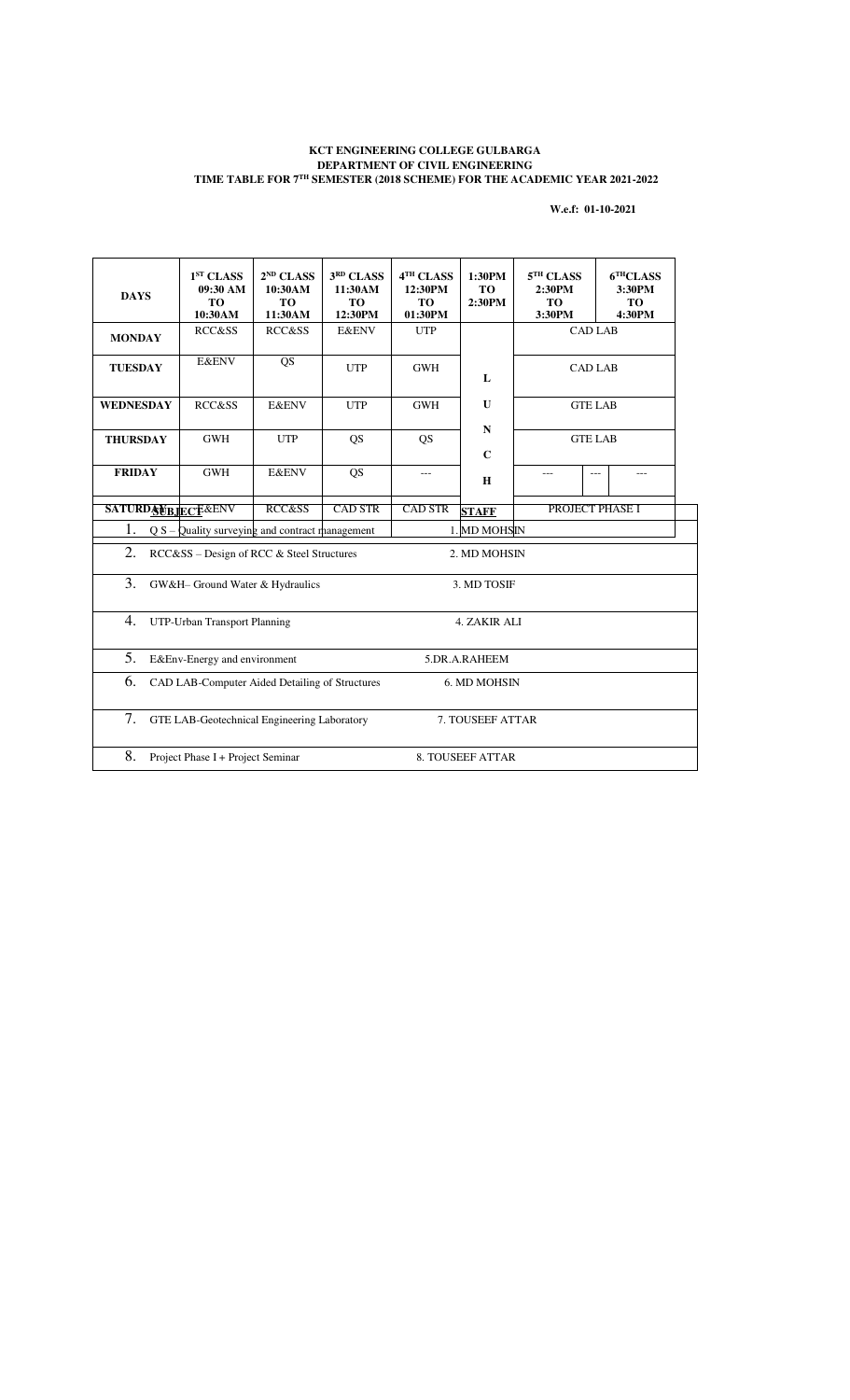#### **KCT ENGINEERING COLLEGE GULBARGA DEPARTMENT OF CIVIL ENGINEERING TIME TABLE FOR 7TH SEMESTER (2017 SCHEME) FOR THE ACADEMIC YEAR 2021-2022**

|                  |                                                     |                                                   |                                                          |                                                    |                         |                                                        |                                                        | W.e.f: 01-10-2021 |
|------------------|-----------------------------------------------------|---------------------------------------------------|----------------------------------------------------------|----------------------------------------------------|-------------------------|--------------------------------------------------------|--------------------------------------------------------|-------------------|
| <b>DAYS</b>      | 1 <sup>ST</sup> CLASS<br>09:30 AM<br>TO.<br>10:30AM | $2^{ND}$ CLASS<br>10:30AM<br><b>TO</b><br>11:30AM | 3 <sup>RD</sup> CLASS<br>11:30AM<br><b>TO</b><br>12:30PM | 4 <sup>TH</sup> CLASS<br>12:30PM<br>TO.<br>01:30PM | 1:30PM<br>TO.<br>2:30PM | 5 <sup>TH</sup> CLASS<br>2:30PM<br><b>TO</b><br>3:30PM | 6 <sup>TH</sup> CLASS<br>3:30PM<br><b>TO</b><br>4:30PM |                   |
| <b>MONDAY</b>    | RCC&SS                                              | <b>RCC&amp;SS</b>                                 | H&I                                                      | <b>UTP</b>                                         |                         | <b>CAD LAB</b>                                         |                                                        |                   |
| <b>TUESDAY</b>   | H&I                                                 | M&IWWE                                            | <b>UTP</b>                                               | <b>GWH</b>                                         | L                       | <b>CAD LAB</b>                                         |                                                        |                   |
| <b>WEDNESDAY</b> | RCC&SS                                              | M&IWWE                                            | <b>UTP</b>                                               | <b>GWH</b>                                         | $\mathbf{U}$            | EE LAB                                                 |                                                        |                   |
| <b>THURSDAY</b>  | <b>GWH</b>                                          | <b>UTP</b>                                        | M&IWWE                                                   | H&I                                                | N<br>$\mathbf C$        | <b>EE LAB</b>                                          |                                                        |                   |
| <b>FRIDAY</b>    | <b>GWH</b>                                          | <b>M&amp;IWWE</b>                                 | H&I                                                      | ---                                                | H                       | ---                                                    |                                                        |                   |
| <b>SATURDAY</b>  | <b>M&amp;IWWE</b>                                   | <b>RCC&amp;SS</b>                                 | <b>CAD STR</b>                                           | <b>CAD STR</b>                                     |                         | PROJECT PHASE I                                        |                                                        |                   |

|    | <b>SUBJECT</b>                                         | <b>STAFF</b>     |
|----|--------------------------------------------------------|------------------|
|    | MIWWE – Municipal & Industrial Waste Water Engineering | 1. KEERTHI       |
| 2. | RCC&SS - Design of RCC & Steel Structures              | 2. MD MOHSIN     |
| 3. | H&I - Hydrology & Irrigation                           | 3. TOUSEEF ATTAR |
| 4. | GW&H- Ground Water & Hydraulics                        | 4. MD TOSIF      |
| 5. | UTP-Urban Transport Planning                           | 5. ZAKIR ALI     |
| 6. | EE LAB-Environmental Engineering Laboratory            | 6. KEERTHI       |
|    | CAD LAB-Computer Aided Detailing of Structures         | 7. MD MOHSIN     |
|    | Project Phase I + Project Seminar                      | 8. TOUSEEF ATTAR |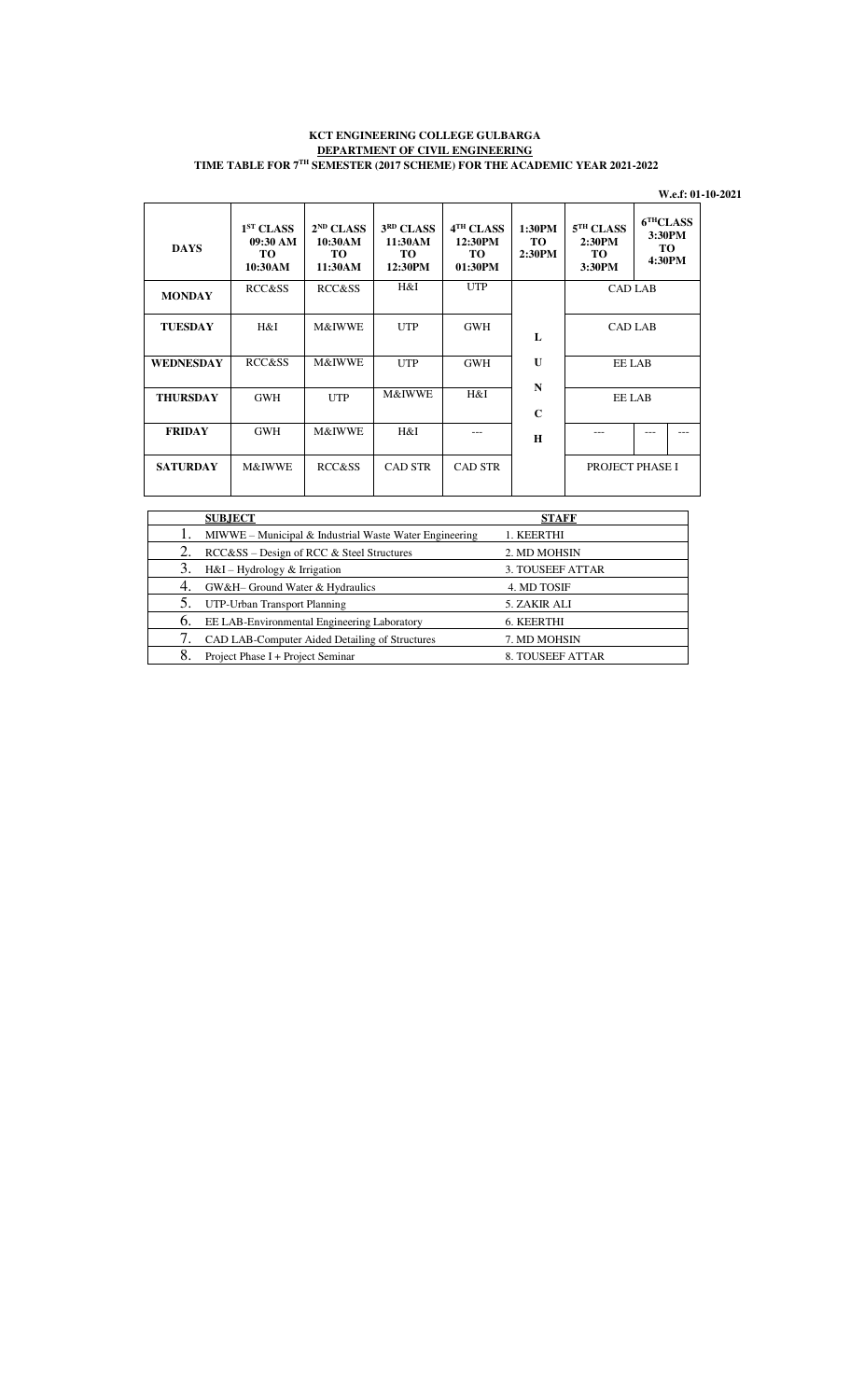#### **DEPARTMENT OF ELECTRONIC AND COMMUNICATION ENGINEERING**

#### **H.S.M.A.K.C.TRUST KCT ENGINEERING COLLEGE, KALABURAGI DEPARTMENT OF ELECTRONIC AND COMMUNICATION ENGINEERING B.E DEGREE EIGHTH SEM TIME TABLE FOR THE ACADEMIC YEAR 2021 W.E.F MARCH 2021 (2015/17 SCHEME)**

| <b>DAY/TIMIE</b> | $09:30-$     | $10:30-$          | $11:30-$          | $12:30-$          | $1:30-2;30$       | $2:30-3:30$        | $3:30-4:30$    |
|------------------|--------------|-------------------|-------------------|-------------------|-------------------|--------------------|----------------|
|                  | 10:30        | 11:30             | 12:30             | 01:30             |                   | $\mathbf{V}$       | VI             |
|                  | I            | $\mathbf{I}$      | Ш                 | IV                |                   |                    |                |
| <b>Monday</b>    | <b>RADAR</b> | <b>OFC</b>        | <b>SOFTSKILL</b>  | <b>SEMINAR</b>    |                   |                    | <b>PROJECT</b> |
| <b>Tuesday</b>   | <b>OFC</b>   | <b>RADAR</b>      | <b>WC</b>         | <b>PROJECT</b>    | L                 | <b>SEMINAR</b>     |                |
| Wednesday        | <b>RADAR</b> | <b>WC</b>         | <b>OFC</b>        | <b>INTERNSHIP</b> | $\mathbf U$       | <b>INTERNSHIP</b>  |                |
| <b>Thursday</b>  | <b>WC</b>    | <b>OFC</b>        | <b>SOFT SKILL</b> | <b>PROJECT</b>    | N                 |                    | <b>PROJECT</b> |
| Friday           | <b>WC</b>    |                   | <b>INTERNSHIP</b> |                   | $\mathbf C$       |                    |                |
|                  |              |                   |                   |                   | H                 | ------------------ |                |
| <b>Saturday</b>  |              | <b>INTERNSHIP</b> |                   |                   | <b>INTERNSHIP</b> |                    |                |

| <b>STAFF</b>       | <b>SUBJECTS</b> |
|--------------------|-----------------|
| Dr.kouserAnjum     | <b>RADAR</b>    |
| Prof.JUHI.N.ANSARI | <b>OFC</b>      |
| Prof.SEEMA PARVEEN | WC              |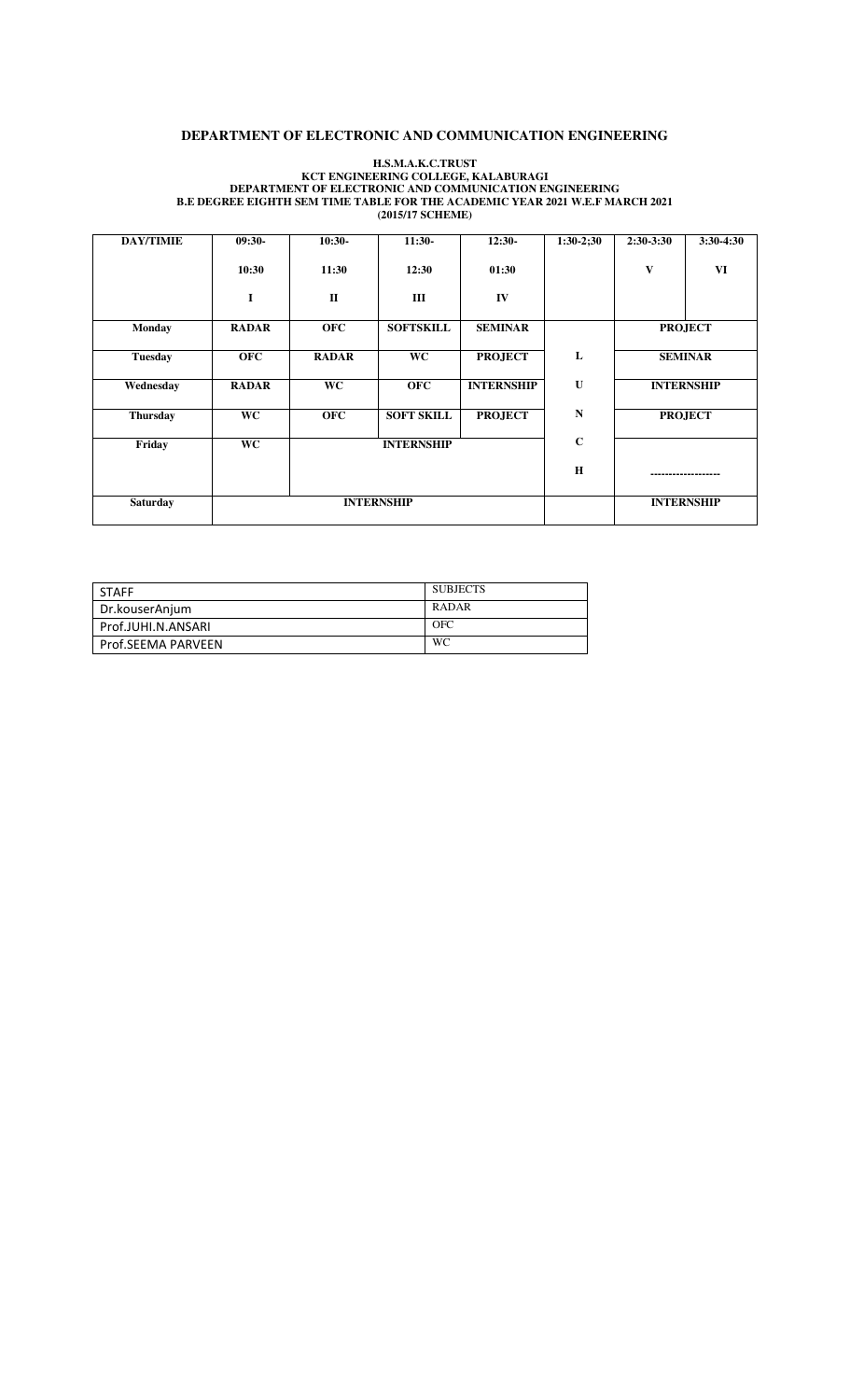#### **H.S.M.A.K.C.TRUST KCT ENGINEERING COLLEGE, KALABURAGI DEPARTMENT OF ELECTRONIC AND COMMUNICATION ENGINEERING B.E DEGREE SIXTHTH SEM TIME TABLE FOR THE ACADEMIC YEAR 2021 W.E.F MARCH 2021 (2018- SCHEME)**

| <b>DAY/TIMIE</b> | 09:30-10:30 | 10:30-11:30  | 11:30-12:30        | 12:30-01:30     | $1:30-2;30$ | 2:30-3:30             | 3:30-4:30                    |
|------------------|-------------|--------------|--------------------|-----------------|-------------|-----------------------|------------------------------|
|                  | $\bf{I}$    | $\mathbf{I}$ | Ш                  | IV              |             | V                     | VI                           |
| <b>Monday</b>    | DC          | <b>DSDV</b>  | <b>ARM</b>         | M&A             |             |                       | <b>ES ARM LAB</b>            |
|                  |             |              |                    |                 |             |                       |                              |
| <b>Tuesday</b>   | <b>DSDV</b> | <b>ARM</b>   | $\overline{DC}$    | OE              |             | <b>COMM LAB</b>       |                              |
|                  |             |              |                    |                 | L           |                       |                              |
| Wednesday        | M&A         | M&A          | <b>MINIPROJECT</b> | $\overline{OE}$ | $\mathbf U$ | <b>MOOCS</b>          | <b>SOFT</b><br><b>SKILLS</b> |
|                  |             |              |                    |                 | ${\bf N}$   |                       |                              |
| <b>Thursday</b>  | <b>ARM</b>  | M&A          | <b>MINIPROJECT</b> | $\overline{OE}$ | $\mathbf C$ |                       | COM LAB (T)                  |
|                  |             |              |                    |                 | $\mathbf H$ |                       |                              |
| Friday           | <b>DC</b>   | <b>ARM</b>   | <b>ARM</b>         |                 |             |                       |                              |
|                  |             |              |                    |                 |             |                       |                              |
| <b>Saturday</b>  | <b>DSDV</b> | M&A          | $\overline{DC}$    | $\overline{DC}$ |             | <b>ARM LAB</b><br>(T) |                              |

|                          | <b>THEORY</b>           | <b>PRACTICAL</b>         |                         |  |  |
|--------------------------|-------------------------|--------------------------|-------------------------|--|--|
| <b>NAME OF THE STAFF</b> | <b>SUBJECT HANDLING</b> | <b>NAME OF THE STAFF</b> | <b>SUBJECT HANDLING</b> |  |  |
| Dr.kouserAnjum           | DC                      | Prof.SRIDEVI S MARADI    | <b>ES ARM LAB</b>       |  |  |
| Prof.SRIDEVI S MARADI    | ARM                     | Prof.MOINUDDIN           | <b>COM LAB</b> (T)      |  |  |
| Prof.FATIMA              | M&A                     |                          |                         |  |  |
| Prof.SEEMA PARVEEN       | <b>DSDV</b>             |                          |                         |  |  |
| Prof.RIZWAN MALIK        | <b>OE</b>               |                          |                         |  |  |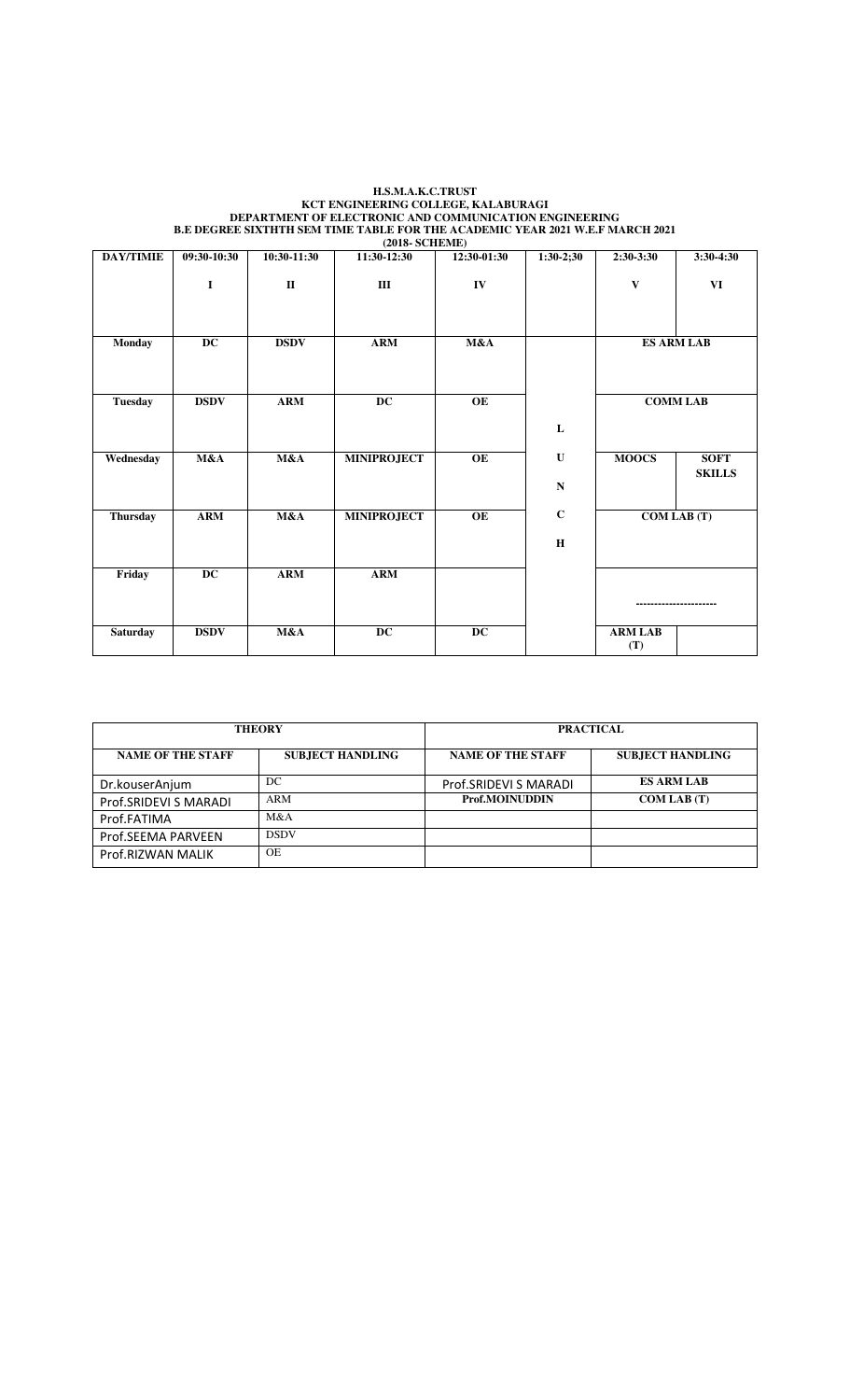#### **H.S.M.A.K.C.TRUST KCT ENGINEERING COLLEGE, KALABURAGI DEPARTMENT OF ELECTRONIC AND COMMUNICATION ENGINEERING B.E DEGREE SIXTH SEM TIME TABLE FOR THE ACADEMIC YEAR 2021 W.E.F MARCH 2021 (2015/17 SCHEME)**

| DAY/TIMIE       | 09:30-10:30 | 10:30-11:30    | $11:30-12:30$   | 12:30-01:30 | $1:30-2;30$ | $2:30-3:30$      | 3:30-4:30        |
|-----------------|-------------|----------------|-----------------|-------------|-------------|------------------|------------------|
|                 | I           | $\mathbf{I}$   | Ш               | IV          |             | V                | VI               |
| <b>Monday</b>   | <b>DC</b>   | <b>DSDV</b>    | <b>ARM</b>      | <b>VLSI</b> |             |                  | <b>ARM LAB</b>   |
| <b>Tuesday</b>  | <b>DSDV</b> | $\mathbf{ARM}$ | $\overline{DC}$ | <b>VLSI</b> |             |                  | <b>CCN LAB</b>   |
|                 |             |                |                 |             | L           |                  |                  |
| Wednesday       | <b>CCN</b>  | <b>DSS</b>     | <b>VLSI</b>     | CCN L(T)    | U           |                  | <b>MOOCS</b>     |
|                 |             |                |                 |             | $\mathbf N$ |                  |                  |
| <b>Thursday</b> | <b>ARM</b>  | <b>CCN</b>     | <b>DSS</b>      | <b>VLSI</b> | $\mathbf C$ | <b>DSS</b>       | <b>SOFT SKIL</b> |
|                 |             |                |                 |             | $\mathbf H$ |                  |                  |
| Friday          | <b>DC</b>   | <b>ARM</b>     | <b>ARM</b>      | <b>CCN</b>  |             | ---------------- |                  |
|                 |             |                |                 |             |             |                  |                  |
| <b>Saturday</b> | <b>DSDV</b> | <b>CCN</b>     | DC              | <b>DC</b>   |             | <b>ESL</b>       | <b>MOOCS</b>     |

|                          | <b>THEORY</b>           | <b>PRACTICAL</b>         |                         |  |
|--------------------------|-------------------------|--------------------------|-------------------------|--|
| <b>NAME OF THE STAFF</b> | <b>SUBJECT HANDLING</b> | <b>NAME OF THE STAFF</b> | <b>SUBJECT HANDLING</b> |  |
| Prof.MOINUDDIN           | DC                      | Prof.SRIDEVI S MARADI    | <b>ES ARM LAB</b>       |  |
| Prof.SRIDEVI S MARADI    | ARM                     | Prof.MOINUDDIN           | <b>CCN LAB</b> (T)      |  |
| Prof.FATIMA              | <b>CCN</b>              |                          |                         |  |
| Prof.SEEMA PARVEEN       | <b>DSDV</b>             |                          |                         |  |
| Dr.kouserAnjum           | VLSI                    |                          |                         |  |
| Prof.SRIDEVI S MARADI    | <b>DSS</b>              |                          |                         |  |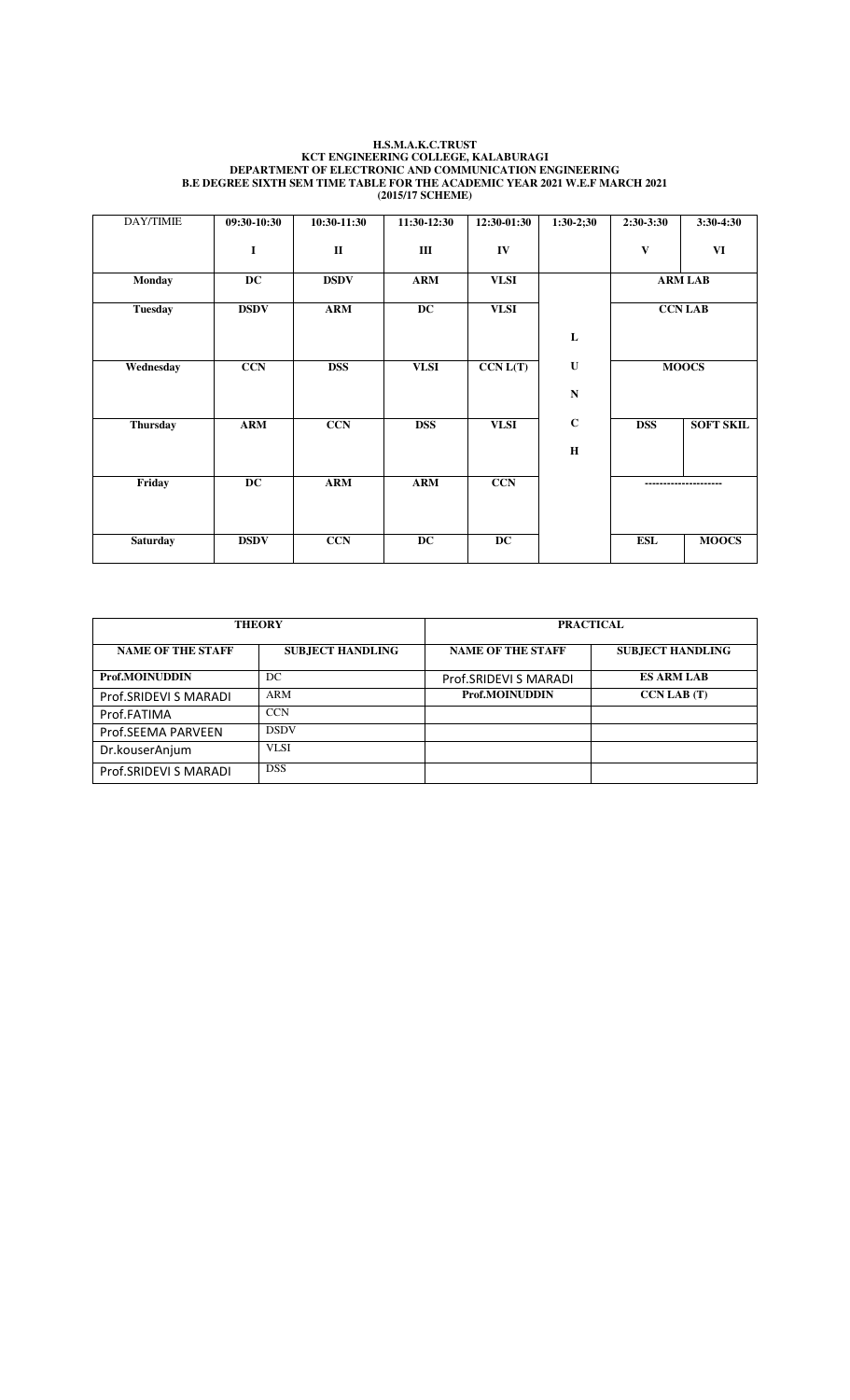#### **H.S.M.A.K.C.TRUST KCT ENGINEERING COLLEGE, KALABURAGI DEPARTMENT OF ELECTRONIC AND COMMUNICATION ENGINEERING B.E DEGREE FOURTH SEM TIME TABLE FOR THE ACADEMIC YEAR 2021 W.E.F MARCH 2021 (2018 SCHEME)**

| DAY/TIMIE       | 09:30-10:30   | 10:30-11:30  | 11:30-12:30   | $12:30-01:30$  | $1:30-2:30$ |    | $2:30-4:30$                 |
|-----------------|---------------|--------------|---------------|----------------|-------------|----|-----------------------------|
|                 | I             | $\mathbf{I}$ | Ш             | IV             |             |    | $\mathbf{V}$                |
| <b>Monday</b>   | $\mathbf{CS}$ | M4           | S&S           | AC             |             |    | <b>MCLAB</b>                |
| <b>Tuesday</b>  | <b>MC</b>     | M4           | $\mathbf{CS}$ | S&S            |             |    | <b>AC LAB</b>               |
|                 |               |              |               |                | L           |    |                             |
| Wednesday       | S&S           | M4           | ES&LA         | $\mathbf{CS}$  | U           |    | $AC$ LAB $(T)$              |
| <b>Thursday</b> | ES&LA         | M4           | AC            | <b>MC</b>      | $\mathbf N$ | AC | <b>SOFT</b><br><b>SKILL</b> |
| Friday          | <b>MC</b>     | ES&LA        | AC            | <b>KANNADA</b> | $\mathbf C$ |    |                             |
| <b>Saturday</b> | MC            | AC           | AC            | <b>KANNADA</b> | H           |    | $MC$ LAB $(T)$              |

| <b>THEORY</b>              |                         | <b>PRACTICAL</b>           |                         |  |
|----------------------------|-------------------------|----------------------------|-------------------------|--|
| <b>NAME OF THE STAFF</b>   | <b>SUBJECT HANDLING</b> | <b>NAME OF THE STAFF</b>   | <b>SUBJECT HANDLING</b> |  |
| Prof. SRIDEVI.S.MARADI     | $\mathbf{CS}$           | Prof.FATIMA                | <b>MCLAB</b>            |  |
| Prof. FATIMA               | <b>MC</b>               | <b>Prof. SEEMA PARVEEN</b> | <b>AC LAB</b>           |  |
| Prof.MOINUDDIN             | S&S                     |                            |                         |  |
| Prof.FATIMA                | ES&LA                   |                            |                         |  |
| <b>Prof. SEEMA PARVEEN</b> | AC                      |                            |                         |  |
|                            |                         |                            |                         |  |
| Prof.RAFIA                 | M4                      |                            |                         |  |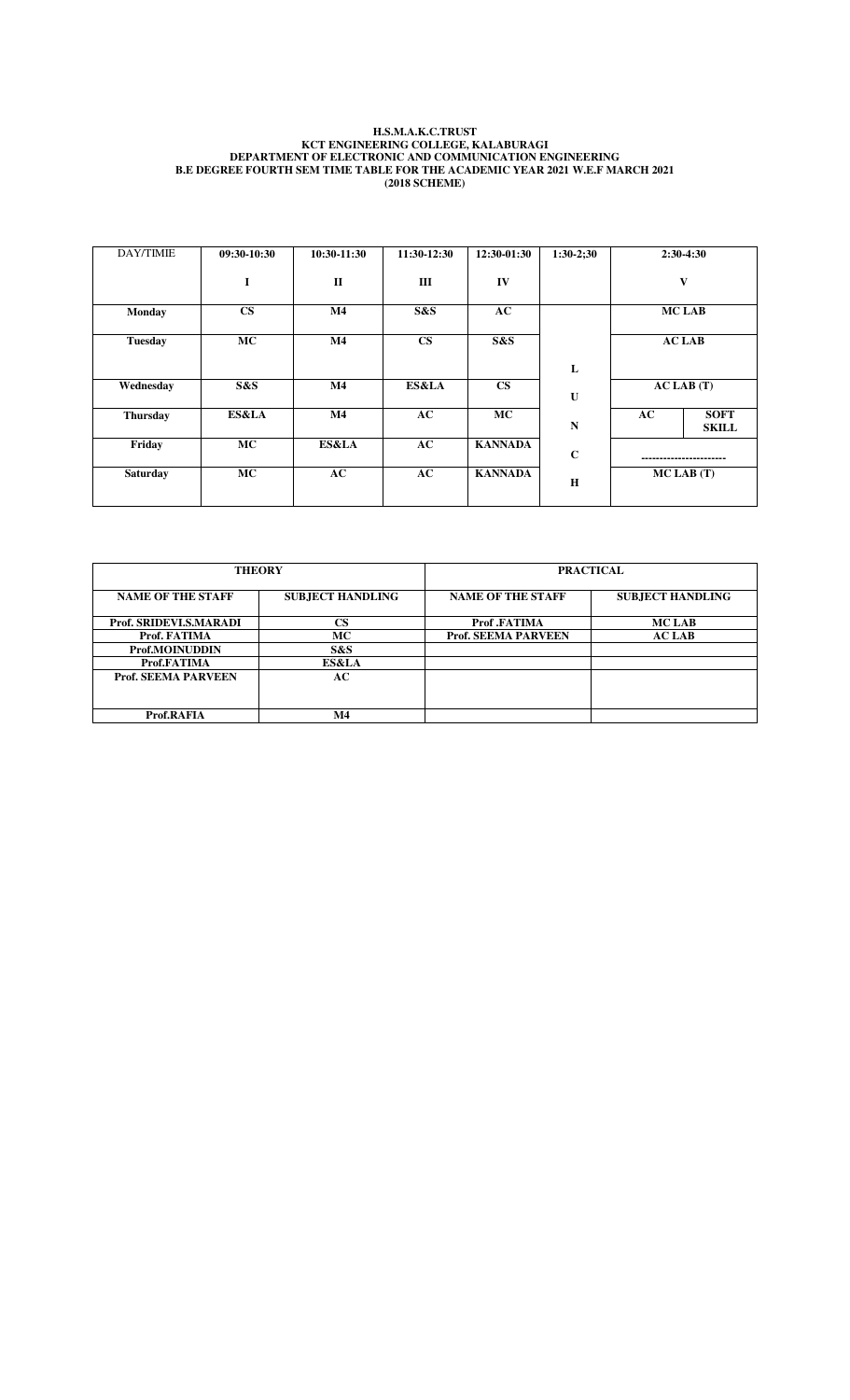#### **H.S.M.A.K.C.TRUST KCT ENGINEERING COLLEGE, KALABURAGI DEPARTMENT OF ELECTRONIC AND COMMUNICATION ENGINEERING B.E DEGREE SEVENTH SEM TIME TABLE FOR THE ACADEMIC YEAR 2021 W.E.F OCTOBER 2021 (2018 SCHEME)**

| <b>DAY/TIMIE</b> | $9:30-10:30$       | 10:30-1130     | 11:30-12:30                 | 12:30-1:30     | $1:30-2:30$                | $2:30-3:30$ | $3:30-4:30$             |
|------------------|--------------------|----------------|-----------------------------|----------------|----------------------------|-------------|-------------------------|
| <b>MONDAY</b>    | <b>DIP</b>         | $\mathbf{CN}$  | <b>VLSI</b>                 | <b>MMC</b>     |                            |             | --------CN LAB--------- |
| <b>TUESDAY</b>   | CN                 | <b>PROJECT</b> | <b>VLSI LAB(T)</b>          | <b>DIP</b>     | L                          | PA&P        | PA&P                    |
| <b>WEDNESDAY</b> | <b>CN</b>          | <b>VLSI</b>    | -------PROJECT------------- |                | U<br>N                     |             | -------VLSI LAB-------- |
| <b>THURSDAY</b>  | <b>DIP</b>         | <b>VLSI</b>    | <b>MMC</b>                  | <b>VLSI</b>    | $\mathbf c$<br>$\mathbf H$ | PA&P        | PA&P                    |
| <b>FRIDAY</b>    | <b>PROJECT</b>     | <b>DIP</b>     | <b>VLSI</b>                 | <b>MMC</b>     |                            |             |                         |
| <b>SATURDAY</b>  | <b>VLSI LAB(T)</b> | <b>CN</b>      | <b>DIP</b>                  | <b>PROJECT</b> |                            | <b>MMC</b>  | <b>MMC</b>              |

| <b>THEORY</b>              |                          | <b>PRACTICAL</b>           |                            |  |
|----------------------------|--------------------------|----------------------------|----------------------------|--|
| <b>NAME OF THE STAFF</b>   | <b>SUBJECT HANDLING</b>  | <b>NAME OF THE STAFF</b>   | <b>SUBJECT HANDLING</b>    |  |
| Prof. ARSHAD H             | <b>CN/18E71</b>          | Prof. ARSHAD H             | <b>CN LAB /18ECL76</b>     |  |
| <b>Prof. SEEMA PARVEEN</b> | <b>VLSI/18EC72</b>       | <b>Prof. SEEMA PARVEEN</b> | VLSI LAB/18EC77            |  |
| Dr. N.ZERDI                | <b>DIP/18EC733</b>       | Dr. KAUSER ANJUM           | <b>PROJECT FIRST PHASE</b> |  |
| Prof. M.ARIF BAIG          | <b>MMC/18EC743</b>       | Prof. JUHI .N.A            | <b>PROJECT FIRST PHASE</b> |  |
| <b>Prof. SUMMAIYAH.S</b>   | <b>PHYT &amp; A/18EC</b> |                            |                            |  |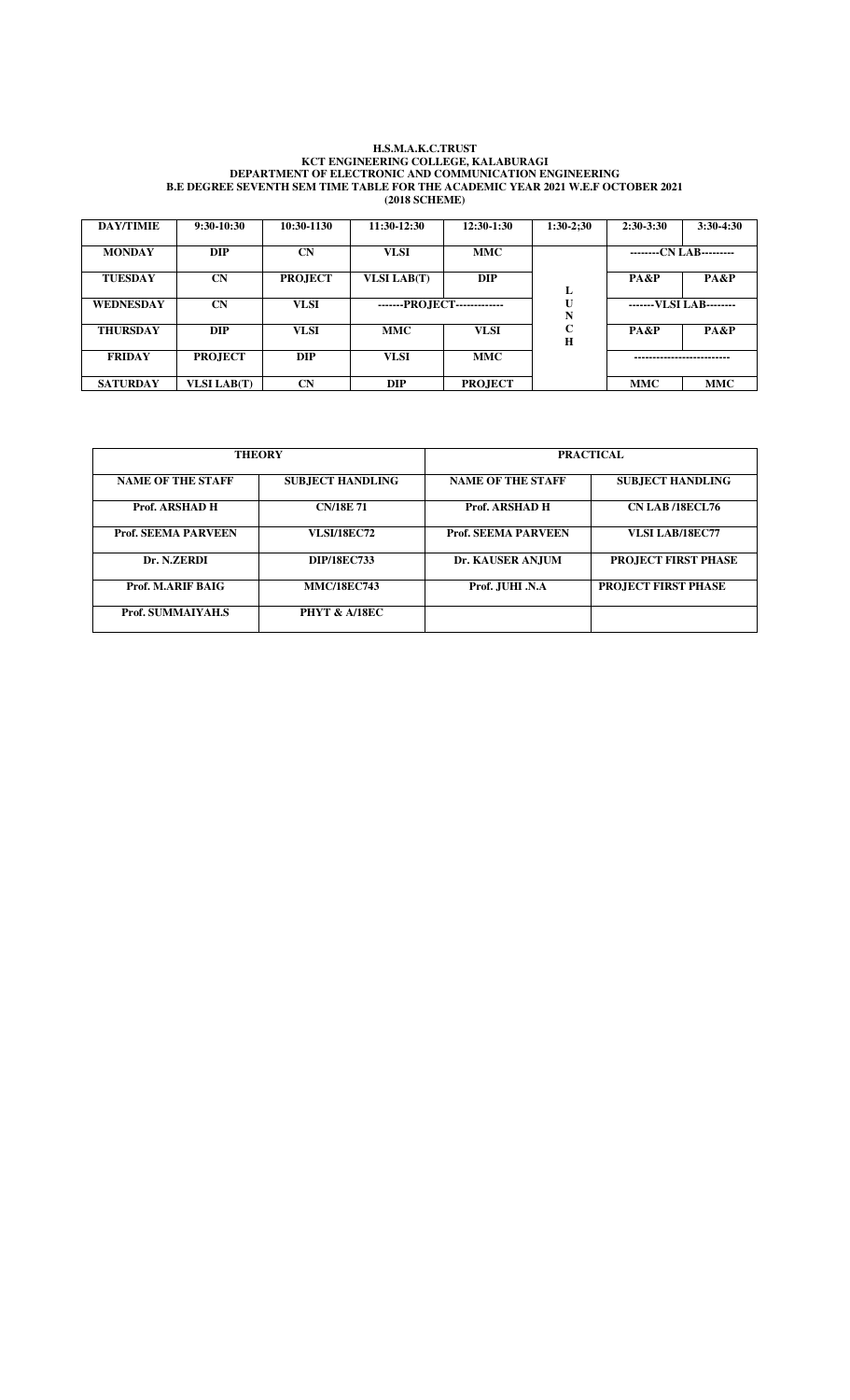#### **H.S.M.A.K.C.TRUST KCT ENGINEERING COLLEGE, KALABURAGI DEPARTMENT OF ELECTRONIC AND COMMUNICATION ENGINEERING B.E DEGREE SEVENTH SEM TIME TABLE FOR THE ACADEMIC YEAR 2021 W.E.F OCTOBER 2021 (2015/17 SCHEME)**

| <b>DAY/TIMIE</b> | $9:30-10:30$       | 10:30-1130     | 11:30-12:30                  | $12:30-1:30$ | $1:30-2:30$                | $2:30-3:30$ | $3:30-4:30$              |
|------------------|--------------------|----------------|------------------------------|--------------|----------------------------|-------------|--------------------------|
| <b>MONDAY</b>    | <b>DIP</b>         | PE             | M&A                          | <b>MMC</b>   |                            | <b>PR</b>   | <b>PROJECT</b>           |
| <b>TUESDAY</b>   | M&A                | PE             | <b>VLSI LAB(T)</b>           | <b>DIP</b>   | L<br>U                     | M&A         | <b>PROJECT</b>           |
| <b>WEDNESDAY</b> | <b>PR</b>          | M&A            | ----------PROJECT---------   |              | N<br>$\mathbf C$           |             | --------VLSI LAB-------- |
| <b>THURSDAY</b>  | <b>DIP</b>         | <b>PROJECT</b> | <b>MMC</b>                   | <b>PR</b>    | H                          |             | --------ADC LAB-------   |
| <b>FRIDAY</b>    | PE                 | <b>DIP</b>     | <b>MMC</b><br><b>PROJECT</b> |              | -------------------------- |             |                          |
| <b>SATURDAY</b>  | <b>VLSI LAB(T)</b> | PE             | <b>DIP</b>                   | <b>PR</b>    |                            | <b>MMC</b>  | <b>MMC</b>               |

| <b>THEORY</b>                 |                         | <b>PRACTICAL</b>           |                             |  |  |
|-------------------------------|-------------------------|----------------------------|-----------------------------|--|--|
| <b>NAME OF THE STAFF</b>      | <b>SUBJECT HANDLING</b> | <b>NAME OF THE STAFF</b>   | <b>SUBJECT HANDLING</b>     |  |  |
| <b>Dr.KAUSER AN.IUM</b>       | M&A / 17/15EC71         | Prof. JUHI .N.A            | <b>ADC LAB / 17/15ECL76</b> |  |  |
| Dr.N.ZERDI                    | DIP/17/15EC72           | <b>Prof. SEEMA PARVEEN</b> | <b>VLSI LAB/17/15ECL77</b>  |  |  |
| Prof.JUHI .N.A                | PE/17/15/EC73           | Dr. KAUSER ANJUM           | <b>PROJECT FIRST PHASE</b>  |  |  |
| Prof.M.ARIF BAIG              | <b>MMC/17/15EC741</b>   | Prof. JUHI .N.A            | <b>PROJECT FIRST PHASE</b>  |  |  |
| <b>Prof. SRIDEVLS, MARADI</b> | PR/15/17EC753           |                            |                             |  |  |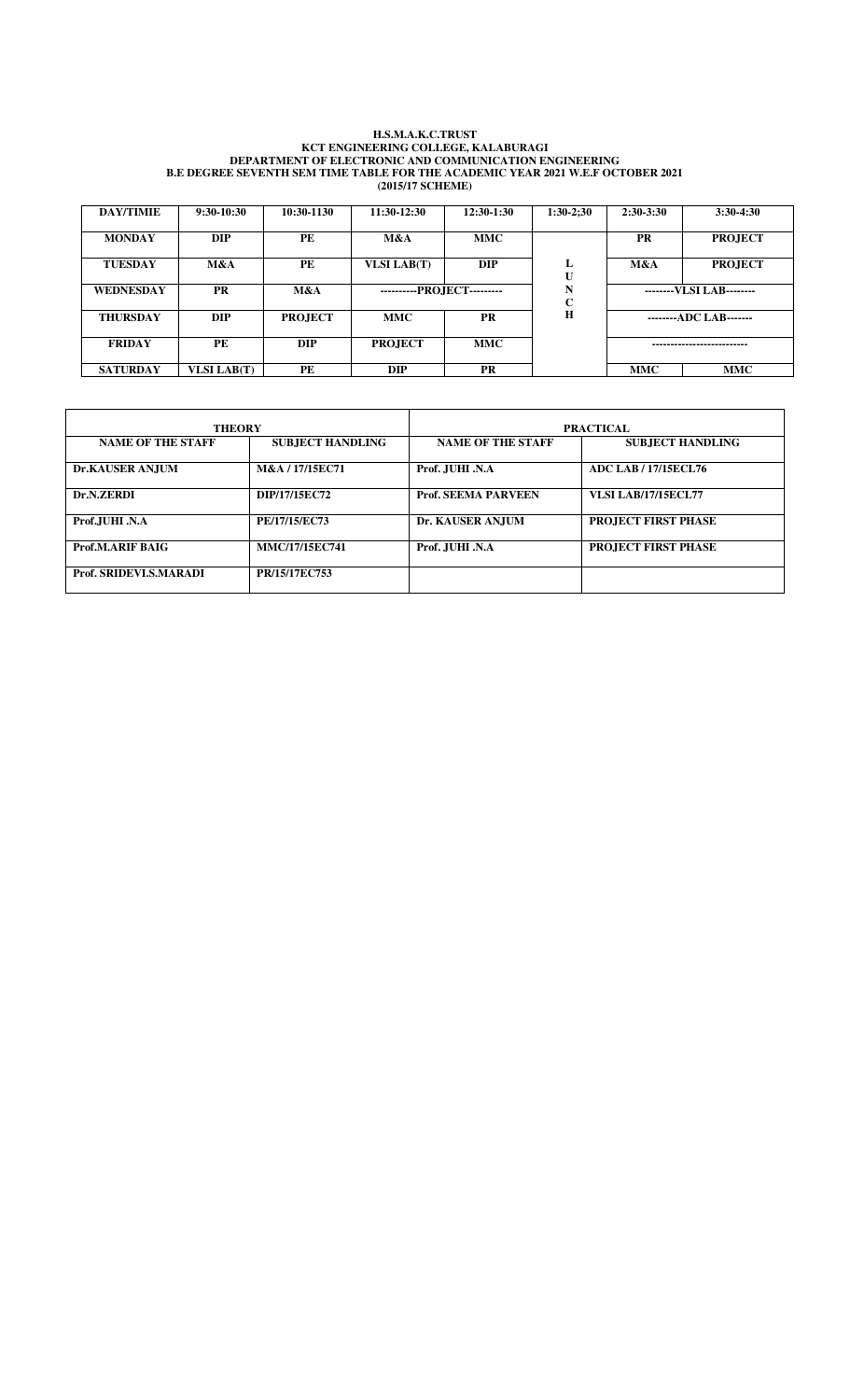#### **H.S.M.A.K.C.TRUST KCT ENGINEERING COLLEGE, KALABURAGI DEPARTMENT OF ELECTRONIC AND COMMUNICATION ENGINEERING B.E DEGREE THIRD SEM TIME TABLE FOR THE ACADEMIC YEAR 2021 W.E.F OCTOBER 2021**

| <b>DAY/TIMIE</b> | $9:30-10:30$ | 10:30-1130     | 11:30-12:30       | 12:30-1:30     | $1:30-2:30$       | $2:30-3:30$ | $3:30-4:30$            |
|------------------|--------------|----------------|-------------------|----------------|-------------------|-------------|------------------------|
| <b>MONDAY</b>    | <b>NA</b>    | ED LAB(T)      | <b>DSD LAB(T)</b> | CO&A           |                   | <b>ED</b>   | NA                     |
| <b>TUESDAY</b>   | ED           | <b>DSD</b>     | CO&A              | M <sub>3</sub> | L<br>U            |             | ---------DSD LAB------ |
| <b>WEDNESDAY</b> | <b>DSD</b>   | PE&I           | M <sub>3</sub>    | CO&A           | N<br>$\mathbf{C}$ |             | ---------ED LAB------- |
| <b>THURSDAY</b>  | ED.          | M <sub>3</sub> | AP                | PE&I           | H                 | <b>CPC</b>  | <b>NA</b>              |
| <b>FRIDAY</b>    | ED.          | PE&I           | <b>DSD</b>        | <b>NA</b>      |                   |             |                        |
| <b>SATURDAY</b>  | <b>DSD</b>   | M <sub>3</sub> | CO&A              | PE&I           |                   | <b>CPC</b>  | <b>NA</b>              |

|                           | <b>THEORY</b>           |                          | <b>PRACTICAL</b>        |
|---------------------------|-------------------------|--------------------------|-------------------------|
| <b>NAME OF THE STAFF</b>  | <b>SUBJECT HANDLING</b> | <b>NAME OF THE STAFF</b> | <b>SUBJECT HANDLING</b> |
| <b>Dr.RAFIA BEGUM</b>     | <b>M3/18EC31</b>        | <b>Dr.KAUSER ANJUM</b>   | <b>ED LAB/18ECL37</b>   |
| Prof.MOINUDDIN            | <b>NA/18EC32</b>        | Prof.SRIDEVI.S.MARADI    | <b>DSD LAB/18ECL38</b>  |
| <b>Prof.SEEMA PARVEEN</b> | <b>ED/18EC33</b>        |                          |                         |
| Prof.SABA NAAZ            | <b>DSD/18EC34</b>       |                          |                         |
| Prof.SANIA FATIMA         | <b>CO&amp;A/18EC35</b>  |                          |                         |
| Prof.JUHI.N.A             | <b>PE&amp;I/18EC36</b>  |                          |                         |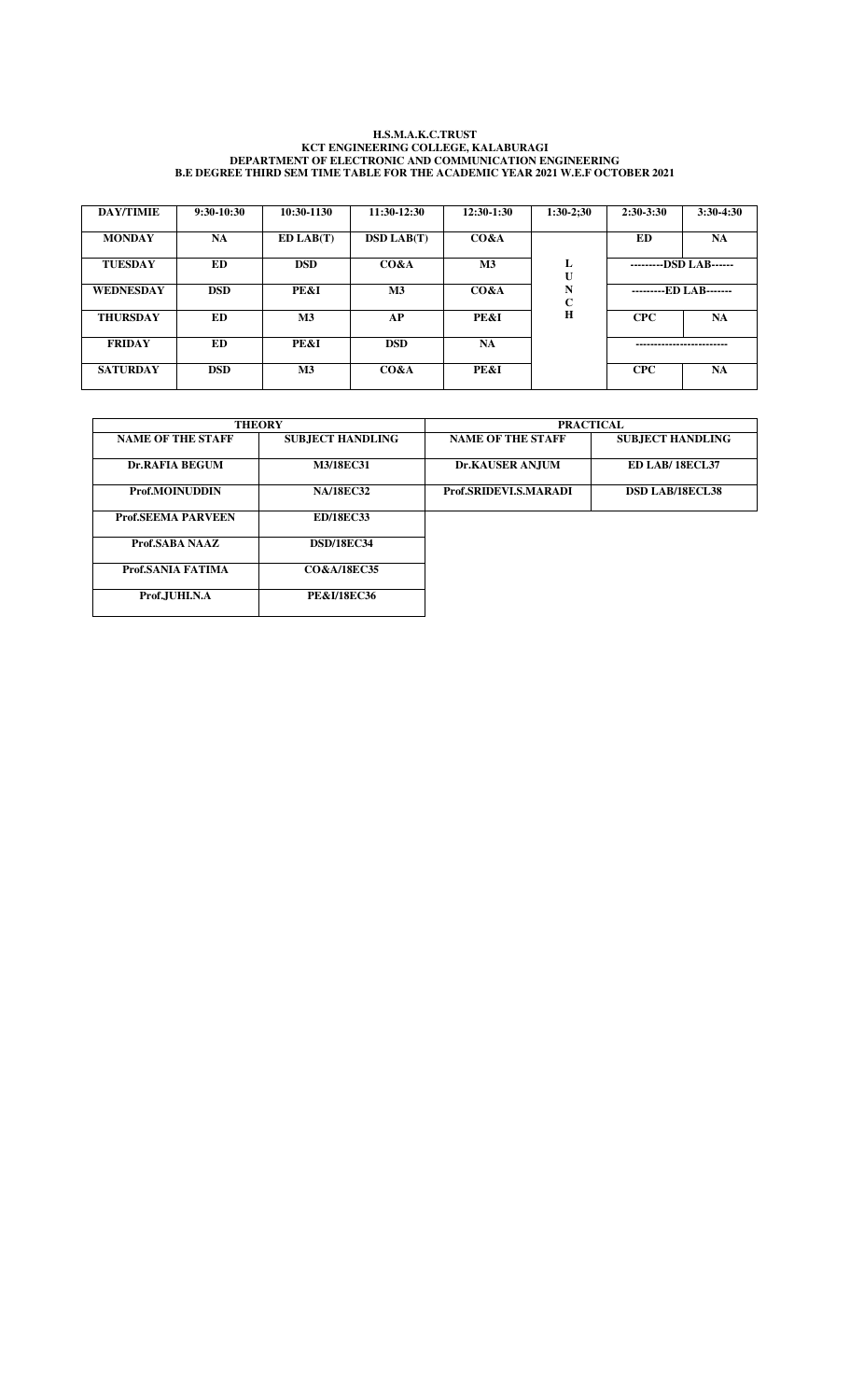#### **H.S.M.A.K.C.TRUST KCT ENGINEERING COLLEGE, KALABURAGI DEPARTMENT OF ELECTRONIC AND COMMUNICATION ENGINEERING B.E DEGREE FIFTH SEM TIME TABLE FOR THE ACADEMIC YEAR 2021 W.E.F OCTOBER 2021**

| <b>DAY/TIMIE</b> | $9:30-10:30$      | 10:30-1130 | 11:30-12:30       | $12:30-1:30$      | $1:30-2:30$      | $2:30-3:30$ | $3:30-4:30$             |
|------------------|-------------------|------------|-------------------|-------------------|------------------|-------------|-------------------------|
| <b>MONDAY</b>    | <b>EMW</b>        | <b>PCS</b> | <b>DSP</b>        | <b>DSP</b>        |                  | <b>ME</b>   | <b>EVS</b>              |
| <b>TUESDAY</b>   | <b>DSP</b>        | AP         | <b>DSP LAB(T)</b> | <b>VHDL</b>       | L                |             | --------DSP LAB-------  |
| <b>WEDNESDAY</b> | <b>ITC</b>        | HDL LAB(T) | <b>PCS</b>        | <b>EMW</b>        | U<br>N           |             | -------HDL LAB (T)----- |
| <b>THURSDAY</b>  | <b>DSP LAB(T)</b> | <b>PCS</b> | MЕ                | <b>DSP</b>        | $\mathbf C$<br>H | DSP $(T)$   | <b>PCS</b>              |
| <b>FRIDAY</b>    | VHDL.             | <b>PCS</b> | <b>DSP</b>        | <b>HDL LAB(T)</b> |                  |             |                         |
| <b>SATURDAY</b>  | VHDL.             | <b>EMW</b> | <b>ITC</b>        | <b>ITC</b>        |                  |             | --------HDL LAB-----    |

|                           | <b>THEORY</b>           |                           | <b>PRACTICAL</b>        |  |  |
|---------------------------|-------------------------|---------------------------|-------------------------|--|--|
| <b>NAME OF THE STAFF</b>  | <b>SUBJECT HANDLING</b> | <b>NAME OF THE STAFF</b>  | <b>SUBJECT HANDLING</b> |  |  |
| Prof.M.MUSHTAO            | <b>ME/18ES51</b>        | <b>Prof.KEERTHI</b>       | <b>EVS/18CIV59</b>      |  |  |
| Prof.MOINUDDIN            | <b>DSP/18EC52</b>       | Prof.MOINUDDIN            | <b>DSP LAB/18ECL57</b>  |  |  |
| Prof.SRIDEVI.S.MARADI     | <b>PCS/18EC53</b>       | <b>Prof.SEEMA PARVEEN</b> | HDL LAB/18ECL58         |  |  |
| Prof.MOINUDDIN            | <b>ITC18EC54</b>        |                           |                         |  |  |
| <b>Prof.SEEMA PARVEEN</b> | <b>EMW/18EC55</b>       |                           |                         |  |  |
| Prof.SRIDEVI.S.MARADI     | <b>VHDL/18EC56</b>      |                           |                         |  |  |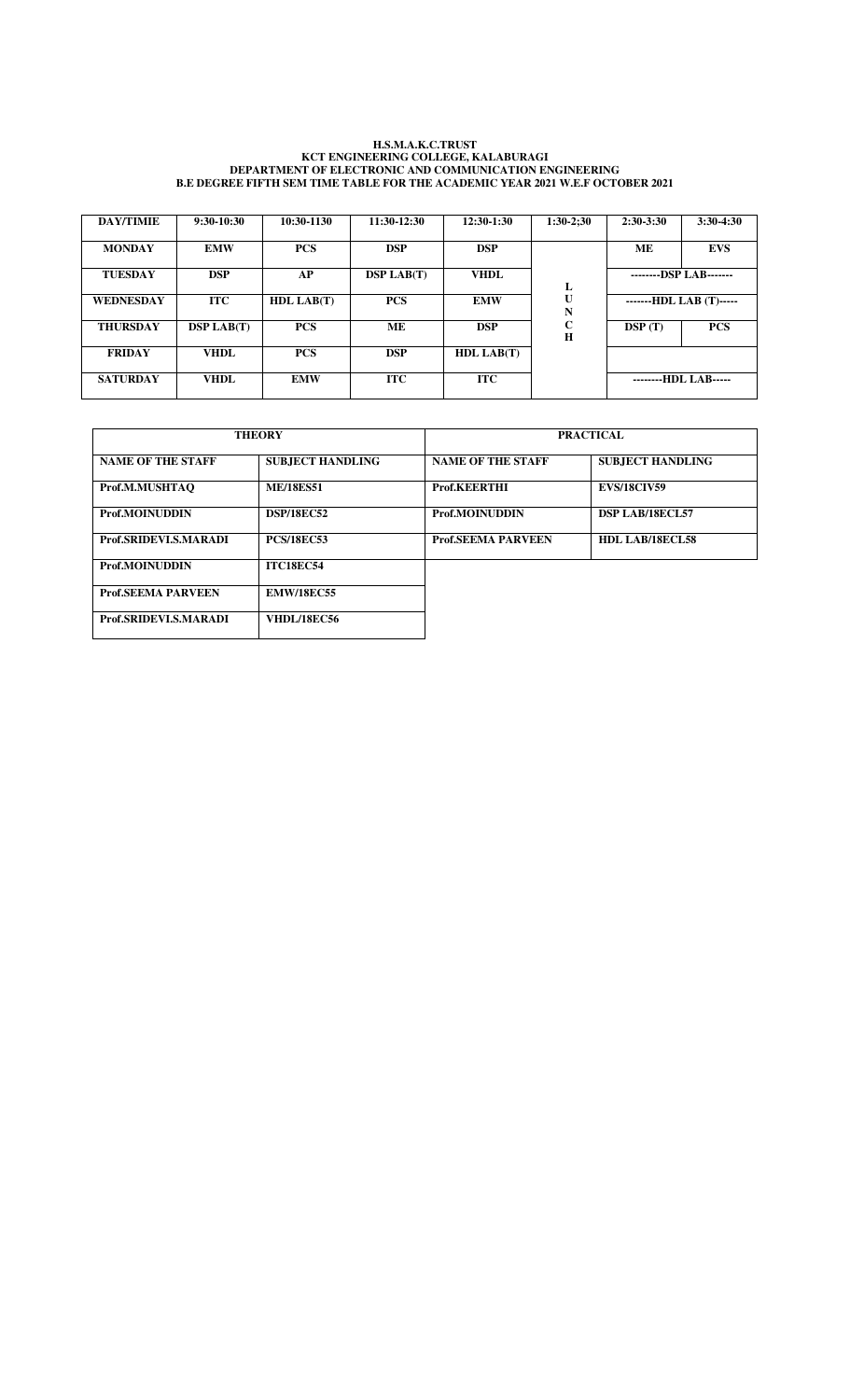# **DEPARTMENT OF COMPUTER SCIENCE & ENGINEERING**

**H.S.M.A.K.C.TRUST'S K.C.T. ENGINEERING COLLEGE, KALABURGI TIME-TABLE FOR 4TH SEMESTER W.E.F 19 APRIL2021** 

| Day/time  | I <sup>st</sup> Period<br>9:00<br>to<br>9:45 | $\Pi^{\text{nd}}$ Period<br>9:45<br>To<br>10:30 | <b>III<sup>rd</sup>Period</b><br>10:30<br>To<br>11:15 | IV <sup>th</sup> Period<br>$11:15$ to<br>12:00 | V <sup>th</sup> Period<br>$12:00$ to<br>12:45 | VI <sup>th</sup> Period<br>$12:45$ to<br>1:30 |  |
|-----------|----------------------------------------------|-------------------------------------------------|-------------------------------------------------------|------------------------------------------------|-----------------------------------------------|-----------------------------------------------|--|
| Monday    | <b>MICRO</b><br><b>CONTROLLER</b>            | M <sub>4</sub>                                  | <b>DAA</b>                                            | <b>OS</b>                                      |                                               | DAA LAB B1<br>$\&$<br>MP LAB B2               |  |
| Tuesday   | DC                                           | M4                                              | <b>DAA</b>                                            | <b>OOPS</b>                                    |                                               | DAA LAB B2<br>&<br>MP LAB B1                  |  |
| Wednesday | <b>OOPS</b>                                  | M4                                              | <b>MICRO</b><br><b>CONTROLLER</b>                     | <b>OS</b>                                      |                                               | DAA LAB B2<br>MP LAB B1                       |  |
| Thursday  | <b>DAA</b>                                   | M4                                              | <b>OOPS</b>                                           | DC                                             |                                               | <b>KANNADA</b>                                |  |
| Friday    | <b>OOPS</b>                                  | <b>MICRO</b><br><b>CONTROLLER</b>               | <b>OS</b>                                             | DC                                             |                                               |                                               |  |
| Saturday  | DC                                           | <b>OS</b>                                       | <b>MICRO</b><br><b>CONTROLLER</b>                     | <b>DAA</b>                                     |                                               | <b>MATDIP</b>                                 |  |

| <b>THEORY</b>                      |              | <b>PRACTICALS</b>               |                            |
|------------------------------------|--------------|---------------------------------|----------------------------|
| <b>STAFF</b>                       | <b>SUB</b>   | <b>STAFF</b>                    | <b>SUB</b>                 |
| <b>NAWAZ PATEL</b>                 | $MATHS - IV$ | <b>SHUSHMA</b><br>PRIYADARSHINI | <b>DAA LAB</b>             |
| <b>SUMAIYA SAMREEN</b>             | <b>OOPS</b>  |                                 |                            |
| SHUSHMA PRIYADARSHINI              | DAA          |                                 |                            |
| <b>MD.ARSHAD</b><br><b>HUSSAIN</b> | <b>OS</b>    | <b>SABA NAAZ</b>                | <b>MCONT</b><br><b>LAB</b> |
| <b>SABA NAAZ</b>                   | MP           |                                 |                            |
| <b>SANIA FATIMA</b>                | DC           |                                 |                            |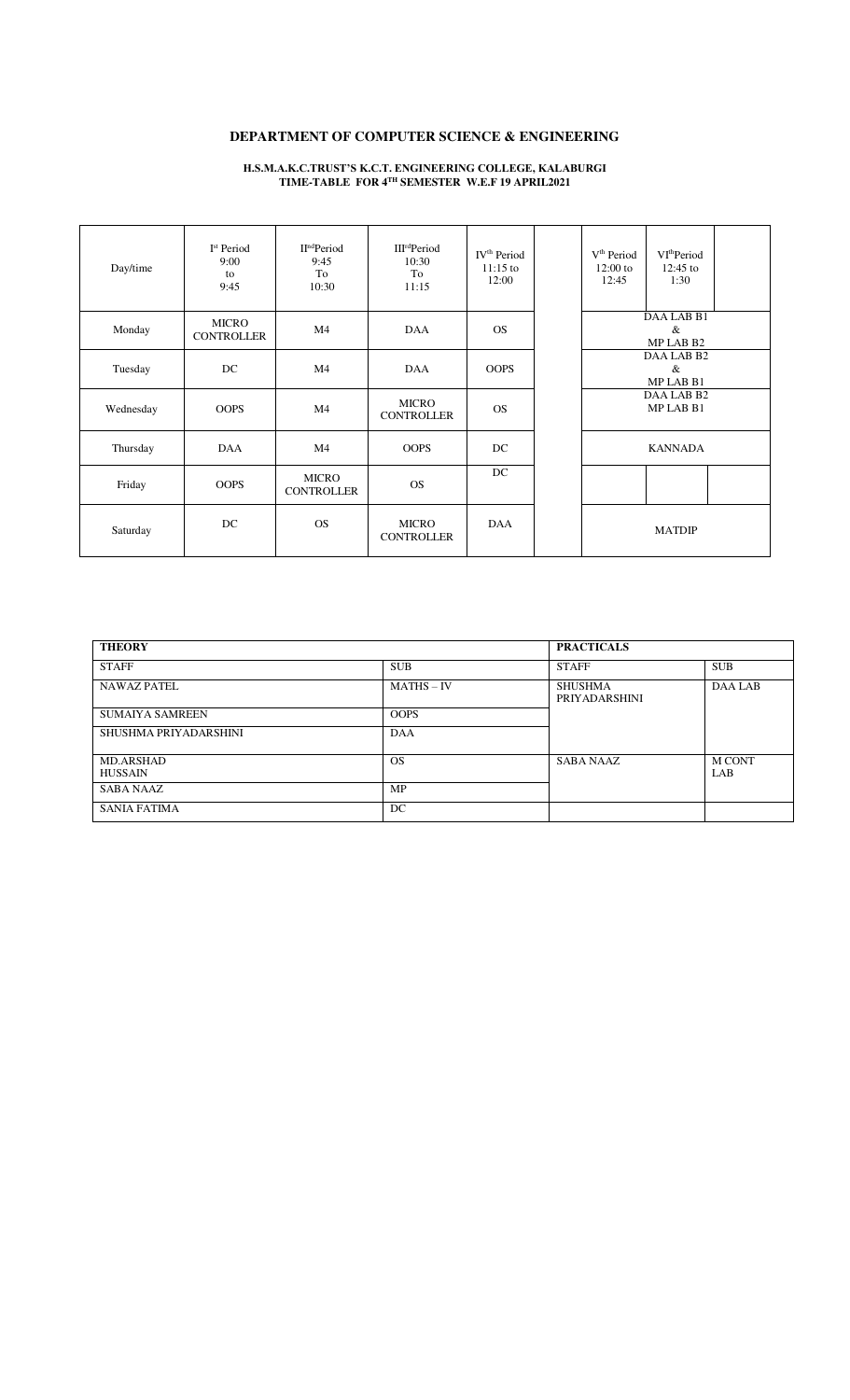### **H.S.M.A.K.C.TRUST'S K.C.T. ENGINEERING COLLEGE, KALABURGI TIME-TABLE FOR 6TH SEMESTER W.E.F 19 APRIL2021 DEPARTMENT OF COMPUTER SCIENCE & ENGINEERING**

| Day/time  | I <sup>st</sup> Period<br>9:00<br>to<br>9:45 | II <sup>nd</sup> Period<br>9:45<br>To<br>10:30 | III <sup>rd</sup> Period<br>10:30<br>To<br>11:15 | IV <sup>th</sup> Period<br>$11:15$ to<br>12:00 | V <sup>th</sup> Period<br>$12:00$ to<br>12:45 | VI <sup>th</sup> Period<br>$12:45$ to<br>1:30 |  |
|-----------|----------------------------------------------|------------------------------------------------|--------------------------------------------------|------------------------------------------------|-----------------------------------------------|-----------------------------------------------|--|
| Monday    | <b>DM</b>                                    | CG                                             | OE/<br><b>OS</b>                                 | SS                                             |                                               | <b>MAD LAB</b>                                |  |
| Tuesday   | <b>DM</b>                                    | OE/<br><b>OS</b>                               | WEB/CNC                                          | CG                                             |                                               | <b>MAD LAB</b>                                |  |
| Wednesday | <b>DM</b>                                    | CG                                             | WEB/CNC                                          | SS                                             |                                               | CG LAB B1                                     |  |
| Thursday  | SS <sub>1</sub>                              | CG                                             | WEB/<br><b>CNC</b>                               | <b>OE/PYTHON</b>                               |                                               | CG LAB B1<br>SS LAB B2                        |  |
| Friday    | SS                                           | WEB/<br><b>CNC</b>                             | DM                                               | <b>OE/PYTHON</b>                               |                                               |                                               |  |
| Saturday  | <b>OS</b>                                    | <b>OS</b>                                      | <b>PYTHON</b>                                    | <b>PYTHON</b>                                  |                                               | CG LAB B2<br>SS LAB B1                        |  |

| <b>THEORY</b>             |            | <b>PRACTICALS</b>         |               |  |  |
|---------------------------|------------|---------------------------|---------------|--|--|
| <b>STAFF</b>              | <b>SUB</b> | <b>STAFF</b>              | <b>SUB</b>    |  |  |
| <b>SABERA BEGUM</b>       | PAP        | <b>MD.BASIT MOHIUDDIN</b> | <b>CG LAB</b> |  |  |
| FASIHA ANJUM              | <b>OS</b>  |                           |               |  |  |
| <b>MD.BASIT MOHIUDDIN</b> | CG         | MIRZA ARIF BAIG/FASIHA A  | <b>MAD</b>    |  |  |
| RIZWAN MALIK              | <b>OE</b>  | SANIA FATIMA              | <b>SS LAB</b> |  |  |
| <b>SANIA FATIMA</b>       | <b>SS</b>  | MD.MUSHTAQ K              | <b>WEB</b>    |  |  |
| <b>ARSHAD HUSSAIN</b>     | DM         | SHUSHMA                   | <b>CNC</b>    |  |  |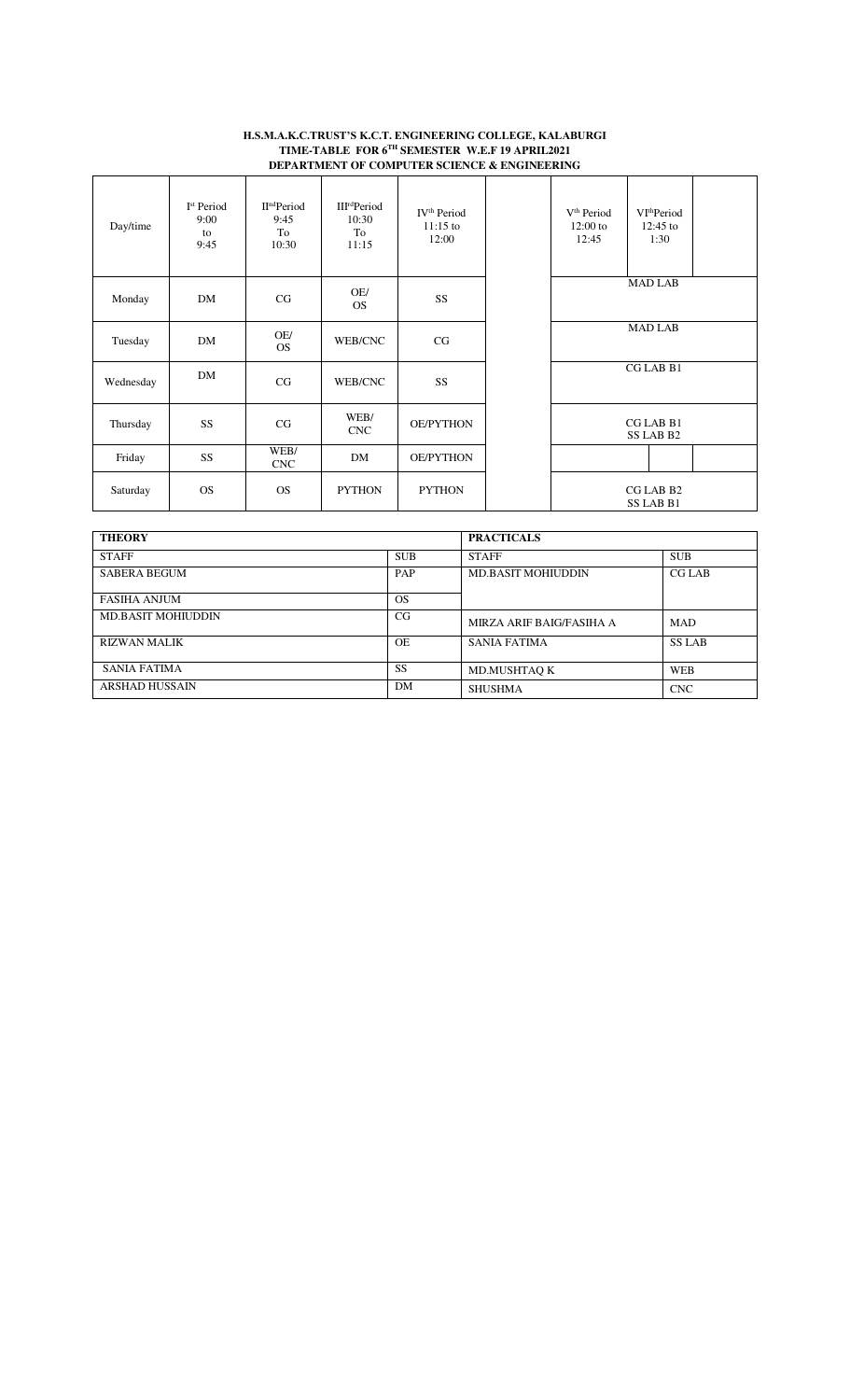### **H.S.M.A.K.C.TRUST'S K.C.T. ENGINEERING COLLEGE, KALABURGI TIME-TABLE FOR 8TH SEMESTER W.E.F 19 APRIL2021 DEPARTMENT OF COMPUTER SCIENCE & ENGINEERING**

| I <sup>st</sup> Period<br>9:00<br>to<br>9:45 | II <sup>nd</sup> Period<br>9:45<br>To<br>10:30 | <b>III<sup>rd</sup>Period</b><br>10:30<br>To<br>11:15 | IV <sup>th</sup> Period 11:15<br>to<br>12:00 | V <sup>th</sup> Period<br>12:00 to<br>12:45 | VI <sup>th</sup> Period<br>12:45 to 1:30 |  |
|----------------------------------------------|------------------------------------------------|-------------------------------------------------------|----------------------------------------------|---------------------------------------------|------------------------------------------|--|
|                                              | <b>BD</b>                                      | <b>IOT</b>                                            | SSM                                          |                                             |                                          |  |
|                                              | <b>BD</b>                                      | IOT                                                   | SSM                                          |                                             | SEMINAR/<br>PROJECT PREPERATION          |  |
| ۰.                                           | <b>SSM</b>                                     | <b>BD</b>                                             | IOT                                          |                                             |                                          |  |
| ٠                                            | SSM                                            | <b>BD</b>                                             | IOT                                          |                                             |                                          |  |
|                                              |                                                | SEMINAR/PROJECT                                       |                                              |                                             |                                          |  |
|                                              | SEMINAR/PROJECT                                |                                                       |                                              |                                             | PROJECT PREPERATION                      |  |
| <b>TELODY</b>                                |                                                |                                                       |                                              |                                             |                                          |  |

| <b>THEORY</b>          |            |
|------------------------|------------|
| <b>STAFF</b>           | <b>SUB</b> |
| RIZWAN MALIK           | <b>SSM</b> |
| MD.MUSHTAQ             | <b>IOT</b> |
| <b>SUMAIYA SAMREEN</b> | <b>BD</b>  |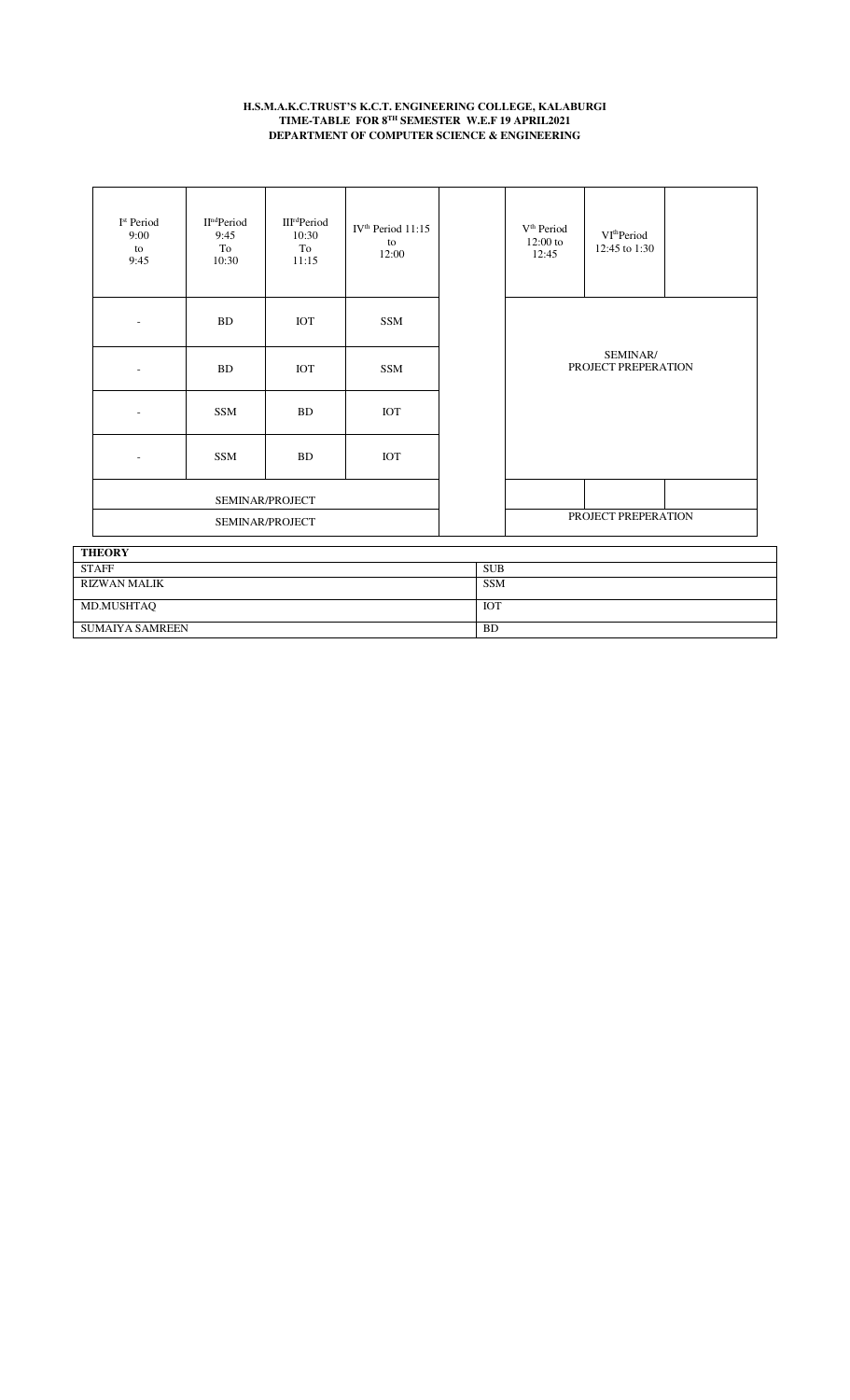### **K.C.T. ENGINEERING COLLEGE, KALABURGI 7 TH SEMESTER TIME-TABLE FOR THE YEAR 2021 W.E.F 01 Oct.2021 DEPARTMENT OF COMPUTER SCIENCE & ENGINEERING**

| Day/time        | I <sup>st</sup> Period<br>9:30<br>to<br>10:30am | $\Pind Period$<br>10:30<br>To<br>11:30 | <b>III<sup>rd</sup>Period</b><br>11:30<br>To<br>12:30 | IV <sup>th</sup> Period<br>12:30To<br>01:30PM | 1:30 <sub>pm</sub><br>to<br>2:30 <sub>pm</sub><br>L<br>U<br>${\bf N}$ | V <sup>th</sup> Period<br>$2:30$ to<br>3:30pm | VI <sup>th</sup> Period<br>$3:30$ to<br>4:30pm |            |
|-----------------|-------------------------------------------------|----------------------------------------|-------------------------------------------------------|-----------------------------------------------|-----------------------------------------------------------------------|-----------------------------------------------|------------------------------------------------|------------|
| Monday          | DIP                                             | <b>AI/WEB</b>                          | <b>BD/ACA</b>                                         | UID/ML/MMC                                    | $\mathbf C$<br>H<br>$\, {\bf B}$                                      |                                               | AI LAB                                         |            |
| <b>Tuesday</b>  | <b>AI/WEB</b>                                   | <b>BD/ACA</b>                          | CS/INS                                                | DIP                                           | ${\bf R}$<br>$\mathbf E$<br>A<br>$\bf K$                              |                                               | AI LAB                                         |            |
| Wednesday       | <b>UID/ML</b>                                   | <b>AI/WEB</b>                          | CS/INS                                                | <b>BD/ACA</b>                                 |                                                                       |                                               | <b>WEB LAB</b>                                 |            |
| <b>Thursday</b> | DIP                                             | CS/INS                                 | AI/WEB/MMC                                            | <b>BD/ACA</b>                                 |                                                                       |                                               | ML LAB                                         |            |
| Friday          | <b>UID/ML</b>                                   | CS/INS                                 | DIP                                                   | UID/ML/MMC                                    |                                                                       |                                               |                                                |            |
| <b>Saturday</b> | CS/INS                                          | <b>AI/WEB</b>                          | DIP                                                   | <b>BD/ACA</b>                                 |                                                                       | <b>MMC</b>                                    |                                                | <b>MMC</b> |

| $7th$ Sem              |                 |                   |                 |  |
|------------------------|-----------------|-------------------|-----------------|--|
| <b>THEORY</b>          |                 | <b>PRACTICALS</b> |                 |  |
| <b>STAFF</b>           | <b>SUB</b>      | <b>WEBP LAB</b>   | <b>MD BASIT</b> |  |
| <b>ARSHAD HUSSAIN</b>  | <b>SAN</b>      |                   |                 |  |
|                        |                 |                   |                 |  |
|                        |                 | AI LAB            | SANIA FATIMA    |  |
| <b>FASIHA ANJUM</b>    | UID             |                   |                 |  |
| <b>SHUSHMAP</b>        | <b>ACA</b>      |                   |                 |  |
| DR.N.ZAMA              | <b>DIP</b>      |                   |                 |  |
| <b>MD.BASIT</b>        | WEB PROGRAMMING |                   |                 |  |
| <b>MOHIUDDIN</b>       |                 |                   |                 |  |
| <b>SUMAIYA SAMREEN</b> | ML,BD, PYTHON   |                   |                 |  |
| SANIA FATIMA           | AI              | ML                | <b>SUMAIYA</b>  |  |
|                        |                 | LAB.              |                 |  |
|                        |                 |                   |                 |  |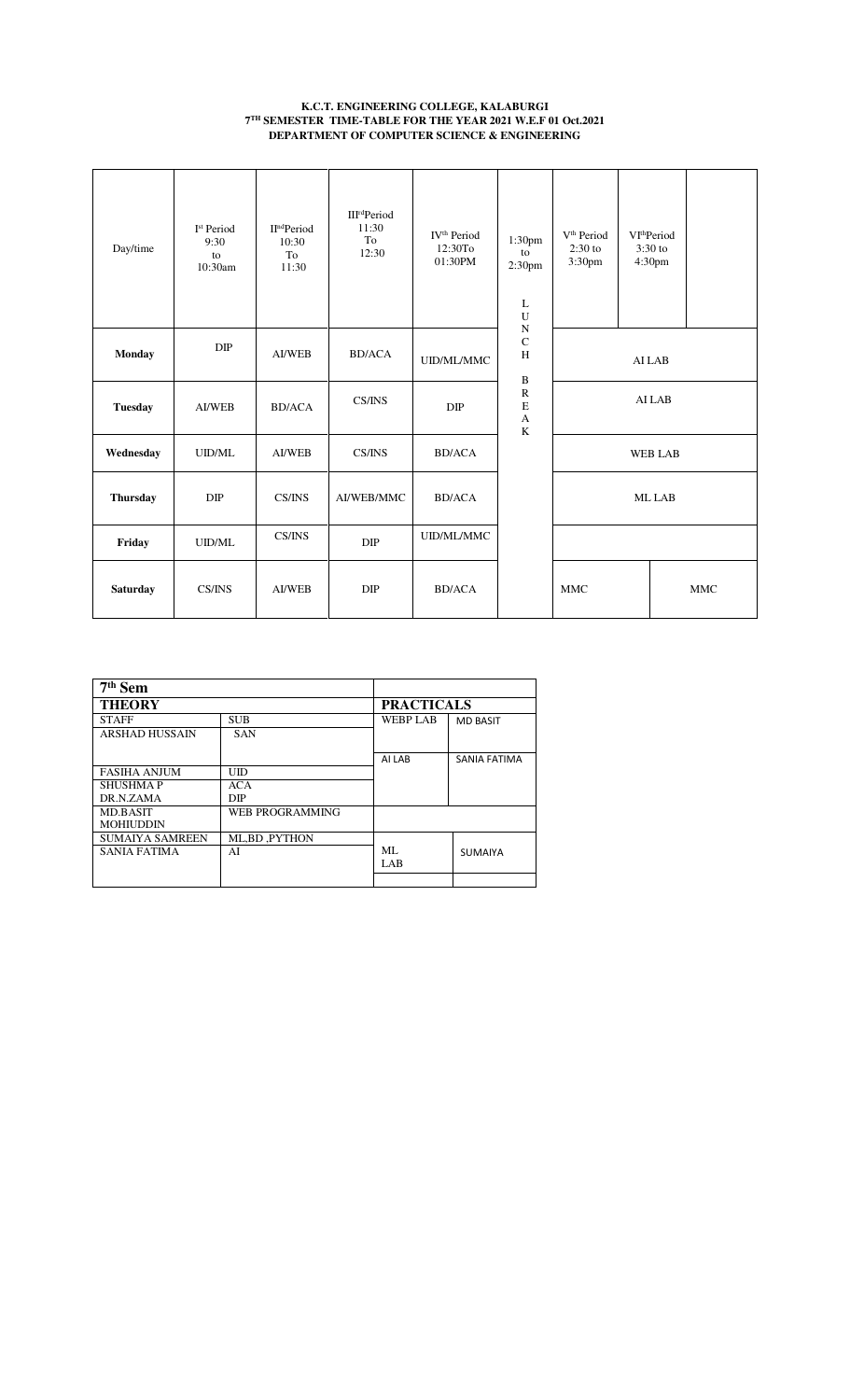### **K.C.T. ENGINEERING COLLEGE, KALABURGI 5 TH SEMESTER TIME-TABLE FOR THE YEAR 2021 W.E.F 01 Oct.2021 DEPARTMENT OF COMPUTER SCIENCE & ENGINEERING**

| Day/time        | I <sup>st</sup> Period<br>9:30<br>to<br>10:30am | II <sup>nd</sup> Period<br>10:30<br>To<br>11:30 | <b>III<sup>rd</sup>Period</b><br>11:30<br>To<br>12:30 | IV <sup>th</sup> Period<br>12:30To<br>01:300 | $1:30pm$ to<br>2:30pm<br>L<br>U                 | V <sup>th</sup> Period<br>$2:30$ to<br>3:30pm | VI <sup>th</sup> Period<br>$3:30$ to<br>4:30pm |  |
|-----------------|-------------------------------------------------|-------------------------------------------------|-------------------------------------------------------|----------------------------------------------|-------------------------------------------------|-----------------------------------------------|------------------------------------------------|--|
| <b>Monday</b>   | <b>USP</b>                                      | CN/CN EC                                        | <b>DBMS</b>                                           | ADP                                          | ${\bf N}$<br>$\mathbf C$<br>H                   | DBMS/<br><b>CN</b>                            | <b>EVS</b>                                     |  |
| <b>Tuesday</b>  | CN/CN<br>EC                                     | <b>USP</b>                                      | ME/ME-EC                                              | <b>DBMS</b>                                  | $\, {\bf B}$<br>$\mathbf R$<br>$\mathbf E$<br>A |                                               | <b>DBMS LAB B1</b>                             |  |
| Wednesday       | CN/CN<br>$\rm EC$                               | <b>ME/ME EC</b>                                 | <b>ATC</b>                                            | ADP                                          | K                                               |                                               | DBMS LAB B2                                    |  |
| <b>Thursday</b> | <b>ME/ME</b><br>EC                              | ADP                                             | <b>DBMS</b>                                           | <b>ATC</b>                                   |                                                 |                                               | CN LAB B1                                      |  |
| Friday          | <b>ATC</b>                                      | <b>USP</b>                                      | ADP                                                   | ME/ME EC                                     |                                                 |                                               |                                                |  |
| <b>Saturday</b> | <b>USP</b>                                      | CN/CN EC                                        | <b>ATC</b>                                            | <b>DBMS</b>                                  |                                                 |                                               | CN LAB B2                                      |  |

| $5th$ Sem                      |             |                       |                    |  |  |
|--------------------------------|-------------|-----------------------|--------------------|--|--|
| <b>THEORY</b>                  |             | <b>PRACTICALS</b>     |                    |  |  |
| <b>STAFF</b>                   | <b>SUB</b>  | <b>STAFF</b>          | <b>SUB</b>         |  |  |
| MOHD.MUSHTAQ                   | МE          | <b>FASIHA ANJUM</b>   | <b>DBMS</b><br>LAB |  |  |
| <b>FASIHA ANJUM</b>            | <b>DBMS</b> |                       |                    |  |  |
| <b>ARSHAD HUSSAIN</b>          | <b>CN</b>   |                       |                    |  |  |
| MOHD.MUSHTAO                   | <b>USP</b>  | <b>ARSHAD HUSSAIN</b> | CN LAB             |  |  |
| <b>SABA NAAZ ZERDI</b>         | <b>ATC</b>  |                       |                    |  |  |
| MOHD.BASIT<br><b>MOHIUDDIN</b> | ADP         |                       |                    |  |  |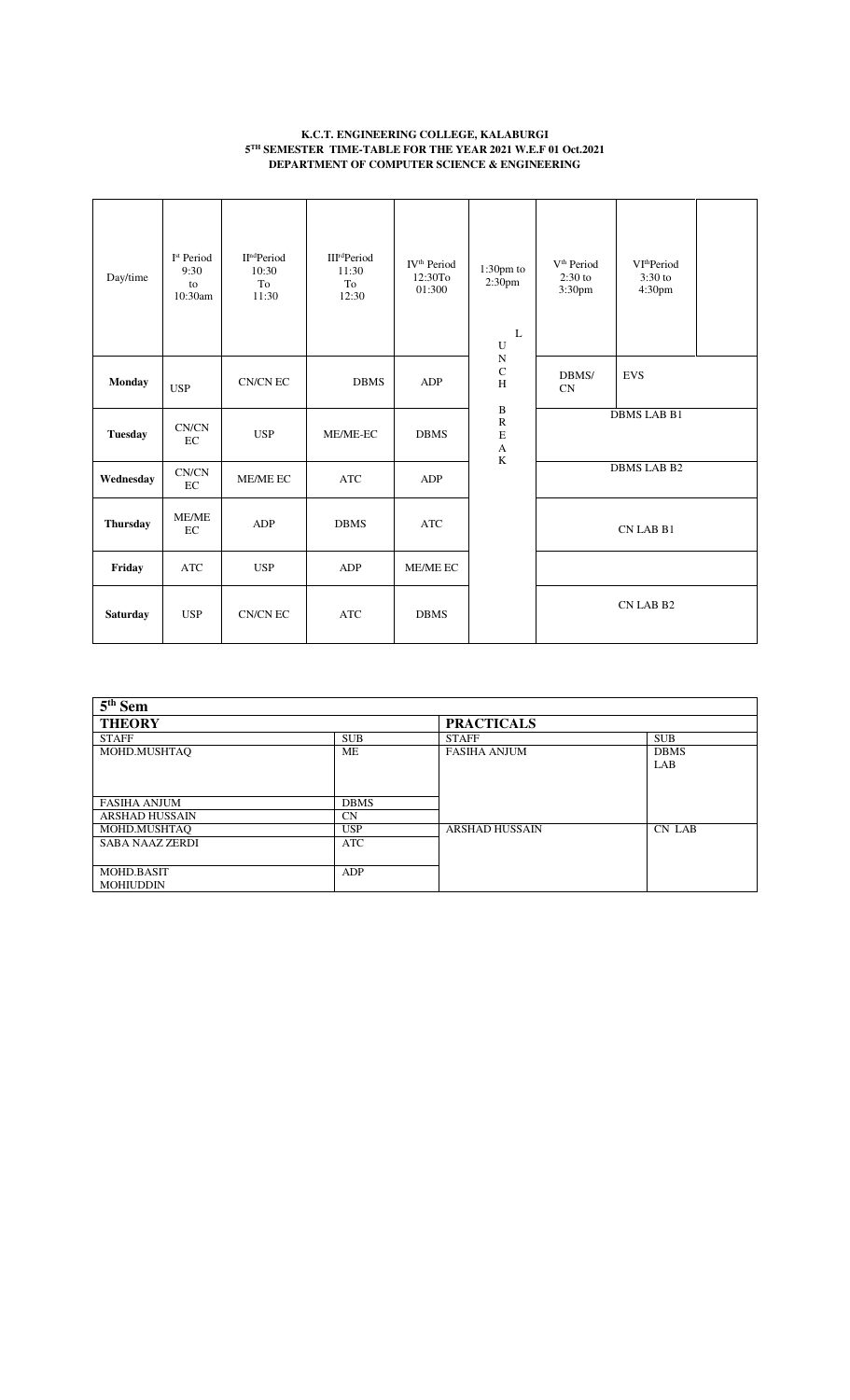### **K.C.T. ENGINEERING COLLEGE, KALABURGI**  3rd SEMESTER TIME-TABLE FOR THE YEAR 2021 W.E.F 01 Oct.2021 **DEPARTMENT OF COMPUTER SCIENCE & ENGINEERING**

| Day/time        | I <sup>st</sup> Period<br>9:30<br>to<br>10:30am | $\Pind Period$<br>10:30<br>To<br>11:30 | <b>III<sup>rd</sup>Period</b><br>11:30<br>To<br>12:30 | IV <sup>th</sup> Period<br>12:30To<br>01:300 | 1:30pm<br>to                           | V <sup>th</sup><br>Period<br>$2:30$ to<br>3:30pm | VI <sup>th</sup> Period<br>$3:30$ to<br>4:30pm |  |
|-----------------|-------------------------------------------------|----------------------------------------|-------------------------------------------------------|----------------------------------------------|----------------------------------------|--------------------------------------------------|------------------------------------------------|--|
| <b>Monday</b>   | <b>DS</b>                                       | <b>SE</b>                              | <b>DMS</b>                                            | CO-COEC                                      | 2:30pm<br>L<br>$\mathbf U$             |                                                  | <b>DS LAB</b><br><b>ADE LAB</b>                |  |
| <b>Tuesday</b>  | <b>DMS</b>                                      | <b>ADE/DSD</b>                         | CO-COEC                                               | M <sub>3</sub>                               | $\mathbf N$<br>$_{\rm H}^{\rm C}$      |                                                  | <b>DS LAB</b><br><b>ADE LAB</b>                |  |
| Wednesday       | ADE/DSD                                         | <b>DMS</b>                             | M <sub>3</sub>                                        | CO-COEC                                      | $\, {\bf B}$<br>$\rm R$<br>$\mathbf E$ |                                                  | <b>DSLAB</b><br><b>ADE LAB</b>                 |  |
| <b>Thursday</b> | <b>DS</b>                                       | M <sub>3</sub>                         | <b>SE</b>                                             | <b>DMS</b>                                   | $\mathbf{A}$<br>$\mathbf K$            | cpc                                              | <b>MATDIP</b>                                  |  |
| Friday          | <b>SE</b>                                       | <b>DS</b>                              | ADE/DSD                                               | <b>DS</b>                                    |                                        |                                                  |                                                |  |
| Saturday        | <b>ADE/PSD</b>                                  | M <sub>3</sub>                         | CO-COEC                                               | <b>SE</b>                                    |                                        | <b>CPC</b>                                       | <b>MATDIP</b>                                  |  |

| $3th$ Sem              |               |                   |                |
|------------------------|---------------|-------------------|----------------|
| <b>THEORY</b>          |               | <b>PRACTICALS</b> |                |
| <b>STAFF</b>           | <b>SUB</b>    | <b>STAFF</b>      | <b>SUB</b>     |
| DR.RAFIA BEGUM         | $MATHS - III$ | <b>SHUSHMA.P</b>  | <b>DSLAB</b>   |
| MOHD.MUSHTAQ           | <b>SE</b>     |                   |                |
|                        |               |                   |                |
| <b>SHUSHMAP</b>        | <b>DS</b>     |                   |                |
|                        |               |                   |                |
| <b>SABA NAAZ ZERDI</b> | <b>ADE</b>    |                   |                |
|                        |               |                   |                |
| <b>SANIA FATIMA</b>    | CO            | <b>SABA NAAZ</b>  | <b>ADE LAB</b> |
| NAZMUZZAMA ZERDI       | <b>DMS</b>    |                   |                |
|                        |               |                   |                |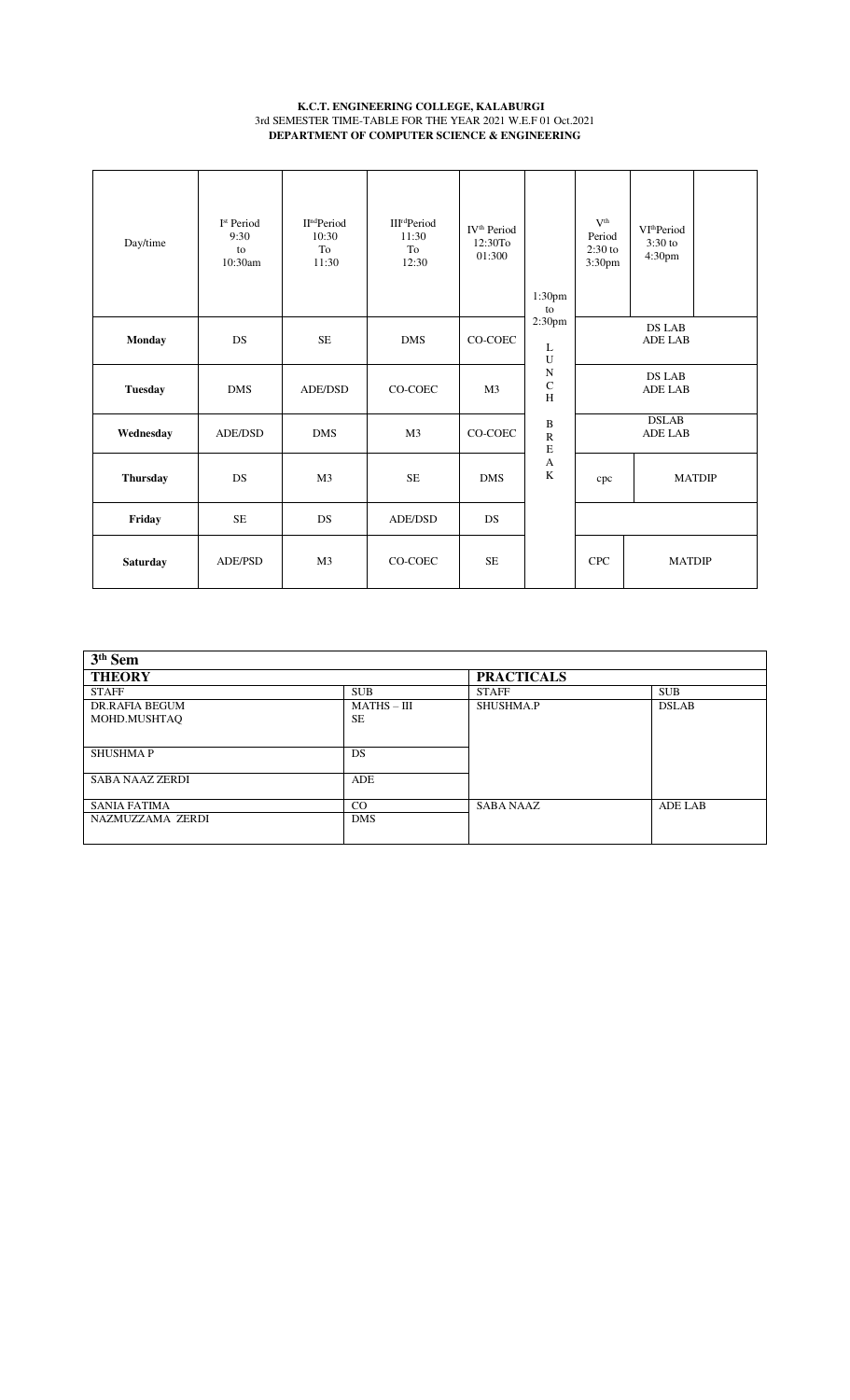| Day/Time  | $9-30am$<br>to<br>10-30am | 10-30am<br>to<br>11-30am | 11-30am<br>To<br>12-30pm | 12-30pm<br>to<br>$1-30$ pm | $1-30$ pm<br>to<br>$2-30$ pm | $2-30$ pm<br>to<br>3-30pm                                 | 3-30pm<br>to<br>4-30pm |
|-----------|---------------------------|--------------------------|--------------------------|----------------------------|------------------------------|-----------------------------------------------------------|------------------------|
| Monday    | CPS                       | <b>CHEM</b>              | $M-2$                    | $TE-2$                     |                              | CHEM                                                      | ME                     |
| Tuesday   | $M-2$                     | <b>CHEM</b>              | ELN                      | $TE-2$                     |                              | 21 CHEL 16 / 21 CPL 17 / STUDY HR<br>B2<br><b>B1</b>      | <b>B3</b>              |
| Wednesday | CHEM                      | <b>CPS</b>               | $M-2$                    | ME                         |                              | 21 CHEL 16 / 21 CPL 17 / STUDY HR<br>B <sub>3</sub><br>B2 | <b>B1</b>              |
| Thursday  | $M-2$                     | <b>CHEM</b>              | <b>ME</b>                | CPS                        | <b>LUNCH</b>                 | <b>ELN</b>                                                | <b>REVISON</b>         |
| Friday    | <b>CPS</b>                | ME                       | $M-2$                    | <b>ELN</b>                 |                              |                                                           |                        |
| Saturday  | <b>ME</b>                 | $M-2$                    | <b>CPS</b>               | <b>CHEM</b>                |                              | <b>ELN</b>                                                | <b>REVISON</b>         |

#### **K.C.T. ENGINEERING COLLEGE, KALABURAGI TIME TABLE – B.E. SECOND SEMESTER 2020-21** DEPARTMENT: **ALLIED SCIENCE & HUMANITIES**. **CHEMISTRY CYCLE**

| <b>SUBJECT</b> | <b>SUBJECT</b><br><b>CODE</b> | <b>NAME OF THE FACULTY</b> |
|----------------|-------------------------------|----------------------------|
| $M-2$          | <b>18MAT21</b>                | <b>DR.RAFIA BEGUM</b>      |
| <b>CHEM</b>    | <b>18CHE22</b>                | <b>DR.KASHINATH.K</b>      |
| <b>CPS</b>     | <b>18CPS23</b>                | DR.NAJMUZZAMA Z            |
| <b>ELN</b>     | <b>18ELN24</b>                | PROF. JUHI NISHAT ANSARI   |
| <b>EME</b>     | <b>18EME25</b>                | PROF. MANJUNATH PADASHETTY |
| <b>CHEL</b>    | <b>18CHEL26</b>               | PROF. SALMA BEGUM          |
| <b>CPL</b>     | <b>18CPL27</b>                | DR.NAJMUZZAMA Z            |
| <b>EGH</b>     | <b>18EGH28</b>                | <b>PROF. LUBNA TANVEER</b> |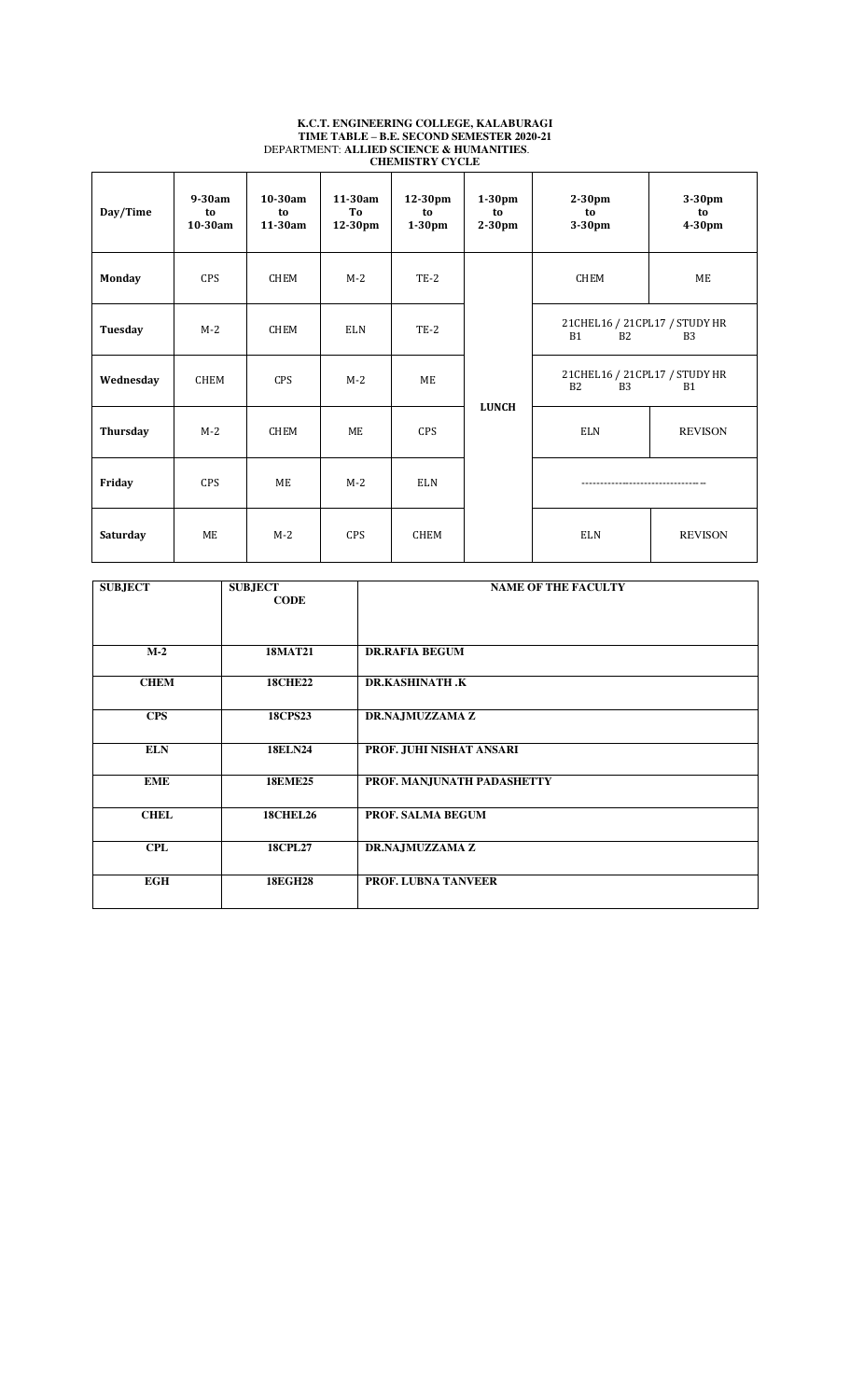#### **K.C.T. ENGINEERING COLLEGE, KALABURAGI TIME TABLE – B.E. SECOND SEMESTER 2020-21** DEPARTMENT: **ALLIED SCIENCE & HUMANITIES**. **PHYSICS CYCLE**

| Day/Time  | $9-30am$<br>to<br>10-30am | 10-30am<br>to<br>11-30am | 11-30am<br>To<br>12-30pm | 12-30pm<br>to<br>$1-30$ pm | $1-30$ pm<br>to<br>2-30pm | $2-30pm$<br>to<br>3-30pm                   | 3-30pm<br>to<br>4-30pm |
|-----------|---------------------------|--------------------------|--------------------------|----------------------------|---------------------------|--------------------------------------------|------------------------|
| Monday    | PHY                       | EG                       | $M-2$                    | $TE-2$                     |                           | ELE                                        | <b>REVISION</b>        |
| Tuesday   | $M-2$                     | CIV                      | PHY                      | $TE-2$                     |                           | BEEL / EGDL / PHYL<br>B2<br><b>B1</b>      | B <sub>3</sub>         |
| Wednesday | <b>CIV</b>                | EG                       | $M-2$                    | ELE                        |                           | BEEL / EGDL / PHYL<br>B2<br>B <sub>3</sub> | <b>B1</b>              |
| Thursday  | $M-2$                     | EG                       | <b>CIV</b>               | ELE                        | <b>LUNCH</b>              | BEEL / EGDL / PHYL<br>B <sub>3</sub><br>B1 | B <sub>2</sub>         |
| Friday    | PHY                       | ELE                      | $M-2$                    | <b>CIV</b>                 |                           | -----------------------------              |                        |
| Saturday  | ELE                       | $M-2$                    | PHY                      | <b>CIV</b>                 |                           | EG                                         | PHY                    |

| <b>SUBJECT</b> | <b>SUBJECT</b>  | <b>NAME OF THE FACULTY</b> |
|----------------|-----------------|----------------------------|
|                | <b>CODE</b>     |                            |
|                |                 |                            |
|                |                 |                            |
|                |                 |                            |
|                |                 |                            |
| $M-2$          | <b>18MAT21</b>  | <b>DR.RAFIA BEGUM</b>      |
|                |                 |                            |
|                |                 |                            |
| <b>PHY</b>     | <b>18PHY22</b>  | DR.HAJI BABA               |
|                |                 |                            |
|                |                 |                            |
|                |                 |                            |
| <b>ELE</b>     | <b>18ELE23</b>  | PROF. JUHI NISHAT ANSARI   |
|                |                 |                            |
|                |                 |                            |
| <b>CIV</b>     | <b>18CIV24</b>  | <b>PROF. TOUSIF ATTAR</b>  |
|                |                 |                            |
|                |                 |                            |
| <b>EGDL</b>    | <b>18EGDL25</b> | <b>PROF. ABDUL KHADER</b>  |
|                |                 |                            |
|                |                 |                            |
|                |                 |                            |
| <b>PHYL</b>    | <b>18PHYL26</b> | DR.HAJI BABA               |
|                |                 |                            |
|                |                 |                            |
| <b>ELE</b>     | <b>18ELE27</b>  | PROF. JUHI NISHAT ANSARI   |
|                |                 |                            |
|                |                 |                            |
| <b>EGH</b>     | <b>18EGH28</b>  | PROF. LUBNA TANVEER        |
|                |                 |                            |
|                |                 |                            |
|                |                 |                            |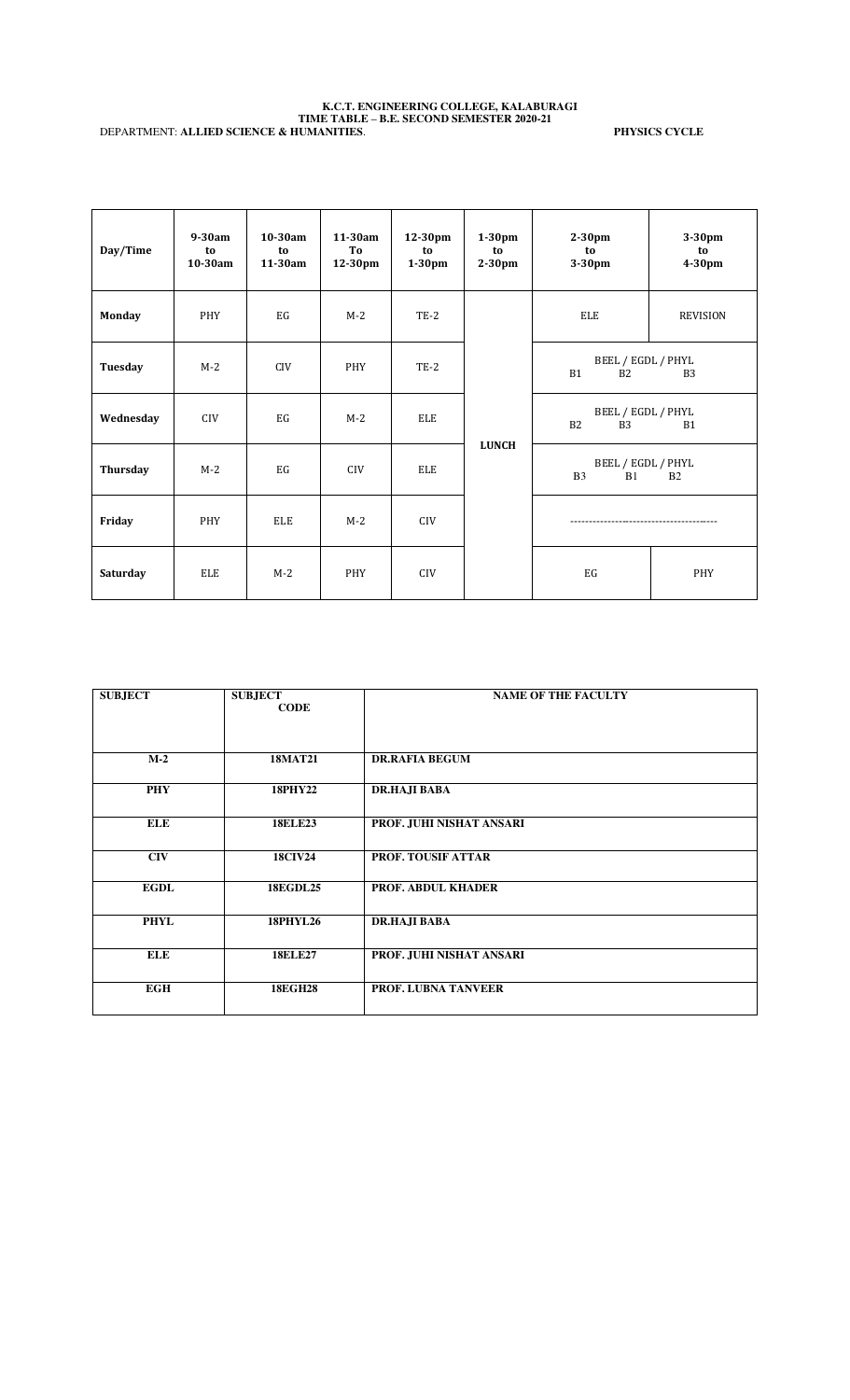#### **K.C.T. ENGINEERING COLLEGE, KALABURAGI TIME TABLE – B.E. FIRST SEMESTER FOR THE YEAR 2020-21** DEPARTMENT: **ALLIED SCIENCE & HUMANITIES**. **PHYSICS CYCLE**

| Day/Time        | $9-00am$<br>to<br>$10-00am$ | $10-00am$<br>to<br>$11-00am$ | $11-00am$<br>To<br>12-00pm | $12-00$ pm<br>to<br>$1-00$ pm | $1-00$ pm<br>to<br>$2-00$ pm | $2-00$ pm<br>to<br>3-00pm | $3-00$ pm<br>to<br>$4-00$ pm | $4-00$ pm<br>to<br>5-00pm |
|-----------------|-----------------------------|------------------------------|----------------------------|-------------------------------|------------------------------|---------------------------|------------------------------|---------------------------|
| <b>Monday</b>   | <b>ELE</b>                  | $M-1$                        | PHY                        | EG                            |                              | CIV                       | EGDL/PHYL/BEEL               |                           |
| <b>Tuesday</b>  | <b>CIV</b>                  | $M-1$                        | PHY                        | EG                            |                              | <b>ELE</b>                | EGDL/PHYL/BEEL               |                           |
| Wednesday       | <b>CIV</b>                  | $M-1$                        | PHY                        | EG                            |                              | <b>ELE</b>                | EGDL/PHYL/BEEL               |                           |
| <b>Thursday</b> | CIV(T)                      | CIV(T)                       | PHY                        | <b>PHY</b>                    | <b>LUNCH</b>                 | <b>ELE</b>                |                              | $M-1(T)$                  |
| Friday          | <b>CIV</b>                  | $M-1$                        | PHY(T)                     | PHY(T)                        |                              | ٠                         |                              |                           |
| <b>Saturday</b> | <b>ELE</b>                  | $M-1$                        | ELE(T)                     | ELE(T)                        |                              | EG                        | EGH(T)                       |                           |

| <b>SUBJECT</b> | <b>SUBJECT</b><br><b>CODE</b> | <b>NAME OF THE FACULTY</b> |
|----------------|-------------------------------|----------------------------|
| $M-1$          | 18MAT11                       | DR.RAFIA BEGUM             |
| PHY            | 18PHY12                       | <b>DR.SHAZIA FARHEEN</b>   |
| <b>ELE</b>     | 18ELE13                       | PROF. FATIMA M.            |
| <b>CIV</b>     | 18CIV14                       | PROF. TOUSIF ATTAR         |
| <b>EGDL</b>    | 18EGDL15                      | PROF. ABDUL KHADER         |
| PHYL           | 18PHYL16                      | <b>DR.SHAZIA FARHEEN</b>   |
| <b>ELE</b>     | 18ELE17                       | PROF. FATIMA M.            |
| EGH            | 18EGH18                       | PROF. SYEDA ASNA QAMAR     |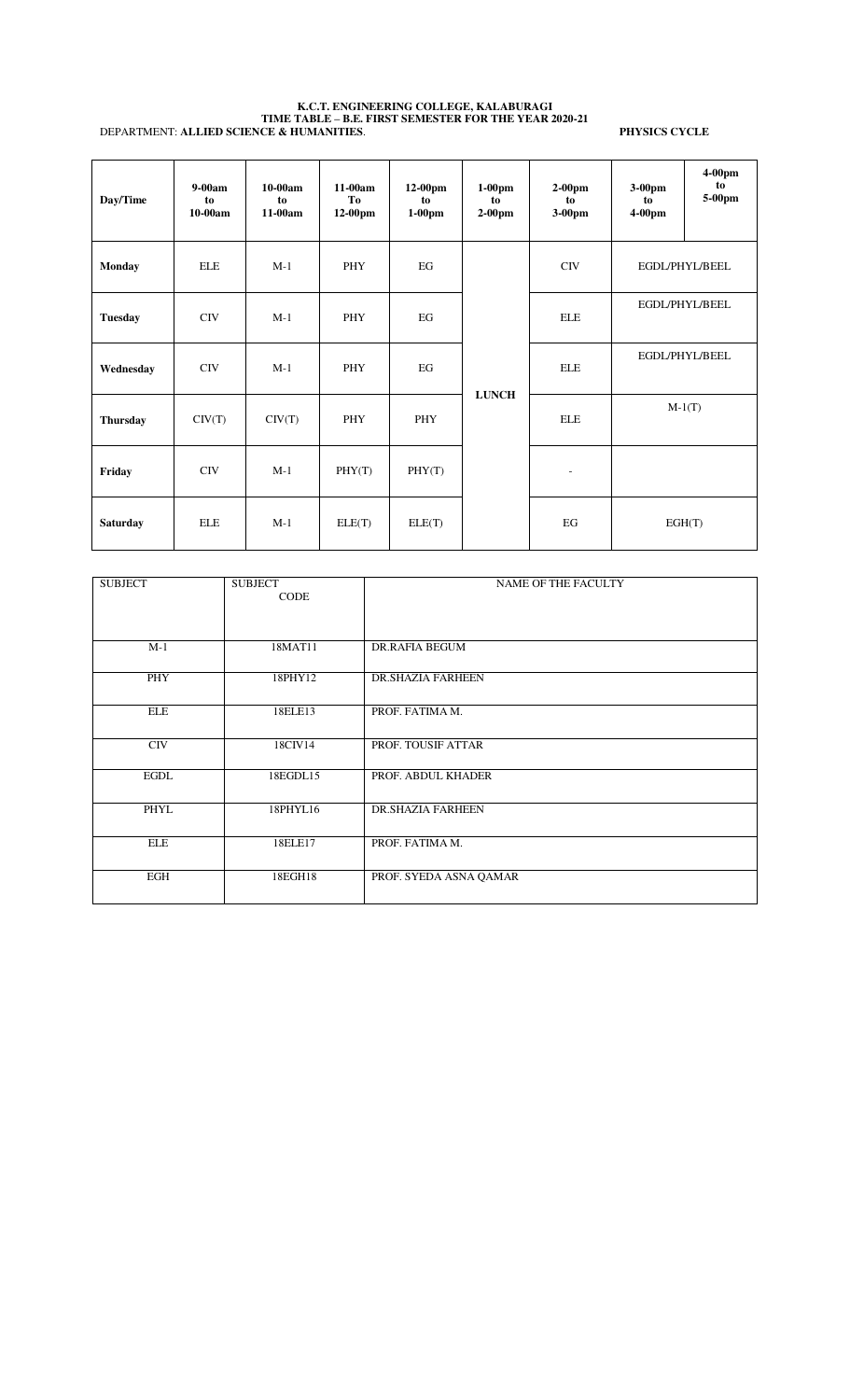#### **K.C.T. ENGINEERING COLLEGE, KALABURAGI TIME TABLE – B.E. FIRST SEMESTER FOR THE YEAR 2020-21** DEPARTMENT: **ALLIED SCIENCE & HUMANITIES**. **CHEMISTRY CYCLE**

| Day/Time        | $9-00am$<br>to<br>$10-00am$ | $10-00am$<br>to<br>11-00am | $11-00am$<br>To<br>12-00pm | $12-00$ pm<br>to<br>$1-00$ pm | $1-00$ pm<br>to<br>$2-00$ pm | $2-00$ pm<br>to<br>$3-00$ pm | $3-00$ pm<br>to<br>$4-00$ pm | $4-00$ pm<br>to<br>5-00pm |
|-----------------|-----------------------------|----------------------------|----------------------------|-------------------------------|------------------------------|------------------------------|------------------------------|---------------------------|
| <b>Monday</b>   | <b>ELN</b>                  | EME(T)                     | EME(T)                     | $M-1$                         |                              | <b>CHEM</b>                  |                              | CHEL(B1)/CPL(B2)          |
| <b>Tuesday</b>  | <b>CPS</b>                  | <b>ELN</b>                 | <b>CHEM</b>                | $M-1$                         |                              | <b>EME</b>                   |                              | CHEL(B2)/CPL(B1)          |
| Wednesday       | <b>EME</b>                  | <b>ELN</b>                 | <b>CHEM</b>                | $M-1$                         |                              | <b>CPS</b>                   |                              | $M-1(T)$                  |
| <b>Thursday</b> | <b>EME</b>                  | <b>ELN</b>                 | <b>CHEM</b>                | $M-1$                         | <b>LUNCH</b>                 | <b>CPS</b>                   |                              | CHEM(T)                   |
| Friday          | <b>EME</b>                  | ELN(T)                     | ELN(T)                     | $M-1$                         |                              |                              | -------------------------    |                           |
| <b>Saturday</b> | <b>CHEM</b>                 | <b>ELN</b>                 | CPS(T)                     | CPS(T)                        |                              | <b>CPS</b>                   | EGH(T)                       |                           |

| <b>SUBJECT</b> | <b>SUBJECT</b> | NAME OF THE FACULTY      |
|----------------|----------------|--------------------------|
|                | <b>CODE</b>    |                          |
|                |                |                          |
|                |                |                          |
|                |                |                          |
|                |                |                          |
| $M-1$          | 18MAT11        | DR.RAFIA BEGUM           |
|                |                |                          |
|                |                |                          |
| <b>CHEM</b>    | 18CHE12        | DR KASHINATH K           |
|                |                |                          |
|                |                |                          |
| <b>CPS</b>     | 18CPS13        | DR.NAJMUZZAMA Z          |
|                |                |                          |
|                |                |                          |
| <b>ELN</b>     | 18ELN14        | PROF. JUHI NISHAT ANSARI |
|                |                |                          |
|                |                |                          |
| <b>EME</b>     | 18EME15        | PROF. AZMATHULLA KHAN    |
|                |                |                          |
|                |                |                          |
| <b>CHEL</b>    | 18CHEL16       | DR KASHINATH K           |
|                |                |                          |
|                |                |                          |
| <b>CPL</b>     | 18CPL17        | DR.NAJMUZZAMA Z          |
|                |                |                          |
|                |                |                          |
| <b>EGH</b>     | 18EGH18        | PROF. SYEDA ASNA QAMAR   |
|                |                |                          |
|                |                |                          |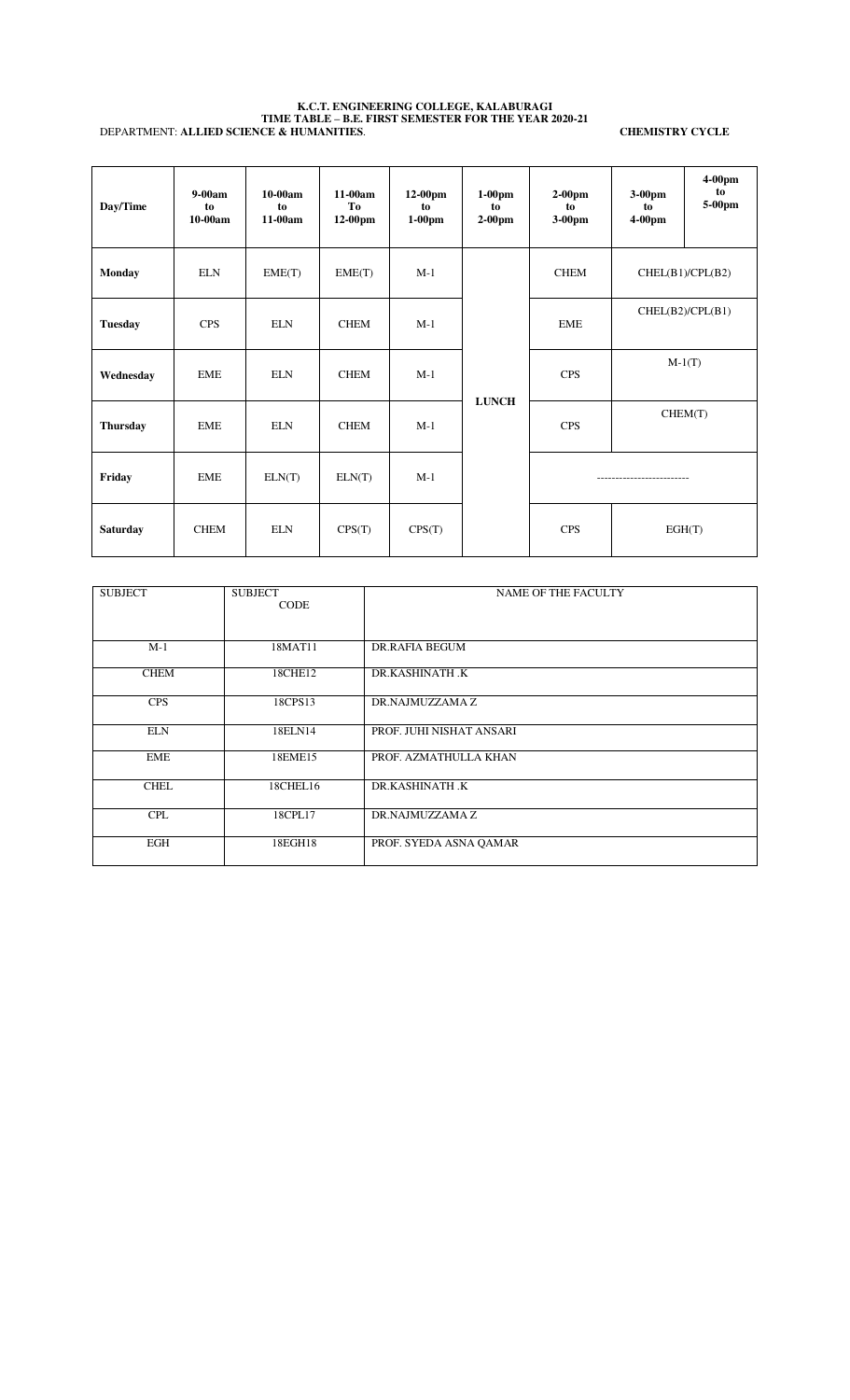- Teaching Load of each Faculty: 2+1
- Internal Continuous Evaluation System and place: Yes
- Students' assessment of Faculty, System in place: Yes

# **For each Post Graduate Courses Give the Following :NIL**

- Title of the Course
- Curricula and Syllabi
- Laboratory facilities Exclusive to the Post Graduate Course

# **Special Purpose**

- Software, all design tools in case
- Academic calendar and framework: